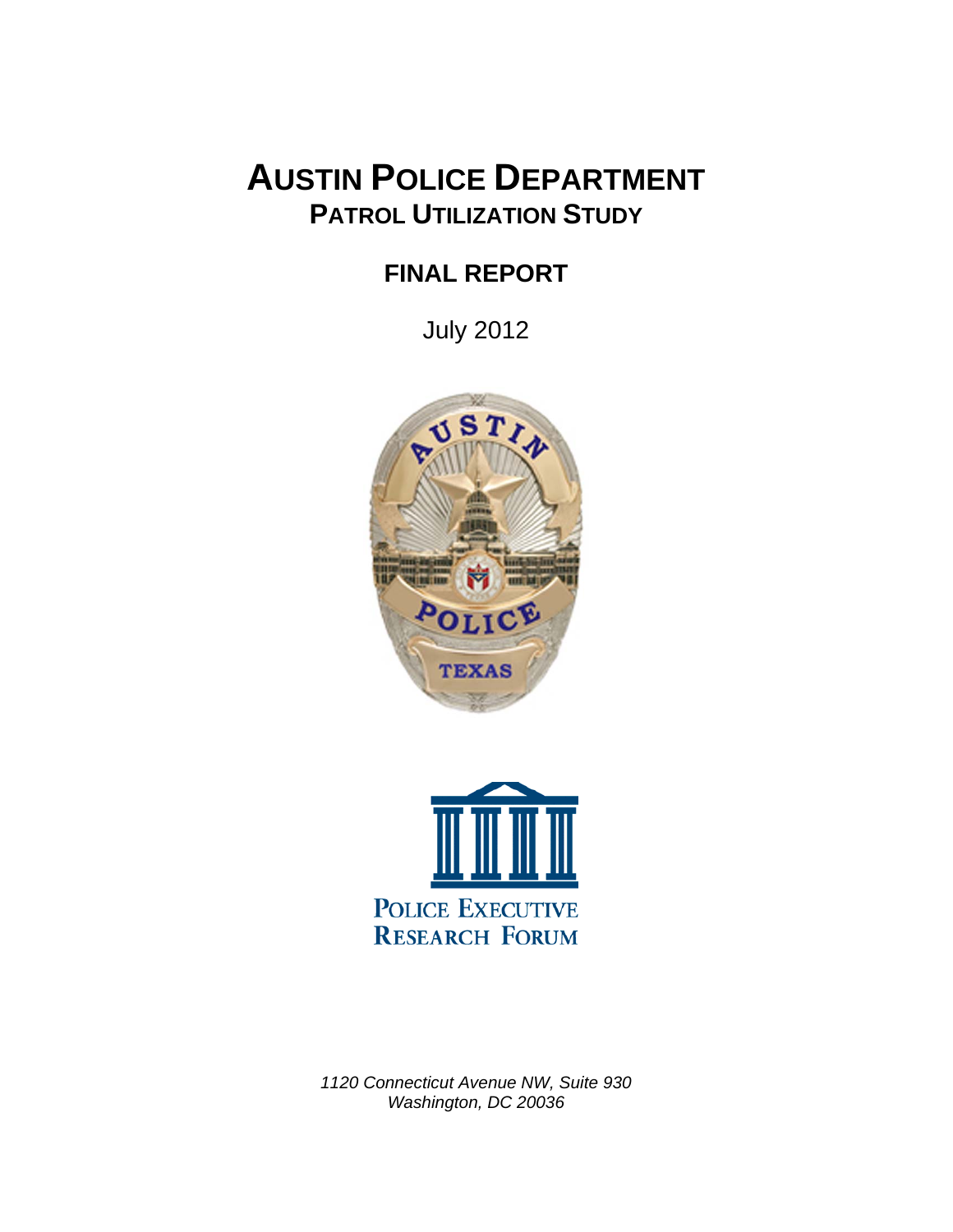## Executive Summary Sworn Staffing for the Austin Police Department

The Police Executive Research Forum (PERF) was retained by the City of Austin to provide the Austin City Council and City Executives with recommendations for an innovative, sustainable method to determine current and future police department staffing needs. The objectives of the study include: reviewing the current demand for sworn law enforcement, including calls for service, investigative workload, staffing for special events, and utilization of support staff; examining benchmarks for police staffing that are used in a sample of U.S. cities with populations from 500,000 to one million; gathering information on local community expectations regarding perceptions of safety, crime reduction strategies, community policing, and patrol utilization; recommending a methodology for the calculation of police staffing needs that can be updated and replicated by city staff in the future; and providing recommendations regarding three- to five-year staffing projections based on the community-based goals.

## *Assessing Police Staffing*

#### **Officers per Thousand Population**

One measure that has been used for some time to assess officer staffing levels in Austin has been a ratio of officers per thousand residents. For a number of years the City has used "two per thousand" as its benchmark for minimum police staffing. The city's population in April 2012 was listed as 824,205 which would dictate that the sworn staffing of the Austin Police Department (APD) be authorized at a minimum of 1,648.

Although the two-per-thousand ratio is convenient and provides dependable increases in police staffing as the city's population rises, it does not appear to be based on an objective assessment of policing needs in Austin. Officers per thousand ratios are frequently used to compare departments to each other, but they have little value because they do not provide insight into how officers are used. One department might have officers assigned to the dispatch function and as crime scene technicians, while others use civilians to perform these functions. One jurisdiction might be large in area with room for growth. Another might be smaller and hemmed in by suburbs. One city may have very different crime problems from another. Consequently, approaches to determining the appropriate size of a given city's police department should be based on an assessment of that agency and the work it needs to perform in its community.

A group of 30 police chiefs involved in a previous PERF study concluded that most American law enforcement agencies perform four core processes. They are: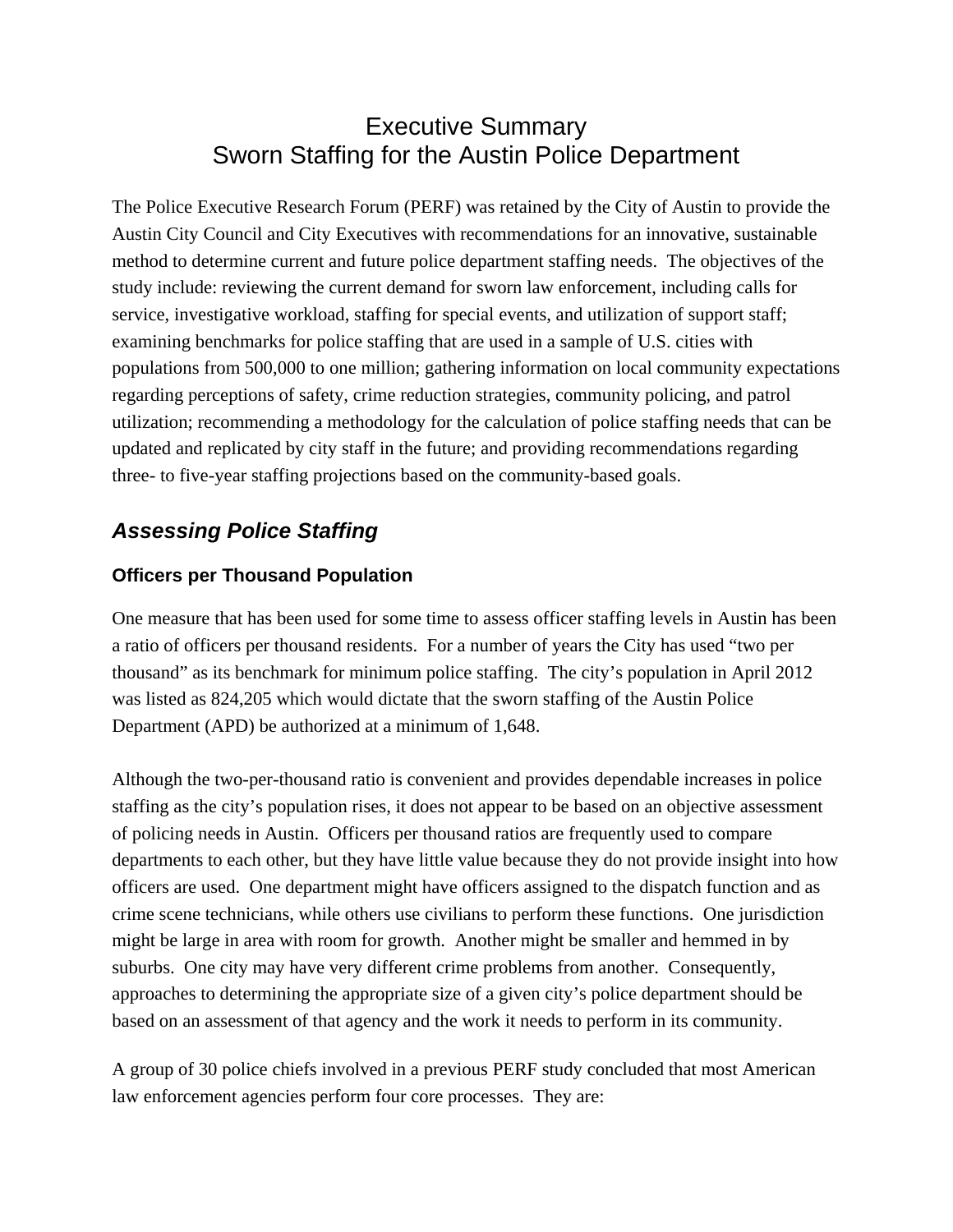- Responding to citizens' requests for services;
- Crime prevention:
- Crime solution: and
- Engaging the community to solve crime, violence and disorder problems.

These core functions are helpful in assessing the current demand for law enforcement in Austin, including calls for service, investigative workload, staffing for special events, and utilization of support staff, as requested in the City's Request for Proposals for this study.

## **Alternative Approaches to Assessing Staffing**

To assess the staffing needs in the APD, the department's workload—the nature, quantity, and duration of tasks carried out by the organization's units—must be considered. A primary consideration in assessing workload is to first consider the factors that create workload. One category of work is primarily related to external demands for police services. For example, calls for service and investigation of crimes result in the need to receive calls, dispatch officers, manage records and process evidence. The workload in these units increases according to the levels of citizen requests for services and reports of crime.

A second category of work is related to internal demands, and includes functions and tasks that support the business of operating the police department. This type of workload is generated by tasks related to such functions as managing finances and human resource activities, maintaining buildings and equipment, managing information technology, conducting internal investigations, and training officers.

The final category of work involves functions that are necessary to support the core business processes in a department the size of the APD. While these functions are necessary, the level of effort, and subsequently personnel, is discretionary. Examples here include such functions as crime analysis, media relations, research and development, the Real Time Crime Center, and special outreach and task force programs. Determining staffing needs for support functions is difficult.

Workload in some units is more readily quantified than in others. Three approaches are generally applied to determining staffing needs. They are listed below.

**Supervisor Observation and Evaluation:** This approach involves a competent supervisor or manager understanding the work that needs to be done, the process used to carry out the work,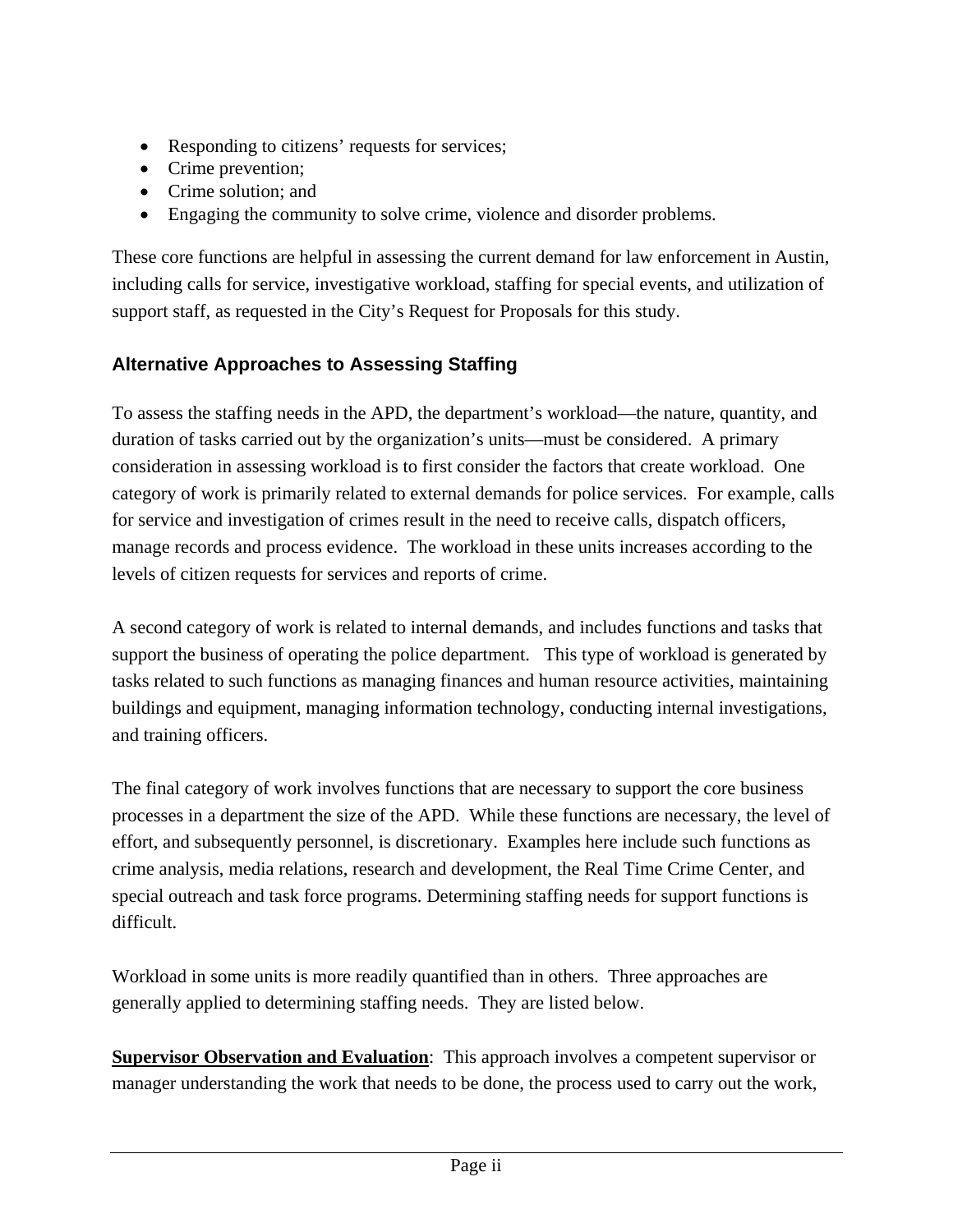and making a determination whether the work is being done well and in a timely manner with the desired level of quality. Timeliness may be determined by external and or internal constraints. This approach is most generally applied in administrative areas where the workload demand is not self-generated, but created by external or internal drivers. For instance, communications center workload is generated primarily by external sources. Human Resources workload is created by internal sources.

**Time Study:** Another approach to determining staffing needs can be used when workload is easily quantified. In this approach, the number of required tasks combined with the time necessary to complete each task can be used as the basis for determining how many personnel are required to carry out that task. For example, if a clerk were required to conduct data entry of a particular form, and each form took 15 minutes to enter, and 60,000 forms were processed in a year, 15,000 hours would be required annually. After considering how many hours an individual employee is available for work each year, the number of employees required to carry out this task can be determined.

This approach has its shortcomings. First, few employees perform a single task; most perform a variety of tasks requiring different amounts of time. Second, it does not account for any valueadded or quality issues. Third, the analysis can be very difficult and time-consuming to carry out. This approach should not stand alone is assessing personnel needs.

**Assessment of Value:** In functional areas where staffing is discretionary, an assessment of the value added to the core business processes of the department should be made. The value is generally determined by outcomes related to the staffing of the specific unit. For instance, the nature of the workload in the crime analysis unit is defined internally as being necessary, but it may or may not add value in reducing crime or apprehending criminals.

There are two methods in determining value. The first is a quantitative approach, where the impact of staffing on outcomes is measured. Using the crime analysis example described above, the impact of staffing on crime would be impossible to measure accurately, because there are many factors that can cause crime to increase or decrease. However, there may be internal outcome measures that could be applied to determine the value associated with different staffing levels.

The second assessment of value is qualitative. In this approach, supervisors and other subject matter experts may be able to articulate the value associated with staffing levels, even if they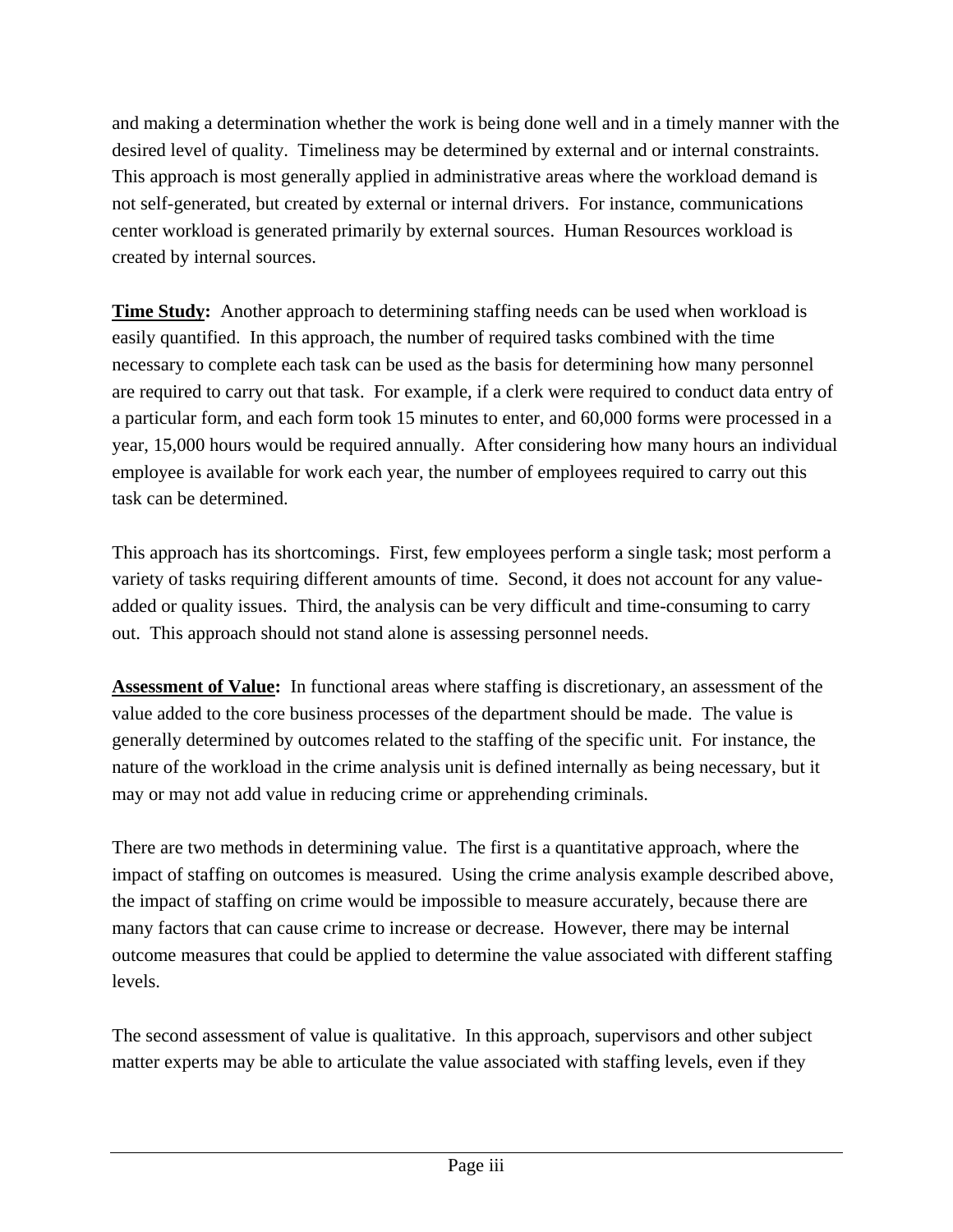cannot assign a measure to it. Because of the difficulty measuring the relationship between any variable and crime, this is the most common measure used to assess value in police departments.

## **The APD's Approach in Assessing Staffing Needs**

The APD has a number of "time study" assessments in adjusting patrol staffing needs. According to a July 2011 report on detective staffing, the APD has used a methodology to allocate patrol officers since 2008 that takes into account response times to high priority calls, the number of high priority calls, and the number of lower priority calls. This methodology is used to move patrol resources to the sectors with the greatest demand. Another recent patrol staffing study examined the amount of uncommitted time available from 2009 to 2011. Patrol staffing is also examined periodically to make sure that the number of vacancies does not exceed 14%, thus triggering a freeze in transfer or promotions from patrol.

The department has also taken a number of steps toward measuring workloads for detective staffing. A July 2011 study took into account case load, the "productive" time detectives work on cases, and average hours worked per case. Key sources of data included the detective activity log and case information from the department's Records Management System.

These examples demonstrate that the department approaches staffing needs to some extent by using workload data. Much of the rest of the department is staffed through supervisor observation/evaluation and a qualitative assessment of value.

This mixed approach is common in police department thinking. But few departments have the resources or capabilities to conduct time studies or outcome evaluations. During periods of cutbacks, non-sworn personnel are often laid off first without much of an assessment of the their value to the department compared to sworn personnel. Decisions to add administrative/clerical personnel are generally made only when the business process they carry out becomes overloaded or has a serious backlog.

**PERF uses a "workload" methodology to examine current staffing in patrol and investigations. For other units, PERF reviews supervisor observations/evaluations and qualitative assessments of value to determine if the rationale for such staffing is justified.**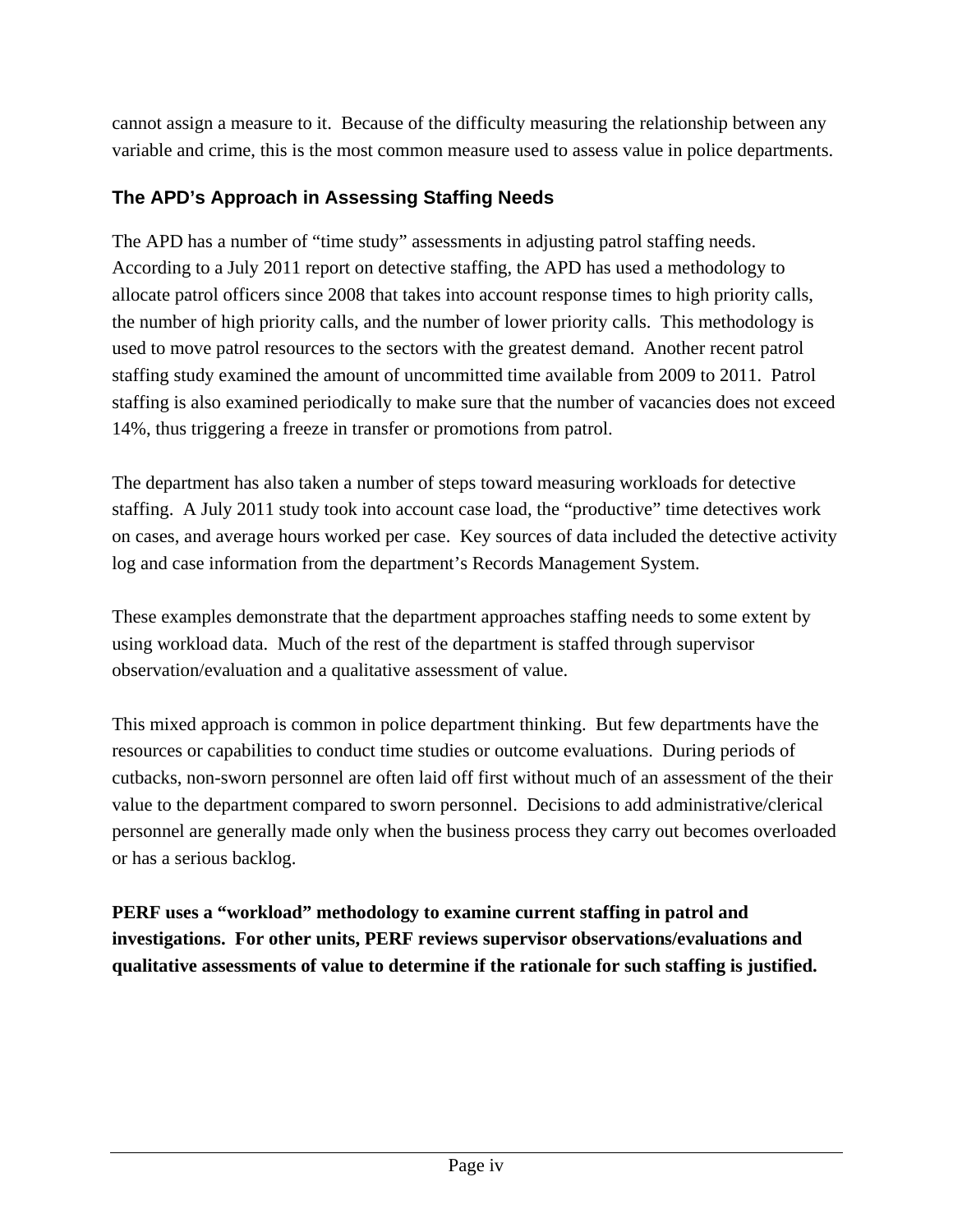## **Findings**

## **Growth Projections**

The chart below shows data from the City's demographic studies. Since 2007, the City of Austin has averaged an annual growth rate of 2.3%. Using that rate, the projected city population for each of the next five years is shown.

| Year                            | <b>City Population</b> | <b>Growth Rate</b> |  |  |
|---------------------------------|------------------------|--------------------|--|--|
| 2008                            | 750,525                | 2.1%               |  |  |
| 2009                            | 774,037                | 3.1%               |  |  |
| 2010                            | 790,390                | 2.1%               |  |  |
| 2011                            | 812,025                | 2.7%               |  |  |
| 2012                            | 824,205                | 1.5%               |  |  |
| Average growth 2007-2012 = 2.3% |                        |                    |  |  |
| Projected Population 2013-2017  |                        |                    |  |  |
| Growth Rate $@2.3\%$            |                        |                    |  |  |
| 2013                            | 843,162                |                    |  |  |
| 2014                            | 862,554                |                    |  |  |
| 2015                            | 882,393                |                    |  |  |
| 2016                            | 902,688                |                    |  |  |
| 2017                            | 923,450                |                    |  |  |

By 2017, Austin will have a population of 923,450 if these projections are accurate. This represents an increase in population of 12% from 2012.

APD's authorized sworn police staffing (for all ranks) in 2012 is 1,718. As of June 15, 2012 the department had 81 vacancies. The ratio of two officers per thousand discussed above is viewed as a minimum level. The current ratio of authorized positions (1,718) per population (824,205) is 2.08.

**PERF's review of sworn staffing in the Austin Police Department, as presented in this report, reveals a very busy department, struggling somewhat to keep up with calls for service response and the incoming flow of criminal cases that need investigation.**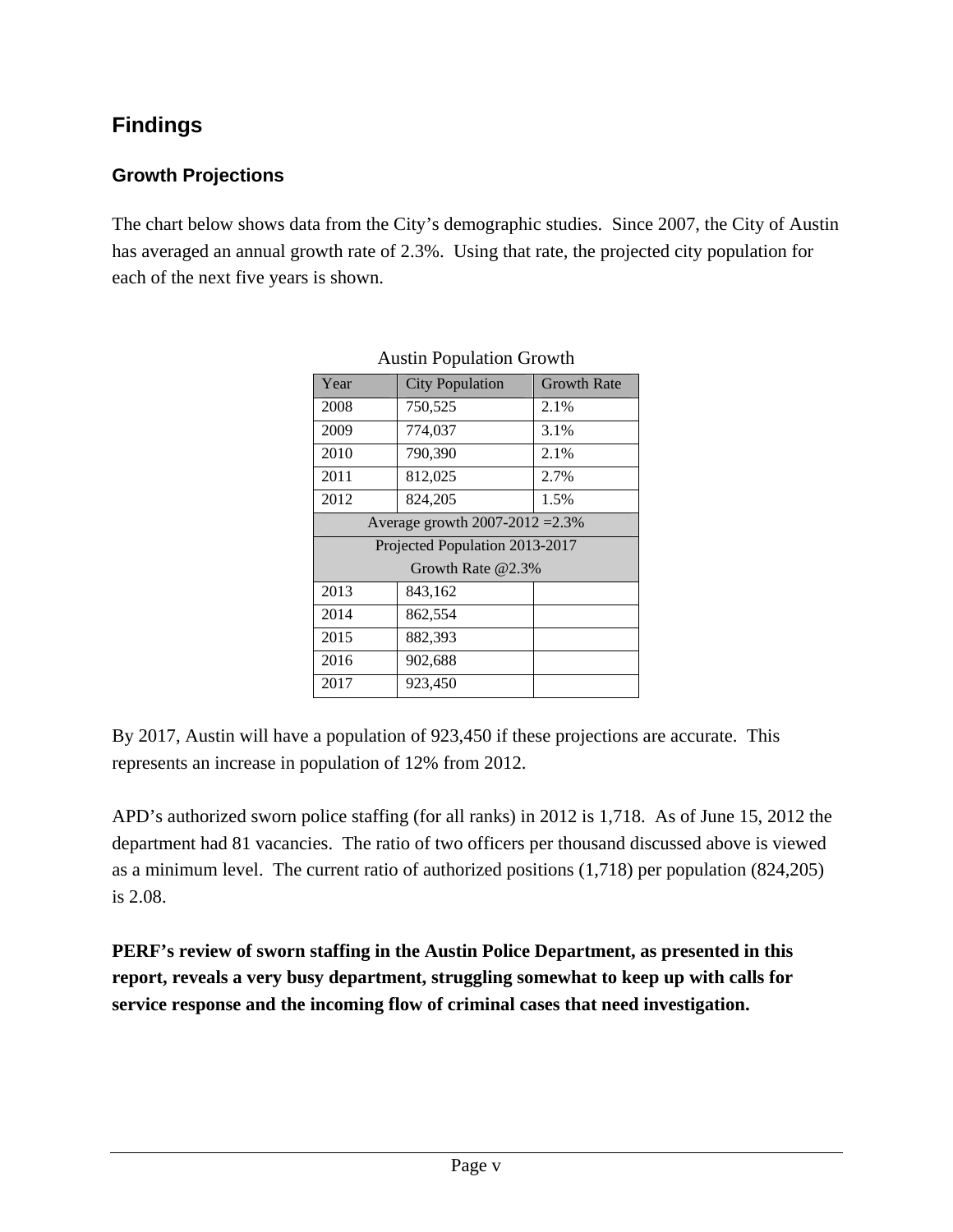### **Patrol**

The department and the city have a significant choice to make on patrol staffing. The analysis presented here plus interviews with patrol personnel at all levels confirm that patrol officers are very busy and do frequently go call-to-call. If the department and city want more patrol officer time for community engagement, problem solving and/or responding to "hot spots" discovered by the CompStat process, positions will need to be added to sector patrol. Overall, the amount of calls-for-service work averages 57% of the available patrol officer time per week.

This average is higher that other departments PERF has studied, including San Francisco and Memphis. The large amount of time consumed on calls for service, plus the time spent on selfinitiated activities such as traffic stops, leaves little time left to engage the community, solve local crime and disorder problems, or patrol hot spots.

Reducing the average time consumed by calls for service to 45%, more in keeping with similar agencies, would improve response times, especially to lower-priority calls, would allow officers time for community engagement and problem-solving, and would still allow for substantial proactive, self-initiated work (an average of 22%). This level of staffing would require a total of 706 patrol officers and provide an average of just under 33% uncommitted time. The number of patrol officers would need to be increased by 90 to meet this target. (Ten additional sergeants should be added to maintain an appropriate span of control.)

The alternative is to just bring sector patrol to full authorized staffing of 616 (there are 57 vacancies in patrol). In this alternative, the function of sector patrol officers would be to answer calls and conduct a modest level of self-initiated work. They would not have time to use their knowledge of the districts they patrol everyday. Community engagement, problem solving and hot spot patrol would be carried out almost exclusively by specialist officers – the district representatives and Metro Tactical units (TAC).

Without an increase in sector patrol staffing, the projected population growth of 12% by 2017 will substantially interfere with the department's ability to respond to residents' calls for police service. There would be little time for proactive policing; and the periods when calls are stacked (there is no sector unit free to respond) would increase significantly.

The units – District Representatives and Metro TAC – that support sector policing, in Regional Support, are also suffering shortages. As the District Representative (DR) program achieves continued success, the requests for DRs in the neighborhoods are increasing.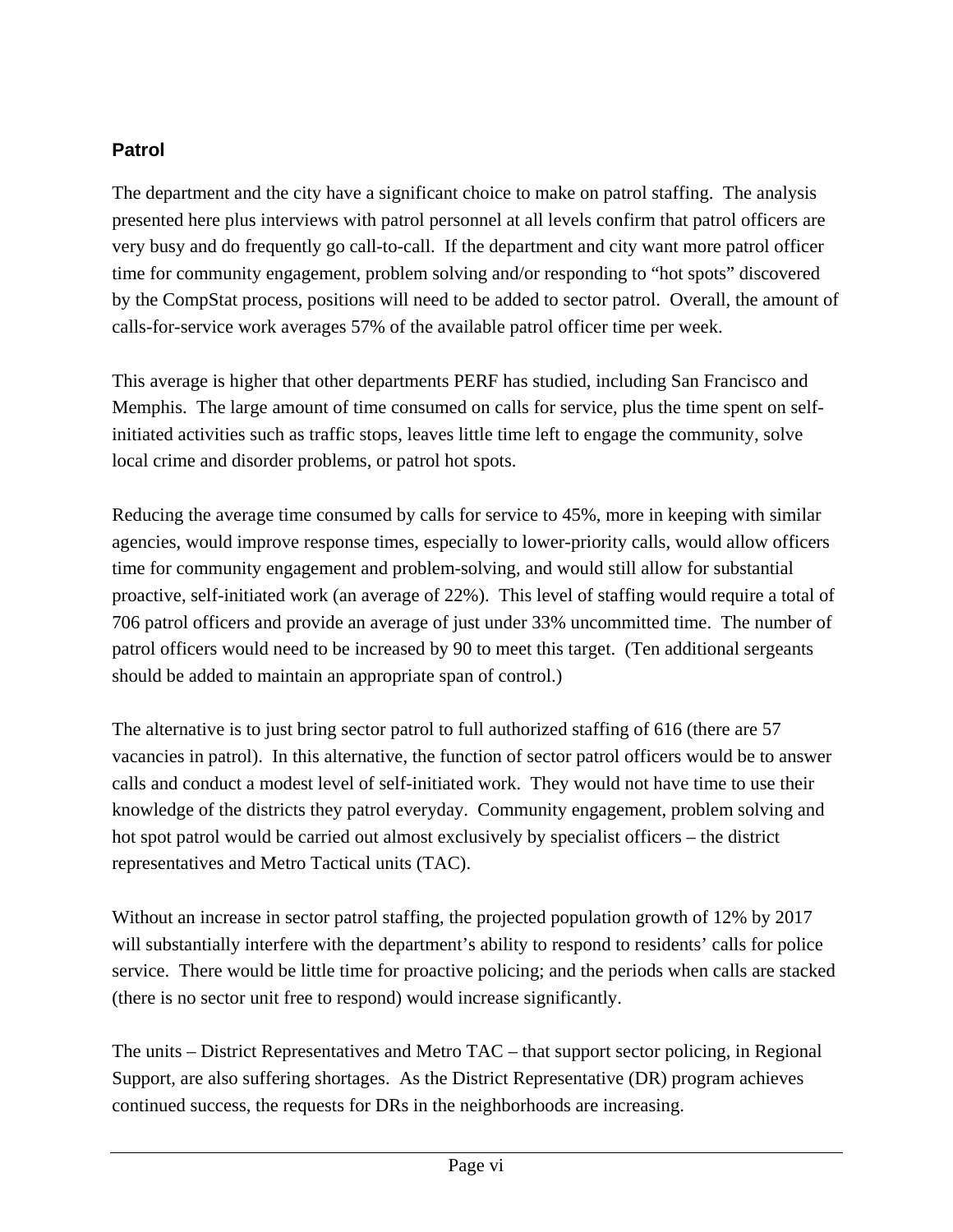There is a need to increase the staffing of the Metro TAC teams. Staffing each TAC team with a sergeant and eight officers consistently would provide the capacity for each team to safely and consistently conduct the types of operations they are intended to perform. This will require an additional 25 officers. Also a third TAC team should be added to Region 2 and Region 4 to expand their ability to deal with crime and disorder problems. Adding a third team to Region 2 and Region 4 would require an additional two sergeants and 16 officers.

### **Investigations**

PERF's review of APD's centralized, specialized investigative units with external workload reveals a need for a total 138 investigators in order to ensure that thorough investigations are conducted. The current total number of investigators for these units is 97. The APD should add 41 investigators (and seven sergeants) especially in light of the citizen preferences in the city survey presented in this report. Clear majorities of residents felt that the APD should devote more time to "solving violent crimes" (86.9%) and to "solving property crimes" (68.2%).

### **Regional Detectives**

There is also a need for an increase in Regional detectives. These locally anchored detectives investigate non-family violence cases, break-ins to vehicles, thefts and most financial crimes. The department should add one sergeant and eight detectives to each Region. This increase will allow expansion in the current capacity and deal with the large workload currently being faced by the regional detectives. Improvement in case closure rates should result.

## **Other Units**

Recommendations are made in this report to increase staffing to enhance performance in other units. There are recommended increases for extended Canine coverage; improved Air coverage; and increased investigative capacity of the Vehicle Homicide Abatement unit. Adding a fourth team to the Parks Unit is also recommended.

## Sworn Staffing Summary

Overall, by 2017, the department should add 155 officers, 78 detectives and 24 sergeants, for a total department increase of 257. However, this number of sworn staff can be reduced by civilianizing a number of positions. PERF indentifies opportunities to convert sworn positions to civilian positions in Training, Risk Management, the Fusion Center, Technology and the Real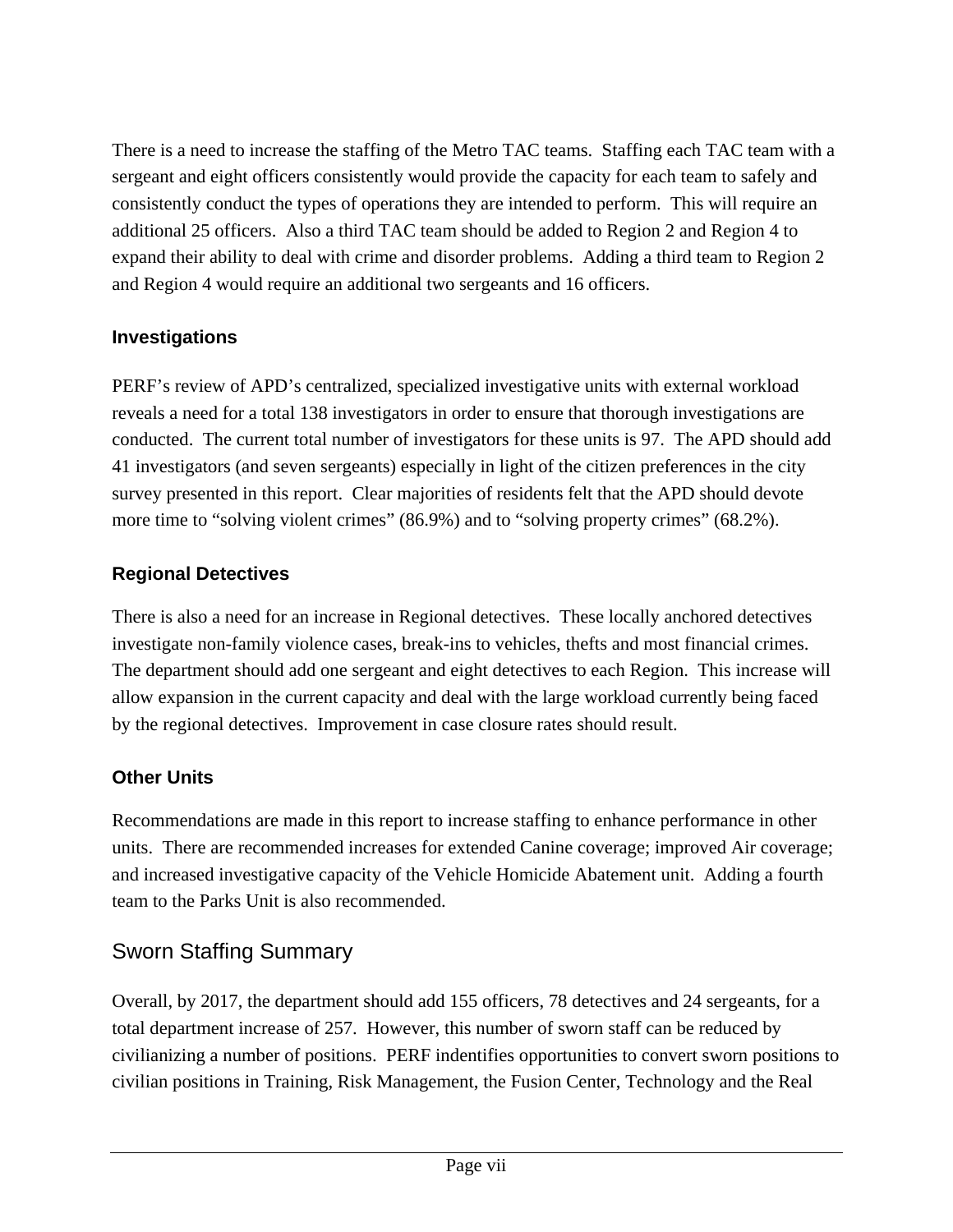Time Crime Center. Some 29 such positions are identified which would reduce the increase in sworn staffing to 228.

Adding 228 new positions to the current authorization of 1,718 would bring the department's sworn strength to 1,946. Compared to the projected 2017 population of 923,450, the city would have a sworn-officer-to-population ratio of 2.11 officers per 1,000 residents.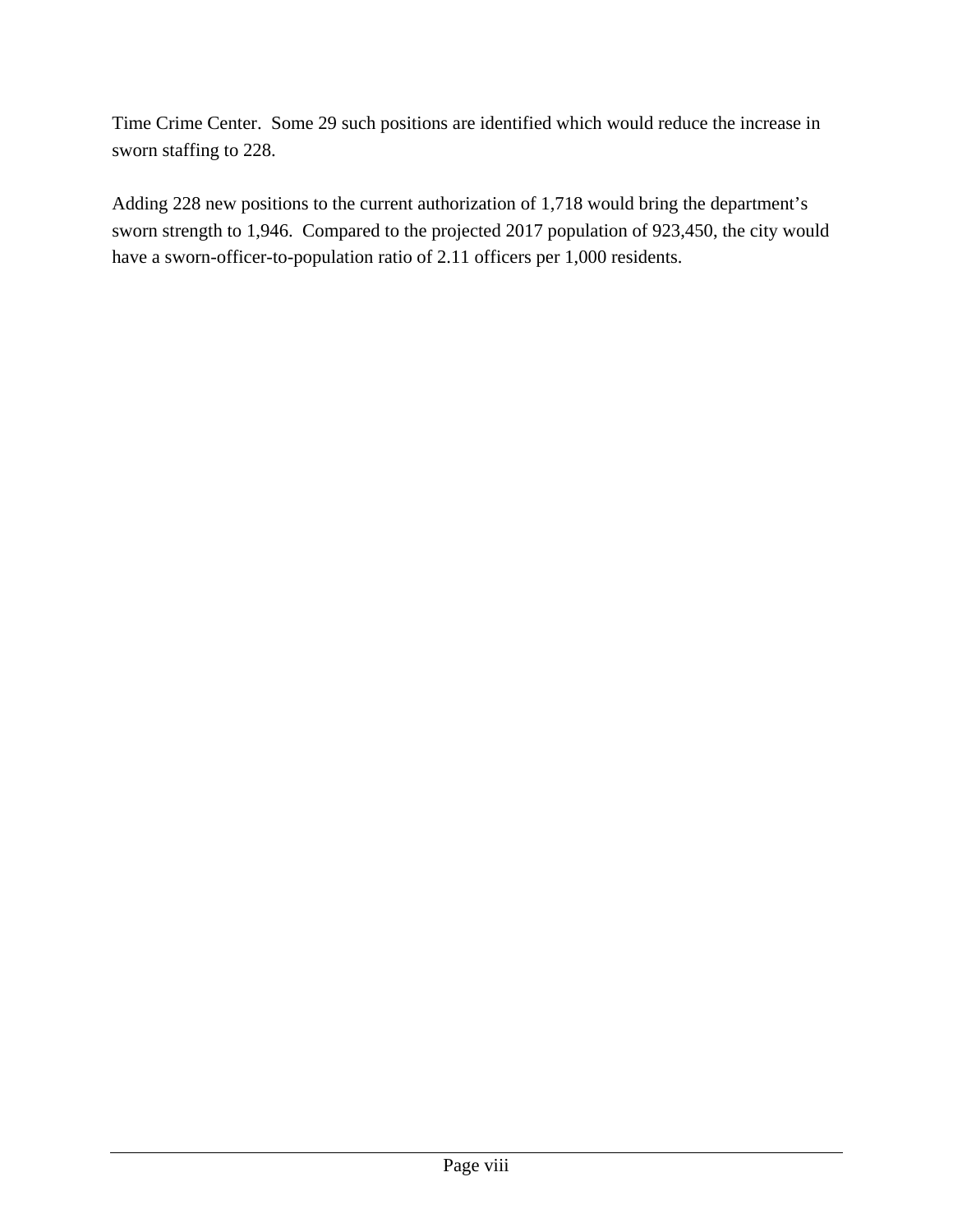## **Table of Contents**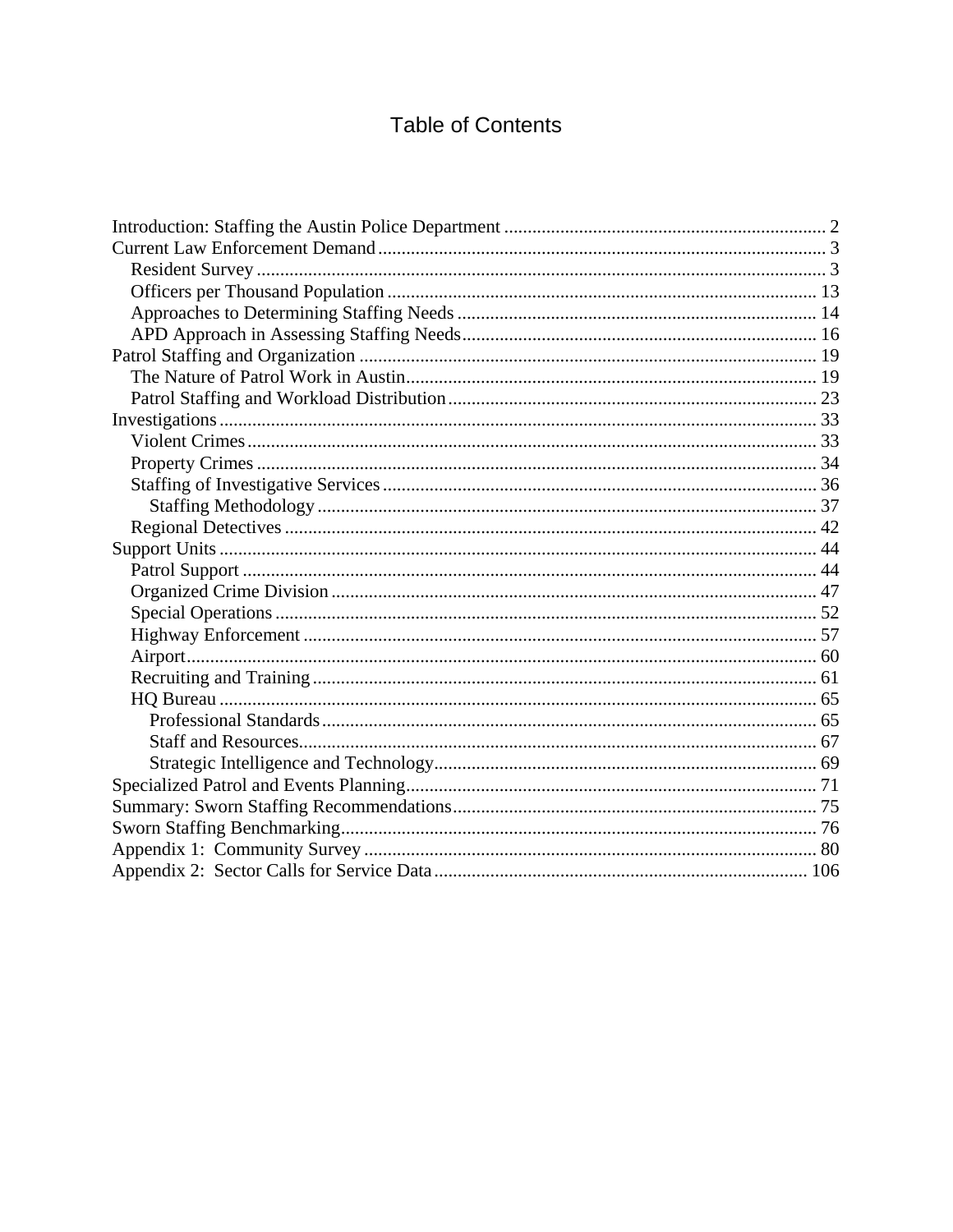## **Introduction: Staffing the Austin Police Department**

The Police Executive Research Forum (PERF) was retained by the City of Austin to provide the Austin City Council and City Executives with recommendations for an innovative, sustainable method to determine current and future police department staffing needs. The objectives of the study include: reviewing the current demand for sworn law enforcement, including calls for service, investigative workload, staffing for special events, and utilization of support staff; examining benchmarks for police staffing that are used in a sample of U.S. cities with populations from 500,000 to one million; gathering information on local community expectations regarding perceptions of safety, crime reduction strategies, community policing, and patrol utilization; recommending a methodology for the calculation of police staffing needs that can be updated and replicated by city staff in the future; and providing recommendations regarding three- to five-year staffing projections based on the community-based goals.

The first section of this report reviews the demand for law enforcement services in Austin including the results of the survey of resident to assess, community expectations. In this section methodologies for calculating police staffing needs, including those used in this study are presented. They are designed to be updated and replicated by city staff in the future. The final section examines staffing benchmarks from five selected cities comparable to Austin with populations between 500,000 and 1,000,000.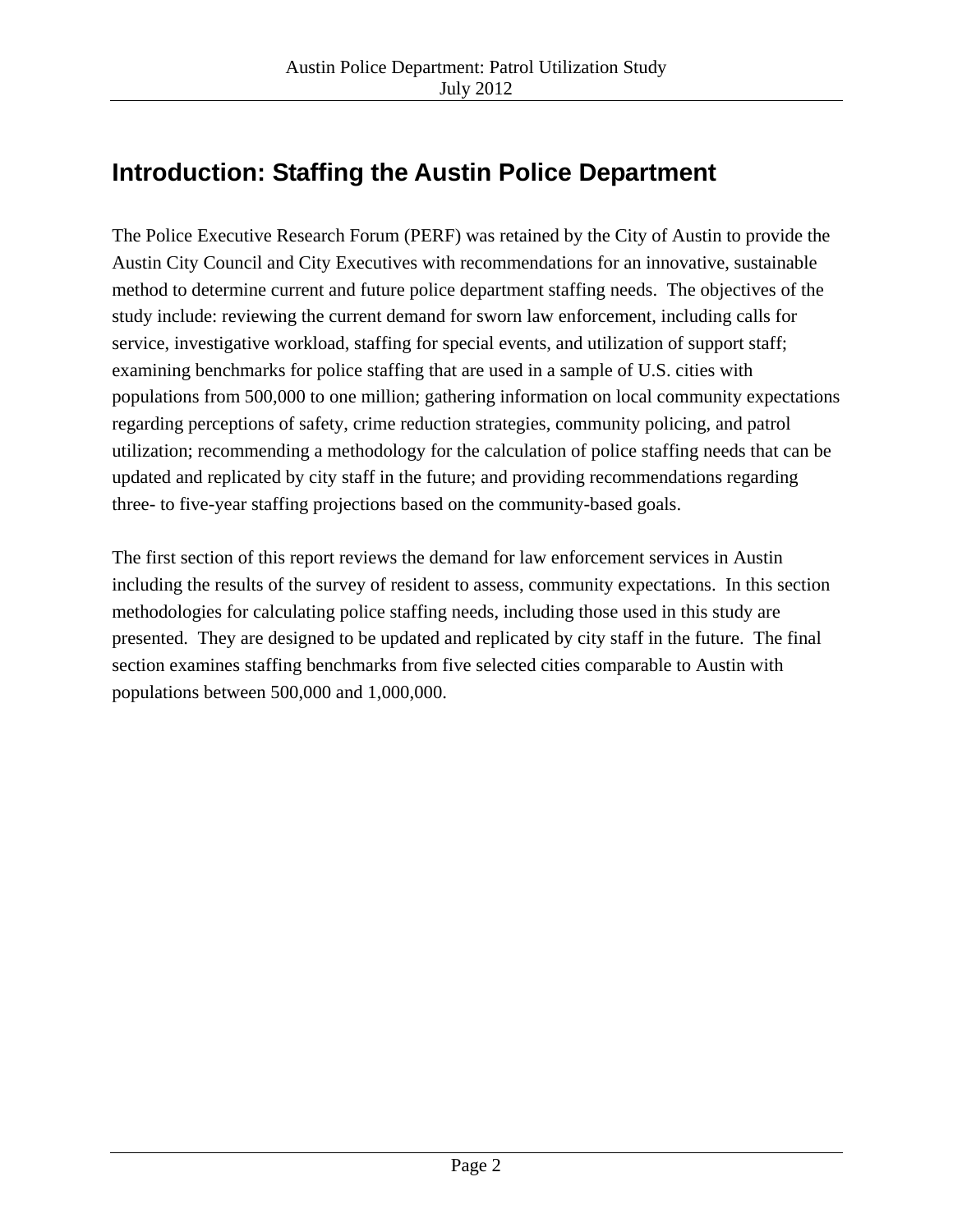## **Current Law Enforcement Demand**

## *Resident Survey*

One component of our study was a survey of Austin residents who lived in Austin, commuted to the City of Austin for work, and/or owned businesses in Austin. PERF elected to utilize the services of the University of Wyoming's Wyoming Survey & Analysis Center (WYSAC). PERF has utilized the services of WYSAC previously and found them to deliver high-quality results.

A survey was drafted which incorporated questions contained in Austin's 2011 community satisfaction (Direction Finder) survey. New questions were drafted as well, with the final survey approved by the Austin Police Department. Phone interviews were conducted May 23-May 29, 2012.

#### **Survey results**

Respondents were first asked a series of introductory questions regarding their time in the City of Austin:

#### Austin residents:

- 69.1% ( $n=242$ ) of respondents were residents of the City of Austin.
	- o The average length of time respondents lived in Austin was 21.5 years.

Respondents were then asked relative to downtown Austin, where they lived:

- Northwest
- Northeast
- Central West
- Downtown
- Central East
- Southwest
- Southeast
	- o The majority of those surveyed lived in Northwest (37.6%, n=88) or Southwest (26.5%, n=62) Austin.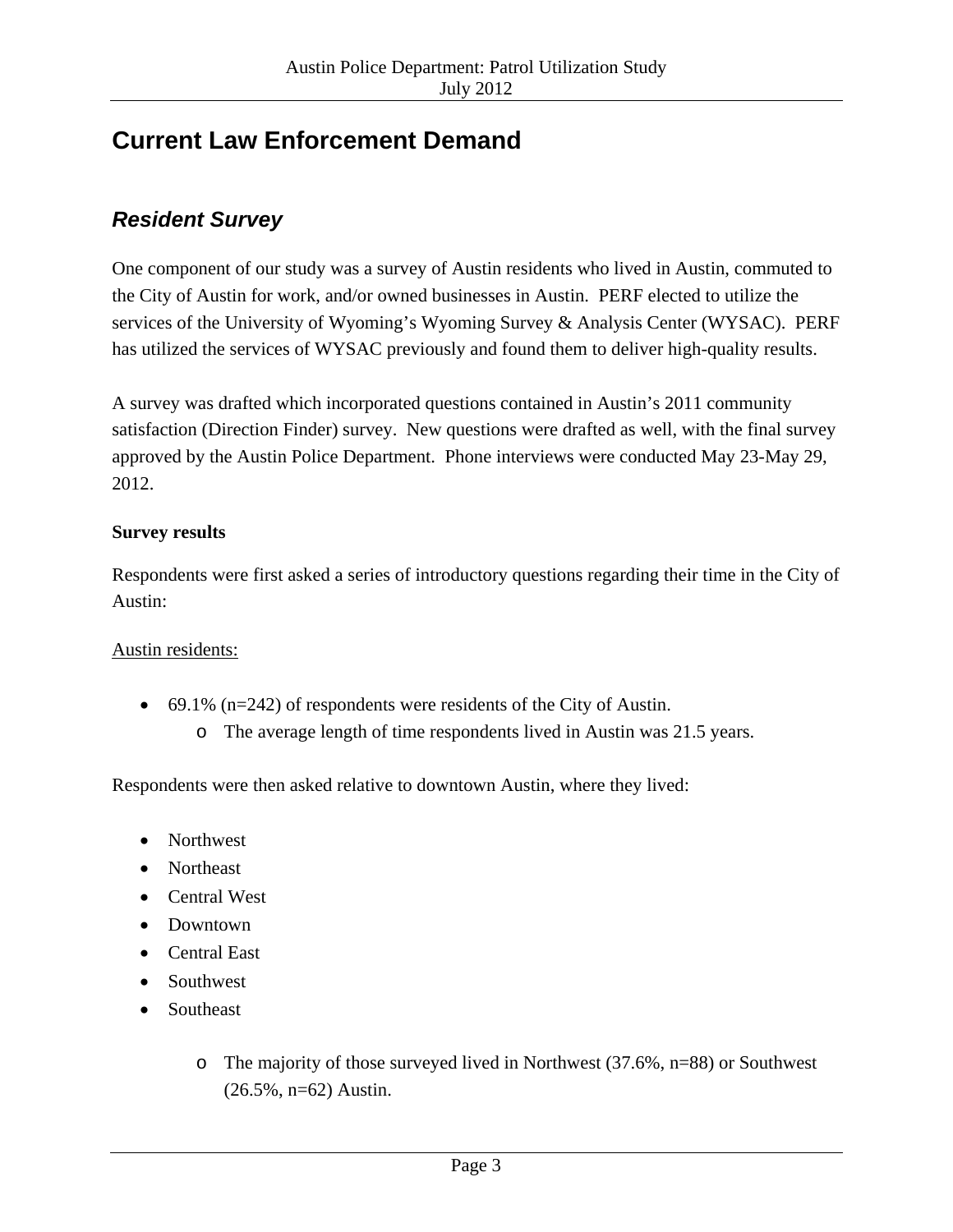#### Commuters to Austin:

- 83 (23.7% of all respondents) of those surveyed commuted to Austin for work. Of the commuters:
	- o 51.8% commuted five days a week
	- o 54.9% typically worked on weekdays, while 45.1% worked a combination of weekdays and weekends
	- o 91.5% of the commuters reported typically working a daytime shift, 23.2% reported typically working an evening shift, and 14.5% reported typically working a midnight/late night shift. Some respondents reported work multiple shifts either because they hold down more than one job or because their shifts vary day-to-day.

#### Business owners:

- 12.6% (n=44) of all respondents owned a business in Austin.
	- o The average business owner in this survey has owned the business for 11.5 years.
- As with residents, the majority of business owners included in this survey had their businesses located in either Northwest (45.2%, n=19) or Southwest (26.2%, n=11) Austin.

#### **Interactions with the Austin Police Department**

Respondents were asked a series of questions pertaining to their interactions (if any) with the Austin Police Department. The majority of respondents (65.6%, n=229) had *not* had contact with the APD during the last 12 months.

Those who did have contact with APD (120 respondents) during the last 12 months were then asked how many times they had contact. The majority of respondents to this question (115 total—three respondents indicated "don't know," and two did not answer/refused to answer) either had contact with APD once (40.9%, n=47) or twice (21.7%, n=25) during the past 12 months. However, it is noteworthy that 36.5 percent of respondents reporting contact had *more* than two contacts with the APD.

Those who had contact with APD were then asked a series of questions regarding the nature of these contacts. Of the 120 respondents who reported contacts with APD,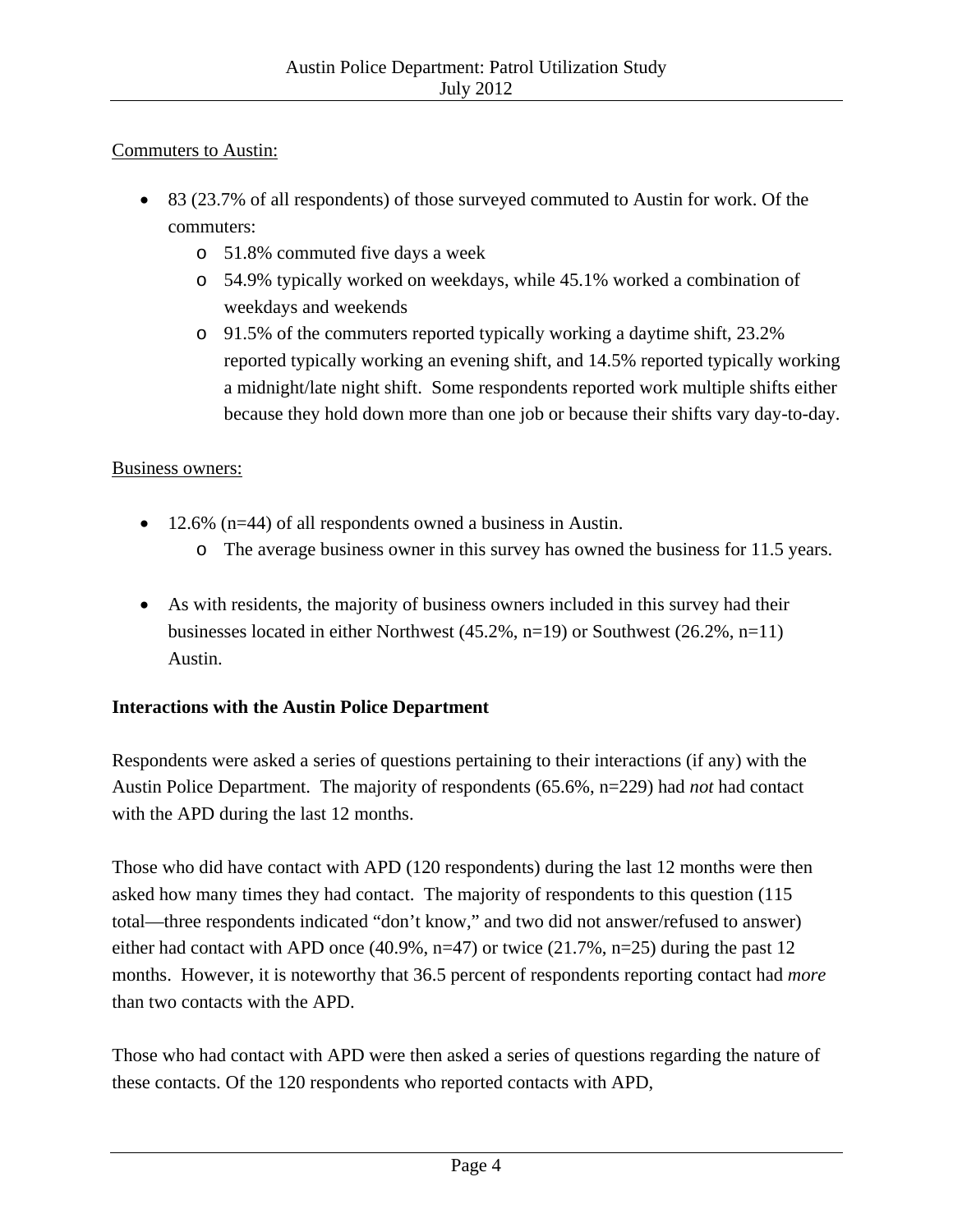- 60 talked to an APD officer on the street.
- 49 witnessed an incident where the police were involved.
- 43 received a traffic citation or warning from an APD officer.
- 20 attended a community meeting where the police were present.
- 42 attended some other function where the police were present.
- 40 reported a crime.
- 39 requested a service other than reporting a crime.

The Austin Police Department provides for on-line crime reporting under certain circumstances. Of the 40 respondents who reported a crime 37 said they used the telephone, only three reported using the Internet.

#### **Satisfaction with the Austin Police Department**

|                                    | <b>Very</b><br>Satisfied/Satisfied | <b>Very</b><br><b>Dissatisfied/Dissatisfied</b> | <b>Neutral</b> | N   |
|------------------------------------|------------------------------------|-------------------------------------------------|----------------|-----|
| <b>Ouestion*</b>                   |                                    |                                                 |                |     |
| How satisfied are you with the     |                                    |                                                 |                |     |
| overall quality of police services | 67.9%                              | 11.2%                                           | 21.0%          | 348 |
| in Austin?                         |                                    |                                                 |                |     |
| In Austin, how satisfied are you   |                                    |                                                 |                |     |
| with the enforcement of local      | 65.6%                              | 15.9%                                           | 18.5%          | 346 |
| traffic laws?                      |                                    |                                                 |                |     |
| In Austin, how satisfied are you   |                                    |                                                 |                |     |
| with the speed of emergency        |                                    |                                                 |                |     |
| police response—in other words,    | 56.6%                              | 10.9%                                           | 32.4%          | 293 |
| how quickly police respond to      |                                    |                                                 |                |     |
| emergencies.                       |                                    |                                                 |                |     |

\*Excludes those who reported "don't know/not sure" or declined to answer the question.

Overall, most respondents are happy with their police department. Over two-thirds (67.9%) indicated that they are very satisfied or satisfied with the overall quality of police services in Austin. Over one-quarter (25.9%) indicated they were "very satisfied."

Almost two-thirds (65.6%) were satisfied to some extent with the enforcement of local traffic laws.

Over half (56.6%) of those responding stated they were satisfied to some extent with the speed of emergency police response, with over one-fifth (21.8%) indicating they were very satisfied.

#### **Visibility of the Austin Police Department and its members**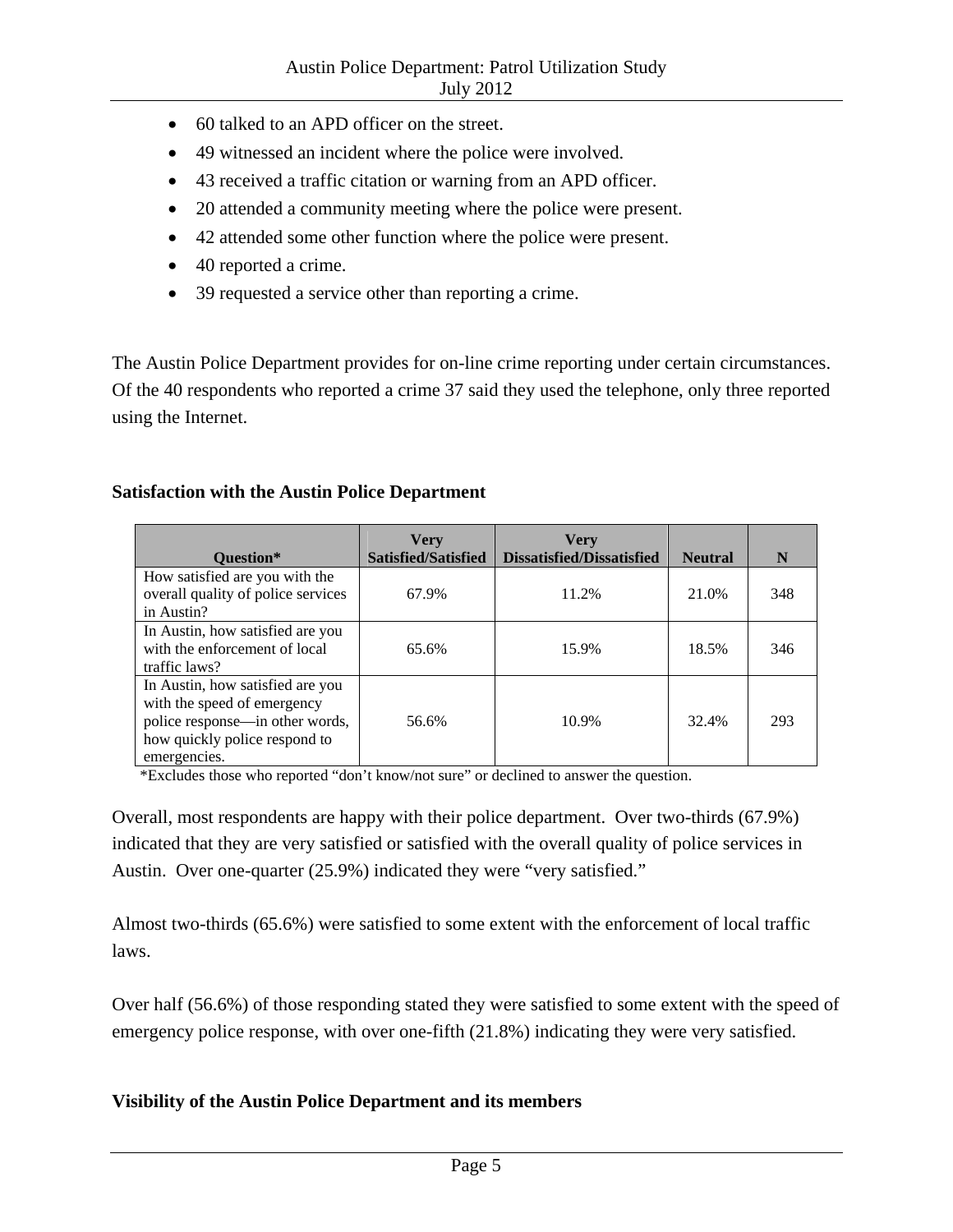Respondents were first asked about the visibility of APD employees in their neighborhoods over the past 6 months.

Neighborhood Visibility

| Question—in the past 6<br>months, have you personally<br>seen the following members of<br>the APD in YOUR |            |                |     |
|-----------------------------------------------------------------------------------------------------------|------------|----------------|-----|
| neighborhood*                                                                                             | <b>Yes</b> | $\mathbf{N_0}$ | N   |
| Uniform Officer in a vehicle                                                                              | 78.8%      | 21.2%          | 241 |
| Uniform Officer on a motorcycle                                                                           | 29.0%      | 71.0%          | 241 |
| Detective                                                                                                 | 19.1%      | 80.9%          | 225 |
| Uniform Officer on a bicycle                                                                              | 11.6%      | 88.4%          | 241 |
| Canine Officer                                                                                            | 10.0%      | 90.0%          | 241 |
| Uniform Civilian Personnel                                                                                | 9.3%       | 90.7%          | 227 |
| Mounted Officer on horseback                                                                              | 3.3%       | 96.7%          | 242 |
| Uniform Officer walking a foot<br>beat                                                                    | 2.5%       | 97.5%          | 240 |

\*Excludes those who reported "don't know/not sure" or refused to answer the question.

The vast majority of respondents indicated that uniformed officers in vehicles constitute their most frequent sighting of APD personnel in the past six months in their neighborhoods (78.8%), with uniformed officers on motorcycles making up the second most visible element (29.0%). Only 2.5% of those responding indicated they had seen an officer walking a foot beat.

Respondents were then asked about the visibility of APD employees downtown or at public events.

Visibility Downtown or at Public Events

| Question-in the past 6<br>months, have you personally<br>seen the following members of<br>the APD downtown or at a<br>public event* | <b>Yes</b> | N <sub>0</sub> | N   |
|-------------------------------------------------------------------------------------------------------------------------------------|------------|----------------|-----|
| Uniform Officer in a vehicle                                                                                                        | 85.8%      | 14.2%          | 330 |
| Uniform Officer on a motorcycle                                                                                                     | 78.6%      | 21.4%          | 327 |
| Uniform Officer on a bicycle                                                                                                        | 68.6%      | 31.4%          | 331 |
| Uniform Officer walking a foot<br>beat                                                                                              | 51.7%      | 48.3%          | 329 |
| Mounted Officer on horseback                                                                                                        | 48.0%      | 52.0%          | 327 |
| Canine Officer                                                                                                                      | 25.8%      | 74.2%          | 325 |
| Uniform Civilian Personnel                                                                                                          | 20.1%      | 79.9%          | 294 |
| Detective                                                                                                                           | 18.3%      | 81.7%          | 284 |

\*Excludes those who reported "don't know/not sure" or refused to answer the question.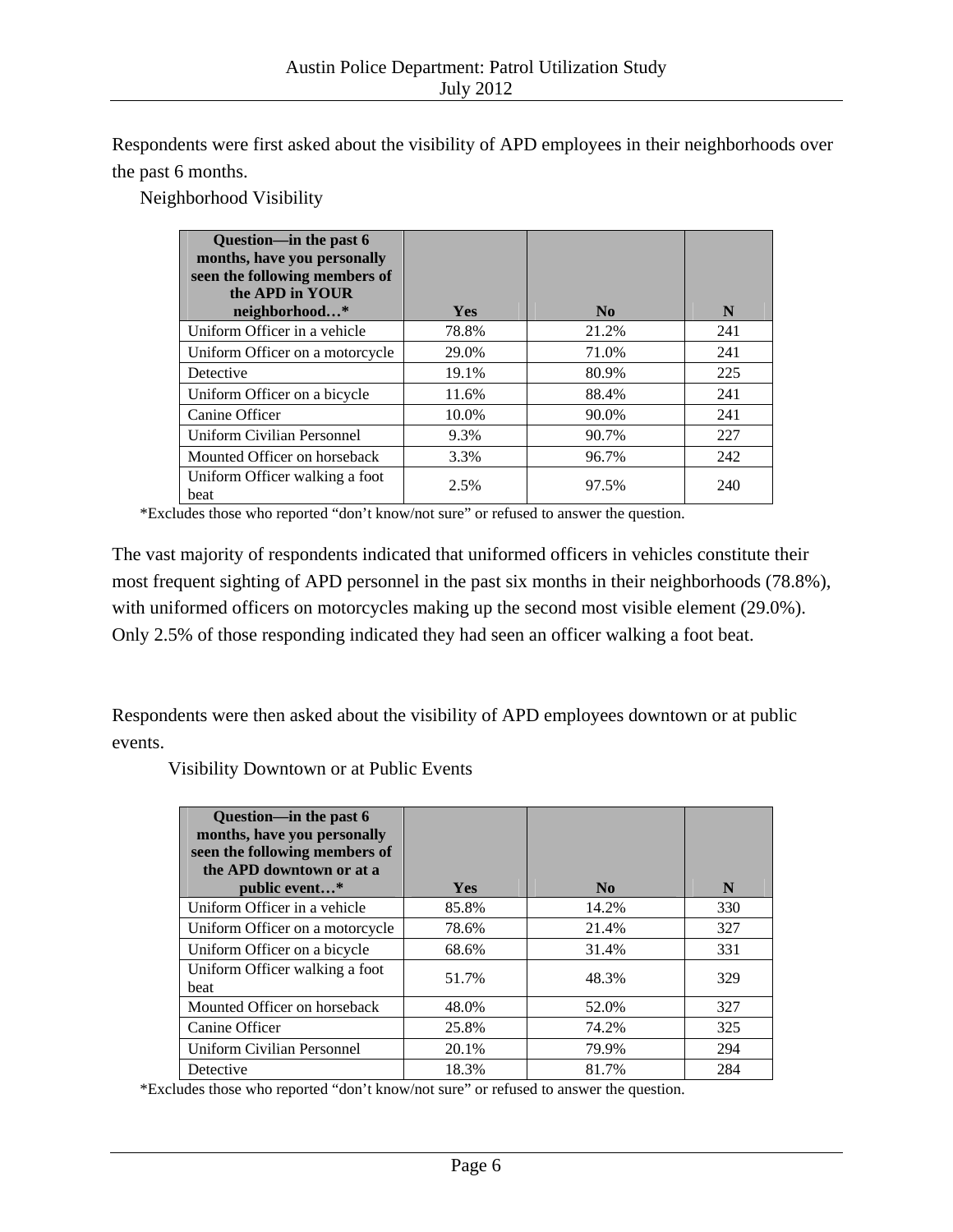A majority of respondents indicated that they had seen uniformed officers in vehicles (85.8%), on motorcycles (78.6%), on bicycles (68.8%), and walking a foot beat (51.7%). Nearly half (48.0%) indicated they had seen a mounted officer on horseback. Canine officers, detectives, and uniform civilian personnel were not seen as frequently, most likely due to the specialized nature of their work (on in the case of detectives, because they work plainclothes and are less visible).

#### **Perceptions of safety**

| Question*                                            | <b>Strongly</b><br><b>Agree/Agree</b> | <b>Strongly</b><br><b>Disagree/Disagree</b> | <b>Neutral</b> | N   |
|------------------------------------------------------|---------------------------------------|---------------------------------------------|----------------|-----|
| I feel safe in my neighborhood<br>during the day     | 91.3%                                 | 3.7%                                        | 5.0%           | 242 |
| I feel safe walking alone<br>downtown during the day | 84.2%                                 | 8.2%                                        | 7.6%           | 341 |
| I feel safe in my neighborhood at<br>night           | 81.0%                                 | 11.2%                                       | 7.9%           | 242 |
| I feel safe in city parks                            | 77.8%                                 | 8.7%                                        | 13.5%          | 334 |
| I feel safe walking alone<br>downtown at night       | 46.2%                                 | 36.9%                                       | 16.8%          | 333 |

\*Excludes those who reported "don't know/not sure" or refused to answer the question.

The majority of respondents agreed to some extent that they generally felt safe while in Austin. A large majority of respondents reported feeling safe in their neighborhoods during the day (91.3%), with over half (57.4%) stating they strongly agree with this statement.

A substantial majority (84.2%) said they feel safe walking alone downtown during the day, with almost half of those responding (40.5%) strongly agreeing that they felt safe.

A majority of respondents (81.0%) also reported feeling safe in their neighborhoods at night, with over one-third  $(35.1\%)$  of respondents strongly agreeing that this was the case.

Over three-quarters (77.8%) of respondents agreed to some extent that they felt safe in city parks, with slightly over one-quarter (25.1%) strongly agreeing that they felt safe in Austin's parks.

However, responses were mixed when it came to perceptions of safety when walking alone downtown at night. Of those who responded, 36.9% indicated that they did *not* feel safe walking alone downtown at night, with 27.9% expressing that view strongly.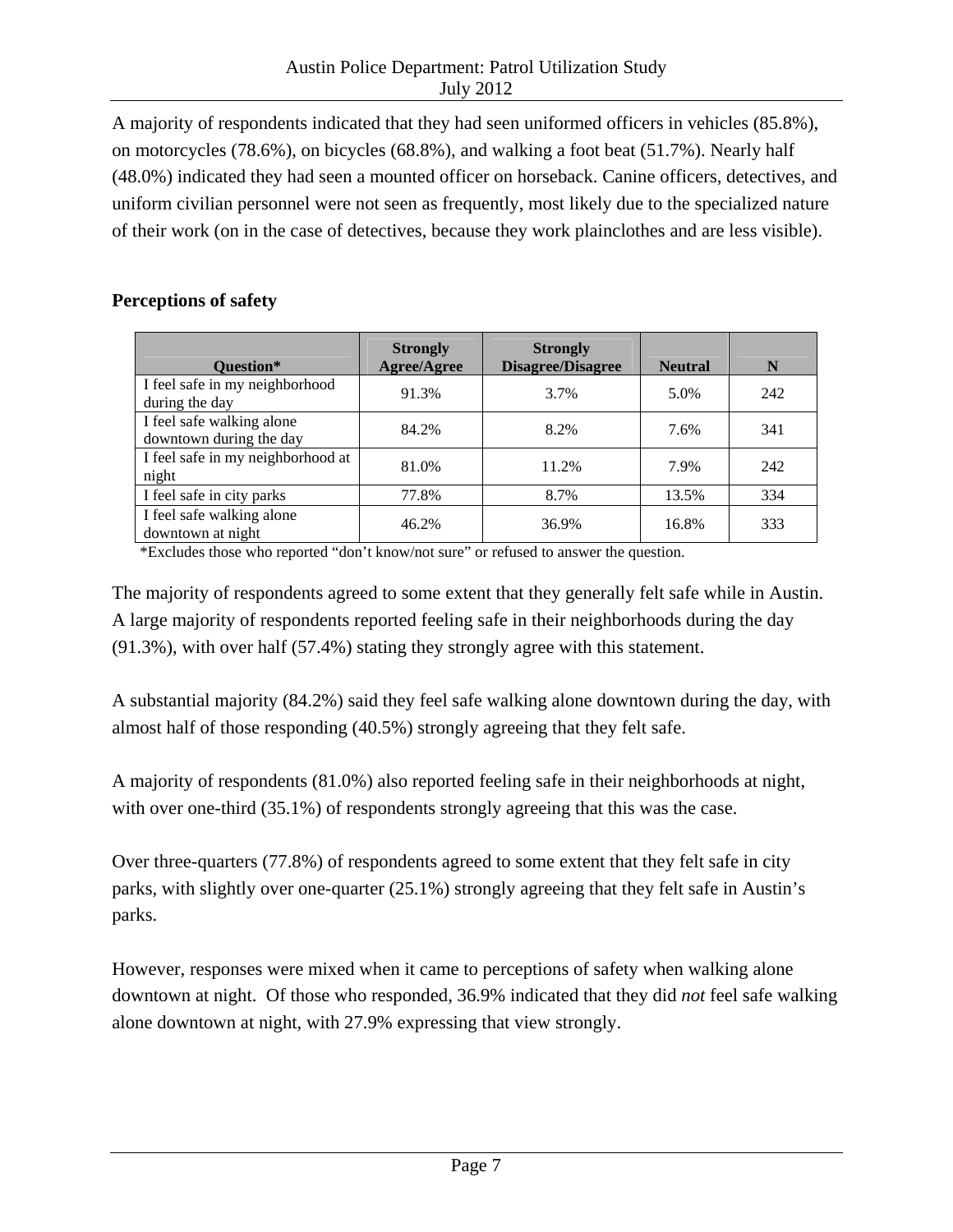| <b>Question—The Austin Police</b><br><b>Department should devote</b><br>more time to* | <b>Strongly</b><br>Agree/Agree | <b>Strongly</b><br><b>Disagree/Disagree</b> | <b>Neutral</b> | N   |
|---------------------------------------------------------------------------------------|--------------------------------|---------------------------------------------|----------------|-----|
| Solving violent crimes                                                                | 86.9%                          | 3.8%                                        | 9.3%           | 344 |
| Preventing criminal street gangs                                                      | 85.3%                          | 5.5%                                        | 9.2%           | 347 |
| Reducing illegal activities<br>committed by youth                                     | 77.8%                          | 9.5%                                        | 12.7%          | 347 |
| Reducing illegal drug activity                                                        | 73.6%                          | 12.1%                                       | 14.2%          | 345 |
| Solving property crimes                                                               | 68.2%                          | 10.2%                                       | 21.7%          | 345 |
| Ticketing drivers who violate<br>traffic laws                                         | 42.5%                          | 31.2%                                       | 26.3%          | 346 |

#### **Opinions on where police should spend their time**

\*Excludes those who reported "don't know/not sure" or refused to answer the question.

A large majority of respondents expressed an opinion that APD should devote more time to solving violent crimes (86.9%), with 43.6% strongly agreeing with this.

Preventing criminal street gangs was also met with favor by respondents (85.3%) with almost half (45.0%) strongly agreeing.

Almost 80 percent (77.8%) of respondents agreed that reducing illegal activities committed by youth should be a focus of police effort, with over one-quarter (27.4%) strongly agreeing with this.

Slightly less than three-quarters (73.6%) of respondents viewed reducing illegal drug activity as a police priority, with almost one-third (30.4%) strongly agreeing.

Respondents also agreed to some extent (68.2%) that solving property crimes should be a higher priority with APD, with roughly one-quarter (24.1%) strongly agreeing that APD should do so.

However, only 42.5% of respondents were in favor of devoting more time to ticketing drivers who violate traffic laws. Almost one-quarter (23.1%) of respondents strongly disagreed that this was an area that APD should devote more time to.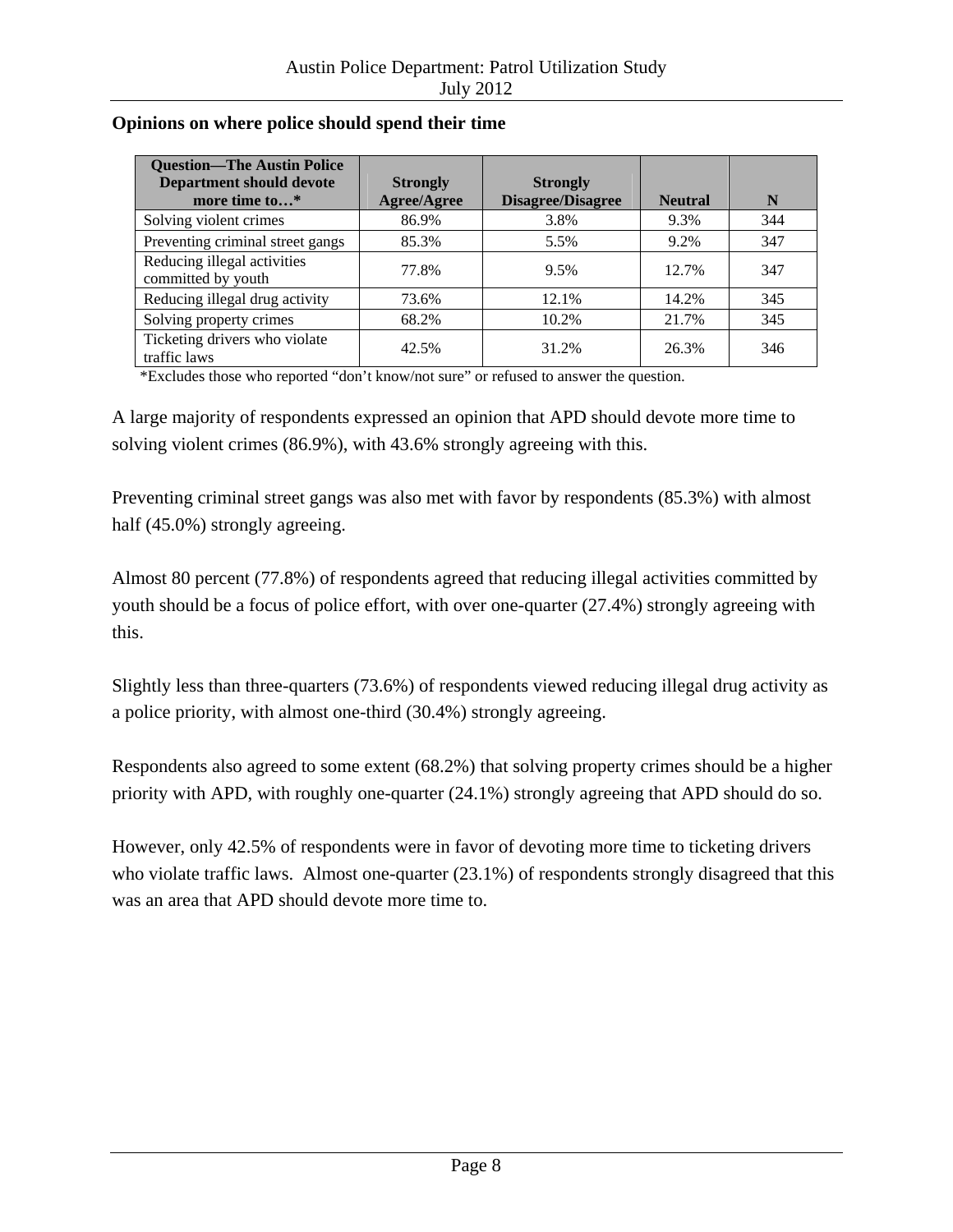#### **The size of APD's work force**

| <b>Ouestion*</b>                                                                                                                                  | <b>Strongly</b><br>Agree/Agree | <b>Strongly</b><br><b>Disagree/Disagree</b> | <b>Neutral</b> | N   |
|---------------------------------------------------------------------------------------------------------------------------------------------------|--------------------------------|---------------------------------------------|----------------|-----|
| The APD does a good job of<br>handling special events (for<br>example, parades, marches,<br>community events, etc.)                               | 88.0%                          | 5.3%                                        | 6.7%           | 342 |
| The Austin Police Department<br>has enough officers to maintain<br>safety in the business<br>community                                            | 68.4%                          | 15.4%                                       | 16.3%          | 338 |
| The Austin Police Department<br>has enough officers on the street<br>to keep my neighborhood safe                                                 | 66.7%                          | 23.6%                                       | 9.7%           | 237 |
| The APD is capable of handling<br>a large-scale emergency disaster<br>response                                                                    | 52.3%                          | 18.1%                                       | 29.5%          | 308 |
| In a non-emergency situation, it<br>is acceptable for the Austin<br>Police Department to dispatch a<br>civilian employee instead of an<br>officer | 46.6%                          | 39.4%                                       | 14.0%          | 335 |
| The Austin Police Department<br>has enough officers on the street<br>to maintain a low crime rate                                                 | 45.3%                          | 33.6%                                       | 21.1%          | 327 |
| The Austin Police Department<br>has enough Detectives to<br>effectively solve crimes                                                              | 33.4%                          | 33.0%                                       | 33.7%          | 294 |
| I am familiar with the officers<br>working in my neighborhood or<br>near my business                                                              | 16.7%                          | 73.0%                                       | 10.4%          | 336 |

\*Excludes those who reported "don't know/not sure" or refused to answer the question.

A wide majority of respondents (88.0%) agree to some extent that APD does a good job of handling special events. Almost 30 percent (28.9%) strongly agreed with this.

Over two-thirds of respondents agreed in some measure that APD has enough officers to maintain safety in the business community (68.4%). A similar number (66.7%) believed that APD has enough officers to keep their neighborhoods safe.

Respondents also largely viewed APD as being capable of handling a large-scale emergency disaster response (52.3%).

Respondents were less certain about whether civilians should be used to respond to nonemergency situations, with 46.6% accepting that idea but 39.4% rejecting it.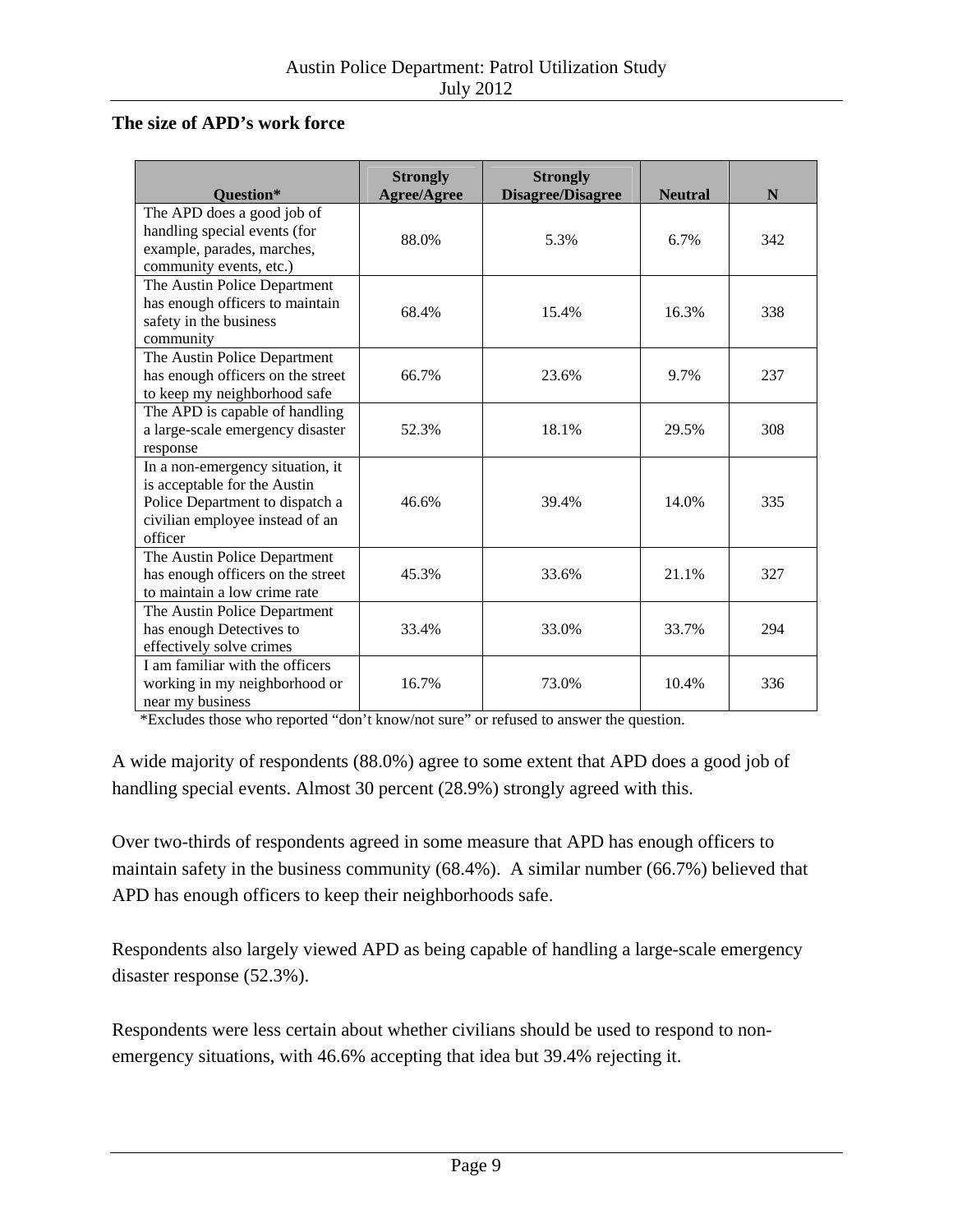Less than half of respondents (45.3%) believed that APD has enough officers on the street to maintain a low crime rate; 33.6% said they do not believe APD has enough officers for that purpose.

Survey respondents were evenly split on whether ADP has enough detectives to effectively solve crimes.

Almost three-quarters (73.0%) of respondents indicated that they were not familiar with the officers working in their neighborhoods or near their businesses.

#### **Respondent demographics**

| What is your age? | <b>Percent</b> | N  |
|-------------------|----------------|----|
| 18-24             | 11.6%          | 40 |
| $25 - 34$         | 19.7%          | 68 |
| 35-44             | 19.4%          |    |
| $45 - 54$         | 21.1%          | 73 |
| 55-64             | 17.3%          | 60 |
| $64+$             | 11.0%          | 38 |

\*Excludes those who reported "don't know/not sure" or refused to answer the question.

#### Household Income

| What is your household's total |                |    |
|--------------------------------|----------------|----|
| income before taxes in 2011?   | <b>Percent</b> | N  |
| Less than $$20,000$            | 10.8%          | 33 |
| \$20,000 to \$39,999           | 18.0%          | 55 |
| \$40,000 to \$59,999           | 14.1%          | 43 |
| \$60,000 to \$79,999           | 13.8%          |    |
| \$80,000 to \$149,999          | 23.6%          | 72 |
| \$150,000 or more              | 19.7%          |    |

\*Excludes those who reported "don't know/not sure" or refused to answer the question.

Other demographic information:

- Slightly more respondents were male  $(54.9\%, n=192)$  than female  $(45.1\%, n=158)$ .
- The majority of respondents were reached on their cell phones  $(70.9\%, n=248)$  as opposed to a land line.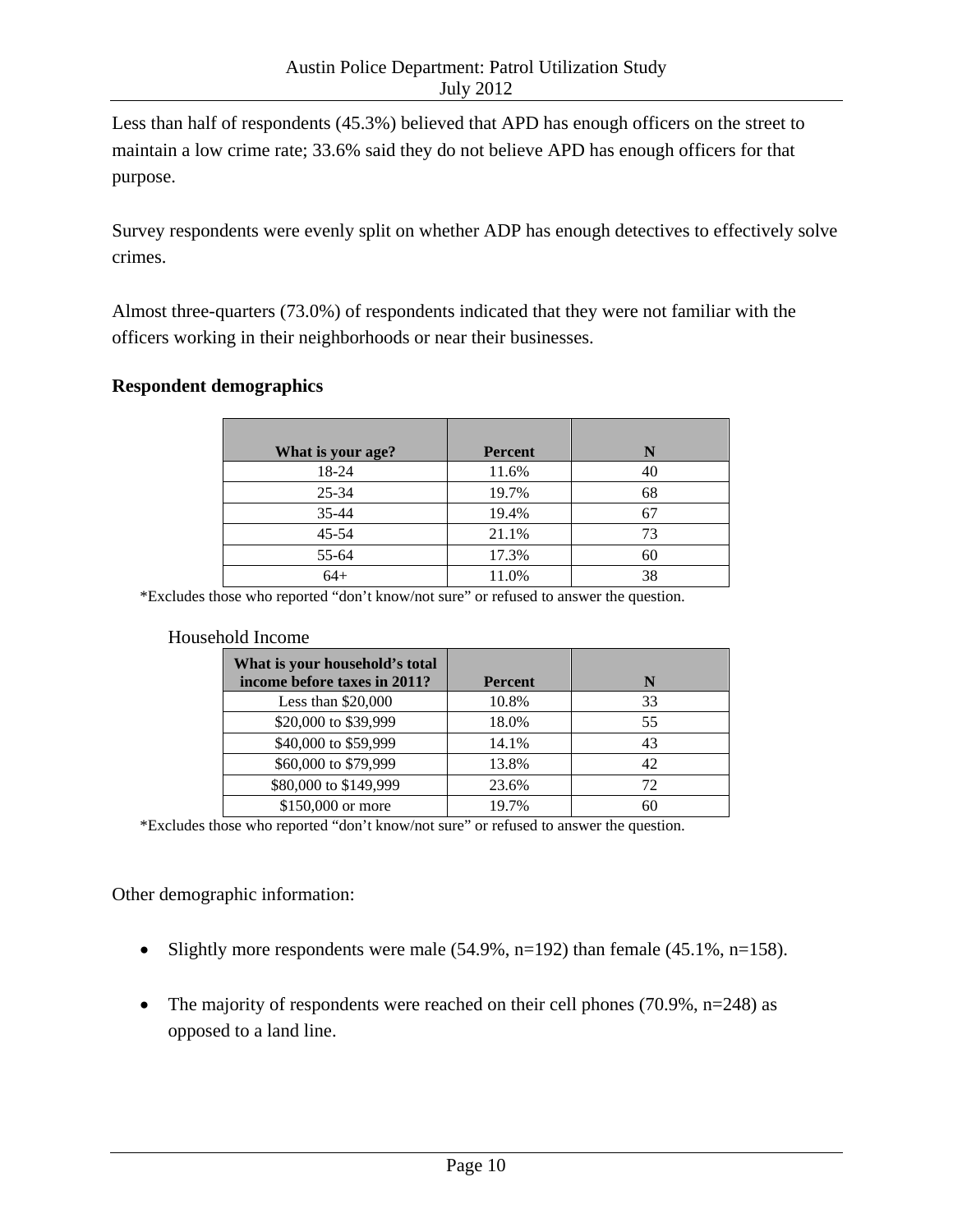- Regarding the number of people in the respondents' households (including themselves), two-thirds (66.8%, n=230) reported having three or fewer people.
- Most respondents were white  $(75.6\%, n=263)$ . Black or African Americans made up 7.5% (n=26) of respondents; Asians 4.0% (n=14); American Indians or Alaska Natives 2.9% (n=10); Native Hawaiians or Other Pacific Islanders 0.3% (n=1); and other 7.2%  $(n=25)$ . Approximately 84% (n=288) of respondents stated that they were not of Hispanic, Latino or other Spanish ancestry.
- The majority of respondents owned their own homes  $(72.1\%, n=248)$ .

#### **Summary**

Survey respondents generally feel safe in Austin other than downtown at night. Their answers indicated that police visibility is generally high and that residents are ovrall satisfied with the police service they are getting. Areas that need more attention relate to investigations, especially of property crimes and the number of detectives. There was also an expressed perception that APD may not have enough officers on the street to maintain a low crime rate.

A majority of respondents feel that traffic enforcement is at a satisfactory level. Less than half thought the department should spend more time ticketing drivers who violate traffic laws.

#### **Survey Methods**

A dual sampling frame was used for the survey. Both RDD (random digit dialing) phone numbers and cell phone numbers believed to belong to households within the geography of interest were drawn into sample. A radius of 60 miles around the City of Austin was used to define that geography. RDD samples supplemented with cell phone samples secure the best coverage of all households in phone surveys, since they include both households with listed and with unlisted land line telephone numbers as well as households which are cell phone only or cell phone mostly. Currently for Texas overall it is believed that cell phone only and cell phone mostly households represent close to 50% of all households in the state. WYSAC purchased the random sample of cell phone numbers from the Marketing Systems Group, which is one of the leading national vendors specializing in the generation of scientific samples.

Well trained WYSAC interviewers conducted the interviews between May 23 and May 29, 2012 in calling sessions from 2 to 9 p.m. CDT. Phone numbers were called up to 12 times if previous attempts did not result in a completed survey, an irate refusal, or an otherwise ineligible number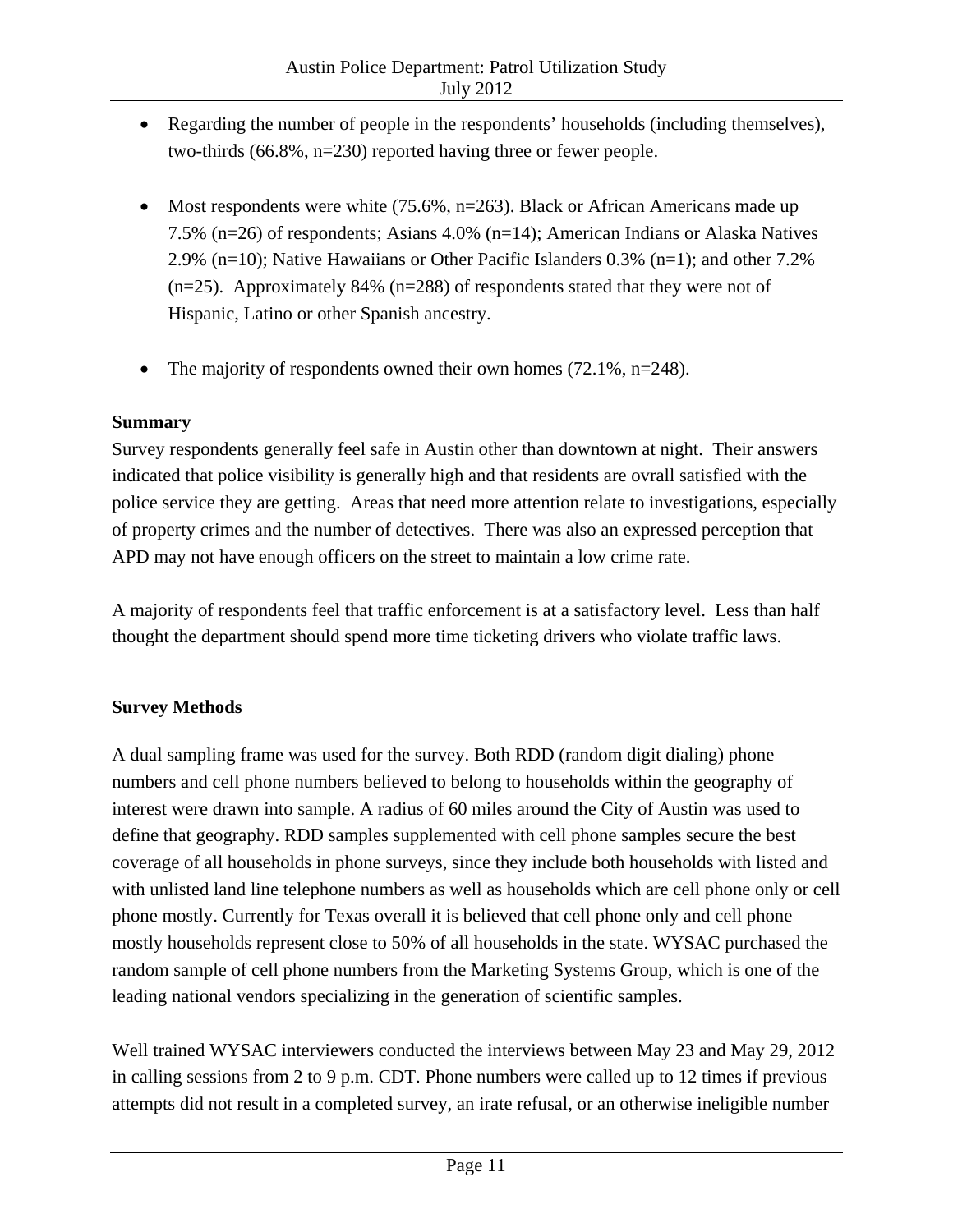(disconnected, out of area, etc.) Soft refusals were called back in an attempt at refusal conversion. Households were screened out if they did not meet the eligibility criteria of either living within the city limits of Austin, working in Austin, or visiting the city for other purposes. By the close of data collection, 546 records were screened out.

A total of 350 surveys were completed with eligible households, of which 70% were completed on a cell phone. Random samples of that size yield margins of error of about +/- 5 percentage points with 95% confidence.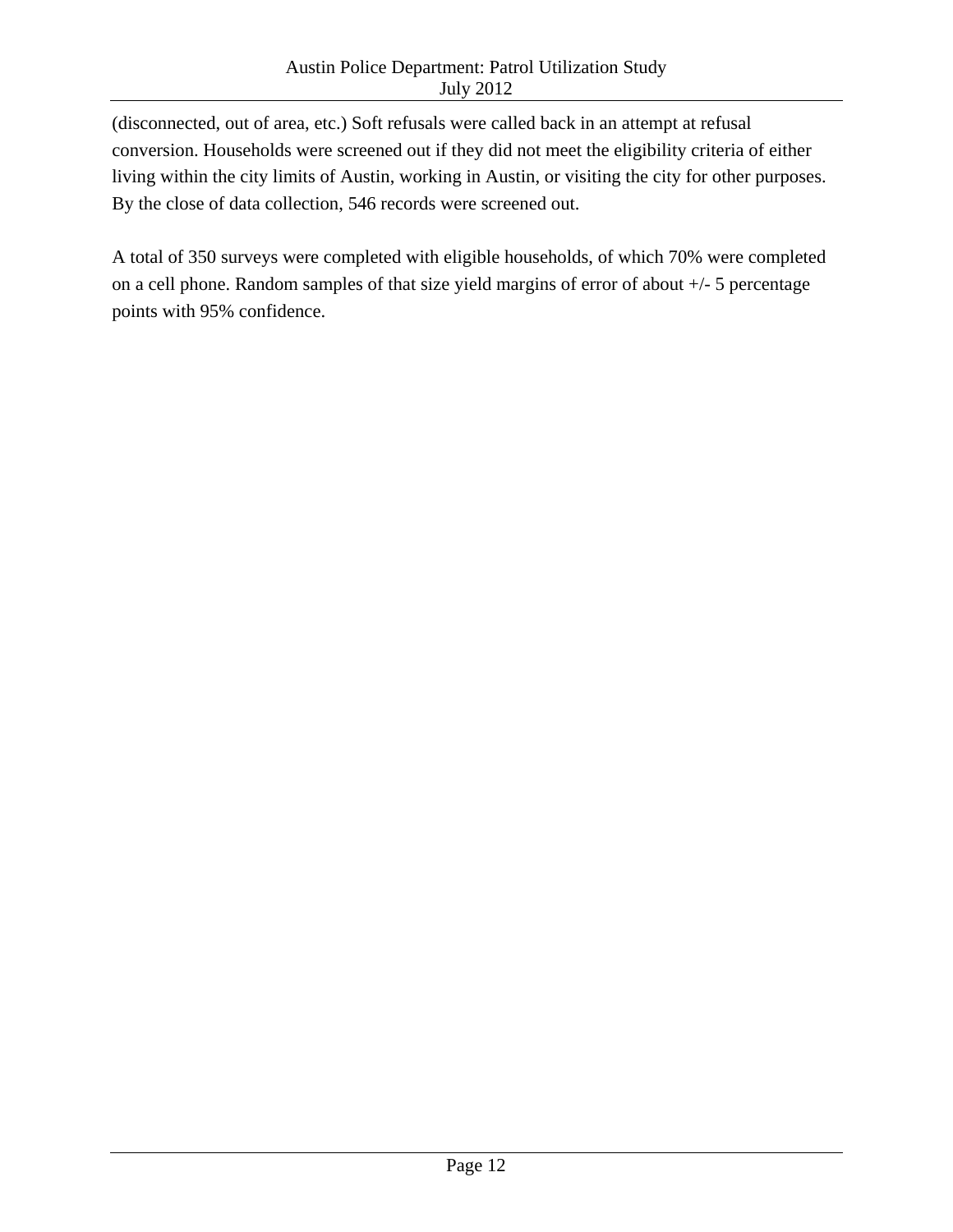## *Officers per Thousand Population*

One measure that has been used for some time to assess officer staffing levels in Austin has been a ratio of officers per thousand population. For a number of years the City has used "two per thousand" as its benchmark for adequate police staffing. The city's population in April 2012 was listed as 824,205 which would dictate that the sworn staffing of the Austin Police Department (APD) be authorized at a minimum of 1,648.

Although the two-per-thousand ratio is convenient and provides dependable increases in police staffing as the city's population rises, it does not appear to be based on an objective assessment of policing needs in Austin. Officers per thousand ratios are frequently used to compare departments to each other, but they have little value because they do not provide insight into how officers are used. One department might have officers assigned to the dispatch function and as crime scene technicians, while others use civilians to perform these functions. One jurisdiction might be large in area with room for growth. Another might be smaller and hemmed in by suburbs. One city may have very different crime problems from another.

Consequently, approaches to determining the appropriate size of a given city's police department should be based on an assessment of that agency and the work it needs to perform in its community. A starting point is an assessment of the APD's vision, mission and values statement on its website:

#### AUSTIN POLICE DEPARTMENT

Vision Statement To be respected and trusted by all segments of Austin's diverse community.

> Mission Statement To keep you, your family, and our community safe.

#### Department Values – I C.A.R.E.

**I**ntegrity – the cornerstone of police work-without it public trust is lost. **C**ourage – to make the right professional decision. **`A**ccountable – to the community, the department, and coworkers. **R**espect – of the community, the department, and most importantly, self. **E**thical – professional actions and decision making.

Although these statements provide useful benchmarks for Austin residents to assess the performance of their police department, they do not provide much guidance as to staffing needs.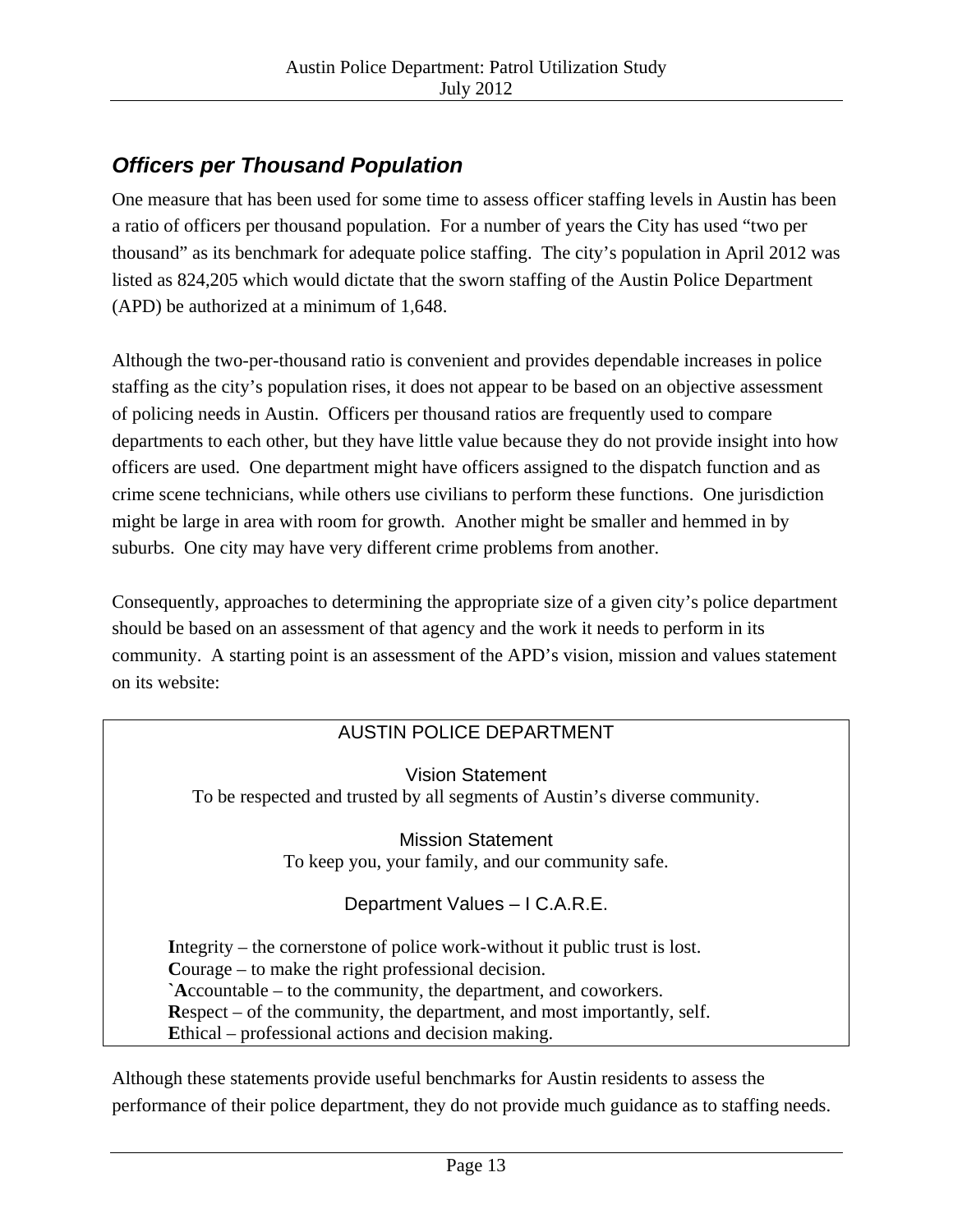A group of 30 police chiefs involved in a previous PERF study concluded that most American law enforcement agencies perform four core processes. They are:

- Responding to citizens' requests for services;
- Crime prevention;
- Crime solution: and
- Engaging the community to solve crime, violence and disorder problems.

These core functions are aids in assessing the current demand for law enforcement in Austin, including calls for service, investigative workload, staffing for special events, and utilization of support staff, as requested in the Request for Proposals.

## *Approaches to Determining Staffing Needs*

To assess the staffing needs in the APD, the nature, quantity, and duration of tasks carried out by the organization units must be considered. A primary consideration in assessing workload is to first consider the factors that create workload.

The first category of work is primarily related to external demands for police services. Calls for service and investigation of crimes result in the need to receive calls, dispatch officers, manage records and process evidence. The workload in these units increases with increases in citizen requests for services and reports of crime.

The second category of work is related to internal demands, and includes functions and tasks that support the business of operating the police department. Workload is generated by tasks related to such functions as managing finances and human resource activities, maintaining buildings and equipment, managing information technology, conducting internal investigations, and training officers. The workload generated in these areas is somewhat proportionate to the size of the APD, but also is influenced by external factors. For instance, the volume of internal investigations is partially influenced by the number of citizen contacts that APD officers have.

The third category of work involves functions that are necessary to support the core business processes in a department the size of the APD. While these functions are necessary, the level of effort, and subsequently personnel, is discretionary. Examples here include such functions as crime analysis, media relations, research and development, the real time crime center, and special outreach and task force programs.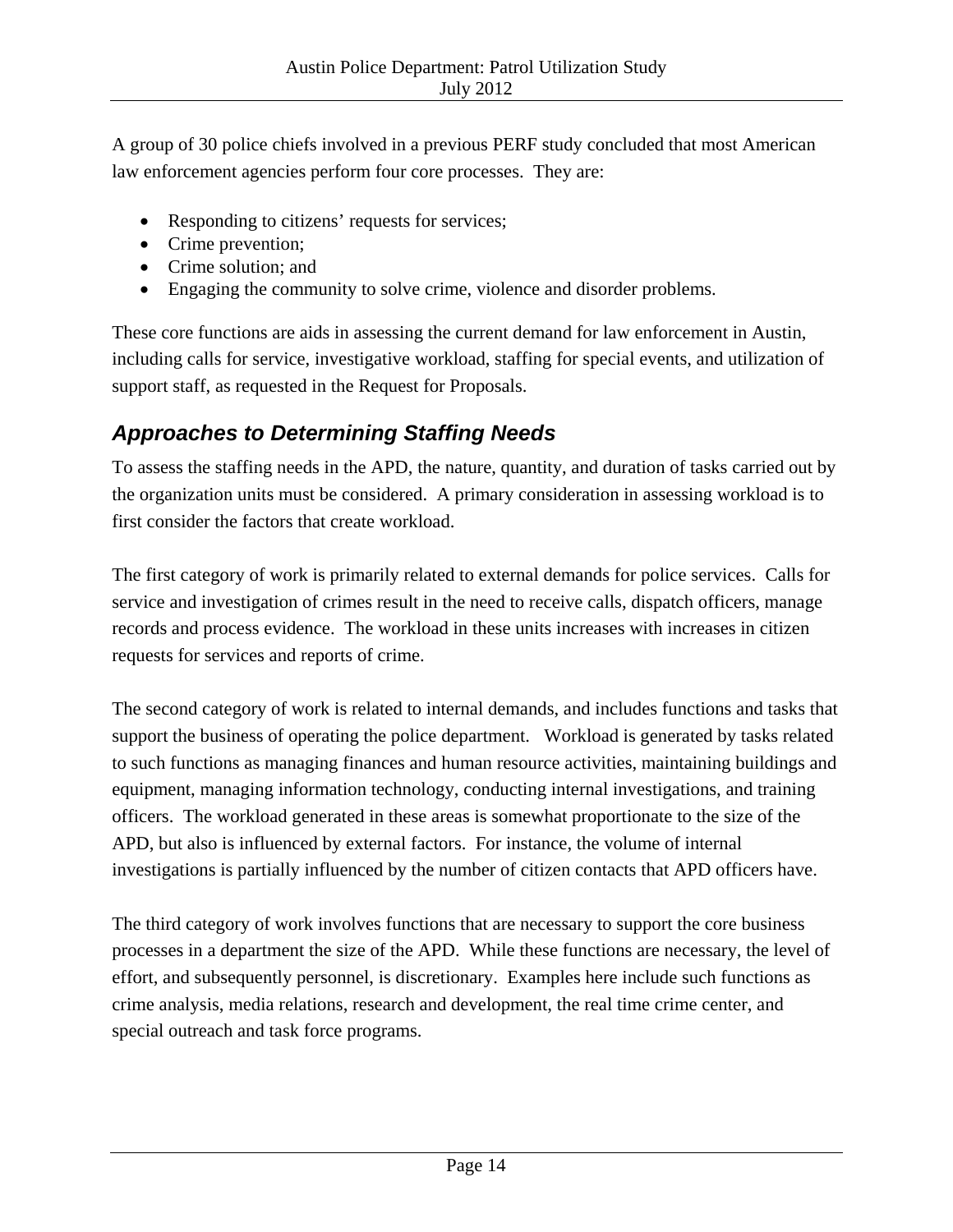The three categories of work described above are not unique and isolated. External workload demand and internal needs to support the organization are factors in all of the categories. What is different is the method used to determine staffing needs in each of these functional areas.

Determining staffing needs for support functions is difficult. Workload in some units is more readily quantified than in others. Three approaches are generally applied to determining staffing needs. They are listed below.

**Supervisor Observation and Evaluation:** This approach involves a competent supervisor or manager understanding the work that needs to be done, the process used to carry out the work, and making a determination whether the work is being done well and in a timely manner with the desired level of quality. Timeliness may be determined by external and or internal constraints. This approach is most generally applied in administrative areas where the workload demand is not self-generated, but created by external or internal drivers. For instance, communications center workload is generated primarily by external sources. Human Resources workload is created by internal sources.

**Time Study:** Another approach to determining staffing needs can be used when workload is easily quantified. In this approach, the number of required tasks combined with the time necessary to complete each task can be used as the basis for determining how many personnel are required to carry out that task. For example, if a clerk were required to conduct data entry of a particular form, and each form took 15 minute to enter, and 60,000 forms were processed in an a year, 15,000 hours are required annually. Considering how many hours an individual employee is available for work each year, the number of employees required to carry out this task can be determined.

This approach has its shortcomings. First, employees likely perform other tasks. Second, it does not account for any value-added or quality issues. Third, the analysis is very difficult and timeconsuming to carry out. This approach should not stand alone is assessing personnel needs.

**Assessment of Value:** In functional areas where staffing is discretionary, an assessment of the value added to the core business processes of the department should be made. The value is generally determined by outcomes related to the staffing of the specific unit. For instance, the crime analysis unit carries out a set of specific tasks weekly, and that workload is measurable. The nature of the workload is defined internally as being necessary, but may or may not add value in reducing crime or apprehending criminals.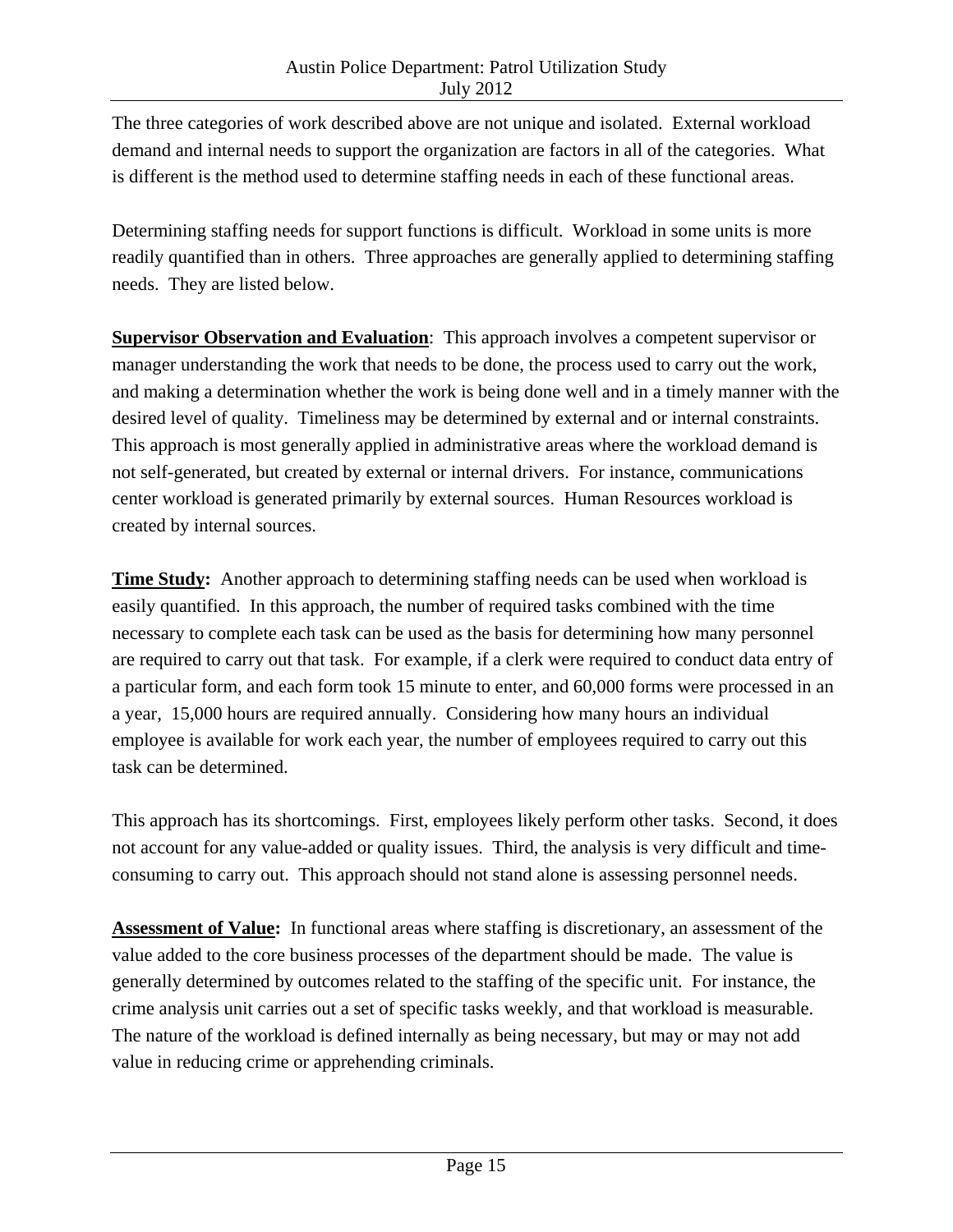There are two methods in determining value. The first is a quantitative approach, where the impact of staffing on outcomes is measured. Using the crime analysis example described above, the impact of staffing on crime would be impossible to measure accurately, because there are many factors that can cause crime to increase or decrease. However, there may be internal outcome measures that could be applied to determine the value associated with different staffing levels.

The second assessment of value is qualitative. In this approach, supervisors and other subject matter experts may be able to articulate the value associated with staffing levels, even if they cannot assign a measure to it. Because of the difficulty measuring the relationship between any variable and crime, this is the most common measure used in police departments.

## *APD Approach in Assessing Staffing Needs*

The APD has used workload assessment in adjusting patrol staffing needs. According to a July 2011 report on detective staffing, the APD has used a methodology to allocate patrol officers since 2008 that takes into account response times to high priority calls, the number of high priority calls, and the number of lower priority calls. This methodology is used to move patrol resources to the sectors with the greatest demand. Another recent patrol staffing study examined the amount of uncommitted time available from 2009 to 2011. Patrol staffing is also examined periodically to make sure that the number of vacancies does not exceed 14%, thus triggering a freeze in transfer or promotions from patrol.

The department has also taken a number of steps toward measuring workloads for detective staffing. A July 2011 study took into account case load, the "productive" time detectives work on cases, and average hours worked per case. Key sources of data included the detective activity log and case information from the department's Records Management System.

These examples demonstrate that the department does approach staffing needs to some extent by using workload data. Much of the rest of the department is staffed through supervisor observation/evaluation and a qualitative assessment of value.

This mixed approach is common in police departments. Few departments have the resources or capabilities to conduct time studies or outcome evaluations. Personnel cutbacks in law enforcement agencies are common throughout the country. In some departments, clerical personnel have been laid off so that the number of sworn personnel can be maintained. Decisions to add administrative/clerical personnel are generally made only when the business process they carry out becomes overloaded or has a serious backlog.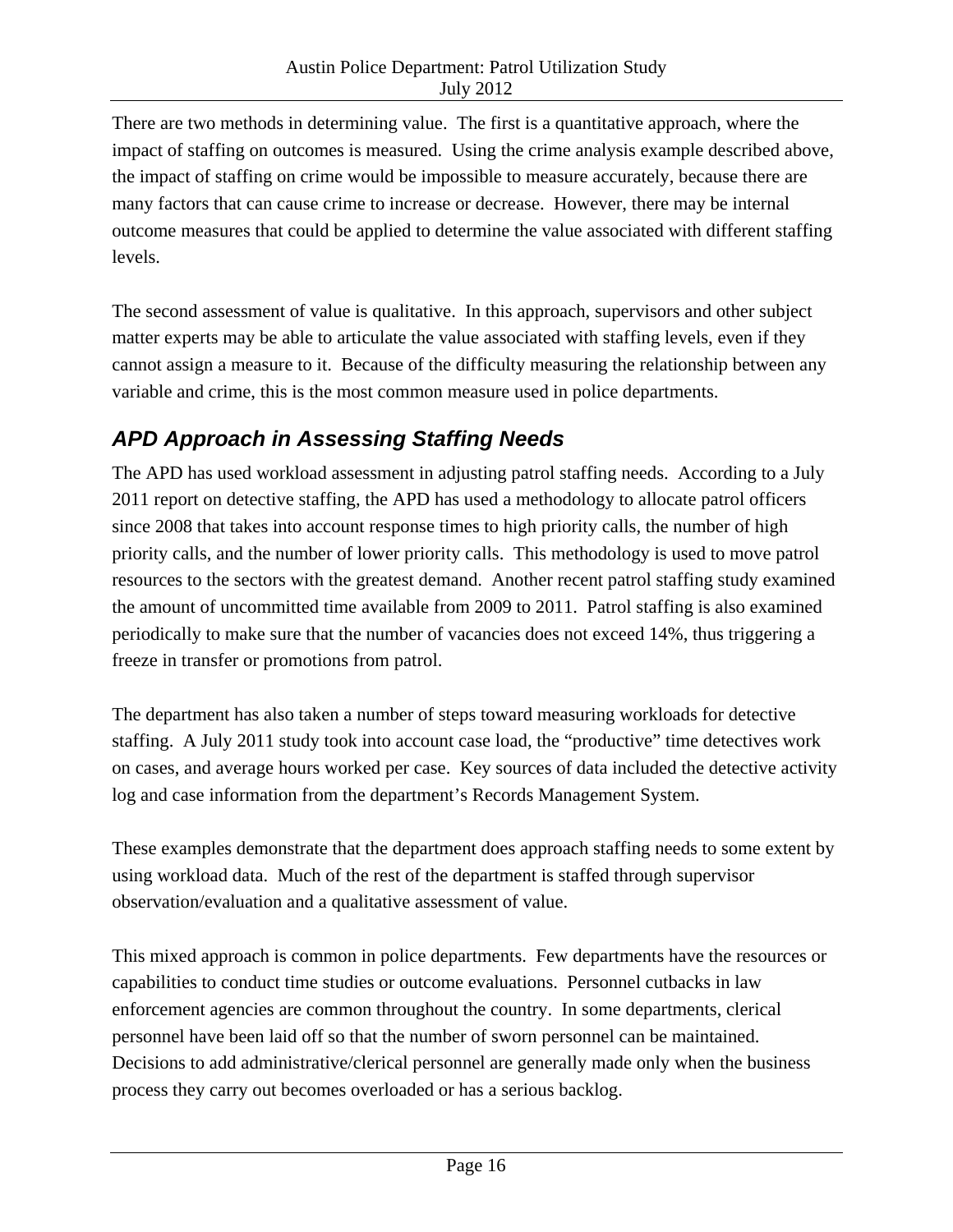**With regard to patrol and investigations, PERF uses a "workload" methodology to examine current staffing. For other units, PERF reviews supervisor observations/evaluations and qualitative assessments of value to determine if the rationale for such staffing is justified.** 

The next page depicts the structure of the Austin Police Department in March 2012.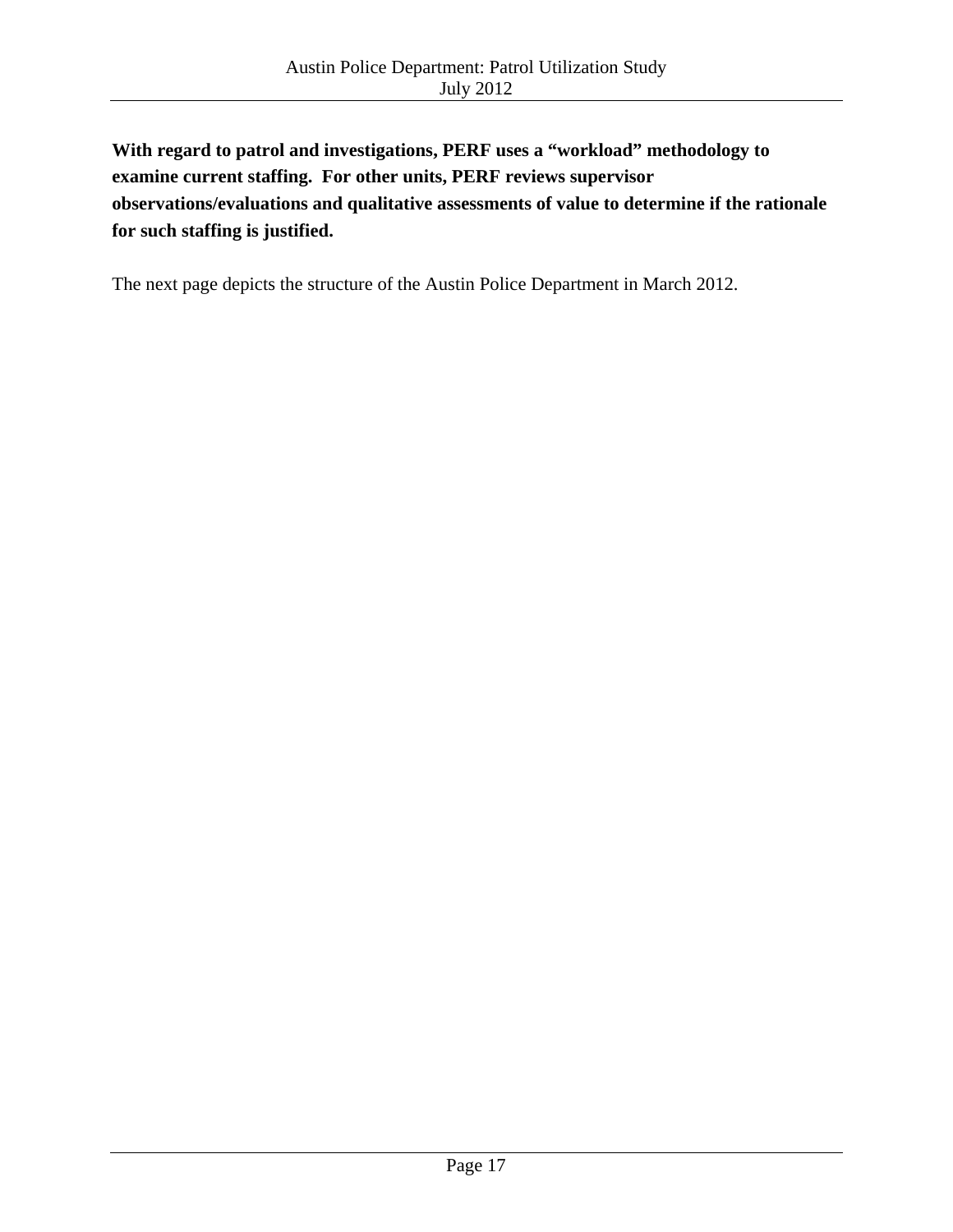**Chief of Police Austin Police Department** Acevedo March 2012 **Chief of Staff** Carter **Headquarters Bureau Region I Bureau Region II Bureau Region III Bureau Region IV Bureau Administrative Bureau** Asst. Chief Mannix Asst. Chief Munguia **Asst. Chief Manley** Asst. Chief Ockletree **Asst. Chief Robinson Asst. Director Suter Professional Standards Region II Patrol Region I Patrol Region IV Patrol Financial Management Region III Patrol Baker Internal Affairs** Adam David Purchasing Charle **Risk Management** George **Edward** Henry Frank **Budget & Grants Ida** Wellness **Airport Accounts Payable Peer Support** Alarm Administration **Region III Support Region II Support Region I Support Region IV Support Staff & Resources District Representatives District Representatives District Representatives District Representatives Human Resources Detectives Detectives Detectives Special Projects** Metro Tactical Support **Metro Tactical Support** Detectives Metro Tactical Support Constituent Liaison Metro Tactical Support Payroll Downtown Rangers Public Information **Community Outreach Human Resources Headquarters Security** (CPA, PAL, Explorers & **Highway Enforcement Recruiting & Training Specialized Patrol & Police Supplies** Liaisons) Planning, Records & Fleet<sup>'</sup> **Events Planning Vehicular Homicide** Recruiting **Police Equipment Crime Analysis Vehicle Abatement Emergency Planning Cadets** Communications **Mail Services** Special Events **Field Training Highway Response Crime Analysis** Org Development & Parks **Highway Patrol Learned Skills** Research & Planning **Violent Crimes Mounted DWI** Training Data Quality Assurance<br>Records Entry **Continuing Education Motors** 911 Call Takers Lakes Homicide **Dispatch Report Sales Cold Case Warrants** Special Investigations **Special Operations** Records Management Child Abuse **SWAT** open records & retention Domestic Violence Air Ops Identification **Crisis Intervention Bomb** Robbery K-9 **Sex Crimes Court Services** Missing Persons/SOAR **Victim Services Property Crimes** Strategic Intelligence & **Organized Crime Field Services Arrest Review** Technology **Nuisance Abatement** Major Crimes Forensic DNA & Chemists **Animal Cruelty** Gang<br>Narcotics Conspiracy **Firearms Police Technology Digital Analysis** Multi-Media **ARIC-Strategic Intel Auto Theft Career Criminal** Polygrapher<br>Latent Prints Real Time Crime Center **Financial Crimes Firearms** Burglary **Property Crime Techs** Human Traincking/Vice White Collar Crimes Narcotics **Crime Scene Techs Property Interdiction Tactical Intel** Evidence (Pawn) **Fugitive Apprehension Bidg Services** RJP rev. 03/12/12

Organizational Structure of the Austin Police Department – March 2012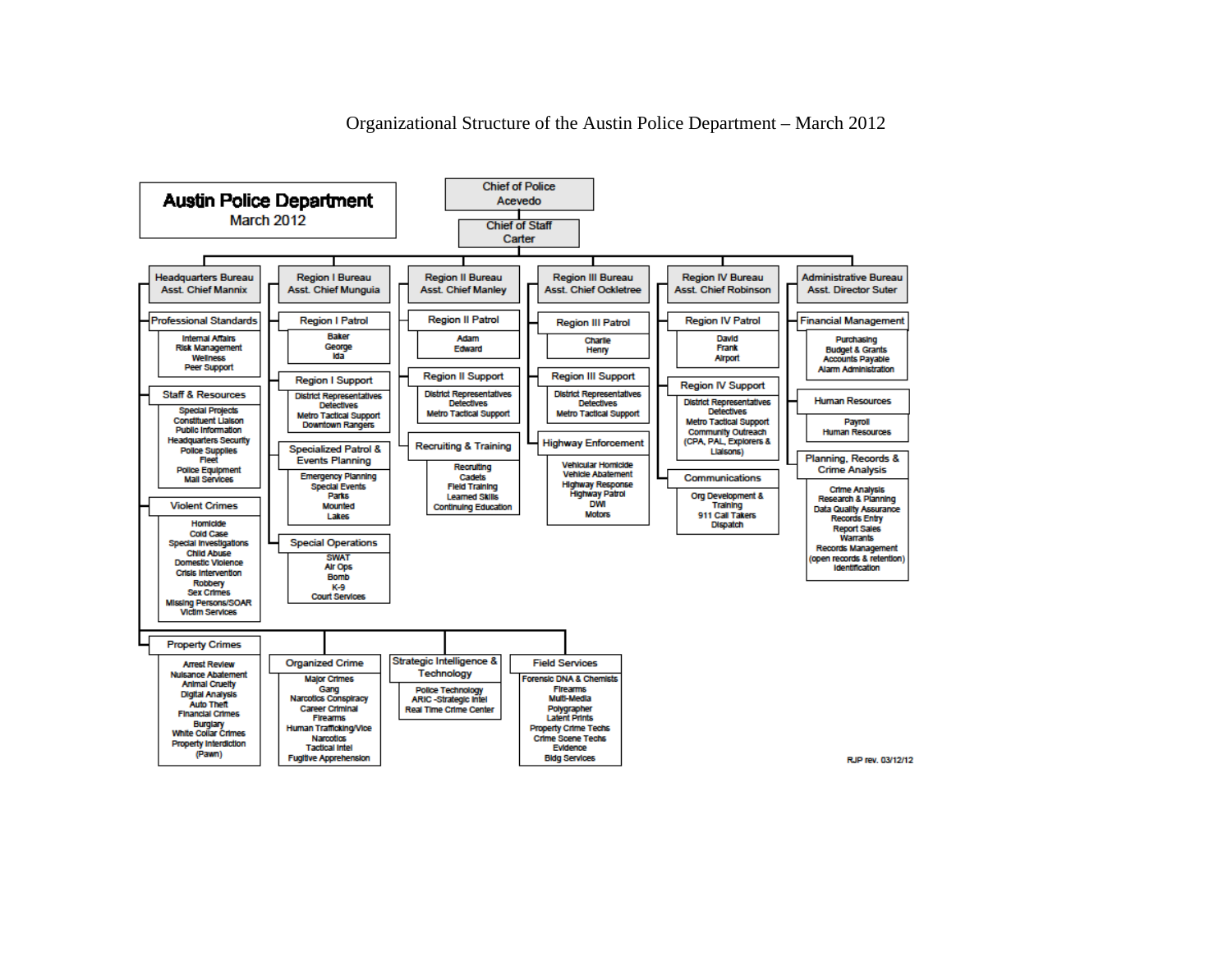# **Patrol Staffing and Organization**

The Austin Police Department divides the patrol function into four Regions, each headed by an Assistant Chief of Police. These four Assistant Chiefs report to the Chief of Staff (who also holds the rank of Assistant Chief). The assistant chief over the Headquarters Bureau and the Assistant Director over the Administrative Bureau also report to the Deputy Chief.

Each Region is divided into multiple sectors for patrol purposes as follows:

- Region I Baker, George and Ida sectors,
- Region II Adam and Edward sectors,
- Region III Charlie and Henry sectors,
- Region IV David and Frank sectors.

Each Region's assistant chief has additional responsibilities. Each chief has a Patrol Support group for the Region. The Region I chief is also responsible for the Downtown Rangers, Specialized Patrol and Events Planning and Special Operations. The Region II chief is also in charge of Recruiting and Training. The Region III Bureau also commands Highway Enforcement. And the additional responsibilities of the Region IV chief include the Airport Community Outreach (CPA, PAL, Explorers and Liaisons) and Communications.

Each sector is divided into four districts (beat equivalents) with officers routinely assigned to the same district. Multiple officers on the same shift may be assigned to the same district.

Sectors typically have seven squads working four-ten shifts – four days on duty followed by three days off. There are two days shifts with a common day of Friday, three evening shifts with all three shifts working on Friday, and two midnight shifts with a common day for Friday/Saturday.

## **The Nature of Patrol Work in Austin**

Austin Police Department patrol officers, as in most American law enforcement agencies, spend their time responding to calls for service from the public, engaging in self-initiated activity, and performing a variety of administrative tasks. Citizens ask for police service by calling the police dispatch center (either through 911 or on a non-emergency line), in person by hailing an officer in the field, or by going to a police facility. Officers responding to "calls for service" (CFS) may handle the incident informally, write a report about the incident if necessary (usually when their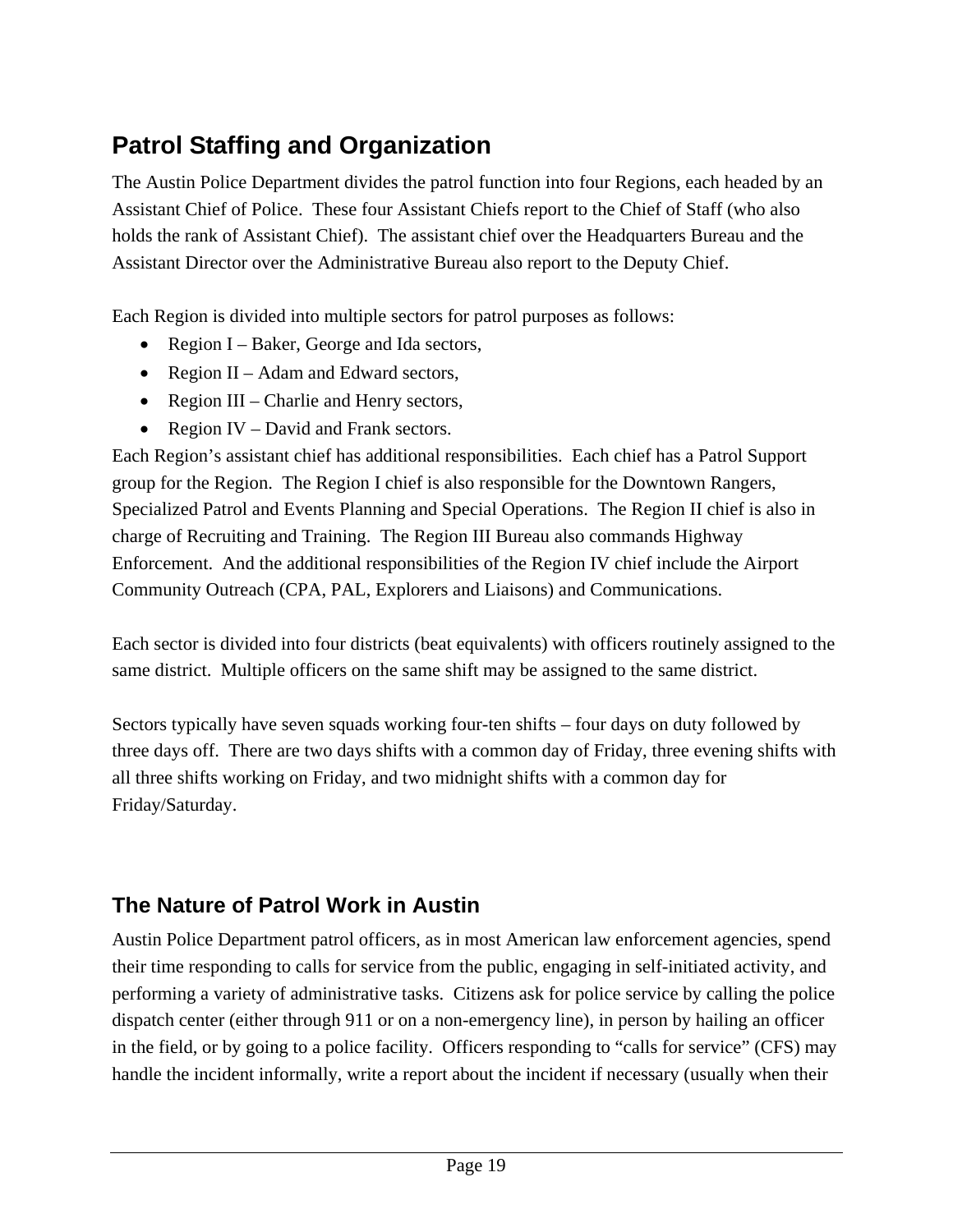preliminary investigation indicates that a crime has been committed), or, when circumstances warrant, make an arrest.

The amount of self-initiated activity is a measure of how proactive officers are. Officers may initiate an action because they see suspicious behavior, observe a traffic violation, are conducting a follow-up investigation to gather more information on a previous case, or are looking for suspects with outstanding warrants. Such activities are products of an officer's discretion. The officer decides when and where to begin these encounters. The frequency of self-initiated activities that an officer performs is dependent, to some extent, on how busy the officer is with calls for service and on the availability of appropriate targets of opportunity.

Calls for service response and self-initiated work are both vital parts of patrol operations. The major difference between the two is that a police agency has little say over when calls for service are received; members of the public call the police when they need the police. They usually expect the prompt arrival of a uniformed officer. Although some departments are able to influence this workload to some extent – for example, by separating urgent calls necessitating an immediate high-priority response from non-urgent calls that may permit a delayed response – the times of day when calls originate cannot be controlled by the police. Self-initiated work is started by patrol officers when they are not responding to calls. The more time that is spent responding to calls for service, the less time there will be for self-initiated work, problem solving, and community engagement activity.

For Austin, for 2011, the following chart shows the 10 most prevalent dispatch types, including both calls for service and officer-initiated activity, citywide. The "number" column refers to the number of dispatched events. These 10 categories account for nearly half of the total of 650,603 dispatches for the year.

| Type                                          | Number |
|-----------------------------------------------|--------|
| <b>Traffic Stop</b>                           | 88,265 |
| Disorderly Conduct / City Ordinance Violation | 35,732 |
| Alarm Burglar                                 | 34,003 |
| Directed Patrol                               | 33,039 |
| Suspicious Person                             | 24,088 |
| Disturbance Other                             | 23,428 |
| Special Assignment                            | 21,493 |
| <b>Traffic Hazard</b>                         | 16,580 |
| <b>Assist Complainant</b>                     | 15,491 |
| Hang ups                                      | 14,900 |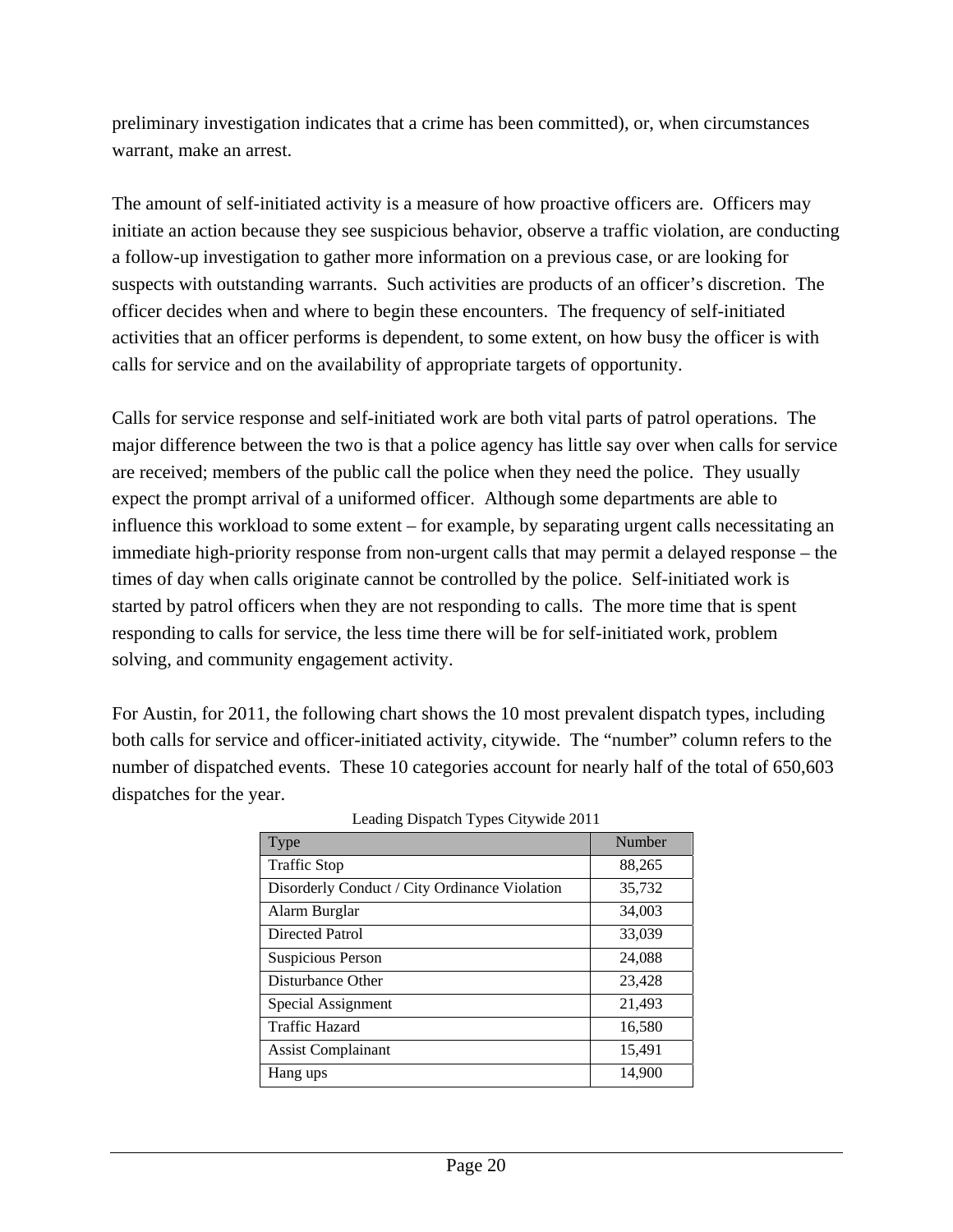The most frequent dispatch types are generally typical of those found in comparable departments. In large jurisdictions like Austin, "Traffic Stop" is often the leading single activity type. Disorderly conduct and other disturbances, suspicious persons, and traffic hazards are also common.

The high number of burglar alarms, 5.2% of the total dispatches, indicates that a re-examination of the city's alarm ordinance may be warranted. Jurisdictions that have reduced alarm calls have levied heavier fines for false alarms, levied fines sooner with few or no "free" false alarms, or required alarm companies to verify the validity of an alarm before the police are summoned.

Another frequently occurring dispatch activity is 911 hang-ups. Multiple persons may call about the same event, and persons at the scene of an incident who call on cell phones may hang up as they see others calling. The police begin a response to each 911 call until it can be determined whether it is a duplicate or accidental dialing or that the police are not needed. Some 911 hangups may be a valid request for police service that was interrupted. For example, a domestic violence victim may begin a call but may then be forced to hang up by the perpetrator. Consequently, almost all 911 calls are dispatched while communications personnel try to determine whether the police response needs to continue or can be cancelled.

The next set of tables show the top dispatch activities for each sector.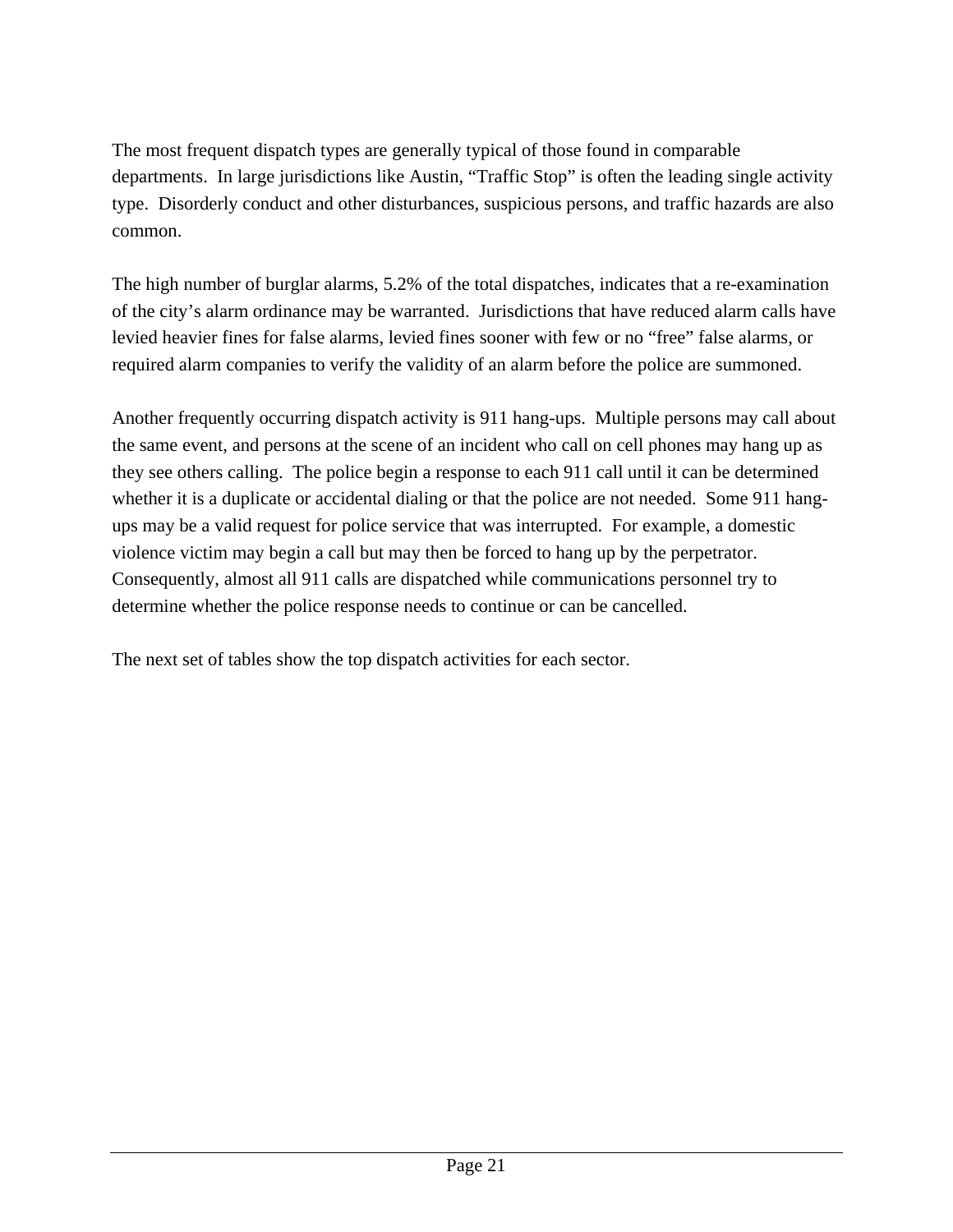| Adam                      | Number | <b>Baker</b>               | Number | Charlie                    | Number |
|---------------------------|--------|----------------------------|--------|----------------------------|--------|
| Directed Patrol           | 10842  | <b>Traffic Stop</b>        | 13649  | <b>Traffic Stop</b>        | 7153   |
| <b>Traffic Stop</b>       | 9040   | Alarm Burglar              | 4787   | Special Assignment         | 3601   |
|                           |        | Disorderly Conduct / City  |        | Disorderly Conduct / City  |        |
| Alarm Burglar             | 5694   | <b>Ordinance Violation</b> | 4708   | <b>Ordinance Violation</b> | 3550   |
| Homeland Security Dir     |        |                            |        |                            |        |
| Patrol                    | 3973   | Special Assignment         | 3411   | Directed Patrol            | 3387   |
| Disorderly Conduct /      |        |                            |        |                            |        |
| City Ordinance Violation  | 3883   | Suspicious Person          | 3012   | Disturbance Other          | 3175   |
| <b>Traffic Hazard</b>     | 3192   | Directed Patrol            | 2962   | Alarm Burglar              | 2980   |
|                           |        | Homeland Security Dir      |        |                            |        |
| Hang Ups                  | 2513   | Patrol                     | 2656   | Suspicious Person          | 2449   |
| Suspicious Person         | 2483   | <b>Traffic Hazard</b>      | 2216   | Hang Ups                   | 1899   |
| <b>Assist Complainant</b> | 2439   | Service                    | 1807   | Service                    | 1540   |
| <b>Crash Service</b>      | 2264   | <b>Crash Service</b>       | 1533   | <b>Traffic Hazard</b>      | 1433   |

Most Frequent Dispatch Types, By Sector, 2011

| David                           | Number | Edward                     | Number | Frank                           | Number |
|---------------------------------|--------|----------------------------|--------|---------------------------------|--------|
| <b>Traffic Stop</b>             | 10546  | <b>Traffic Stop</b>        | 9651   | <b>Traffic Stop</b>             | 12195  |
|                                 |        |                            |        | Disorderly Conduct /            |        |
| Alarm Burglar                   | 5698   | Directed Patrol            | 6986   | <b>City Ordinance Violation</b> | 5197   |
| Disorderly Conduct /            |        | Disorderly Conduct / City  |        |                                 |        |
| <b>City Ordinance Violation</b> | 4499   | <b>Ordinance Violation</b> | 4780   | Alarm Burglar                   | 4906   |
| Suspicious Person               | 3647   | Alarm Burglar              | 4254   | Suspicious Person               | 3185   |
| <b>Traffic Hazard</b>           | 2708   | Disturbance Other          | 3946   | Disturbance Other               | 2951   |
| Disturbance Other               | 2685   | <b>Suspicious Person</b>   | 2982   | Special Assignment              | 2487   |
| Hang Ups                        | 2600   | Hang Ups                   | 2879   | <b>Assist Complainant</b>       | 2133   |
| <b>Crash Service</b>            | 2198   | <b>Assist Complainant</b>  | 2185   | Service                         | 2068   |
|                                 |        | Homeland Security Dir      |        |                                 |        |
| Special Assignment              | 2131   | Patrol                     | 2020   | <b>Traffic Hazard</b>           | 1972   |
| Service                         | 2053   | Service                    | 1942   | Suspicious Vehicle              | 1787   |

| George                          | Number | Henry                      | <b>Number</b> | Ida                       | Number |
|---------------------------------|--------|----------------------------|---------------|---------------------------|--------|
| <b>Traffic Stop</b>             | 6936   | <b>Traffic Stop</b>        | 11982         | <b>Traffic Stop</b>       | 7113   |
|                                 |        | Disorderly Conduct / City  |               | Disorderly Conduct /      |        |
| Subject Stop                    | 4923   | <b>Ordinance Violation</b> | 3787          | City Ordinance Violation  | 3279   |
| On Site Incident                | 4125   | Disturbance Other          | 2681          | Alarm Burglar             | 2682   |
| Special Assignment              | 3812   | Directed Patrol            | 2060          | Suspicious Person         | 2548   |
| <b>Flagged Down</b>             | 2911   | Suspicious Person          | 2049          | Disturbance Other         | 2536   |
| Directed Patrol                 | 2270   | <b>Assist Complainant</b>  | 1839          | Directed Patrol           | 2339   |
| Parking Violation               | 2154   | Hang Ups                   | 1575          | Hang Ups                  | 1945   |
| Disturbance Other               | 2110   | Alarm Burglar              | 1536          | Special Assignment        | 1799   |
| Disorderly Conduct /            |        |                            |               |                           |        |
| <b>City Ordinance Violation</b> | 2049   | <b>Family Disturbance</b>  | 1386          | <b>Assist Complainant</b> | 1264   |
| <b>Suspicious Person</b>        | 1733   | Subject Stop               | 1307          | <b>Traffic Hazard</b>     | 1243   |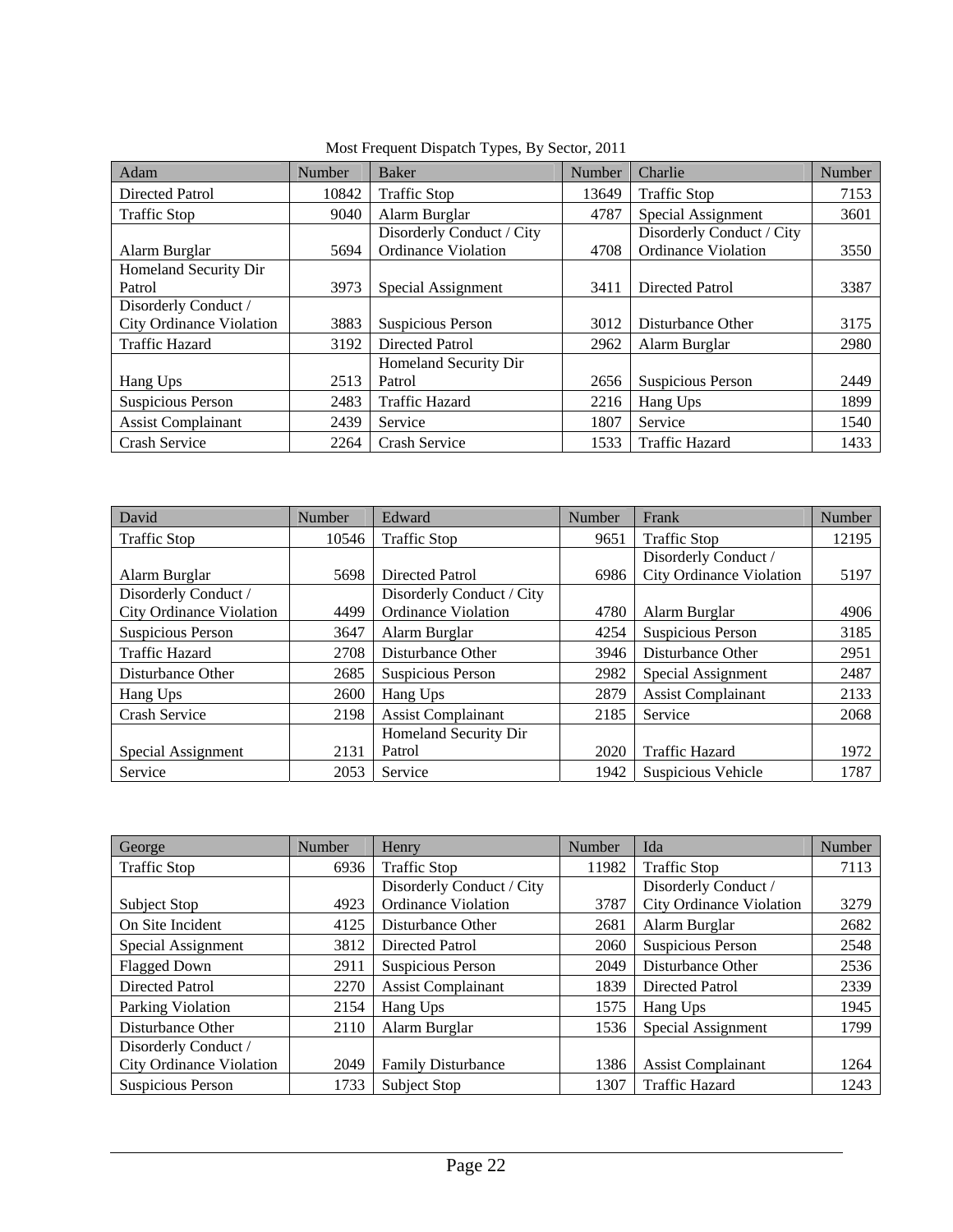The leading dispatch types are fairly consistent across all nine sectors. Traffic stops, burglar alarms (except in George sector), disorderly conduct, suspicious person, 911 hang-ups, and suspicious persons are among the top dispatch types in almost every sector.

George sector, which includes the city's entertainment district, has a higher proportion of proactive activities than the other sectors. Traffic Stop, Subject Stop, On Site Incident, Special Assignment and Directed Patrol are five of the top six activities. The other dispatch activity in the top six is Flagged Down. Because much of the patrol work done in the George sector is foot patrol, George officers are more accessible and therefore are easier to flag down.

Several sectors (Adam, Baker, and Edward) have high levels of Homeland Security – Directed Patrol activity. This indicates that officers record the time they spend patrolling critical infrastructure sites in those sectors.

All sectors have proactive activity among their top activity types. Some combination of Traffic Stop, Directed Patrol, Special Assignment, and Homeland Security – Directed Patrol shows up in all sectors.

## **Patrol Staffing and Workload Distribution**

To determine the fit between patrol officer staffing and patrol workload requires three primary steps: determining the amount of work that needs to be performed, determining the level of current staffing resources committed to patrol, and assessing the match between workload and patrol.

**Time Consumed**: The first step in this process is to acquire a year's worth of dispatch data from the department's information system. The database PERF received for 2011 contained all dispatching records and the following data elements:

- Event/Incident number
- Report number
- Date of the Event/Incident
- Day of the Week
- Nature/Type of Incident (assault, burglary, suspicious persons, traffic stop, etc.)
- Police Sector, District etc. of the event/incident (this may be several fields)
- Address of the incident
- Unit Number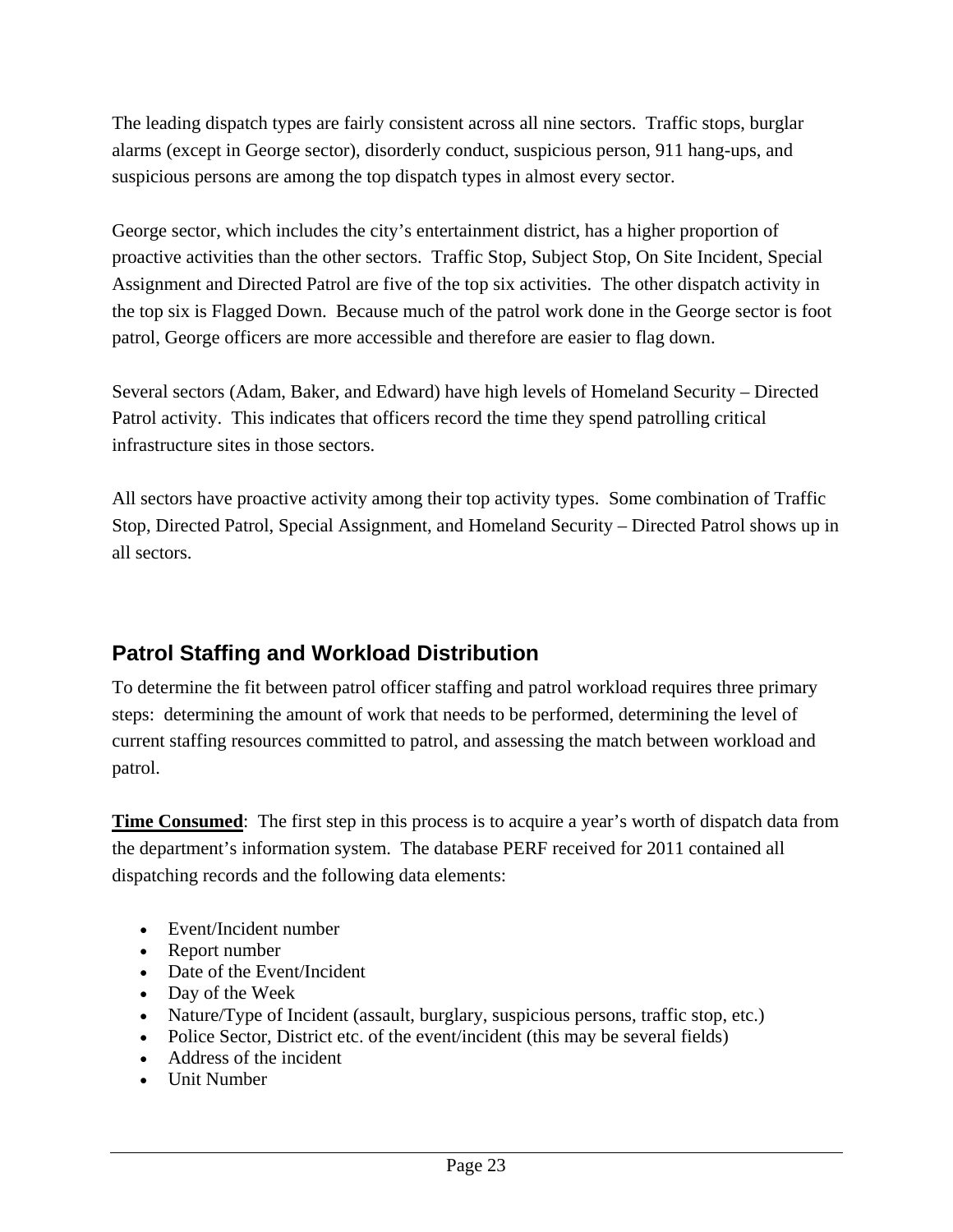- Whether the unit is staffed by 1 or 2 officers (but counting the unit as a one-officer unit if the second officer is in field training status)
- Received Time
- Dispatched Time
- Arrived Time
- Cleared Time
- Event/Incident Disposition (especially whether a report was written)
- Priority
- Source (citizen call for service, officer initiated, administrative task, etc.)

The data is "cleaned" to remove incomplete records or those with excessively long time from received to cleared. Such records indicate that the officer never provided a cleared time to a dispatcher or that some other processing error occurred. The initial set of tables is composed of the average calls-for-service time consumed per week in each sector in hours, by hour of the day and day of the week.

PERF used an algorithm to create these matrices. The total time spent on Calls for Service (CFS) includes the time spent by each patrol officer on each call from the time the officer was dispatched until the officer indicated to the dispatcher that he/she completed the call, or "cleared" it. The call time was added into the hour block in which it occurred. For example, if the officer was dispatched at 1045 hours and cleared the call 35 minutes later at 1120 hours, 15 minutes were allocated to the  $1000 - 1059$  time block and 20 minutes were allocated to the 1100 to 1159 time block. The total amount of time was averaged by week and by day and hour.

The average CFS workload performed by patrol officers per hour in each sector is displayed in the Appendix. The following chart shows as example of a matrix developed in this manner, using the Adam sector.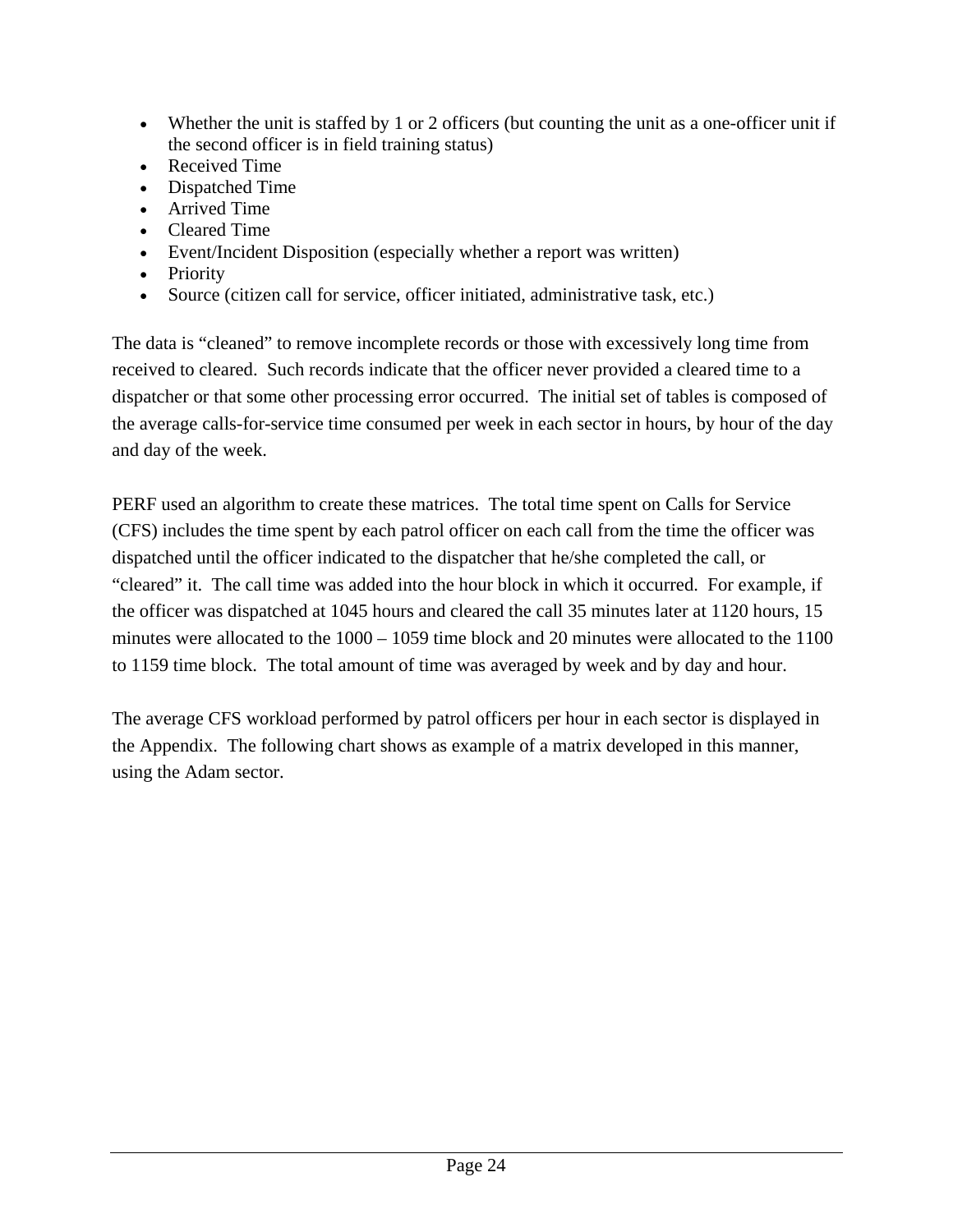| hr   | sun                      | mon              | tue              | wed              | thu            | fri              | sat            |
|------|--------------------------|------------------|------------------|------------------|----------------|------------------|----------------|
| 0000 | 7                        | 7.9              | 7.2              | 7.3              | 7.1            | 8.1              | 11.1           |
| 0100 | 10.8                     | 5.8              | 5.3              | 6.1              | 5.9            | 6.1              | 9.6            |
| 0200 | 8                        | 4.7              | 4.6              | 5.2              | 4.9            | 4.6              | 8.5            |
| 0300 | 7.7                      | 4.3              | 4.3              | 5                | 4.5            | 5.4              | 7.4            |
| 0400 | 6.2                      | 4                | 3.8              | 3.6              | 3.7            | 4.8              | 6.1            |
| 0500 | 4.2                      | 2.8              | $\overline{2.7}$ | 2.9              | 2.4            | 3.3              | 4.1            |
| 0600 | 4.2                      | $\overline{2.8}$ | 3                | $\overline{2.6}$ | 3.2            | $\overline{3.4}$ | 3.6            |
| 0700 | 4                        | 3.9              | 4.4              | 4.2              | 4.2            | 4.3              | 3.9            |
| 0800 | 3.8                      | 5.5              | 5.6              | 5.4              | 5.7            | 5.8              | 4.4            |
| 0900 | $\overline{\mathcal{A}}$ | 6.4              | 5.8              | 5.8              | 6.3            | $\overline{7}$   | 4.6            |
| 1000 | 4.5                      | $\overline{7}$   | 5.8              | 5.9              | $6\phantom{1}$ | $\overline{7}$   | 5.2            |
| 1100 | $\overline{4.7}$         | 6.7              | 6                | 5.9              | 6.6            | 7.2              | 6.1            |
| 1200 | 5.3                      | 6.9              | 6.1              | 6.3              | 6.8            | 8.6              | 6.2            |
| 1300 | 5.9                      | 6.7              | 6.9              | 6.9              | 6.8            | 9.1              | 6.3            |
| 1400 | 6.2                      | $\overline{7}$   | 7.1              | 7.8              | 7.2            | 9                | $\overline{7}$ |
| 1500 | 7.4                      | 7.8              | 7.7              | 9.3              | 7.7            | 8.2              | 7.9            |
| 1600 | 8.7                      | 8.9              | 9.6              | 8.6              | 9.1            | 9.6              | 7.4            |
| 1700 | 10.1                     | 11               | 11.3             | 8.7              | 11.1           | 11.7             | 9.2            |
| 1800 | 10                       | 11.4             | 11.1             | 9.3              | 11.2           | 9.8              | 10.7           |
| 1900 | 9.5                      | 10.7             | 10.3             | 8.4              | 9.8            | 11.9             | 10.9           |
| 2000 | 10                       | 10.1             | 9.6              | 9                | 9.4            | 11.8             | 11.4           |
| 2100 | 10.4                     | 10.8             | 9.9              | 10.5             | 10.5           | 12.6             | 12.5           |
| 2200 | 9.5                      | 9.8              | 10.9             | 9.3              | 10.3           | 12.1             | 12             |
| 2300 | 8.4                      | 8.5              | 9.3              | 8.1              | 9.5            | 11.4             | 11.7           |

Average Time Consumed by Calls for Service in Hours – 2011

Adam Sector

The shaded areas represent periods of high calls for service time consumed – time blocks with an average time consumed of 10 hours or higher. In the Adam sector there is a sustained high calls for service workload daily from 1700 hours through 2100 hours, except on Wednesday. There are also consistent periods of high time spent on calls for service on the weekend, Friday and Saturday beginning about 1900 and continuing after midnight on the following day.

Officers Available: The Austin Police Department uses the "four-ten" shift for its patrol officers. Officers work four straight ten-hour shifts, and then have three consecutive days off. Sectors typically have seven squads. There are two days shifts, with both working on Friday; three evening shifts, with all three shifts working on Friday; and two midnight shifts, with both coming to work on Friday evening and continuing to work into Saturday.

Shift start and end times vary from sector to sector, based on the need to cover peak times with overlapping shifts. Some shifts start on the half hour and end on the half hour so that only half of the squad is scheduled for the first and last times of the shift. Some shifts start at 45 minutes past the hour and end at 45 minutes past the hour. Others start at 15 minutes past the hour and end at 15 minutes after the hour. And these conditions vary by day of the week. These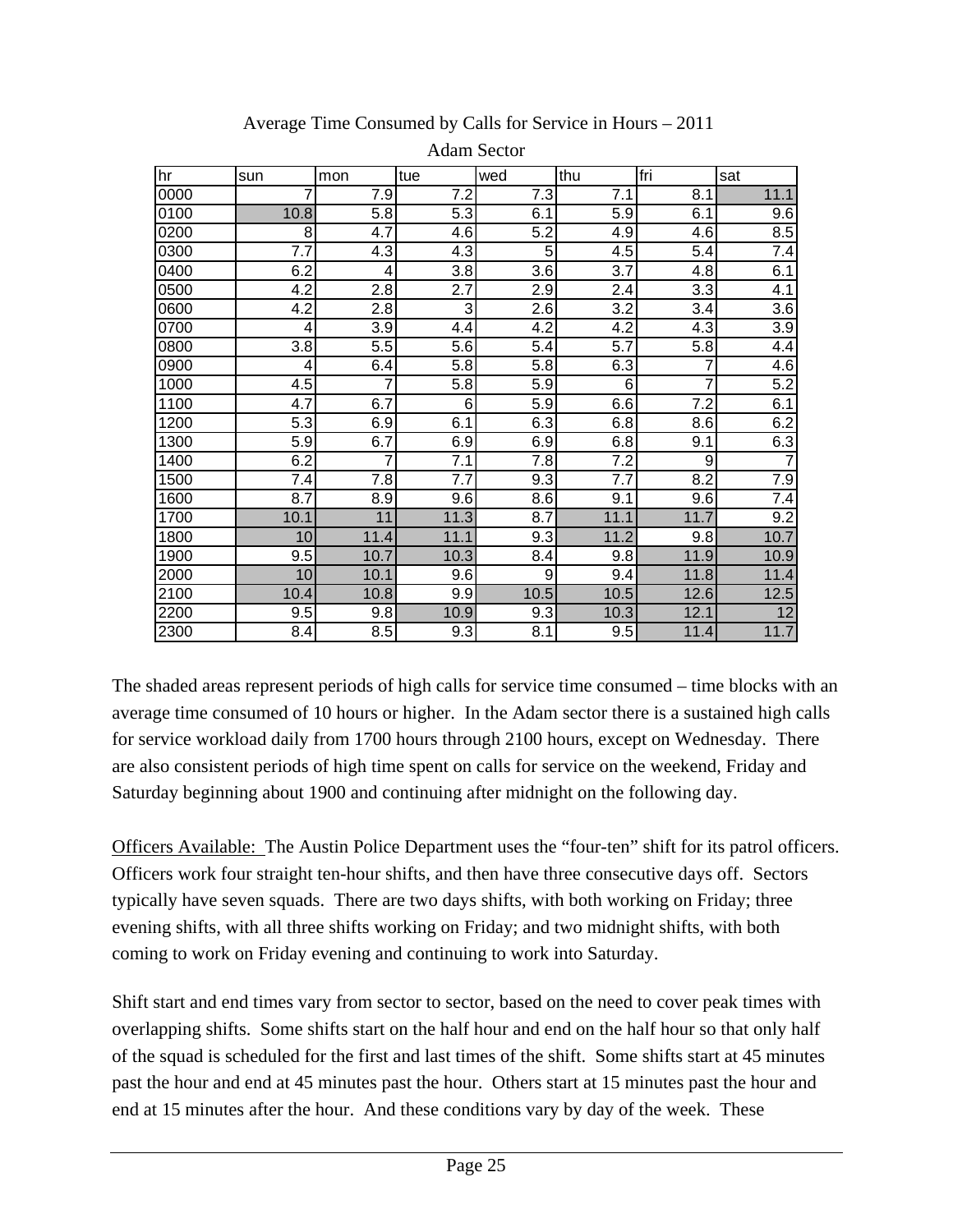schedules create time periods where only fractions of the squad's full strength are expected to be at work. The next chart shows the schedule for Adam sector.

| <b>Adam</b> | Sundav         | <b>Mondav</b> | Tuesdav                          | <b>Wednesday</b> | <b>Thursdav</b>               | <b>IFridav</b> | Saturdav       |
|-------------|----------------|---------------|----------------------------------|------------------|-------------------------------|----------------|----------------|
| Day 1       | 5:30am-3:30pm  | 5:30am-3:30pm |                                  |                  |                               | 8:45am-6:45pm  | 5:30am-3:30pm  |
| Day 2       |                |               | 5:30am-3:30pm                    | 5:30am-3:30pm    | 5:30am-3:30pm                 | 5:30am-3:30pm  |                |
| Eve 1       | 2:15pm-12:15am |               | $2:15$ pm-12:15am 2:15pm-12:15am |                  |                               |                | 2:15pm-12:15am |
| Eve 2       | 3:45pm-1:45am  |               |                                  |                  | 3:45pm-1:45am                 | 3:45pm-1:45am  | 4:45pm-2:45am  |
| Eve 3       |                | 3:45pm-1:45am | 3:45pm-1:45am                    |                  | 2:15pm-12:15am 2:15pm-12:15am |                |                |
| Night 1     | 8:00pm-6:00am  | 8:00pm-6:00am |                                  |                  |                               | 8:00pm-6:00am  | 8:00pm-6:00am  |
| Night 2     |                |               | 8:00pm-6:00am                    | 8:00pm-6:00am    | 8:00pm-6:00am                 | 6:15pm-4:15am  |                |

Adam Sector Schedule for Patrol Officers 2012

The CompStat report for April 27 – May 24, 2012 shows that the Adam sector had 69 officers available. The table below shows how they were scheduled by hour and day over the course of the week in a matrix that is similar in format to that for the time consumed by calls for service.

| hr   | Sun             | Mon             | Tue  | Wed             | Thu              | Fri            | Sat             |
|------|-----------------|-----------------|------|-----------------|------------------|----------------|-----------------|
| 0000 | 22.5            | 22.5            | 22.5 | 21.5            | 11.5             | 21.5           | 29              |
| 0100 | 20              | 17.5            | 17.5 | 16.5            | 9                | 16.5           | 26.5            |
| 0200 | 17.5            | 10              | 10   | $\overline{9}$  | $\boldsymbol{9}$ | 9              | 19              |
| 0300 | 10              | 10              | 10   | $\mathsf{g}$    | 9                | 9              | 19              |
| 0400 | 10              | 10              | 10   | $\vert 9 \vert$ | 9                | $\overline{9}$ | 12.5            |
| 0500 | 15              | 15              | 15   | 14              | 14               | 14             | 15              |
| 0600 | 10              | 10              | 10   | 10              | 10               | 10             | 10              |
| 0700 | 10              | 10              | 10   | 10              | 10               | 10             | 10              |
| 0800 | 10              | 10              | 10   | 10              | 10               | 12.5           | 10              |
| 0900 | 10 <sup>1</sup> | 10              | 10   | 10              | 10               | 20             | 10              |
| 1000 | 10              | 10              | 10   | 10              | 10               | 20             | 10              |
| 1100 | 10 <sup>1</sup> | 10              | 10   | $10\,$          | 10               | 20             | 10              |
| 1200 | 10 <sup>1</sup> | 10              | 10   | 10              | 10               | 20             | 10              |
| 1300 | 10              | 10              | 10   | 10              | 10               | 20             | 10              |
| 1400 | 17.5            | 17.5            | 17.5 | 17.5            | 17.5             | 20             | 17.5            |
| 1500 | 17.5            | 17.5            | 17.5 | 15              | 17.5             | 17.5           | 15              |
| 1600 | 20              | 20              | 20   | 10              | 20               | 20             | 12.5            |
| 1700 | 20              | 20              | 20   | 10              | 20               | 20             | 20              |
| 1800 | 20              | 20              | 20   | 10              | 20               | 24.25          | 20              |
| 1900 | 20              | 20              | 20   | $10\,$          | 20               | 19             | 20              |
| 2000 | 30 <sup>°</sup> | 30              | 29   | 19              | 29               | 29             | 30              |
| 2100 | 30 <sup>°</sup> | 30              | 29   | 19              | 29               | 29             | 30              |
| 2200 | 30 <sup>°</sup> | 30              | 29   | 19              | 29               | 29             | 30              |
| 2300 | 30              | 30 <sup>2</sup> | 29   | 19              | 29               | 29             | 30 <sub>l</sub> |

Number of Patrol Officers Scheduled – Adam Sector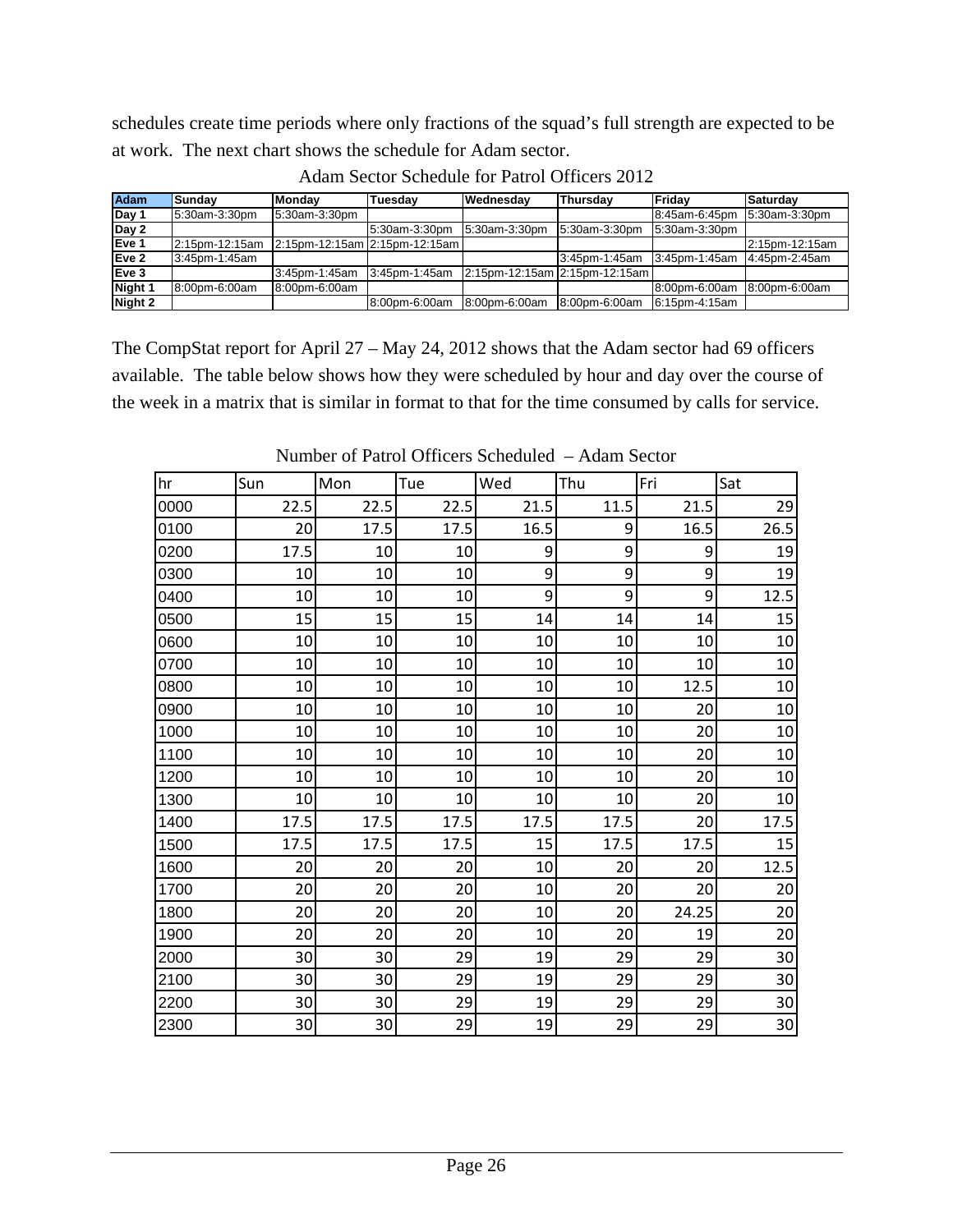This table shows the number of officers scheduled. Officers do not "show up" on every day they are scheduled to work. Absences may be due to vacation, illness, training, court appearances, or other leave time.

Austin calculates that patrol officer show up typically 75% of the time they are scheduled. This is similar to other similar police departments. The next table shows the result of applying the 75% show-up rate and overlaying the officer data with the average time consumed by calls for service. The resulting table depicts the average amount of officer time consumed by calls for service by hour of the day and day of the week. The following sample table using the Adam sector to show the results of this comparison.

| hr   | sun    | mon   | tue      | wed    | thu   | fri                 | sat   |
|------|--------|-------|----------|--------|-------|---------------------|-------|
| 0000 | 41.5%  | 46.8% | 42.7%    | 45.3%  | 82.3% | 50.2%               | 51.0% |
| 0100 | 72.0%  | 44.2% | 40.4%    | 49.3%  | 87.4% | 49.3%               | 48.3% |
| 0200 | 61.0%  | 62.7% | 61.3%    | 77.0%  | 72.6% | 68.1%               | 59.6% |
| 0300 | 102.7% | 57.3% | 57.3%    | 74.1%  | 66.7% | 80.0%               | 51.9% |
| 0400 | 82.7%  | 53.3% | 50.7%    | 53.3%  | 54.8% | 71.1%               | 65.1% |
| 0500 | 37.3%  | 24.9% | 24.0%    | 27.6%  | 22.9% | $31.\overline{4\%}$ | 36.4% |
| 0600 | 56.0%  | 37.3% | 40.0%    | 34.7%  | 42.7% | 45.3%               | 48.0% |
| 0700 | 53.3%  | 52.0% | 58.7%    | 56.0%  | 56.0% | 57.3%               | 52.0% |
| 0800 | 50.7%  | 73.3% | 74.7%    | 72.0%  | 76.0% | 61.9%               | 58.7% |
| 0900 | 53.3%  | 85.3% | 77.3%    | 77.3%  | 84.0% | 46.7%               | 61.3% |
| 1000 | 60.0%  | 93.3% | 77.3%    | 78.7%  | 80.0% | 46.7%               | 69.3% |
| 1100 | 62.7%  | 89.3% | $80.0\%$ | 78.7%  | 88.0% | 48.0%               | 81.3% |
| 1200 | 70.7%  | 92.0% | 81.3%    | 84.0%  | 90.7% | 57.3%               | 82.7% |
| 1300 | 78.7%  | 89.3% | 92.0%    | 92.0%  | 90.7% | 60.7%               | 84.0% |
| 1400 | 47.2%  | 53.3% | 54.1%    | 59.4%  | 54.9% | 60.0%               | 53.3% |
| 1500 | 56.4%  | 59.4% | 58.7%    | 82.7%  | 58.7% | 62.5%               | 70.2% |
| 1600 | 58.0%  | 59.3% | 64.0%    | 114.7% | 60.7% | 64.0%               | 78.9% |
| 1700 | 67.3%  | 73.3% | 75.3%    | 116.0% | 74.0% | 78.0%               | 61.3% |
| 1800 | 66.7%  | 76.0% | 74.0%    | 124.0% | 74.7% | 53.9%               | 71.3% |
| 1900 | 63.3%  | 71.3% | 68.7%    | 112.0% | 65.3% | 83.5%               | 72.7% |
| 2000 | 44.4%  | 44.9% | 44.1%    | 63.2%  | 43.2% | 54.3%               | 50.7% |
| 2100 | 46.2%  | 48.0% | 45.5%    | 73.7%  | 48.3% | 57.9%               | 55.6% |
| 2200 | 42.2%  | 43.6% | 50.1%    | 65.3%  | 47.4% | 55.6%               | 53.3% |
| 2300 | 37.3%  | 37.8% | 42.8%    | 56.8%  | 43.7% | 52.4%               | 52.0% |

Average Per Cent of Patrol Officer Consumed by Calls for Service

The shaded time blocks represent those that indicate over 100% of the average patrol officer time was consumed by calls for service. There are five times when the average workload exceeds the available staffing – Sunday morning from 0300 to 0400 and on Wednesday from 1600 through 1900. These periods indicate a mismatch between the schedule and the workload. During these periods other units may be helping the sector handle its call load. Regional support officers if they can safely be pulled away from a special project might be able to assist. Other help may come from other special units, officers from other sectors and supervisors. In some instances during these busy periods calls will be "stacked" and not dispatched until an officer in the sector of the call becomes available.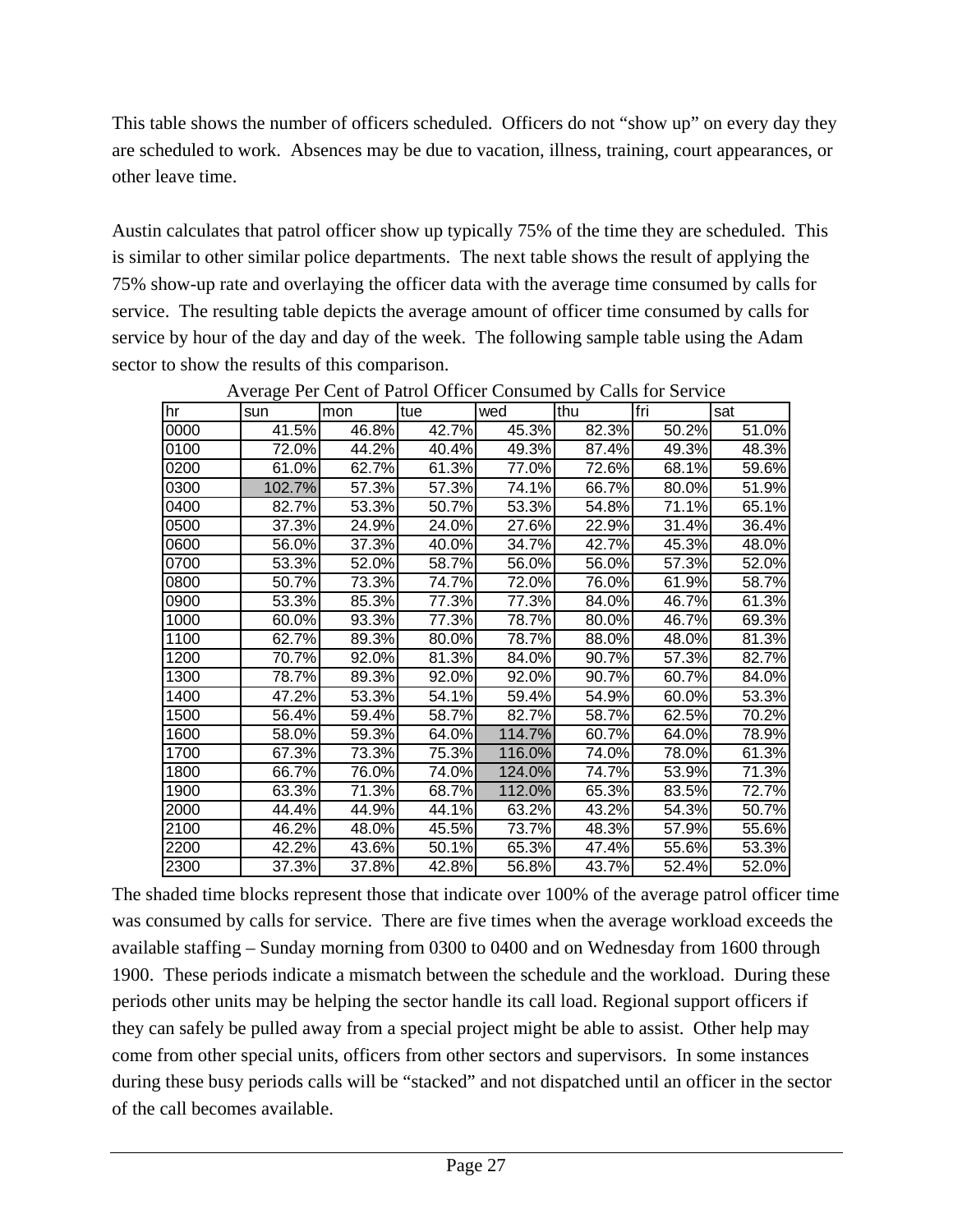Overall, patrol staffing is down 57 officers from the total authorized for 2012 of 616, a vacancy rate of approximately 10%. Because actual staffing is below authorized levels in all sectors, the percentage of time consumed by Calls for Service would decline if staffing were raised to full authorized levels.

The following table summarizes sector staffing, the number of officers (actual and authorized) and compares the officer resources to the calls for service workload.

| Sector       | <b>Officers</b><br>Actual -<br>May<br>2012 | Available<br>average<br><b>Officer hours</b><br>per week at<br>75% show-up | Average<br>Weekly<br><b>CFS</b><br><b>Hours</b> | Actual<br><b>Officer</b><br>Time<br>Consumed<br>by CFS | Authorized<br><b>Officers</b> | Time that<br><b>Would Be</b><br>Consumed by<br><b>CFS at 75%</b><br>Show-up Rate<br>If Staffing Were<br>at Authorized<br>Level |
|--------------|--------------------------------------------|----------------------------------------------------------------------------|-------------------------------------------------|--------------------------------------------------------|-------------------------------|--------------------------------------------------------------------------------------------------------------------------------|
| George       | 58                                         | 1740                                                                       | 493.7                                           | 28.4%                                                  | 65                            | 25.3%                                                                                                                          |
| <b>Baker</b> | 57                                         | 1710                                                                       | 832.2                                           | 48.7%                                                  | 66                            | 42.0%                                                                                                                          |
| Ida          | 58                                         | 1740                                                                       | 1020.8                                          | 58.7%                                                  | 62                            | 54.9%                                                                                                                          |
|              |                                            |                                                                            |                                                 |                                                        |                               |                                                                                                                                |
| Adam         | 69                                         | 2070                                                                       | 1222.8                                          | 59.1%                                                  | 75                            | 54.3%                                                                                                                          |
| Edward       | 70                                         | 2100                                                                       | 1287.3                                          | 61.3%                                                  | 76                            | 56.5%                                                                                                                          |
|              |                                            |                                                                            |                                                 |                                                        |                               |                                                                                                                                |
| Charlie      | 60                                         | 1800                                                                       | 988.3                                           | 54.9%                                                  | 66                            | 49.9%                                                                                                                          |
| Henry        | 59                                         | 1770                                                                       | 931                                             | 52.6%                                                  | 63                            | 49.3%                                                                                                                          |
|              |                                            |                                                                            |                                                 |                                                        |                               |                                                                                                                                |
| Frank        | 63                                         | 1890                                                                       | 1212                                            | 64.1%                                                  | 71                            | 56.9%                                                                                                                          |
| David        | 65                                         | 1950                                                                       | 1129.3                                          | 57.9%                                                  | 72                            | 52.3%                                                                                                                          |

At the current patrol staffing level, the sectors (excepting George because of its special circumstances) average an overall 57.2% of the available time consumed by calls for service. At authorized staffing, the overall average per cent would be 52%. Edward, the busiest sector, has an officer CFS time consumed figure 55% higher than Baker, the least busy sector. Data for each sector can be found in Appendix 1.

Most of the sectors have periods of over 100% time consumed. As stated earlier, this indicates that they are getting help from other units or that calls are being "stacked."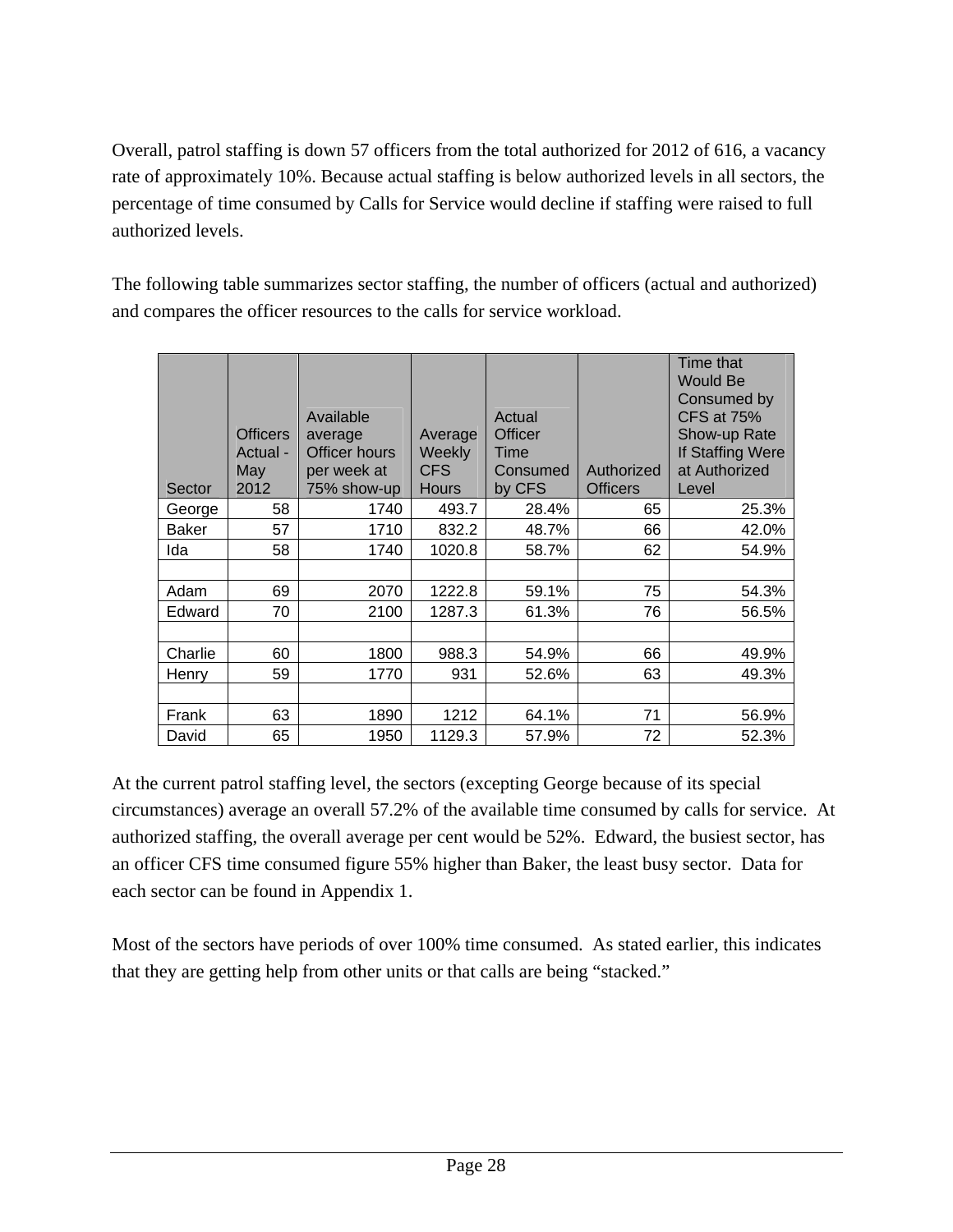The adjacent chart shows the average CFS time consumed by sector. Edward has 55% CFS work but only 23% more officers than Baker sector.

There are no universally accepted standards for how much patrol time should be consumed by calls for service. One department may set an



informal target at 30% to 40%. Another department may determine that patrol officer calls for service time should not exceed an average of 60%. An old rule of thumb, recognized before community policing became prevalent, was that one-third of an officer's time should be spent on calls for service, one-third on self-initiated activity, and one-third on uncommitted patrol time. A desire for some of an officer's time to be devoted to community policing activities altered that old rule and led to many variations dependent on local considerations.

Often how patrol officer time is spent in not closely tracked or subject to a formal target. PERF's staff work in other cities has shown variation in targets for patrol time use. Kansas City, MO has a standard of 35% of an officer's time being used to respond to calls for service. Chandler, AZ (a large Phoenix suburb) set a standard of 40%. In San Francisco, the time consumed varied in each of the city's ten police districts from a low of 30% to a high of just over 50%. Tallahassee, FL, with an actual figure of 67%, set a target to reduce call-for-service time to 50%. West Palm Beach, FL set a target at 45%. Memphis has an average of 42% of patrol officer time consumed by calls for service. With an average time consumed figure of 57.2% (and with only two sectors being below 49%) Austin has a comparatively high average calls for service time consumed figure.

### **Self-Initiated Activity**

The amount of time consumed by self-initiated activity is a product of officer initiative, supervisory pressure and available time. It varies widely from agency to agency. In some agencies with light calls-for-service workload, 40% of the available time consumed may be by self-initiated activity. In other agencies with heavy calls-for-service workload, self-initiated time may average less than 15%. The next table shows the average time consumed by self-initiated activity in each Austin sector.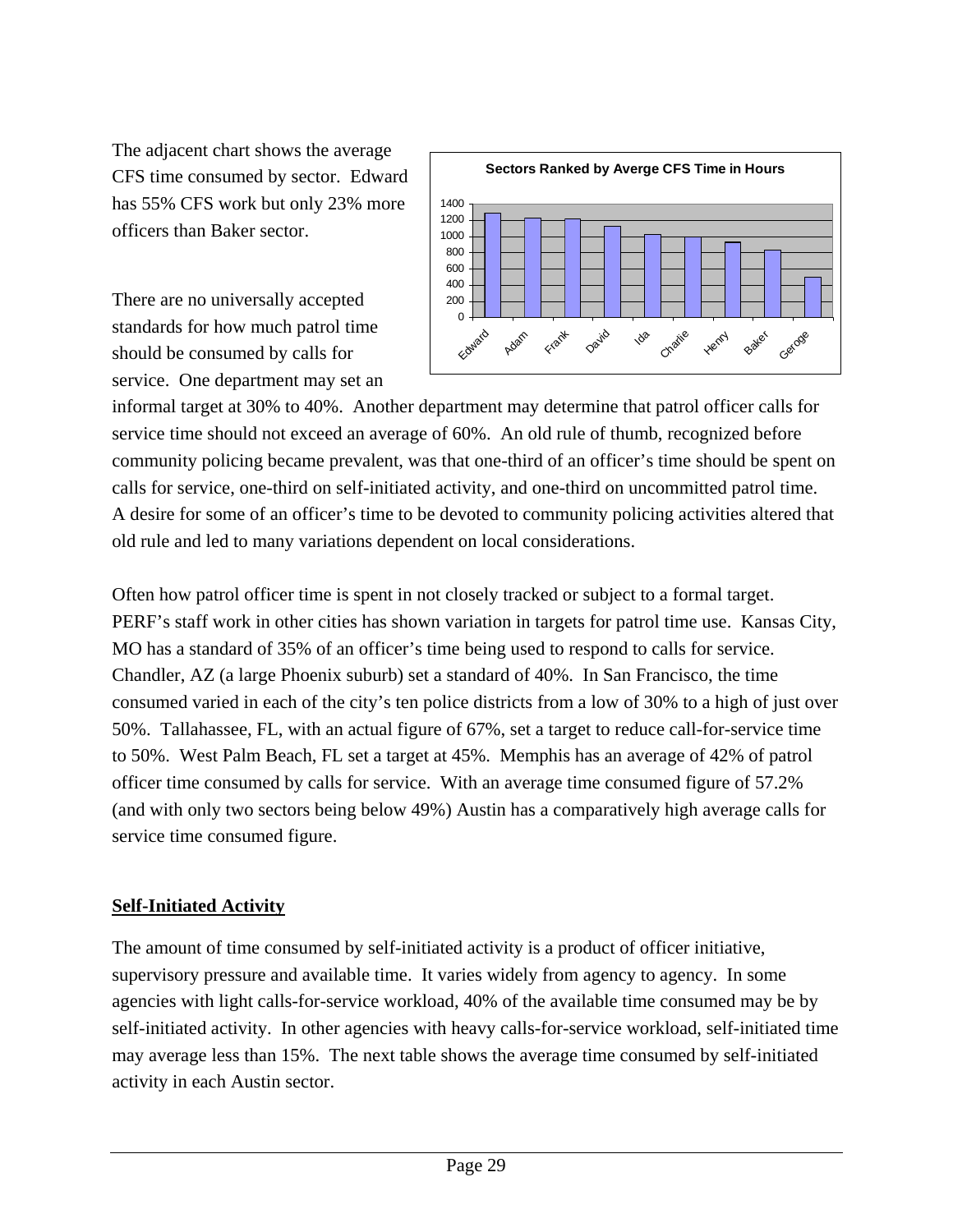| Sector       | <b>Officers</b> | <b>SI Time</b><br>in Hours | <b>Officer Time</b><br>Consumed<br>by SI |
|--------------|-----------------|----------------------------|------------------------------------------|
| George       | 58              | 632.2                      | 36.3%                                    |
| <b>Baker</b> | 57              | 427.3                      | 25.0%                                    |
| Ida          | 58              | 385.9                      | 22.2%                                    |
|              |                 |                            |                                          |
| Adam         | 69              | 379.6                      | 18.3%                                    |
| Edward       | 70              | 510.5                      | 24.3%                                    |
|              |                 |                            |                                          |
| Charlie      | 60              | 451                        | 25.1%                                    |
| Henry        | 59              | 433.1                      | 24.5%                                    |
|              |                 |                            |                                          |
| Frank        | 63              | 427.8                      | 22.6%                                    |
| David        | 65              | 411.5                      | 21.1%                                    |

Average Weekly Time Consumed by Self-Initiated Activity

George sector, home of Austin's entertainment district, has both the highest average number of hours consumed by self-initiated activities and the highest average percentage of patrol officer time consumed by self-initiated activities, at 36.3%. The walking beats in George help facilitate these officer initiated public contacts. This proactive approach helps George sector officers achieve their objective of crowd control during special events and order maintenance in the entertainment district. Other than Adam sector (18.3%), the other sectors all average over 20% of time consumed by self-initiated activity. This illustrates that despite high call workloads, the sectors still have relatively high levels of proactive policing.

The next table shows the total officer time consumed by calls for service and self-initiated activity and the average current uncommitted time. In also shows the amount of uncommitted time calculated in a 2011 APD study.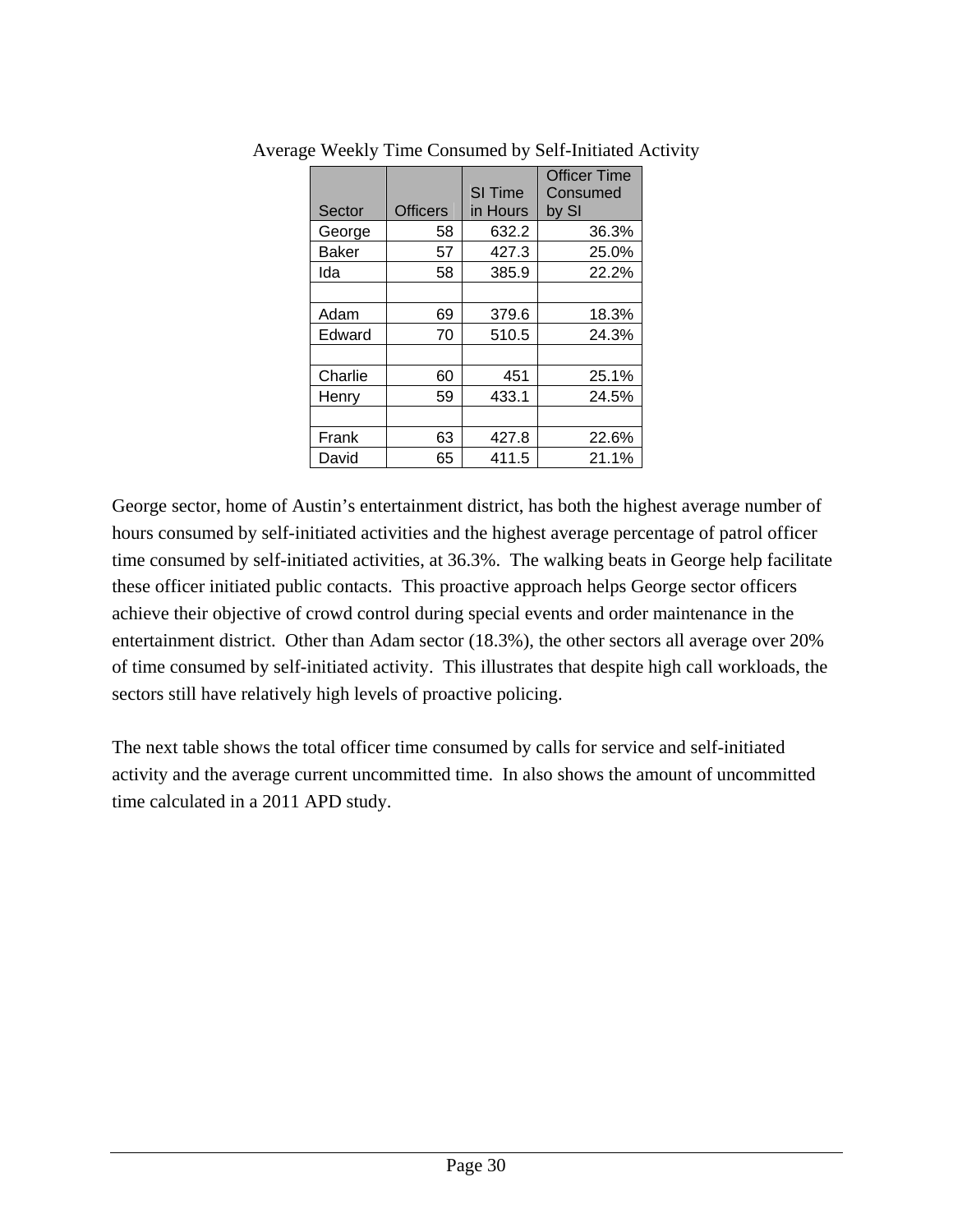| Sector       | Officer<br>Time<br>Consumed<br>by SI | <b>Officer</b><br>Time<br>Consumed<br>by CFS | <b>Total Officer</b><br>Time<br>Consumed | Current<br>Uncommitted<br>Time | Uncommitted<br>Time from<br>2011 Study |
|--------------|--------------------------------------|----------------------------------------------|------------------------------------------|--------------------------------|----------------------------------------|
| George       | 36.3%                                | 28.4%                                        | 64.7%                                    | 35.3%                          | 37.5%                                  |
| <b>Baker</b> | 25.0%                                | 48.7%                                        | 73.7%                                    | 26.3%                          | 34.2%                                  |
| Ida          | 22.2%                                | 58.7%                                        | 80.8%                                    | 19.2%                          | 26.4%                                  |
|              |                                      |                                              |                                          |                                |                                        |
| Adam         | 18.3%                                | 59.1%                                        | 77.4%                                    | 22.6%                          | 28.7%                                  |
| Edward       | 24.3%                                | 61.3%                                        | 85.6%                                    | 14.4%                          | 26.3%                                  |
|              |                                      |                                              |                                          |                                |                                        |
| Charlie      | 25.1%                                | 54.9%                                        | 80.0%                                    | 20.0%                          | 34.2%                                  |
| Henry        | 24.5%                                | 52.6%                                        | 77.1%                                    | 22.9%                          | 31.4%                                  |
|              |                                      |                                              |                                          |                                |                                        |
| Frank        | 22.6%                                | 64.1%                                        | 86.8%                                    | 13.2%                          | 31.4%                                  |
| David        | 21.1%                                | 57.9%                                        | 79.0%                                    | 21.0%                          | 32.2%                                  |

### Patrol Officer Time Consumed

On average for all the sectors, the uncommitted time average of 21.7% is nearly a third lower than the figure of 31.4% from the APD's study in 2011. The APD's figure was calculated at full authorized sector strength. The same study also calculated an uncommitted time average of 27.2% at an 8% vacancy rate. Vacancies have a definite impact on the amount of uncommitted time available,

**The combination of high calls for service time consumed, the low rate of uncommitted time, and the variations in workload and staffing among sectors all indicate a need for a realignment of sector patrol officer staffing.** Establishing a target of 45% for calls-for-service time in each sector will equalize the workload per sector and provide more uncommitted time for sector officers to work on problems and engage the community. The following table shows the uncommitted time<sup>1</sup> and the number of officers that would need to be assigned to each sector to achieve a 45% calls for service workload:

 $\overline{a}$ 

<sup>&</sup>lt;sup>1</sup> The uncommitted time is derived by adding an average of 45% call for service time for each sector to the current rate of self-initiated time consumed and subtracting the total from 100%. The SI time consumed would be expected to remain the same for each sector since new officer would be expected to engage in the same amount of SI activity as current officers.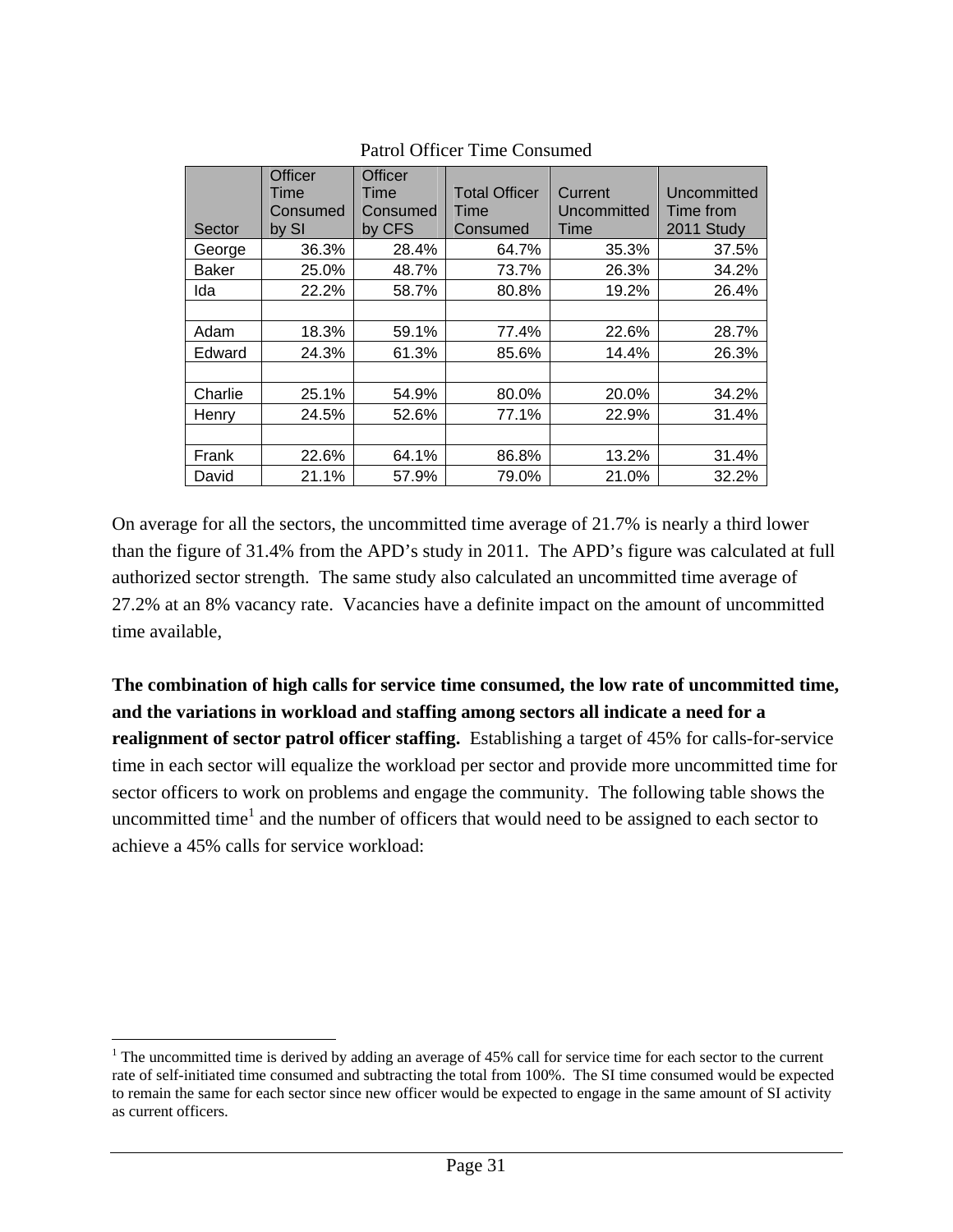| Sector       | Average<br>Uncommitted<br>Time | <b>Number</b><br>οf<br><b>Officers</b><br>Assigned |
|--------------|--------------------------------|----------------------------------------------------|
| George       | 35.3%                          | 65                                                 |
| <b>Baker</b> | 30.0%                          | 62                                                 |
| Ida          | 32.8%                          | 76                                                 |
|              |                                |                                                    |
| Adam         | 36.7%                          | 91                                                 |
| Edward       | 30.7%                          | 96                                                 |
|              |                                |                                                    |
| Charlie      | 29.9%                          | 73                                                 |
| Henry        | 30.5%                          | 69                                                 |
|              |                                |                                                    |
| Frank        | 32.4%                          | 90                                                 |
| David        | 33.9%                          | 84                                                 |

Sector Staffing to Achieve 45% of Officer Time Consumed by CFS

This level of staffing would require a total of 706 patrol officers and provide an average of just under 33% uncommitted time. The level of staffing would improve response times, especially to lower-priority calls, would allow officers time for community engagement and problem-solving, and would still allow for substantial proactive, self-initiated work.

The department and the city have a significant choice to make on patrol staffing. The analysis presented here plus interviews with patrol personnel at all levels confirm that patrol officers are very busy and do frequently go call-to-call. If the department and city want more patrol officer time for community engagement, problem solving and/or responding to "hot spots" discovered by the CompStat process, positions will need to be added to sector patrol.

A CFS average time consumed figure of 45% would achieve these objectives. To achieve the target of 45% CFS time, the staffing level for sector patrol will need to be 706, 90 officers more that the current authorized strength of 616. In addition, the 57 sector patrol slots vacant at the time of this study will need to be filled. Also, to maintain an appropriate supervisory span of control, an additional 10 sergeants positions will be needed.

The alternative is to bring sector patrol officers to full authorized staffing of 616 and make some adjustments among the sectors to better equalize the workload. Such adjustments should be designed to decrease the peak workload times when calls are stacked or others have to help sector officers answer calls. In this alternative the function of sector patrol officers would be limited to answering calls and conducting a modest level of self-initiated work. Community engagement, problem solving and hot spot patrol would be almost exclusively be carried out by specialist officers – the district representatives and Metro Tactical units.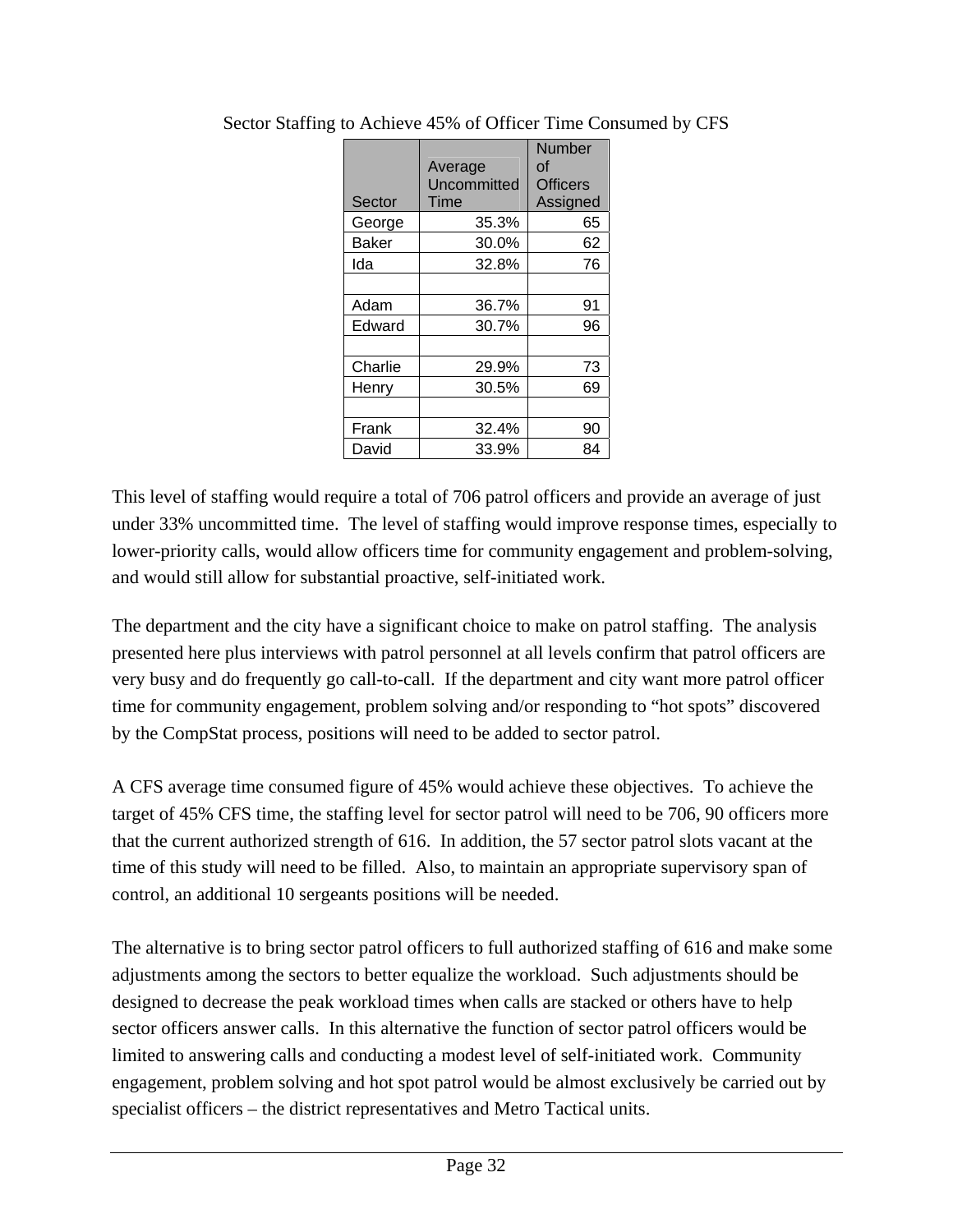# **Investigations**

In the Austin Police Department there are three specialized investigative units – Violent Crimes, Property Crimes, and Organized Crime. These units are part of the Headquarters Bureau commanded by an Assistant Chief.

# *Violent Crimes*

A commander is in charge of the Violent Crimes section. There are 135 personnel in this section, including 88 detectives in 4 Divisions.

Violent Crimes 1 has responsibility for Homicide, Cold Cases and Special Investigations and is headed by a Lieutenant. Homicide has two sergeants and 12 detectives. Cold Cases has one sergeant and four detectives, and Special Investigations has one sergeant and seven detectives.

Violent Crimes 2 has responsibility for Child Abuse, Family Violence, Domestic Violence Response, and Crisis Intervention, which is stationed at Austin's State Hospital. This team is headed by a Lieutenant. The Child Abuse Unit has two sergeants and 15 detectives in two teams responsible for child abuse, child exploitation, child pornography and other child-related offenses. Family Violence has two sergeants and 13 detectives responsible for all family-related misdemeanor assaults, handling 5,000 cases per year including those with injuries and direct files from field officers. The Domestic Violence Response Team is staffed with one sergeant and seven detectives, who are responsible for all domestic-related aggravated assaults. The Crisis Intervention Team has one sergeant and seven officers, who work with the 144 trained CIT officers in the field and follow up on persons brought in by field CIT officers to the hospital.

Violent Crimes 3 is headed by a lieutenant. This team has responsibility for Robbery, Sex Offender Registration, Missing Persons, and Victim Services. The Robbery Unit has t sergeants and 15 detectives (two of whom are assigned to the FBI's Violent Crime Task Force). Sex Offender Registration has two sergeants and 12 detectives. Missing Persons has one sergeant and three detectives. The Victim Services Unit is made up entirely of civilians, with three teams of Crisis Team Counselors able to respond to victims around the clock and on weekends. Under the best conditions, there are two counselors on duty citywide. Violent Crimes has a team of seven plus a supervisor to support victims of these crimes including providing follow up to immigrant robbery victims. The unit also does follow-up with sex crime victims to be sure they are connected with the services they need.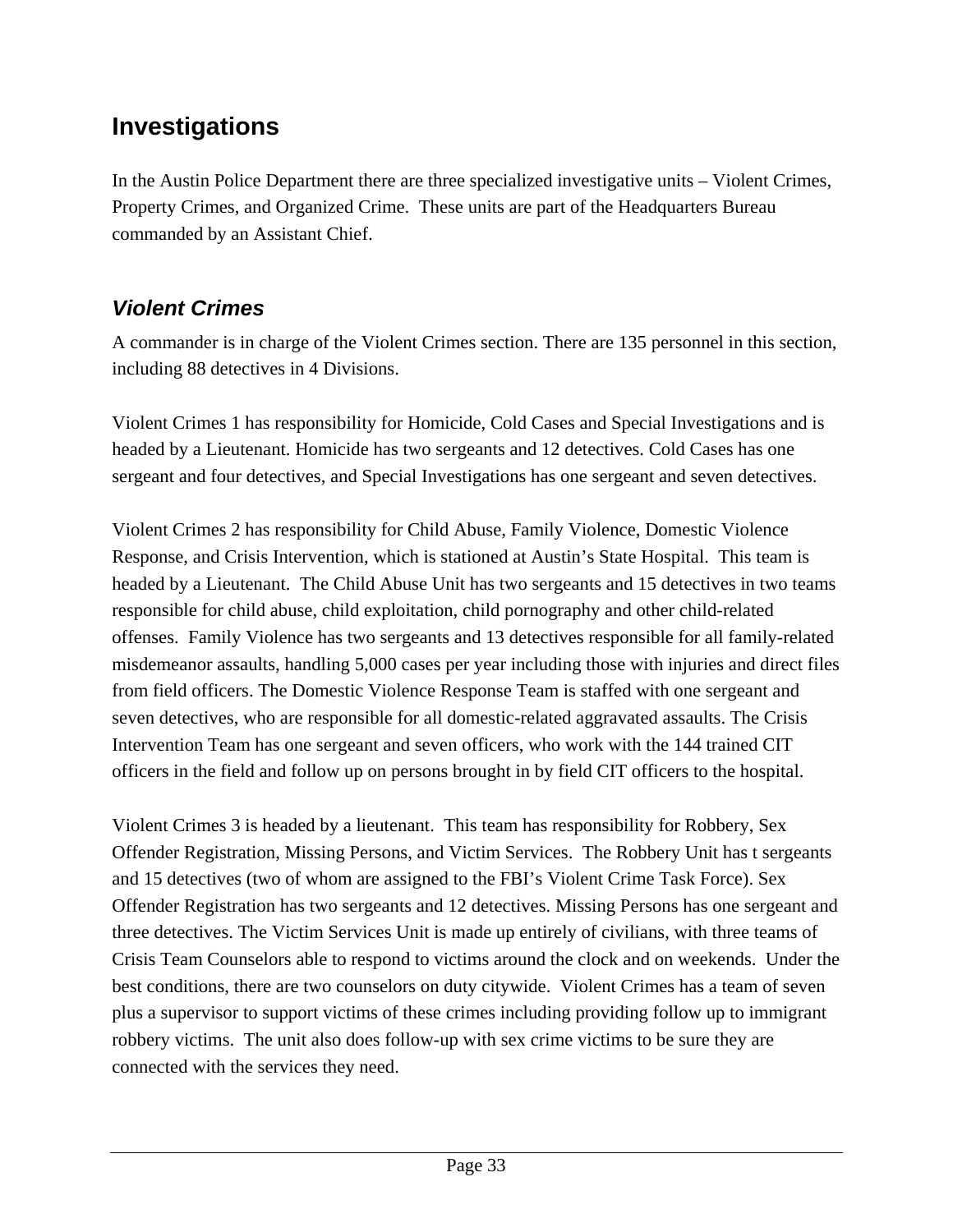# *Property Crimes*

Property Crimes is headed by a Commander. There are two Property Crimes teams, each composed of multiple units.

Burglary, which was centralized a year ago, has two sergeants and 14 detectives. For the first two months of the year, they were assigned 800 cases. The clearance rate for burglary has doubled to about 8% since the centralization, but the number of detectives also doubled. There has been a three-week backlog before cases are assigned to a detective, reported because a significant number are being returned to patrol officers for corrections. Because the cases are already "old" before an investigation begins in the Burglary Unit, more detailed initial investigations by patrol officers might increase clearances.

Property Interdiction Unit and Pawn Shop Unit: The Pawn Shop unit has two civilians. The City Council is expected to review legislation soon that would require automated pawn systems to be in place. Currently police employees have to physically go to the shops to collect pawn tickets, if the ordinance passes pawn shops will be required to submit their records directly to the APD electronically. Detectives also go to the shops to pick up stolen items and perform inspections.

One sergeant and four detectives work in the Property Interdiction Unit dealing with salvage yards and piracy investigations. The high price of copper and other metals has increased the incentives to steal these items and fence them to salvage yards. Salvage yards must take photographs of the metal items they take in and identify the sellers. The unit also works with the motion picture industry to identify pirated movies and music being sold at flea markets.

The Auto Theft Interdiction Unit, stationed at HQ, has a sergeant and nine detectives. They have a recovery rate of approximately 30% and work about 130 cases a week. One officer works Saturday and Sunday to handle all arrests occurring over the weekend. Field officers have discretion as to whether a recovered car is processed for evidence in the vehicle. As with the Burglary Unit, there is a feeling in the Auto Theft Unit that more complete initial investigations by Patrol could be helpful, because backlogs of several weeks in the Auto Theft Unit result in cases becoming stale.

Financial Crimes & White Collar Crime has a sergeant and seven detectives, two of whom are assigned to a Federal Secret Service counterfeiting and white collar crime task force. The Unit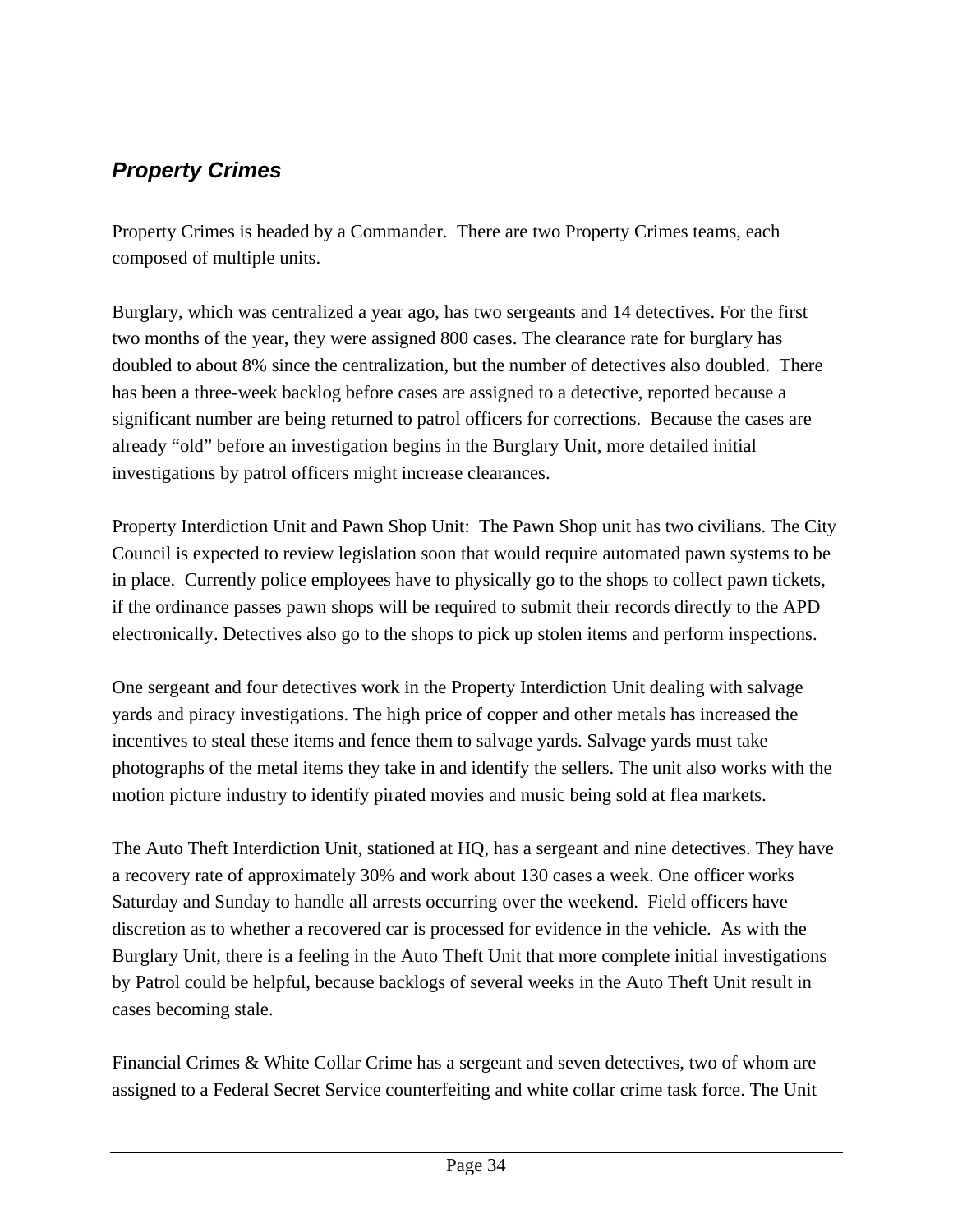operates out of HQ, with the exception of the Task Force officers. This Unit investigates all credit card crime, forgery/fraud, I.D. theft, and embezzlement over \$50,000.

Digital Analysis Response Team (DART): This unit has one sergeant and five detectives, who provide technology forensics on computers, cell phones and digital images collected at crime scenes from the security cameras of businesses victimized by crime and others whose cameras may have had a view of crime scenes. DART is considering assigning a detective to the FBI federal task force.

The Arrest Review Function is also part of Property Crimes. This unit has one sergeant and five detectives, supplemented by overtime, for around-the-clock assignments at the Travis County Jail. Their job is to assist police officers with arrest reports for quality assurance. The Patrol Support Function also reviews patrol officer cases. The APD currently has a very low rejection rate from the D.A.'s office. The detectives act as liaisons with the jail and review all A and B misdemeanors. These detectives also do initial drug testing of arrestees and can upload photo evidence into the APD system. They can also review video recordings from the scene of DWI arrests. This unit also has a small arrest review station downtown, in a building close to the city's entertainment area, for Thursday, Friday and Saturday nights. The unit also has a room in Williamson County for remote booking of persons arrested in other parts of Austin. Arrest reports from the remote locations are faxed to the unit downtown for upload into APD's system.

The Animal Cruelty Unit is co-located at the recently completed Animal Shelter and is staffed with a sergeant, one civilian and two detectives. They receive complaints of animal abuse, barking dogs and other complaints. Because the Humane Society only works during the daytime the APD assumes responsibility for animal complaints during other hours.

COURT Liaison is also in the Property Crimes Division, and consists of five civilians: two in the D.A.'s Office, two at County Court, and one at Municipal Court. They keep track of receiving subpoenas and scheduling of employees for court. They have access to APD databases on officer assignments, scheduled vacations, etc.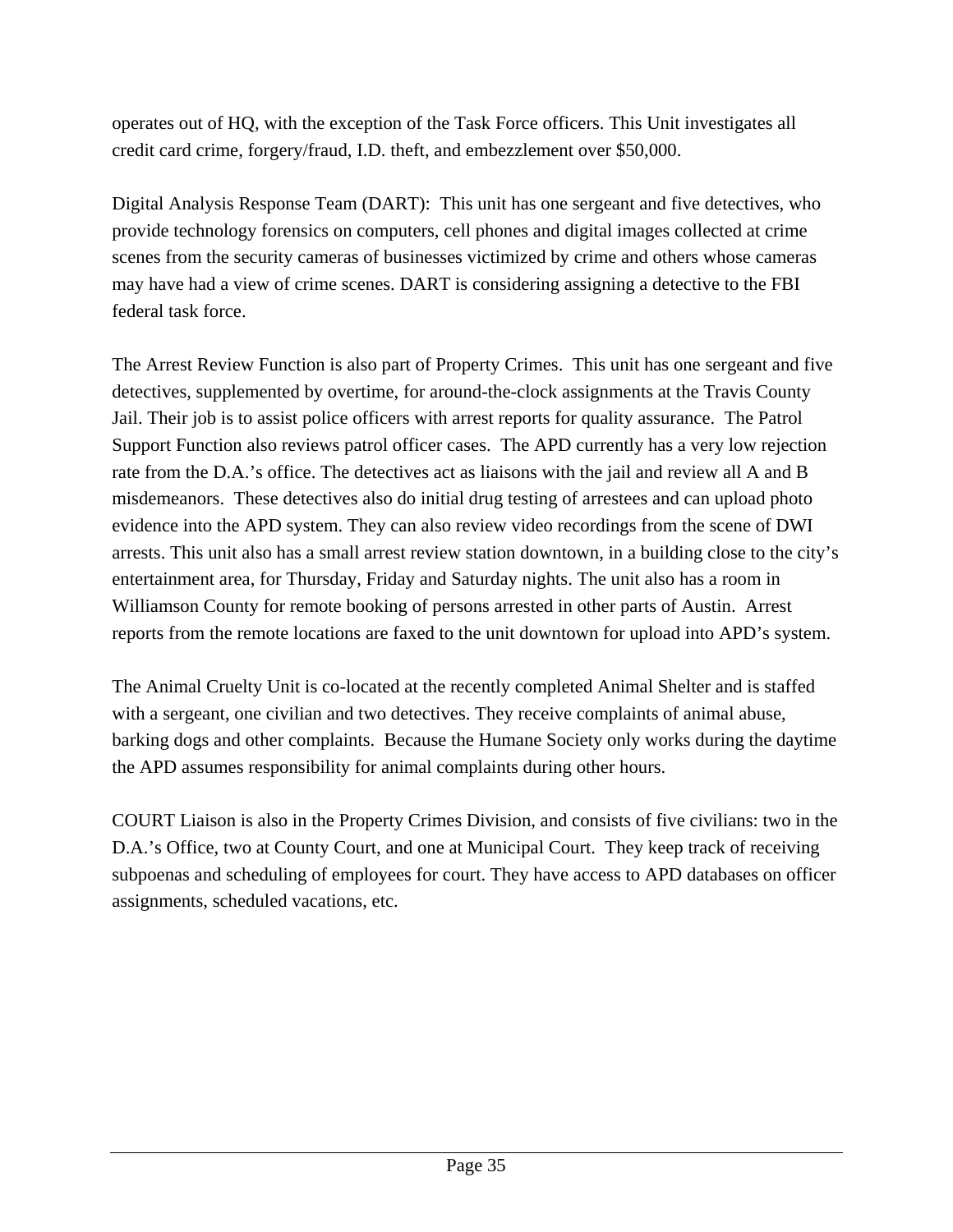# **Staffing of Investigative Services**

No matter how much investigative effort is put forth by police officers and investigators, not all crimes can be solved. The volume of crime in most cities in America is beyond the investigative resources of police departments. Large urban police departments in the United States, such as Austin's, find that the best use of limited investigative resources is to assign cases based upon two basic criteria: the seriousness of the incident, and the potential to solve the case (often referred to as "solvability factors").

The series of crimes that make up the FBI Uniform Crime Report's Part I offenses (homicide, rape, robbery, aggravated assault, burglary, motor vehicle theft and arson) are often assigned for follow-up investigation. These types of crimes are assigned due to the severity of the crime, injuries caused to victims, a danger of continuing violence associated with the crime, the threat to the community at large, and a higher potential for solving the case and arresting criminals than is often found in lower-level crimes. Significant property loss, as defined by the police agency, may also be justification for an offense to receive immediate follow-up investigation.

Solvability factors are the leads, clues and pieces of information present at a crime scene which may be useful in bringing a case to a successful disposition. The success of a follow-up investigation, if one is initiated, depends heavily on how the preliminary investigation was conducted by the first responder and investigator along with the information uncovered during the initial review.

Useful solvability factors include:

- Witnesses to the crime individuals or "electronic witnesses" in the form of video/audio recordings
- Knowledge of suspect's name
- Knowledge of where the suspect may be located
- Description of the suspect
- Description of the suspect's vehicle
- Traceable property
- Specific method of operation (MO)
- Presence of usable physical evidence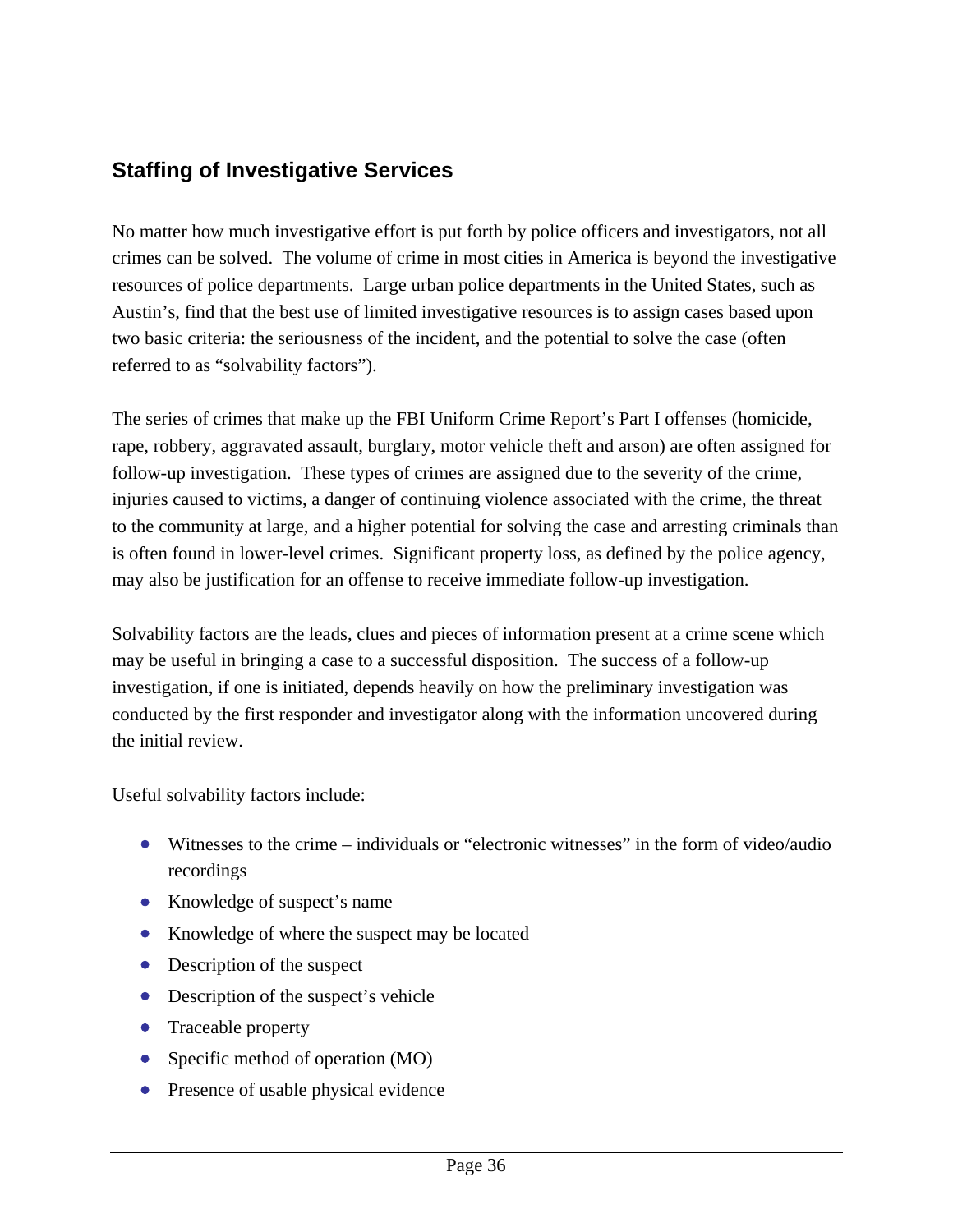• Assistance of the public and/or the news media

The APD does not use a formal solvability system. Its case assignment process depends on the current caseload, the type and complexity of a case and the general impression of the case's solvability.

When considering staffing levels, it is important to understand the actual availability of employees' time to address casework is quite different from the hours they are assigned to work. Members of police departments have 2,080 hours available to work per year (an average of 40 hours per week). However, not all these hours will be available to apply to an investigative workload. From the 2,080 annual hours to be had, one must deduct holidays, various categories of leave (annual, military, family, in-service, etc.), training time, and court time to determine the amount of time available to investigate cases. The department has established a show-up rate for it detectives at 75%. Therefore a detective will have 1,560 hours of proactive time a year (2080 total hours times 75%). This average is typical of large departments like Austin.

# **Staffing Methodology**

PERF used information from the APD's previous investigative staffing work -- "Austin Police Department Detective Staffing – July 2011," "2011 Detective Data," and "APD Investigative Benchmarks."

Next, PERF sought to identify the time necessary for members of the Austin investigative units to complete thorough investigations. A case has been thoroughly investigated when it is ready to be submitted for prosecution or when all leads have been exhausted.

As mentioned earlier, solvability factors are often used to assign cases for investigation. To determine staffing levels, PERF separates criminal investigations into four distinct solvability categories: Contact Only (cases that result in no follow-up or in simply re-contacting the victim); Less-Complicated Cases (substantial solvability factors are present that require relatively little further investigation to close the case); Typical Cases (those with a moderate level of solvability factors); and More Complex Cases (limited solvability factors present that require substantial effort and are difficult to close). PERF provided each investigative unit in the APD with a form asking for estimates of the percentage of cases in each of the four categories for that unit and the average amount of time necessary to complete a through investigation in each category.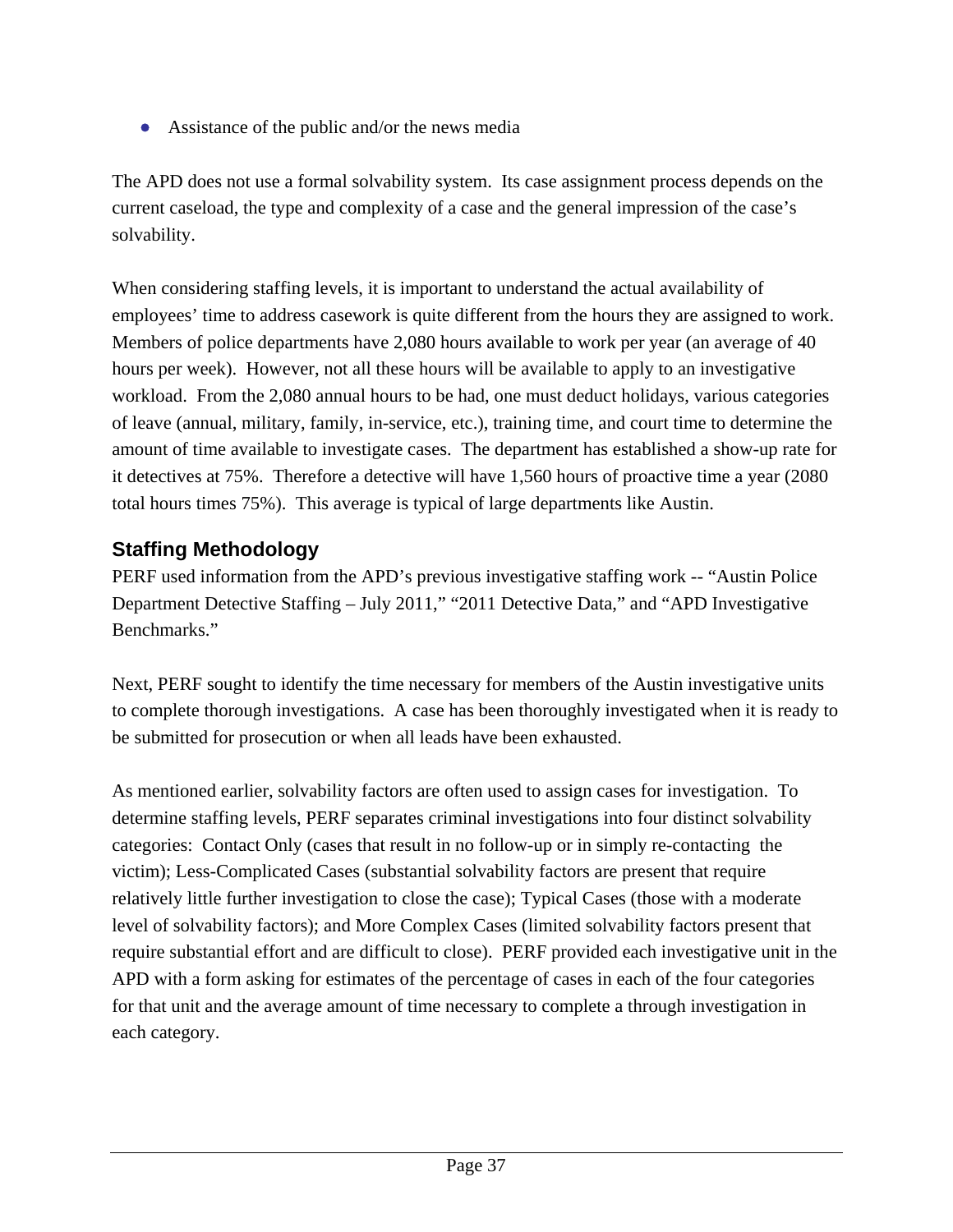Because the Austin investigation units had no hard data on the solvability factors for their cases or of the time required for thorough investigations, in some instances the returned data were rough estimates. PERF reviewed its work with other similar investigative studies and made some adjustments when necessary to provide more typical measures of the time needed.

An estimate of the average time it takes to investigate each type of crime in each solvability category was established. This methodological approach is most useful for units whose cases come from outside the unit, as opposed to units that have significant discretionary work loads.

Organized crime units, vice and narcotics, and gang units have some outside cases sent for investigation, but most of their work is discretionary, based on what they discover and what they think needs follow up. Although the APD's 2011 detective staffing study included a review of most organized crime units, they are generally excluded from this analysis because of their discretionary nature. Two exceptions are the Firearms Investigation Unit, which does have an external caseload, and the Human Trafficking Unit, was also is externally driven.

The next table represents the percentage of cases in each unit that fall into various levels of solvability, and the time required to complete a thorough investigation in each type of crime at each level of solvability, in Austin's external work driven units. (The Regional investigative units are discussed later.)

|                        | <b>Contact Only</b> |                | <b>Less Complicated</b> |              | Typical |              | More Complex |             |
|------------------------|---------------------|----------------|-------------------------|--------------|---------|--------------|--------------|-------------|
|                        |                     | Hours          |                         | <b>Hours</b> |         | <b>Hours</b> |              | Hours       |
|                        | $%$ of              | per            | $%$ of                  | per          | $%$ of  | per          | $%$ of       | per         |
|                        | Total               | Case           | Total                   | Case         | Total   | Case         | Total        | Case        |
|                        | Cases               | Type           | Cases                   | Type         | Cases   | Type         | Cases        | <b>Type</b> |
| <b>Violent Crimes</b>  |                     |                |                         |              |         |              |              |             |
| Homicide               | 40%                 | $\overline{2}$ | 40%                     | 40           | 10%     | 80           | 10%          | 220         |
| Robbery                | 30%                 |                | 35%                     | 10           | 25%     | 30           | 10%          | 60          |
| <b>Sex Crimes</b>      | 15%                 | 0.5            | 40%                     | 8            | 25%     | 32           | 20%          | 80          |
| Child Abuse            | 10%                 |                | 5%                      | 12           | 80%     | 20           | 5%           | 64          |
| Domestic Violence      | 25%                 | 0.5            | 30%                     | 3            | 35%     | 6            | 10%          | 24          |
| <b>DVERT</b>           | 5%                  | 0.5            | 20%                     | 3            | 45%     | 6            | 30%          | 15          |
| <b>Property Crimes</b> |                     |                |                         |              |         |              |              |             |
| <b>Auto Theft</b>      | 50%                 | 0.5            | 25%                     | 3            | 15%     | 8            | 10%          | 16          |
| Finance                | 40%                 | 2              | 25%                     | 4            | 25%     | 8            | 10%          | 40          |
| <b>Burglary</b>        | 40%                 | 0.5            | 30%                     | 3            | 20%     | 10           | 10%          | 40          |

| <b>Case and Time Analysis of Investigative Bureaus</b> |  |  |
|--------------------------------------------------------|--|--|
|--------------------------------------------------------|--|--|

DVERT = Domestic Violence Emergency Response Team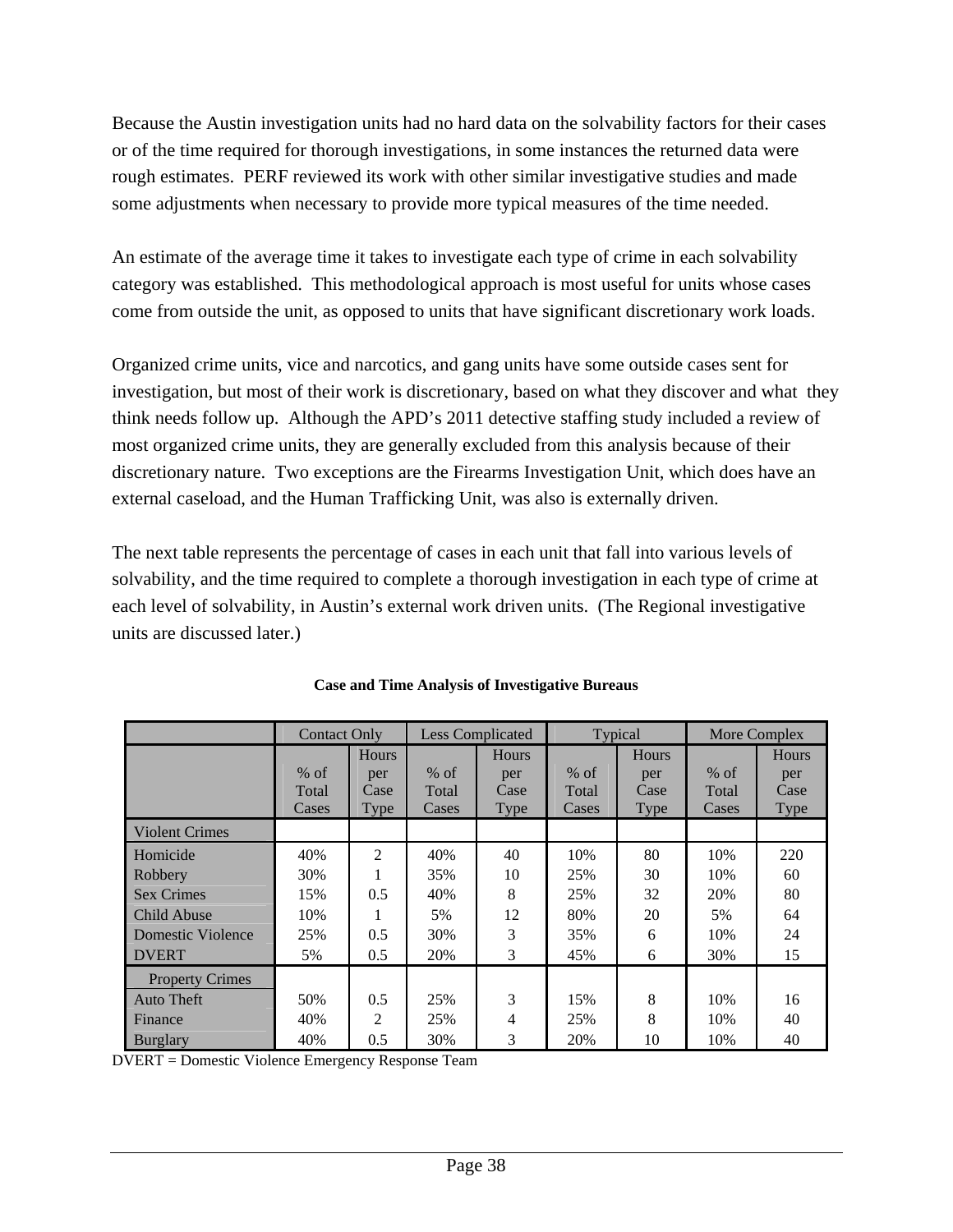As an example, in the cases investigated by the Robbery Unit, "Contact Only" cases typically consume one hour for each investigation; "Less Complicated" cases were allocated 10 hours each; "Typical Cases" consume on average 30 hours and "Complicated" cases average 60 hours per investigation. Comparing these figures to burglary—a less serious crime type but one that involves a significantly greater volume of cases—burglaries were assigned a half-hour for "Contact Only" cases, 3 hours for "Less Complicated" cases, 10 hours for "Typical Cases" and 40 hours for "Complicated Cases." Again, these are average times for thorough investigations in each category.

The following table provides the expected average caseload, the total number of hours, the number of investigators needed to conduct thorough investigations at a 75% show-up rate  $(1,560)$ hours per year), the number of investigators currently assigned, and the difference between those currently assigned and those needed.

| <b>UNIT</b>            | Total | <b>Total Hours</b> | Investigators needed for | Current        | Changes | Additional |
|------------------------|-------|--------------------|--------------------------|----------------|---------|------------|
|                        | Cases | <b>Needed</b>      | thorough investigations  | Investigators  |         | Sergeants  |
| <b>Violent Crimes</b>  |       |                    |                          |                |         |            |
| Homicide               | 995   | 30,671             | 19.7                     | 12             | 7.7     |            |
| Robbery                | 2084  | 28,766             | 18.4                     | 12             | 6.4     | 1          |
| <b>Sex Crimes</b>      | 1404  | 22,981             | 14.7                     | 11             | 3.7     |            |
| Child Abuse            | 2060  | 39,770             | 25.5                     | 15             | 10.5    | 2          |
| Domestic               | 4717  | 21,818             | 14.0                     | 8              | 6.0     | 1          |
| Violence               |       |                    |                          |                |         |            |
| <b>DVERT</b>           | 2322  | 16,781             | 10.8                     | $\overline{7}$ | 3.8     |            |
|                        |       |                    |                          |                |         |            |
| <b>Property Crimes</b> |       |                    |                          |                |         |            |
| Auto Theft             | 5205  | 15,879             | 10.2                     | 10             | 0.2     |            |
| Financial              | 1351  | 9,187              | 5.9                      | 8              | $-2.1$  |            |
| <b>Burglary</b>        | 4800  | 29,763             | 19.1                     | 14             | 5.1     | 1          |

The next table compares PERF recommendations with those made in the department's 2011 Detective Staffing study.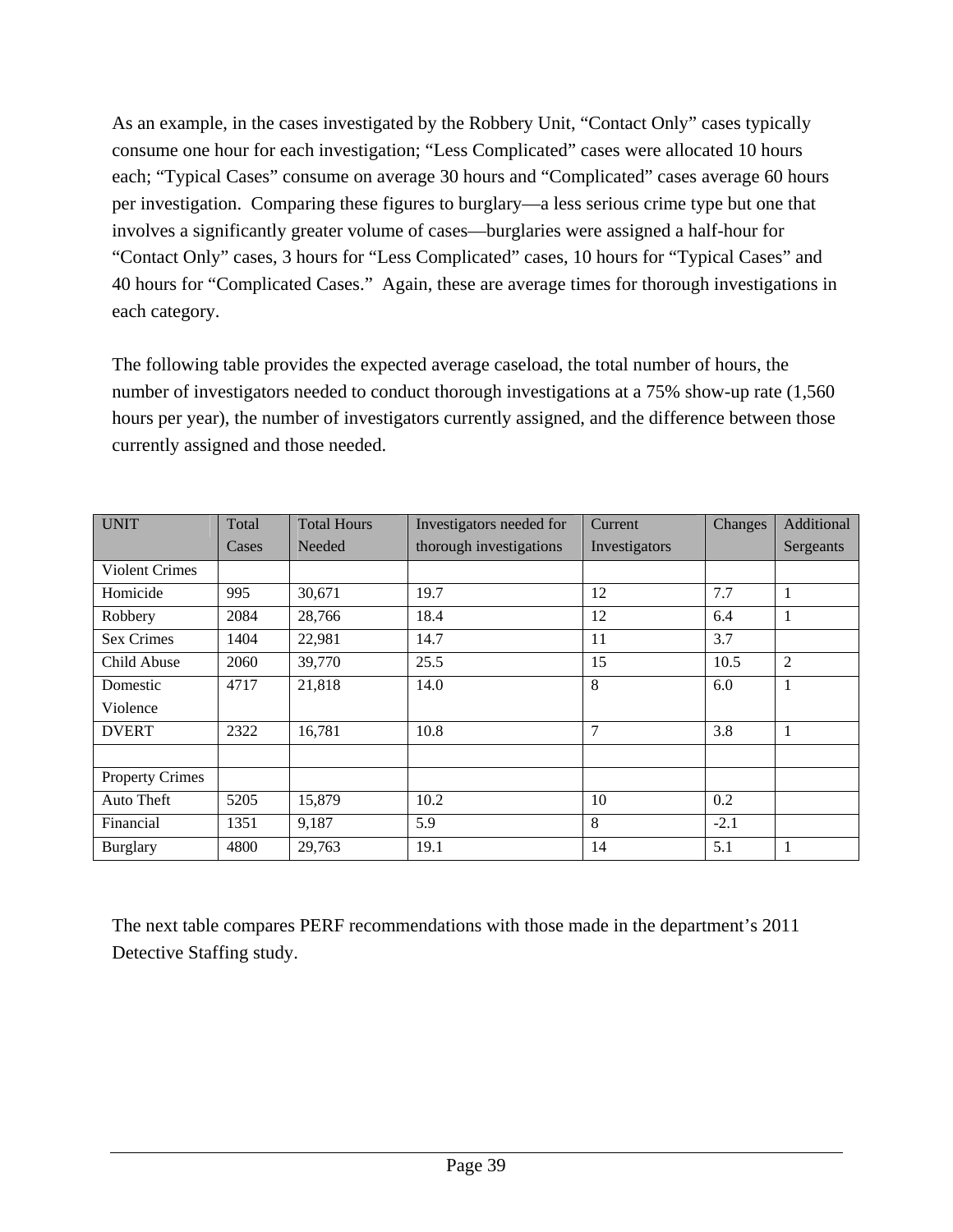| <b>UNIT</b>            | <b>PERF</b>    | <b>APD Study</b> | Difference: |
|------------------------|----------------|------------------|-------------|
|                        | Recommendation | Recommendation   | Dept -      |
|                        |                |                  | <b>PERF</b> |
| <b>Violent Crimes</b>  |                |                  |             |
| Homicide               | 19.7           | 22               | 2.3         |
| Robbery                | 18.4           | 18               | $-0.4$      |
| <b>Sex Crimes</b>      | 14.7           | 14               | $-0.7$      |
| Child Abuse            | 25.5           | 17               | $-8.5$      |
| Domestic Violence      | 14.0           | 3                | $-11.0$     |
| <b>DVERT</b>           | 10.8           | $\mathfrak{D}$   | $-8.8$      |
|                        |                |                  |             |
| <b>Property Crimes</b> |                |                  |             |
| Auto Theft             | 10.2           | 7                | $-3.2$      |
| Finance                | 5.9            | 8                | 2.1         |
| Burglary*              | 19.1           | 14               | 5.1         |

For the APD investigative units with external workload, the PERF methodology results in a recommended total 138.2 investigators for these units. The department's study results in 105. The current total investigators for these units are 97.

The following table compares the number of investigator ascertained through the PERF analysis with the current number assigned.

| <b>UNIT</b>            | Investigators needed<br>for thorough<br>investigations | Current<br>Investigators | Changes |
|------------------------|--------------------------------------------------------|--------------------------|---------|
| <b>Violent Crimes</b>  |                                                        |                          |         |
| Homicide               | 19.7                                                   | 12                       | 7.7     |
| Robbery                | 18.4                                                   | 12                       | 6.4     |
| Sex Crimes             | 14.7                                                   | 11                       | 3.7     |
| Child Abuse            | 25.5                                                   | 15                       | 10.5    |
| Domestic<br>Violence   | 14                                                     | 8                        | 6       |
| <b>DVERT</b>           | 10.8                                                   | 7                        | 3.8     |
| <b>Property Crimes</b> |                                                        |                          |         |
| Auto Theft             | 10.2                                                   | 10                       | 0.2     |
| Financial              | 5.9                                                    | 8                        | $-2.1$  |
| <b>Burglary</b>        | 19.1                                                   | 14                       | 5.1     |
| Totals                 | 138.3                                                  | 97                       | 41.3    |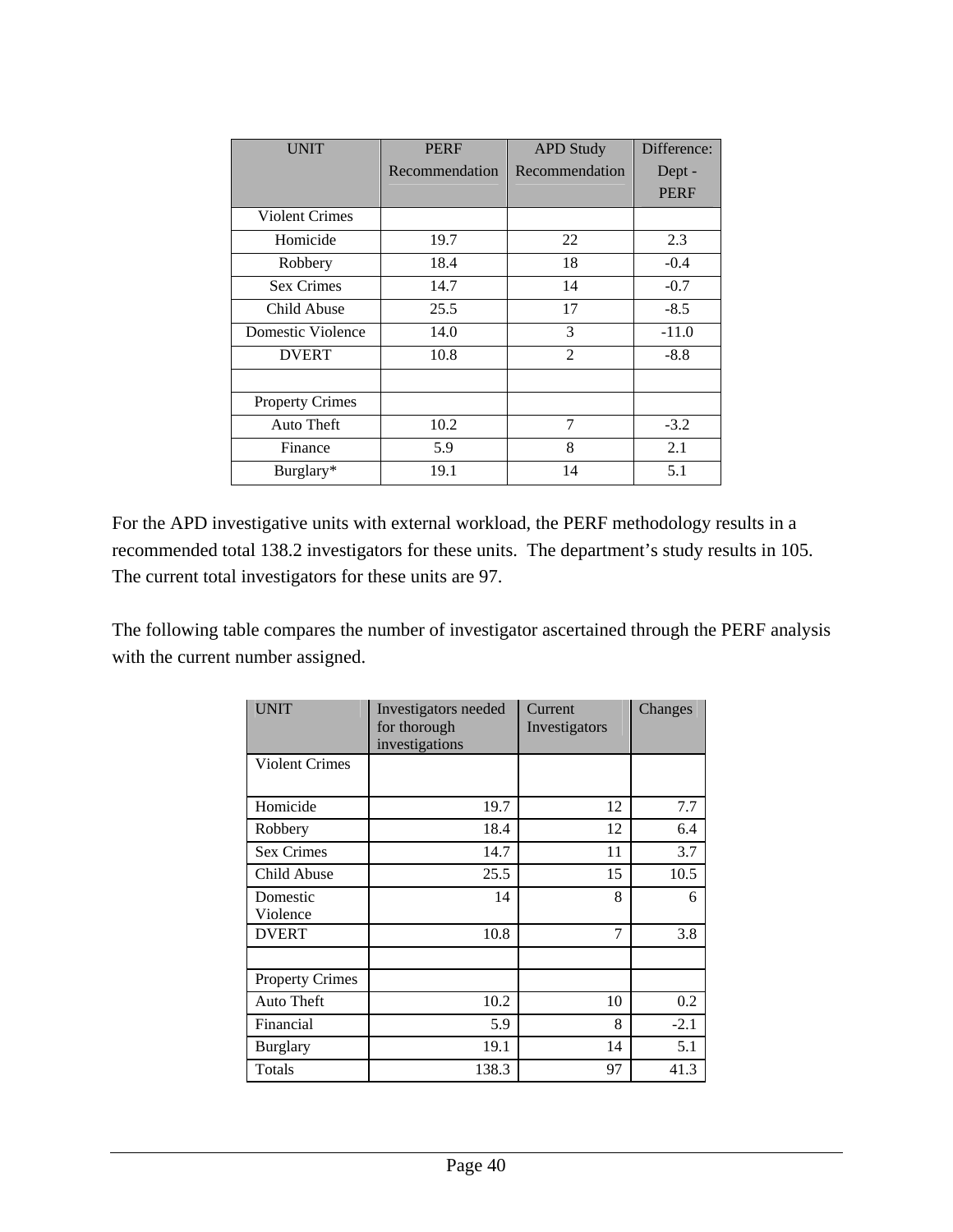### **Add Investigators**

**Recommendation: The APD should add investigators especially in light of the citizen preferences in the survey described below. Clear majorities felt that the APD should devote more time to "solving violent crimes" (86.9%) and to "solving property crimes" (68.2%). Because of the financial burden of adding large numbers of positions, this increase of 41 detectives should be phased in over three years with 15 positions added the first year, 15 the second year and 11 the third year. In addition, seven new sergeant positions will need to be added to maintain an appropriate span of control.**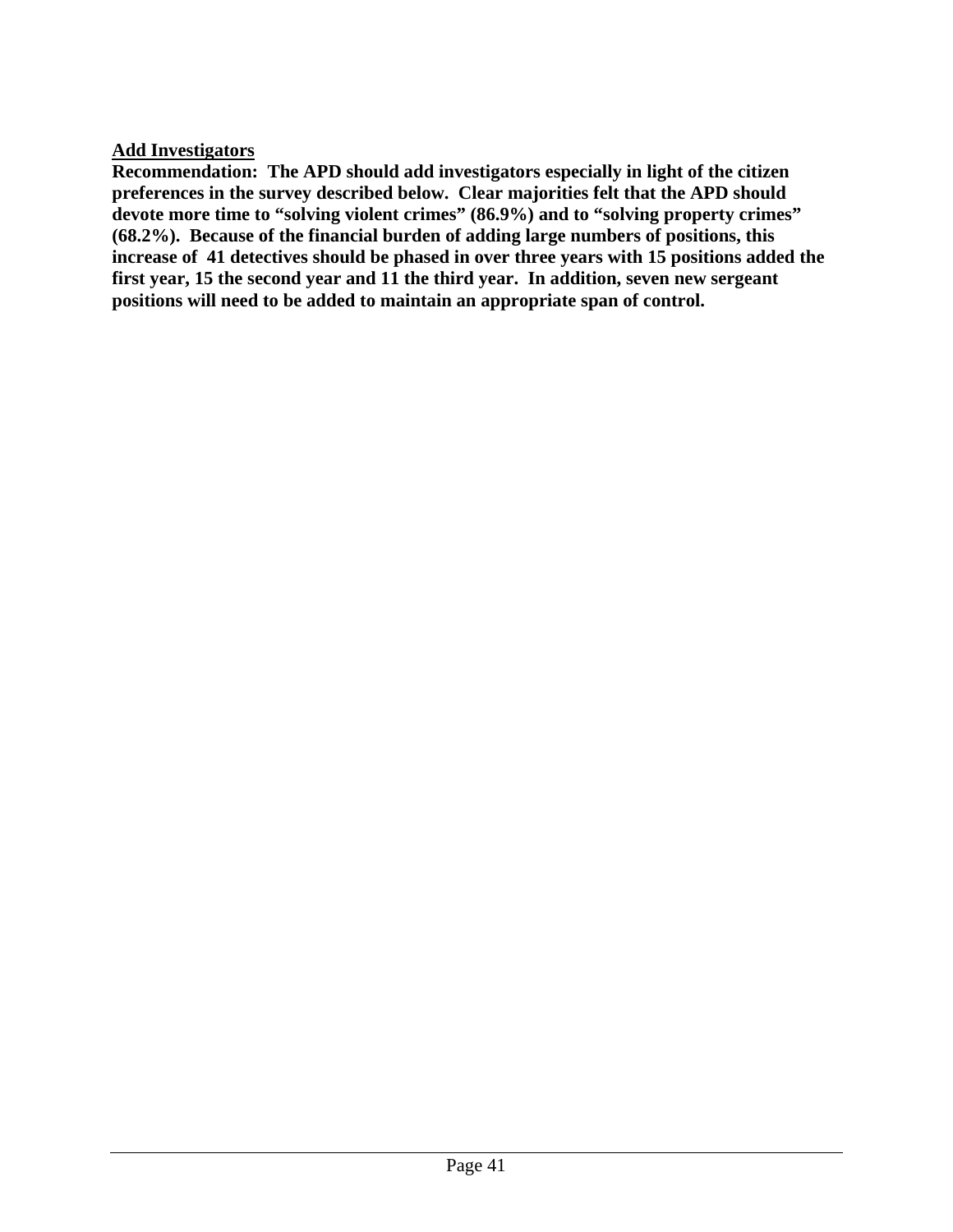# *Regional Detectives*

In Austin, each Patrol Region has an assigned group of detectives. This is in keeping with best practices for progressive police departments; some investigators are decentralized and work out of stations across the city. Geographically based crimes – local crime with local victims and local suspects -- may be resolved more easily with knowledge of neighborhood offenders. Knowledge of people and criminals in the neighborhoods plus local intelligence from patrol officers provide information that can help solve such crimes. Investigators working in the neighborhoods and in daily contact with patrol officers tend to have more information about local crime and criminal behavior. Decentralizing detectives can improve investigative results, increase communications, and reflect a decentralized community policing philosophy.

Regional detectives generally work all types of assaults, except those involving family violence, thefts, financial crime with loss less than \$50,000, break-ins to vehicles, and other crimes not handled by a specialized detective unit. Current staffing per sector is 16 detectives and two sergeants, except for Region 4 which has 15 detectives.

The following tables shows aggregated figures for the crimes worked by regional detectives by solvability factors and time required. The figures were derived from data collected from the regional detectives and from previous PERF studies of detective units.

| Regional Detectives, All Cases |                               |         |  |  |
|--------------------------------|-------------------------------|---------|--|--|
| <b>Contact Only</b>            | Percent of Total Cases<br>45% |         |  |  |
|                                | Time in Hours per Case Type   | 1 hour  |  |  |
| Less Complicated               | Percent of Total Cases        | 25%     |  |  |
|                                | Time in Hours per Case Type   | 5 hours |  |  |
| Typical                        | Percent of Total Cases        | 20%     |  |  |
|                                |                               | 16      |  |  |
|                                | Time in Hours per Case Type   | hours   |  |  |
| More Complex                   | Percent of Total Cases        | 10%     |  |  |
|                                |                               | 30      |  |  |
|                                | Time in Hours per Case Type   | hours   |  |  |

The next table shows for each region the average caseload expected (extrapolated from data in the APD 2011 Detective Staffing Study), the hours per solvability type, the total hours needed per year for thorough investigations, and the number of detectives that would be needed at the 75% show-up rate. Another impact on regional detective staffing is that detectives from each region are pulled for temporary 28-day duty as night detectives.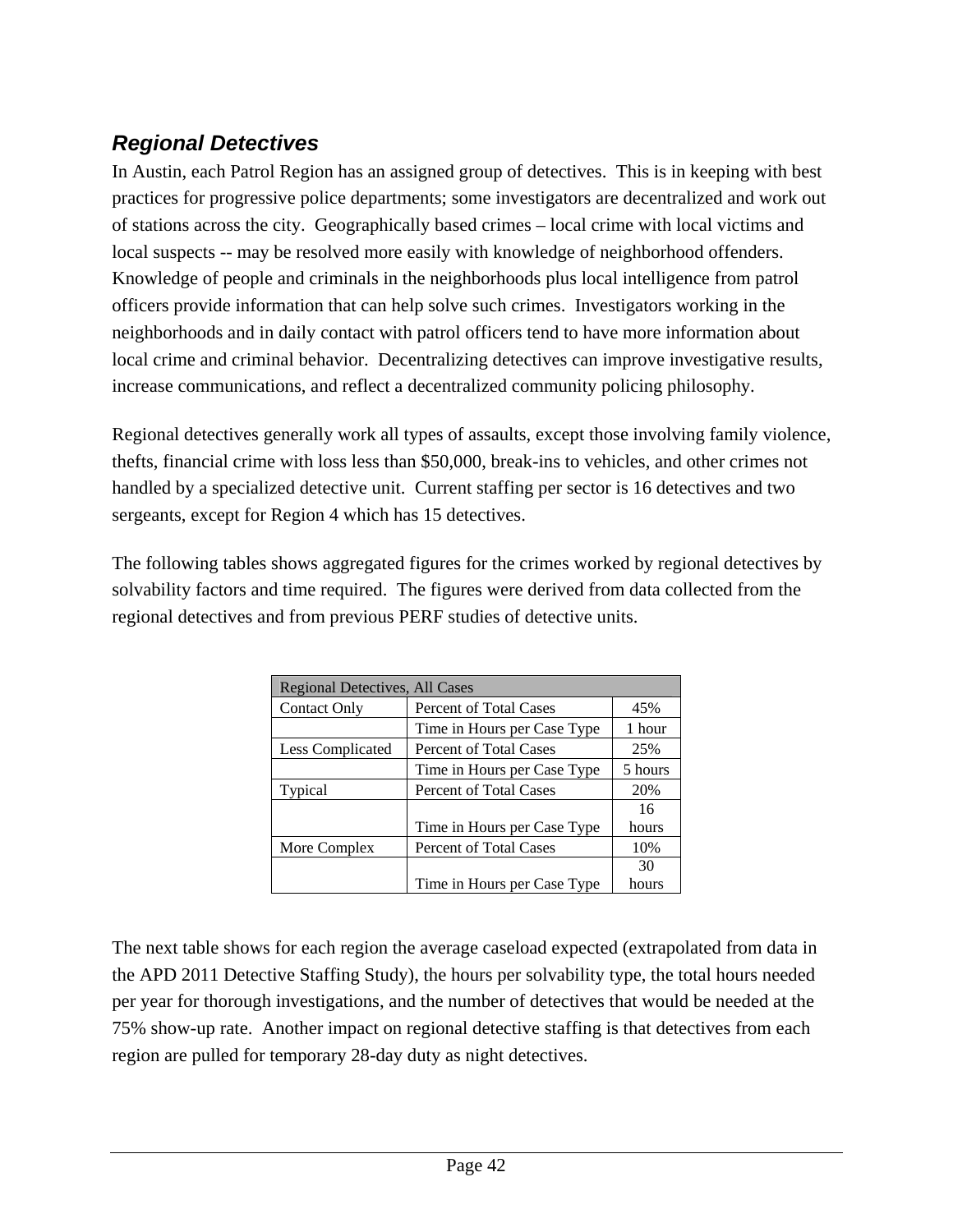|                            | Region 1 | Region 2 | Region 3 | Region 4 |
|----------------------------|----------|----------|----------|----------|
| Cases per Year             | 9198     | 9770     | 6338     | 9055     |
| Hours for "Contact Only"   |          |          |          |          |
| Cases                      | 4139     | 4397     | 2852     | 4075     |
| Hours for "Less            |          |          |          |          |
| Complicated" Cases         | 11498    | 12213    | 7923     | 11319    |
| Hours for "Typical" Cases  | 29434    | 31264    | 20282    | 28976    |
| Hours for "More Complex"   |          |          |          |          |
| Cases                      | 27594    | 29310    | 19014    | 27165    |
| <b>Total Hours</b>         | 72665    | 77184    | 50071    | 71535    |
| Regional Detectives at 75% |          |          |          |          |
| Show-up                    | 46.6     | 49.5     | 32.1     | 45.9     |
| <b>Regional Detectives</b> |          |          |          |          |
| <b>Currently Assigned</b>  | 16       | 16       | 16       | 15       |
| <b>Regional Detectives</b> |          |          |          |          |
| Recommend by APD Study     | 16       | 13       | 13       | 15       |

Regional Detectives Needed for Thorough Investigations

The number of Regional Detectives needed for thorough investigations is substantially higher than either those currently assigned or those recommended in the department's 2011 study. Department data indicate that 76% of the cases assigned to regional detectives are closed as "suspended." Only about 24% of the regional cases are "solved" in some fashion.

Department data indicates that the time currently spent by regional detective averages between 1.2 hours per case and 1.6 hours per case. Staffing for through investigations would provide an average of about eight hours per case. This would likely lead to a much higher closure rate.

However, a sudden expansion in regional detectives would have a substantial financial impact on the department. As the city grows and as caseloads increase, there will be a need for more regional detectives.

### **Add Regional Detectives**

**Recommendation: The department should add one sergeant and eight detectives to each region as finances permit. This will allow some expansion in the current capacity and deal with the large workload currently being faced by the regional detectives. Improvement in case closure rates should result.**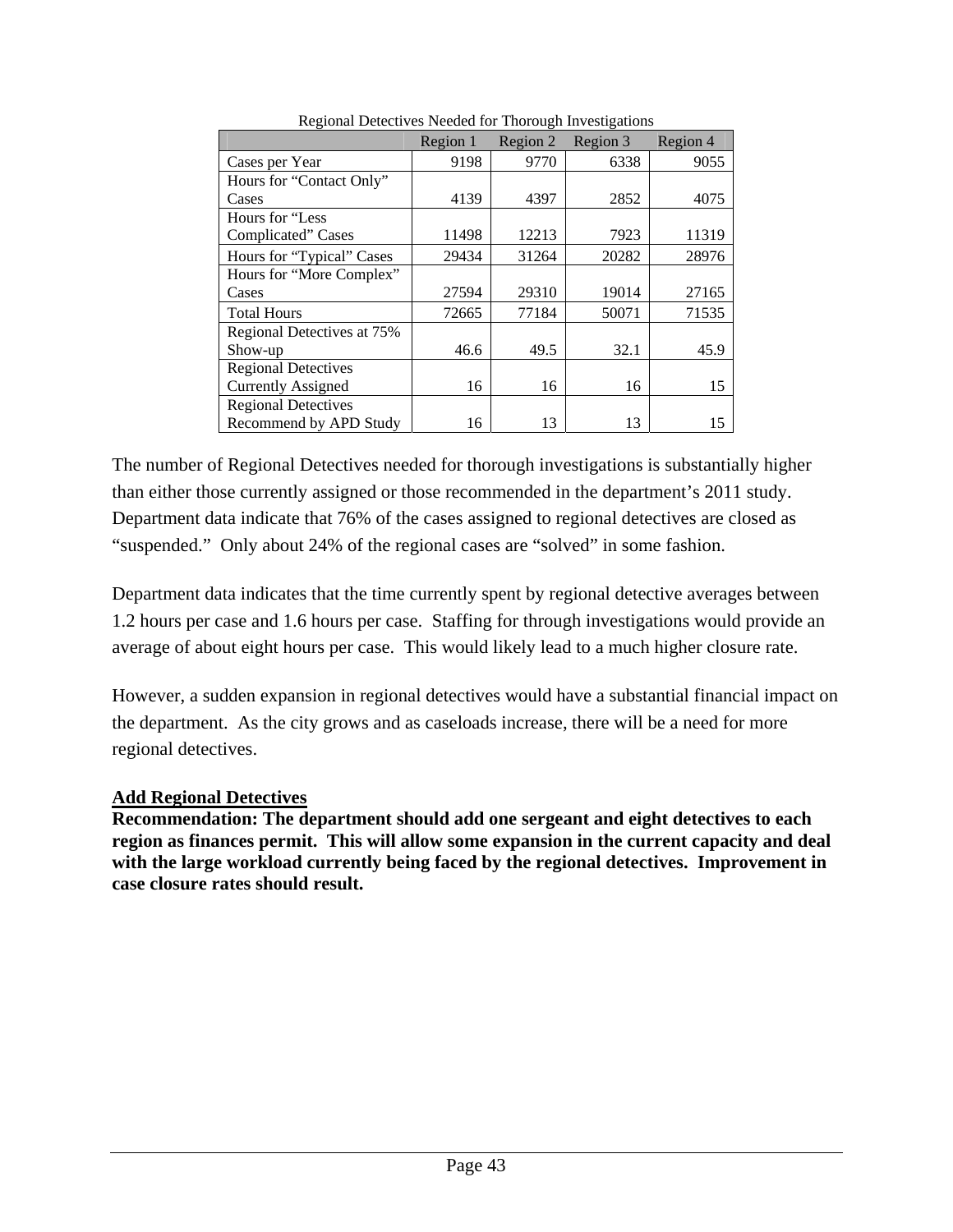# **Support Units**

# *Patrol Support*

Each of the four patrol regions not only has patrol officers to respond to calls for service, but also a Patrol Support section. Each support section has Detectives, District Representatives, and Metro Tactical Units. The Regional Detectives were discussed above.

|                   |          | . |                   |          |
|-------------------|----------|---|-------------------|----------|
| Officer Staffing* | Region 1 |   | Region 2 Region 3 | Region 3 |
|                   |          |   |                   |          |
| District          |          |   |                   |          |
| Representatives   | 14       |   |                   |          |
| Metro Tac 1       |          |   |                   |          |
| Metro Tac 2       |          |   |                   |          |
| Metro Tac 3       |          |   |                   |          |

Region Patrol Support Staffing

Officer staffing for the regional support units as of March 2012 is follows:

\*Some officer positions are filled by detectives/corporals.

#### **District Representatives**

District Representatives (DRs) are assigned to specific geographical areas in each region. Attempts are made to assign DRs who speak a second language to neighborhoods that contain immigrant populations who speak that language. These officers are responsible for all outreach and community contact in the Region. They work with many in the community, handling everything from business complaints at shopping malls to lectures at schools to National Night Out activities. They provide the GREAT (Gang Resistance Education and Training) program in schools, train Neighborhood Watch groups, and do home and business CPTED (Crime Prevention Through Environmental Design) inspections.

District Representatives respond to Council Action Forms (CAF). They work on special projects, such as transient encampments, in which they work in partnership with other city agencies such as code enforcement, and other police units such as traffic. They act as crime prevention specialists, doing outreach and problem-solving with the community, facilitating enforcement actions where needed, and utilizing other community resources to address community issues like crime prevention and dealing with crime "hot spots." They consistently coordinate and collaborate with the centralized Community Liaison (civilian outreach) office.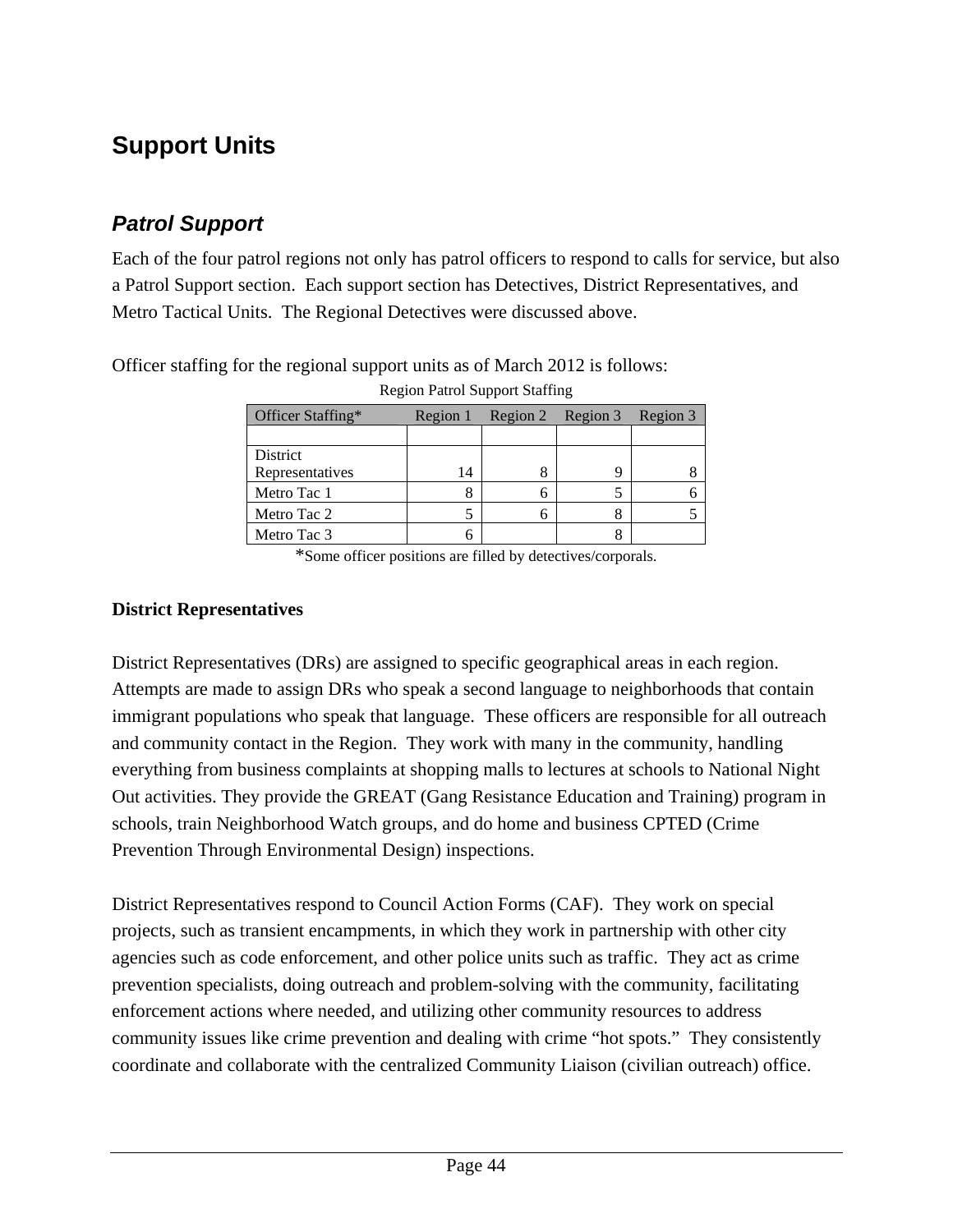The District Representatives are an elastic resource. As more neighborhoods become organized, the need for DRs increases. They provide valuable links between Austin's neighborhoods, the Police Department, and other agencies of city government.

### **Add More DRs as Needed.**

**Recommendation: The department should add more DRs as they become needed, based on assessment by the APD command staff. Some of the justification for these positions include:** 

- As the DR program achieves continued success, more communities will demand a DR in their neighborhood;
- Using such a problem-solving approach, the results of additional DRs efforts may expect to be decreases in crime and CFS. It is an investment which will pay dividends in the future;

# **Metro Tactical Teams**

The Metro Tactical Teams are designed to provide each region with resources that can be used to address crime and disorder problems outside the capacity of patrol response. Currently Regions One and Three each have three teams, while Regions Two and Four each have two teams.

TAC Teams work different hours to address various crime problems. They may work street narcotics cases and street gang issues as well as burglary suppression and prostitution enforcement. If an investigation might take over two weeks, becomes complicated, or proves to involve upper-level crime, it is referred to the centralized Organized Crime Unit. TAC teams develop assignments from a variety of sources, including crime trends identified by CompStat, information from District Representatives on citizen-reported crime problems, problem addresses, and tips from community members. TAC teams are proactive, self-initiated units.

TAC activities are limited by vacancies, details, and limited duty. They may not have enough personnel to safely do "buy-bust" operations or undercover take downs. Special events interrupt their street activity. At one point for three weekends in a row there were some units assigned to direct traffic on Congress St. and  $6<sup>th</sup>$  St. The regional TAC teams seem to be a reservoir for pulling people for other units or temporary duty assignments.

### **Staff each TAC team with a sergeant and eight officers.**

**Recommendation: Staffing each TAC team with a sergeant and eight officers consistently would provide the capacity for each team to safely and consistently conduct the types of operations they are intended to perform. This would require an additional 25 officers.**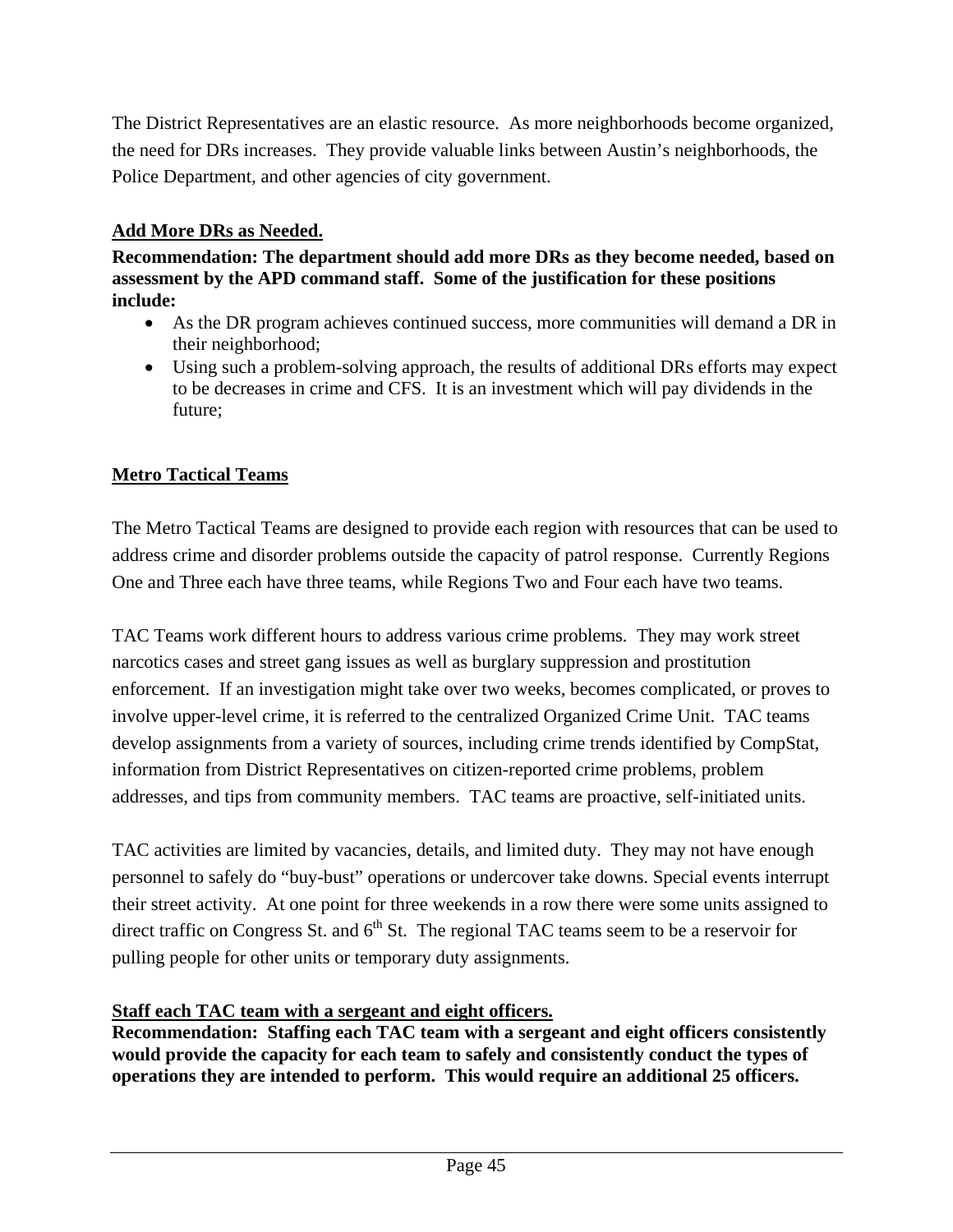**Add a third TAC team to Region 2 and Region 4.** 

**Recommendation: A third TAC team should be added to Region 2 and Region 4 to expand their ability to deal with crime and disorder problems. Adding a third team to Region 2 and Region 4 would require an additional two sergeants and 16 officers.**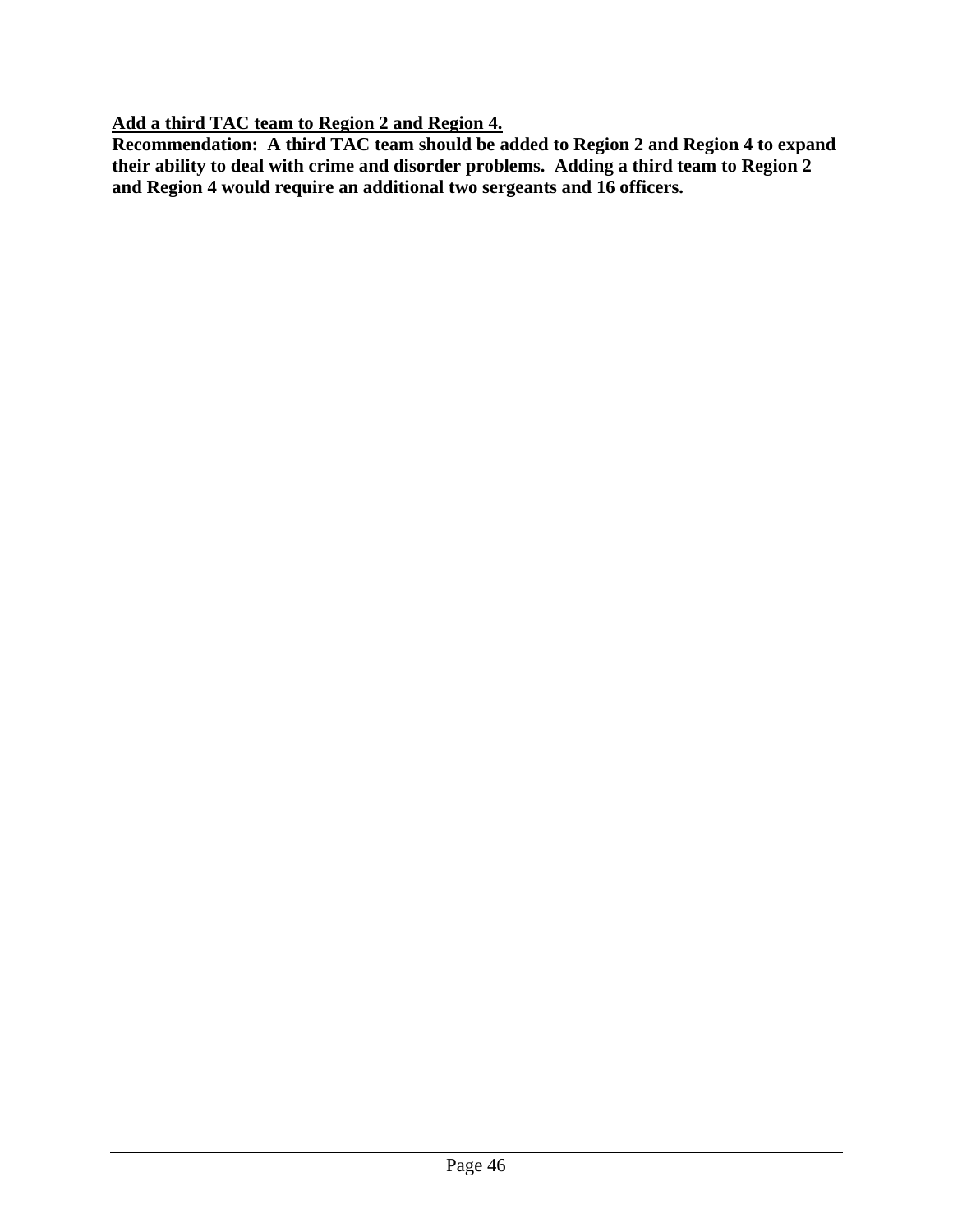# *Organized Crime Division*

The Organized Crime Division falls under the authority of the Headquarters Bureau Assistant Chief and is overseen by a Commander. The goal of the division is the reduction of criminal activities through the disruption, dismantling and destruction of criminal enterprises. The Organized Crime division employs a specialist approach to investigate violent crimes and criminals, along with organized criminal operations, including transnational and local narcotic organizations; prison and street gangs; and human trafficking entities.

As with similar investigative work units throughout American police agencies, the workload of most sections within the Austin Police Department's Organized Crime Division are primarily based upon self-initiated activities. PERF noted the Firearms Investigation and Human Trafficking Units do have some externally driven caseload but also have discretionary activity. Also as may be expected, some vice, narcotics, and gang detectives have outside information or leads sent for investigation, but most of their work is discretionary

Members of the division are organized into three sections, each commanded by a lieutenant. The Organized Crime Division is responsible for the following investigative activities: narcotics conspiracy and enforcement, major crimes, gang suppression, firearms review, career criminals, human trafficking /vice activities, nuisance abatement, criminal apprehension and fugitive apprehension.

As with similar investigative work units throughout American police agencies, the workload of most sections within the Austin Police Department's Organized Crime Division is primarily based upon self-initiated activities. PERF noted the Firearms Investigation and Human Trafficking Units are exceptions, with externally driven caseloads. Also as may be expected, some vice, narcotics, and gang detectives have outside information or leads sent for investigation, but most of their work is discretionary. Because the workload of such investigative units is self-initiated, it is customary practice in policing to determine staffing levels based upon these factors: the scope of the criminal problem; its adverse impact on the public and the community's demand for service; and discretionary resources available in the department. Although the department's 2011 detective staffing study included a review of most organized crime units, they are addressed here separately because of their discretionary nature.

The Austin Police Department provided PERF with an extremely extensive analysis of the work performed by investigative units for the 14-week period of March through May 2011. This data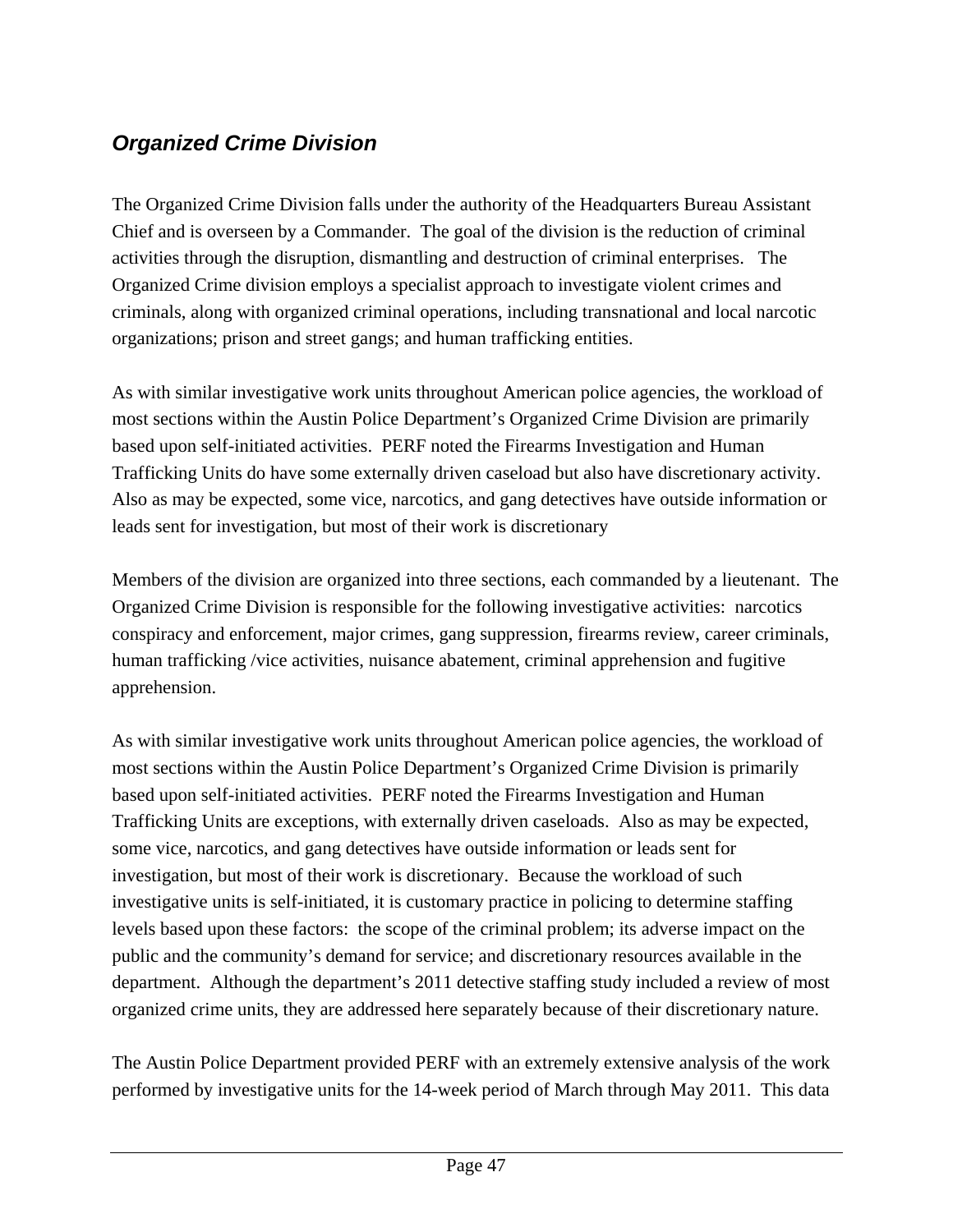was extrapolated to project the number of cases that each unit may be expected to produce in a twelve-month period.

The first section of the Organized Crime Division reviewed by PERF is under the command of a lieutenant and houses four teams: Narcotics Conspiracy Team One, Narcotics Conspiracy Team Two, the Major Crimes Unit, and the Gang Suppression Unit:

- Narcotics Conspiracy Team One Current staffing: one sergeant and 10 detectives. This team works primarily prescription drugs, tracking prescriptions throughout the state. During the 14-week period, the team initiated 28 cases which when extrapolated over 52 weeks indicate the workload of the unit averages 104 cases a year.
- Narcotic Conspiracy Team Two Current staffing: one sergeant and seven detectives. Members of this team work higher-level narcotics operatives and are members of the DEA Diversion and HIDTA Task Forces. Such participation serves as a force-multiplier for the department. During the 14-week period tracked, the team initiated seven cases, which when extrapolated over 52 weeks, indicates the workload of the unit would average 26 cases a year.

The remaining two teams within the first section of the Organized Crime Division are designed primarily to combat criminal gang activity in Austin. Members of the Major Crimes and Gang Suppression Units participate in the GREAT Program in schools and the FBI's Violent Gang Safe Streets Task Force. The department has implemented the Safe Street Officers Initiative as its part of their approach to address the challenge of juvenile gangs.

- Major Crime Unit Current staffing: one sergeant, six detectives, and one Senior Police Officer, who serves as liaison with the Housing Authority. Members of the unit work major criminal investigations that take a significant amount of time to resolve. During the 14-week period tracked, the team handled 76 cases which when extrapolated over 52 weeks, indicates an average of 282 cases a year.
- Gang Suppression Unit Current staffing: one sergeant, 10 detectives, and one civilian social worker. Members of the unit work aggressively to curtail the illegal criminal activity of gangs having an impact on Austin's communities. During the 14-week period, the team initiated 674 cases, which when extrapolated over 52 weeks, indicates an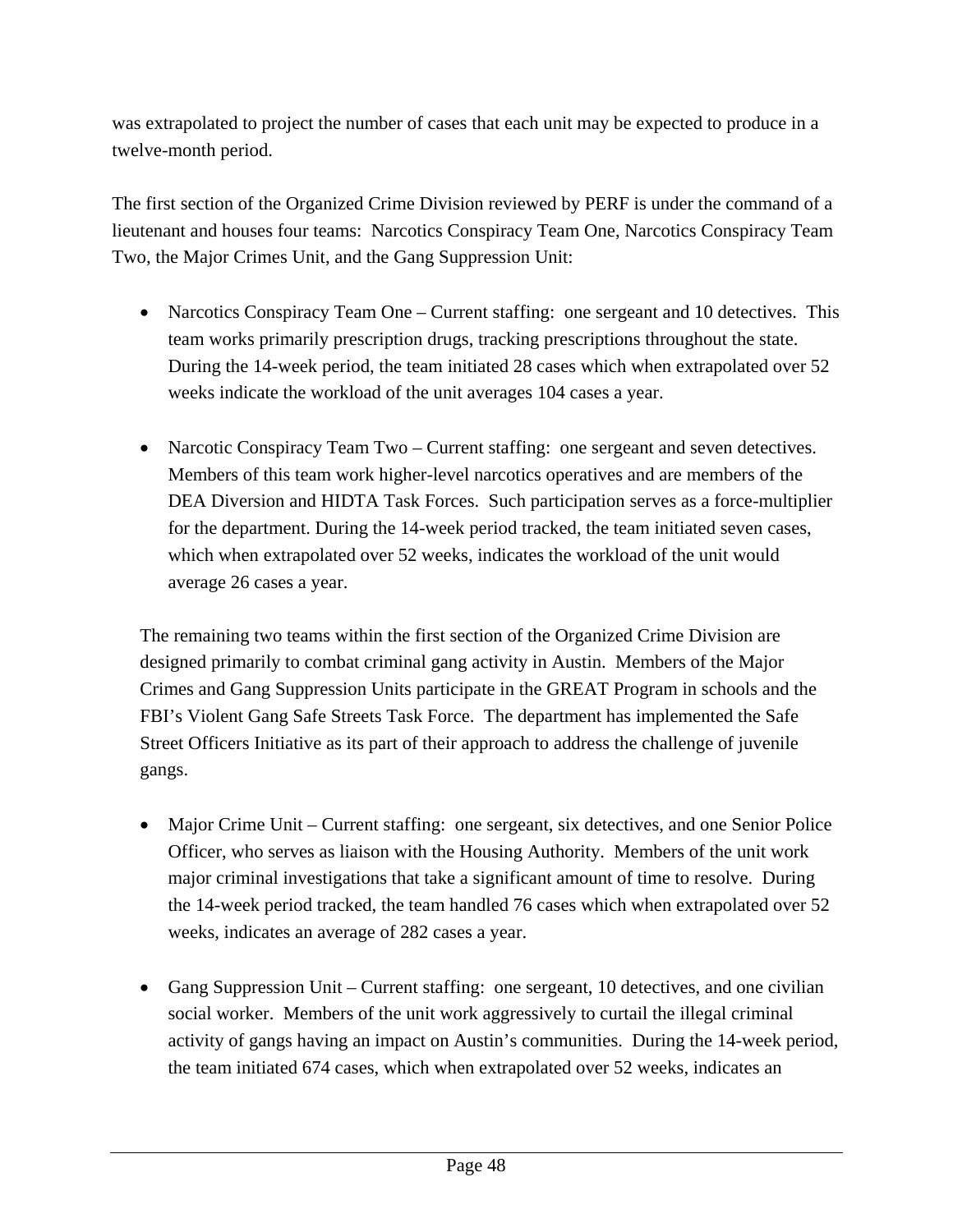average annual caseload of 2,503 cases. The civilian licensed social worker assigned to the unit provides support services for victims and family members of gang crimes.

The second section of the Organized Crime Division is under the command of a lieutenant and is comprised of six units (Narcotics Team One; Narcotics Team Two; Human Trafficking/Vice and Nuisance Abatement; Firearms Review Unit; and Career Criminals Unit):

• Narcotics Teams One and Two – Each team is currently staffed with one sergeant and seven detectives. Team One is responsible for the mid-level narcotics operation in south Austin and Team Two is responsible for the mid-level narcotics operations in the north portion of the city. During the 14-week period of capturing data by the department, Team One initiated 339 cases, for an annualized workload of 1,259 cases. Team Two initiated 1,018 cases, for an annual workload of 3,781 cases.

### **Equalize Narcotics Team Staffing**

**Recommendation: Two detective positions should be moved from Team One to Team Two, for a new staffing level of five detectives on Team One and nine detectives on Team Two. There is a large disparity between the productivity of Narcotic Teams One and Two. In the 14 weeks in which caseloads were captured were captured by the department, Team Two initiated three times as many cases as Team One. It is noted that Team One staffing was reduced by one detective during that time, which may have impacted productivity, but not to the level registered. Based upon the workload output of the detectives, such deployment of personnel will better match the service demands to resources.** 

• Human Trafficking/Vice and Nuisance Abatement – Current staffing: one sergeant, nine detectives, and one civilian analyst/instructor. Human trafficking investigations are somewhat complaint-driven and involve victims who are subjected to force, fraud or coercion for the purpose of sexual exploitation or forced labor. In an effort to combat such offenses, the unit performs significant outreach and education programs in the community. Vice detectives enforce state laws and city ordinances on organized gambling, organized prostitution, and pornography. Nuisance Abatements handled by the unit involve "problem properties" at a higher level than are addressed by Patrol Regions, including flea markets and counterfeiting goods including pirating movies and CDs. The unit initiated 49 cases in the 14 weeks captured by the department which suggests an annual workload of 182 cases. PERF noted that seasonal differences and the large number of special events occurring in Austin may impact the workload of the unit, which may not be represented in the period in which data was captured. It is also noted that the analyst/instructor position was grant-funded, which expires in June 2012.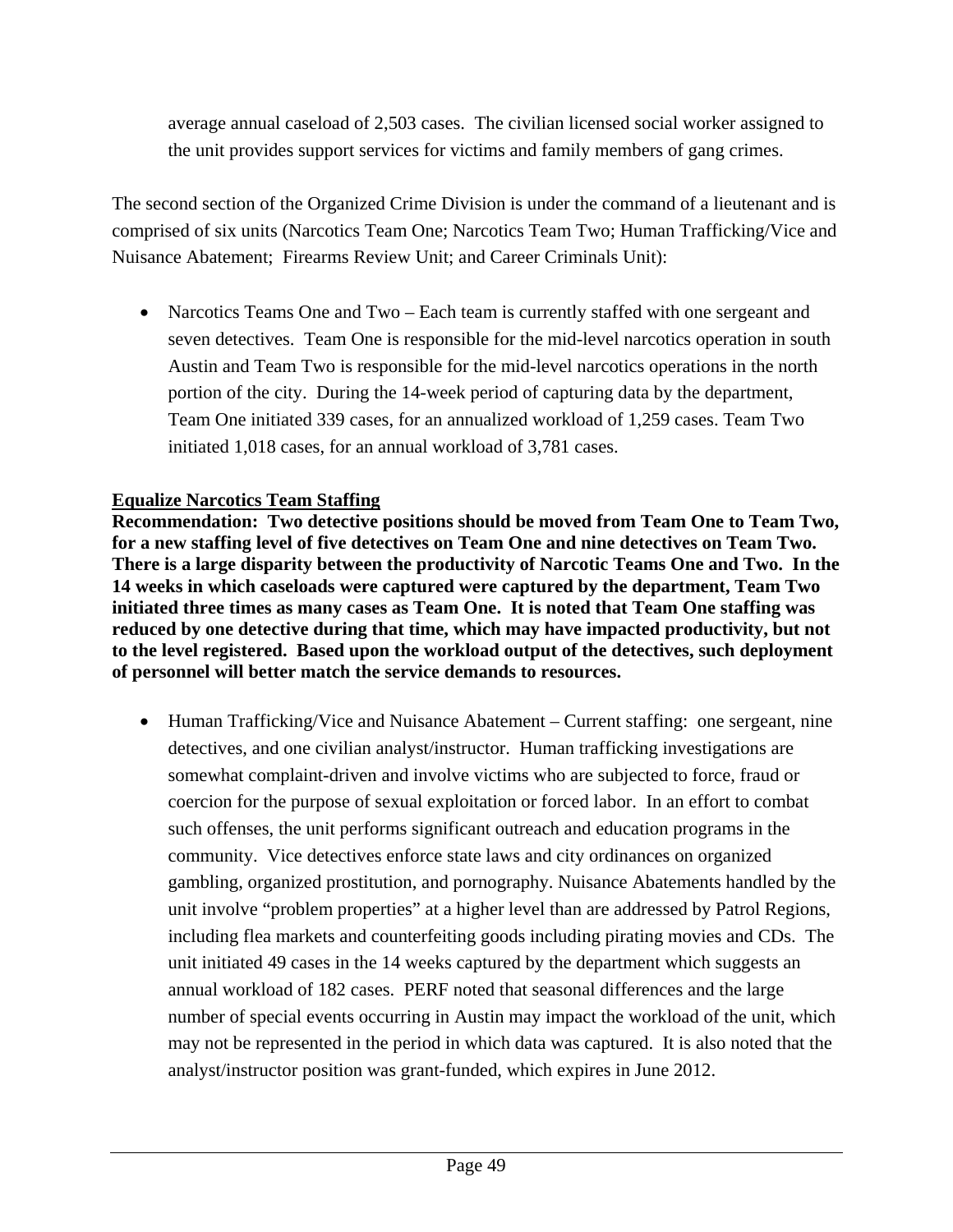• The Firearms Review Unit and the Career Criminal Units work in cooperation with one another. In fact, one sergeant is responsible for supervising both the Firearms Review and Blue Team Career Criminal Units (CCU) and is also a member of the ATF Task Force. The mission of the CCUs is to target high-profile suspects, repeat offenders, and persons on probation or parole who pose an immediate danger. The Units work closely with other sections of the department and various criminal justice agencies at the municipal, state and federal level, to enhance APD's ability to apprehend and prosecute offenders who have a high propensity for criminal behavior. The work performed by the CCU teams is designed to reduce crime by apprehending repeat offenders, which has the ancillary impact of decreasing patrol calls for service.

Workload of all three units (Human Trafficking/Vice and Nuisance Abatement; Firearms Review; and Career Criminals) collected for the 14-week period of March through May 2011 was combined by the department. The three units initiated 337 cases. When extrapolated over a 52-week period, the units may be expected to initiate 1,252 cases annually.

- Firearms Review Unit Staffing: one sergeant and five detectives. (The sergeant position also supervises the Career Criminal Unit Blue Team). The Firearms Review Unit investigates all firearms taken into custody by the Austin Police Department. Detectives also investigate persons obtaining firearms illegally and locations of illegal sales of firearms, including gun stores and local gun shows. The Unit works in close partnership with the Bureau of Alcohol, Tobacco, Firearms and Explosives.
- Career Criminal Unit Blue Team Staffing: one sergeant and seven Senior Police Officers. Members of the CCU Blue Team conduct follow-up investigation on all firearms cases and work closely with the ATF.
- Career Criminal Unit Red Team Staffing: one sergeant and six Senior Police Officers. Members of the CCU Red Team assist detectives in identifying and apprehending suspects, apprehend repeat offenders assigned to them, and work in partnership with Probation and Parole.

The third section of the Organized Crime Division, also under the command of a lieutenant, is comprised of the following two units:

• Criminal Apprehension Team – Current staffing: one sergeant, one detective and eight Senior Police Officers. Members of the team perform their duties in plainclothes and are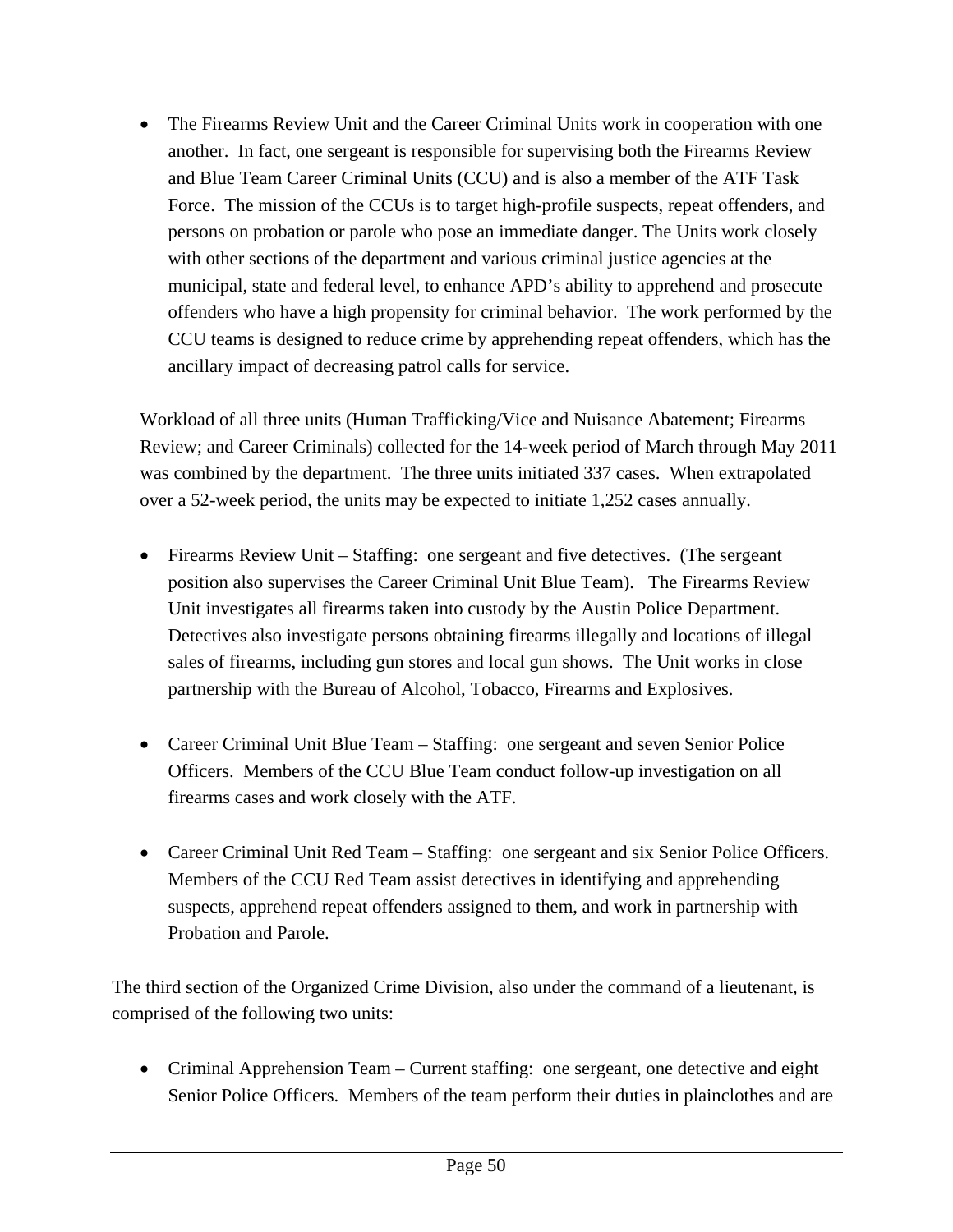responsible for following up on information provided by Crime Stoppers. They also conduct surveillances and perform other tactics to locate wanted criminals through the Lone Star Fugitive Task Force, including persons wanted for serious offenses.

• Fugitive Apprehension Team – Current staffing: one sergeant and six Senior Police Officers. The team performs uniform warrant service duties for primarily "A" and "B" level misdemeanors and family violence warrants. In 2011, the Fugitive Apprehension Team arrested 4,069 Austin suspects, performed 32 probation retentions, and served 118 out-of-city extradition apprehensions, for a total 4,219 arrests. In the first four months of 2012, the team arrested 1,281 Austin suspects, 19 probation retentions, and 117 out of city extradition apprehensions for a total 1,417 arrests. Should the team continue at this rate, their productivity for 2012 will remain virtually the same as in 2011.

**Because the workload of such investigative units is self-initiated, it is customary practice in policing to determine staffing levels based upon: the scope of the criminal problem; its adverse impact on the public and the community's demand for service; and discretionary resources available in the department.** PERF reviewed each of the Organized Crime units and found that they meet these standards.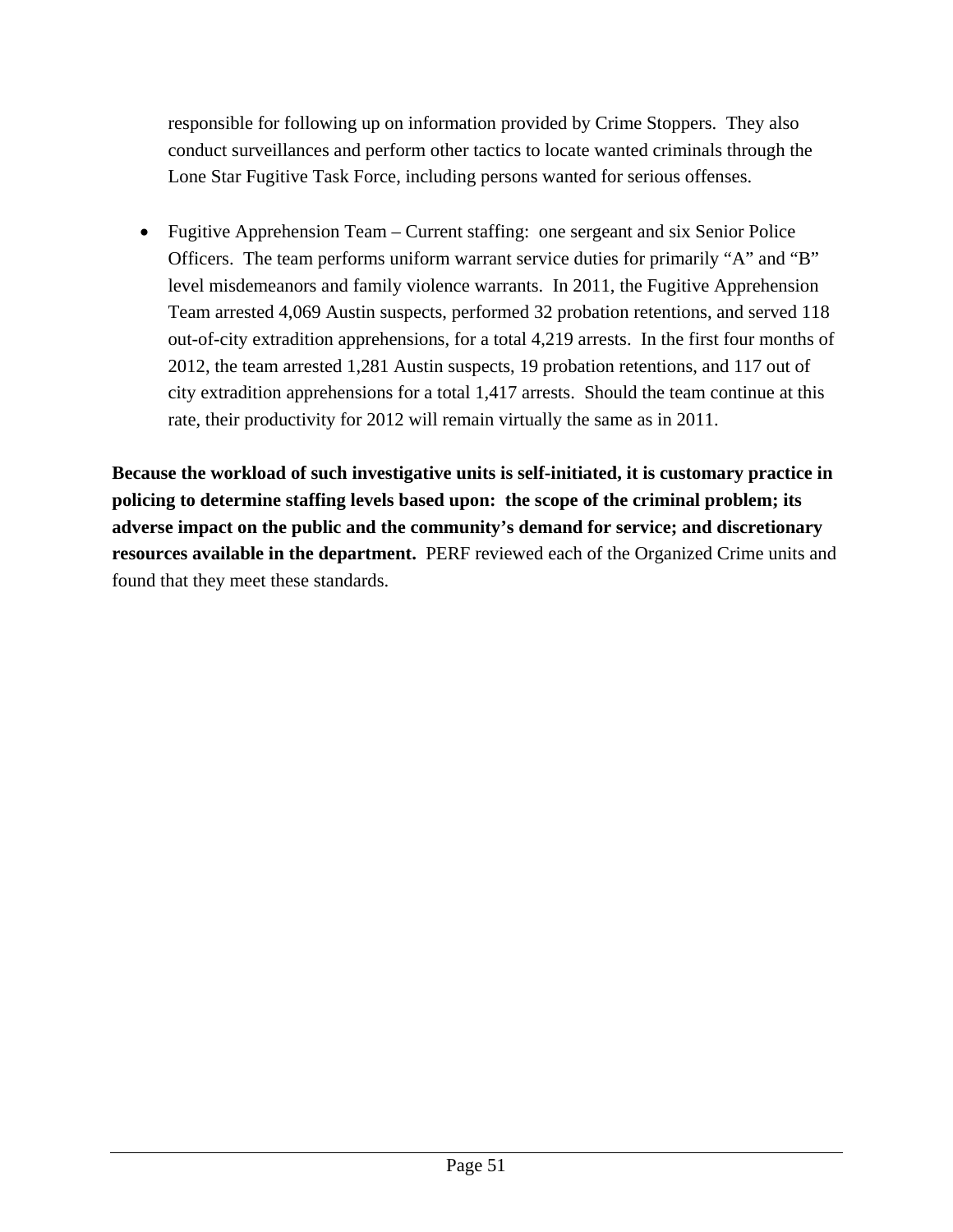# *Special Operations*

Special Operations falls under the authority of the Region I Assistant Chief and is overseen by a Commander. Special Operations is organized into three areas, each under the command of a lieutenant: Tactical Operations, Homeland Security, and Air Operations. Responsibility for the Critical Incident Negotiation Team (CINT) and Hostage Negotiations Team (HNT) falls under the direct authority of the Special Operations Commander.

## **Tactical Operations**

Tactical Operations is comprised of the Austin Police Department's SWAT Team, which is directed by a full-time lieutenant. The SWAT Team is deployed for high-risk warrants as well as other high-risk situations, including: barricaded subjects, hostage situations, active shooting incidents, and other incidents where the training and equipment of the SWAT Team are warranted. SWAT response is provided on a 24/7 basis through a rotational on-call schedule between the three teams; every week, two of the three teams are on call. Each team is made up of one sergeant and seven officers, for a full complement of one lieutenant, three sergeants and 21 officers. At the time of the PERF site visit in May of 2012, there was one officer vacancy on Team 1. The team supplements staffing through "Gold Team" members, 12 to 15 patrol officers who receive a minimum of 10 hours training per month and who may be deployed on a SWAT call-out.

Although work days and hours may be modified to meet the needs of the department, normal hour of operations for the team is 6:00 a.m. to 3:00 p.m. Those assigned to the "Sniper" squad work Monday through Thursday and the remaining "Entry Team" personnel work Tuesday through Friday. Compensation for being on-call is accumulated at eight hours per week, so for all practical purposes, members of the SWAT Team work four eight-hour days a week. On-call compensation, as currently earned in accordance with contractual agreement, allows 24/7 coverage of the SWAT Team without use of overtime expenditures.

Mondays are training days for snipers and members of the entry teams. On Fridays, unit personnel are responsible for equipment maintenance, including vehicles, preparing training lesson plans, completing work-ups on high-risk deployments, and other such activities. The full team trains one to two days per week, depending on the deployment needs of the team.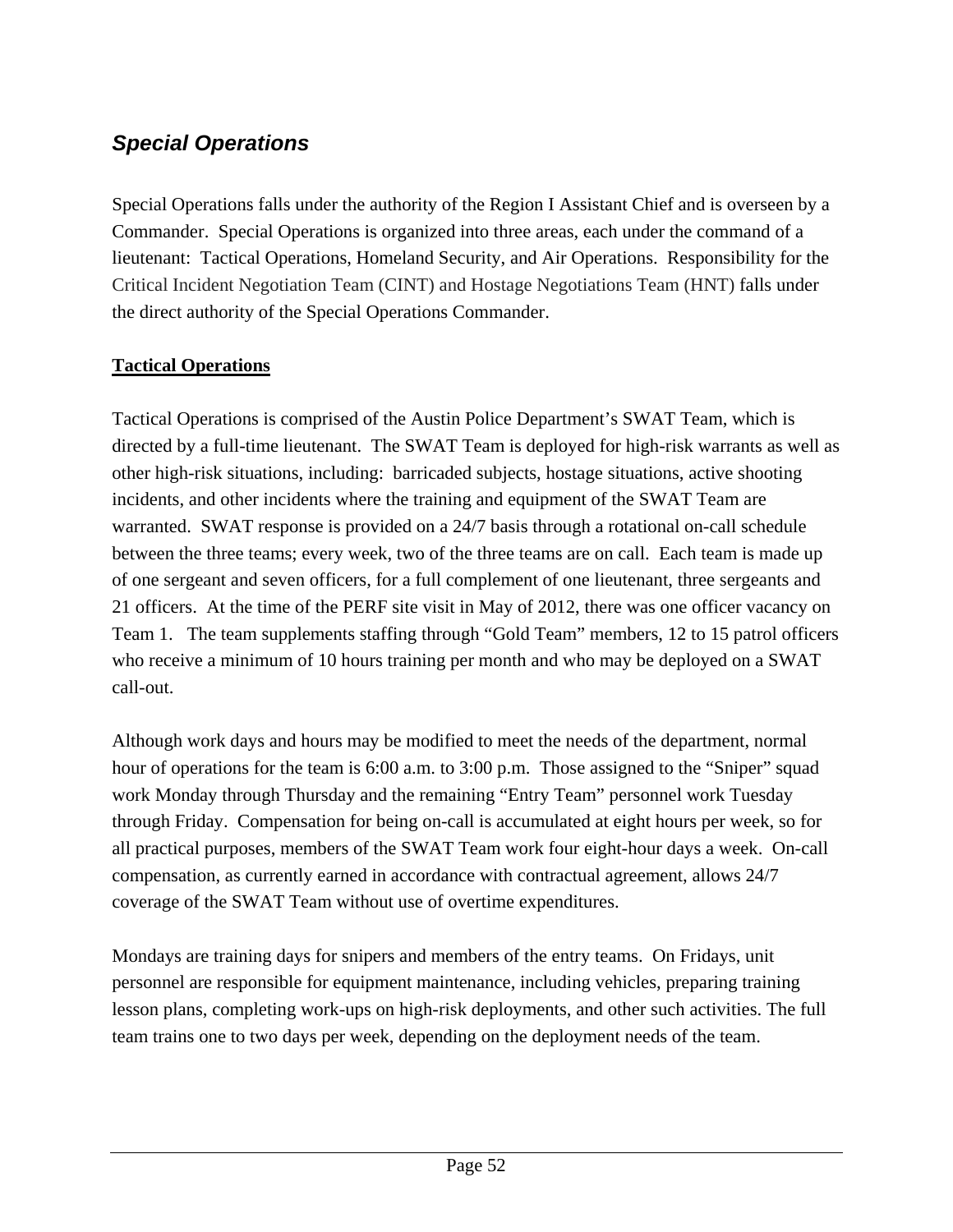In non-emergency situations, requests for use of the SWAT Team are initiated by the completion of a Threat Assessment Form. The requesting section identifies the activity (search warrant, arrest warrant), location, and suspect of interest. SWAT supervisors review each request, and if it meets the criteria, a full "work-up" is completed in preparation for deployment. If circumstances warrant, an entry team may be deployed rather than the full SWAT Team, as determined by the SWAT lieutenant.

In addition to their own training, members of the SWAT Team provide training for other members of the department on building entries and other tactical situations. The team also responds to about 6 requests from the community per month to attend public events.

### **Increase utilization of the SWAT Team**

**Recommendation: The SWAT Team may provide further value for the department in the completion of daily missions as needed. Such activity may include supplementing patrol in high crime areas, and helping the Gang Suppression Unit to curtail gang activity and identify gang members.** 

# **Homeland Security**

Homeland Security is under the command of a lieutenant and is made up of the following four functions, each supervised by a sergeant: Court Services, K-9 Patrol, K-9 Interdiction, and Bomb Squad/Weapons of Mass Destruction.

• Court Services – Current staffing: One sergeant, one corporal and 12 officers, two positions of which are currently vacant. Court Services is responsible for providing building security, bailiff duties, prisoner transport and warrant service duties. Facilities served are the Austin Municipal Court, the Downtown Community Court, and City Hall (to accept payments to the court and hold hearings). Personnel are deployed on a 4-10 schedule, working either Monday through Thursday or Tuesday through Friday. The Austin Municipal Court has four officers assigned, two from 7:00 a.m. to 5:00 p.m. and two from 3:00 p.m. to 11:00 p.m. The Downtown Community Court is staffed with two officers from 7:00 a.m. to 5:00 p.m., and City Hall is staffed by a single officer 7:00 a.m. to 5:00 p.m. During the first four months of 2012, \$16,348 in overtime funds have been consumed covering the vacant position. In the past, Court Services has been responsible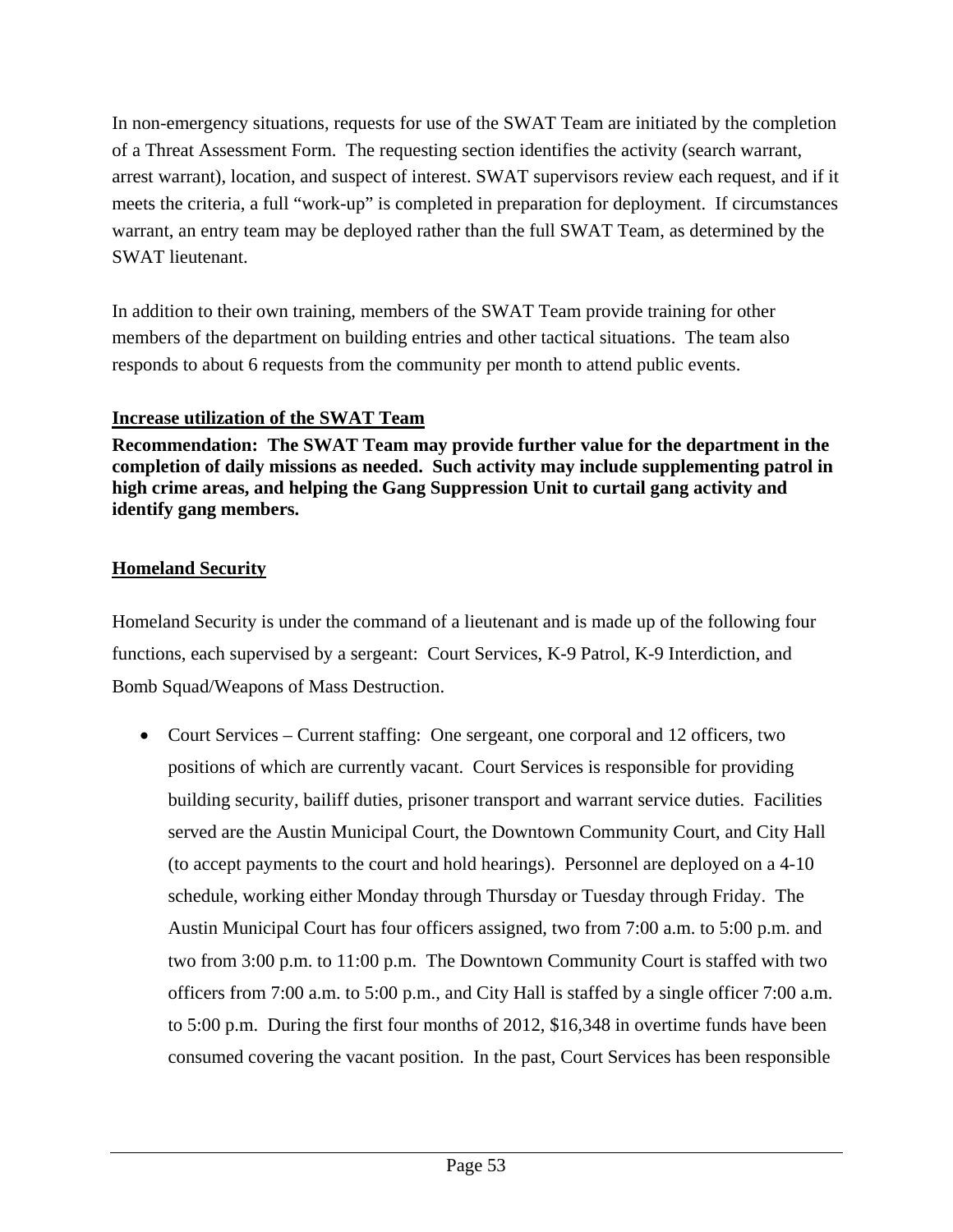for municipal Class C and Traffic warrants. The staffing shortage has prevented fulfilling this function.

#### **Fill Court Services Vacancies**

**Recommendation: Court Services should fill its current vacancies. Such staffing levels will prevent the scheduled use of overtime in these "fixed" positions, will deploy trained personnel in these specialized assignments, and will provide the opportunity to reinstitute warrant service duties.** 

#### **Continue pursuit of Magistrate Court**

**Recommendation: The Austin Police Department should continue pursuing the implementation of a Magistrate Court. Civilians should be used to provide necessary services at a significant cost savings to the department.** 

#### **Work with the Courts to implement video arraignment**

**Recommendation: The Austin Police Department should work with the Courts to implement Video Arraignment. Such a practice will reduce staffing needs and significantly reduce the transportation of prisoners.**

• K-9 Patrol – Staffing: One sergeant and nine officers. Patrol K-9 teams are deployed citywide. They are responsible for handling alarm calls and other activities that entail the searching for and apprehending suspects who evade on foot or conceal themselves from detection or apprehension. Teams are assigned a 4-10 schedule but actually work an 8.75-hour shift per day, to comply with the Fair Labor Standard Act for the caring of the animal and vehicle. Teams are deployed as follows: two teams 5:30 to 2:15 Monday through Thursday; three teams 2:00 p.m. to 10:45 p.m. Monday through Thursday; and four teams 9:00 p.m. to 5:45 a.m. Thursday through Sunday. The Patrol K-9 Teams train at least 16 hours per month and do so mostly during the cooler evening hours. The Unit sergeant responds to the scene of a bite to conduct an administrative investigation into the use of force.

#### **Add two canine teams to achieve 24/7 coverage**

**Recommendation: Should the Austin Police Department wish to achieve its goal of 24/7 field coverage of Patrol canine, the addition of two more teams of a handler and dog may accomplish such a deployment. The addition of two K-9 handlers would also decrease the overtime necessary for callouts by members of the unit.**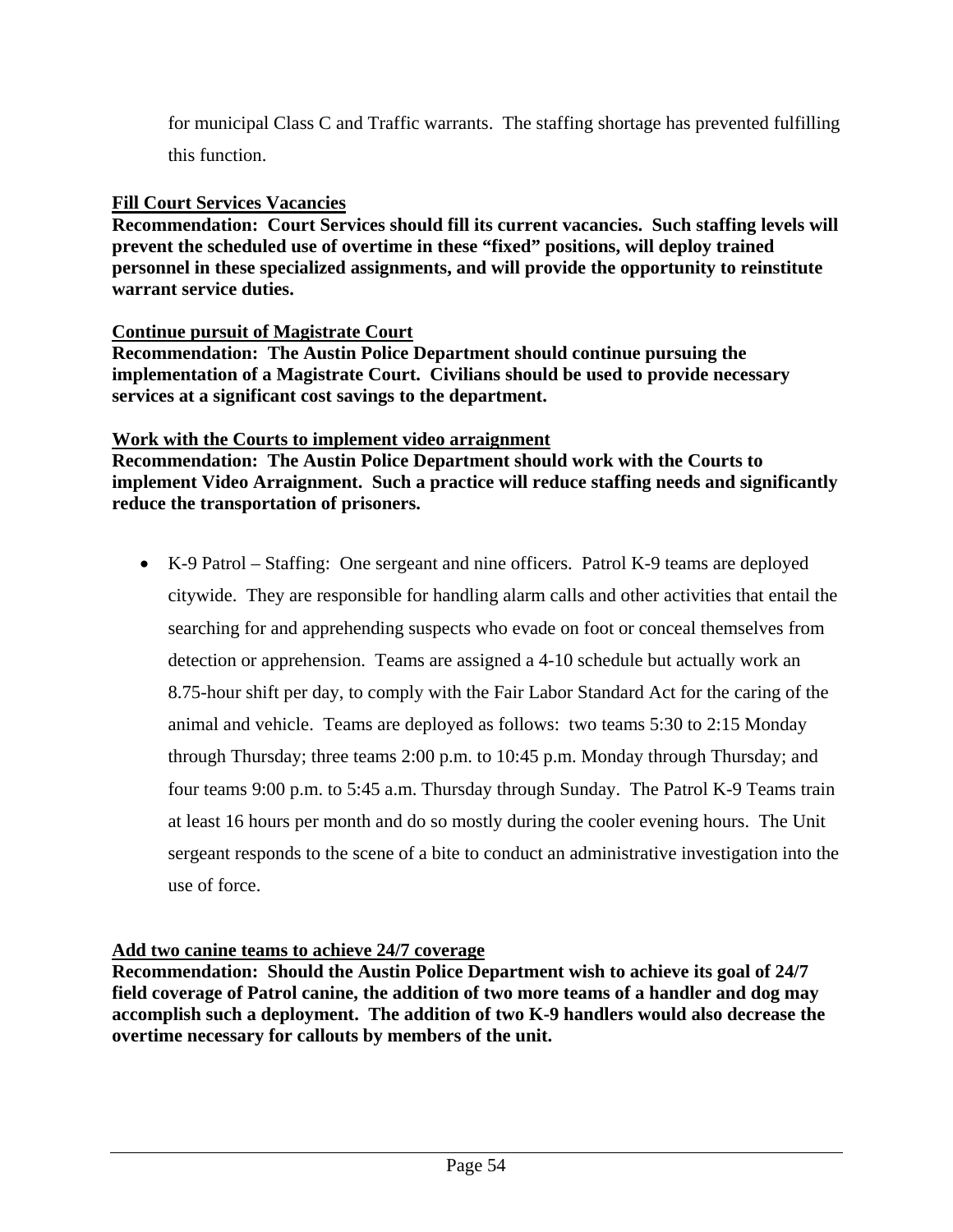- K-9 Interdiction Current staffing: One sergeant and eight officers. K-9 Interdiction teams are deployed in the attempt to curtail narcotics trafficking in and around Austin. The teams' patrol areas include highways, bus depots, and storage facilities in an attempt to detect the signs of narcotic trafficking. The unit also responds to calls for service as needed and assists other sections of the department, including Patrol, Narcotics, Human Trafficking, SWAT Team and the Regional Bureaus' initiatives. The K-9 unit rotates every month from day to night shifts; changes days off every two weeks; and staggers starting times to prevent the detection of coverage by offenders.
- Bomb Squad/Weapons of Mass Destruction Current staffing: One sergeant, one detective and five officers. The Austin Police Department's Bomb Squad is considered a Council of Governments (COG) operation and as such may be deployed wherever needed in the 10 counties that make up the COG. The unit is scheduled to work from 6:00 a.m. to 3:00 p.m. Monday through Thursday. The squad is divided into two three-person teams that rotate weekly on-call duties, and as with other on-call units in the department, receive 8 hours compensation time per week. The unit has the ancillary duty of being the department's dive team. All technicians are diver certified and underwater explosive trained. The squad is well equipped, having two response vehicles and robots purchased with Homeland Security funds. The role of the detective on the team is to complete affidavits on the cases investigated and assist in criminal investigations. Four of the five officers are certified bomb technicians, having completed training by the FBI and maintaining the necessary certifications. The department intends to have the fifth member trained and certified. In addition to handling bomb and weapons of mass destruction incidents, the squad responds with the SWAT Team on all deployments and assists on advance sweeps for dignitary visits.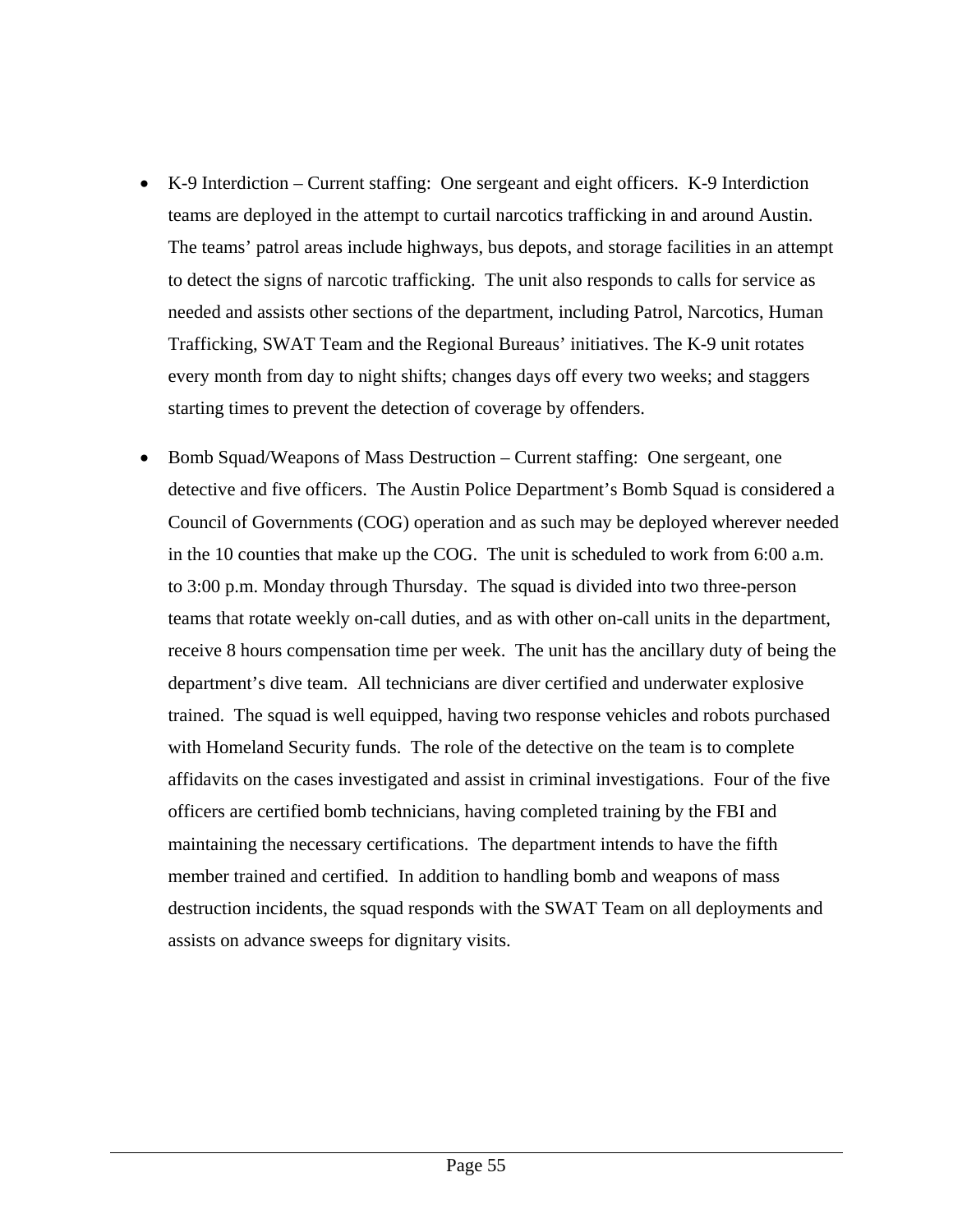### Air Operations

 Air Operations – Current staffing: One sergeant, one corporal, three officers, two mechanics and one contract pilot. The Air Operations equipment consists of two helicopters and one fixed wing airplane, and the department has budgeted to acquire a third helicopter in the Fall of 2012. The unit provides coverage 12 hours per day, from 3:00 p.m. to 3:00 a.m., Monday through Saturday. Aircraft are in the air an estimated three to four hours during the 12-hour shift. Currently there are two pilots, both certified to fly the helicopter and fixed wing and a contract pilot who may be called when necessary. The other members of the unit are Technical Flight Officers (TFO), responsible for running the mission equipment.

#### **To achieve 24/7 air coverage, add two additional flight teams.**

**Recommendation: Should the Austin Police Department wish to achieve its goal of 24/7 coverage by Air Operations, two additional teams of one pilot and one Technical Flight Officer are required.**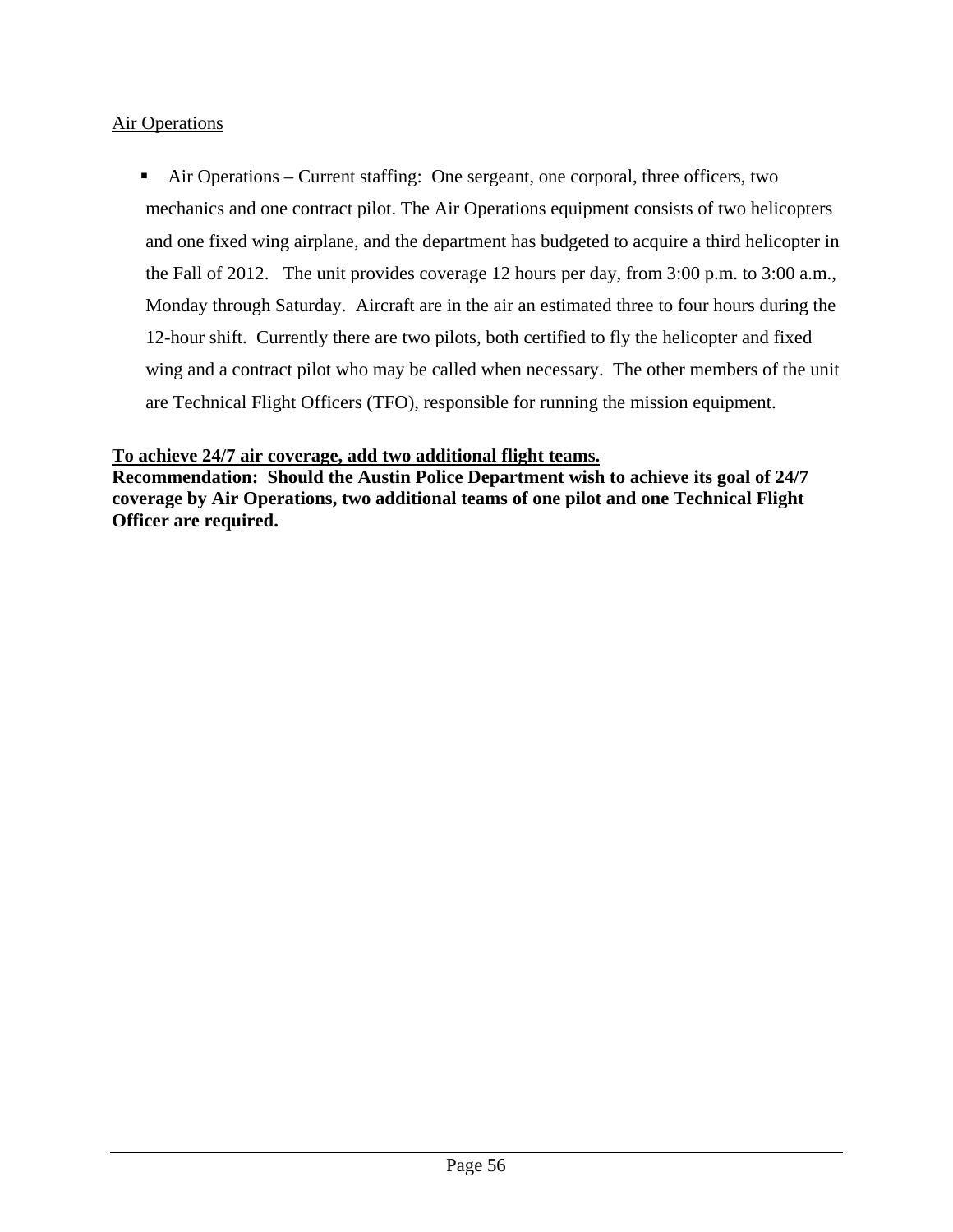# *Highway Enforcement*

The Highway Enforcement section is the citywide traffic function. Headed by a commander, this section, reports to the Region III assistant chief. A common theme among those interviewed was that Austin's road construction has not kept up with the city's population growth. The result is consistently clogged roadways, especially highways and expressways. The city's size, 272 square miles and limited roadways, makes traffic flow a major problem.

The Highway Enforcement unit (Traffic) has 121 sworn positions, with seven vacancies. There are four units within the division: Vehicle Homicide-Abatement/wrecker; Highway Response-License and Weights; DWI; and Motors. Each unit is headed by a lieutenant. They work citywide and have their own Highway radio channel. The officers work 10-hour shifts.

Traffic Units respond to "hot shot" calls nearby and will assist patrol with significant or longterm traffic control issues, such as downed wires and perimeter assignments for crime scenes, thus freeing up patrol units for calls. They supervise several private wrecker services that are assigned to specific zones and are required to have a 20-minute response inside their zone and 45 minutes outside. They try to staff during peak times for accidents, and Highway and Motor patrol shifts are assigned top 20 crash locations.

Traffic also has two plainclothes officers who enforce laws against drivers who fail to yield to pedestrians. As of the June 7, 2012 , 17 pedestrians have been killed in the city in 2012. In 2011 during the comparable time period only five pedestrians had been killed. Traffic is involved in a major pedestrian education campaign and provides educational programs on other traffic safety issues. Traffic officers often are also required to provide escorts and to staff special events. Traffic also applies for and coordinates state and federal highway enforcement grants.

The Highway Response portion of the Highway Response-License and Weights Unit has two teams, one with six officers, the other with seven. Each team is supervised by a sergeant. These teams patrol the main roads in cars with "push bars." They respond to accidents and clear roadways. Although their primary assignment is on the main roads, they help out sector patrol when needed during peak sector patrol periods. The License and Weights Unit has two teams of seven officers supervised by a sergeant (one team has a corporal) assigned to commercial vehicle licensing and weight enforcement. They work fixed zones and investigate truck crashes, hazmat complaints, overweight truck scale initiatives, log book and licensing inspections, and complaints about trucks-related debris and construction site issues in neighborhoods.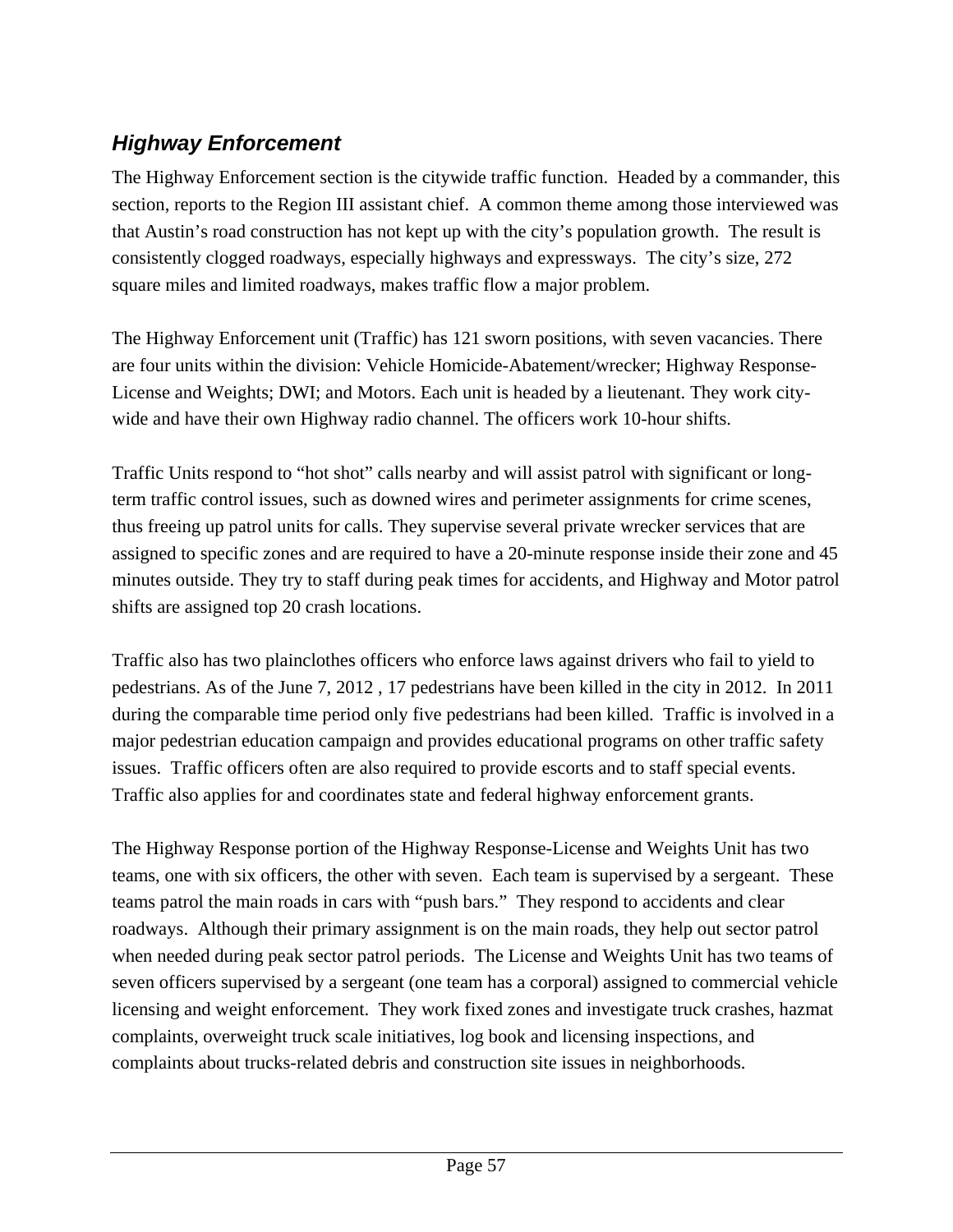The Motors Unit (motorcycles) consists of five teams of eight officers each, supervised by a sergeant. Two teams work Monday through Thursday and two teams work Tuesday through Friday. The first team on each schedule works 0600 – 1600 and the second from 0900 – 1900; combining to cover morning and afternoon rush hour. The fifth team works as a Traffic Initiative shift and rotates each month on assignments coordinated by a Corporal. Motor officers "home garage" their bikes and have specific areas in the city as their regular assignment. They are required to be in their assigned area by the beginning of their work shift.

The Vehicle Homicide-Abatement/Wrecker Unit has two teams; one with six detectives and three officers supervised by a sergeant, and one team with eight detectives supervised by a sergeant. The Vehicle Homicide and Wrecker unit is currently looking to hire a civilian to manage the Wrecker contracts (two detectives are currently doing it). The unit has three officers and two civilians who deal with abandoned vehicles, which are towed to contract tow lots.

This Unit is responsible for investigating all serious accidents with injuries or fatalities. They investigate case of evading arrest by juveniles and all Leaving-the-Scene (hit and run) accident reports**.** They estimate that there are 100 hours of "back room" work necessary for every fatality. The Unit has sophisticated equipment to diagram fatality and serious injury scenes. This equipment has utility for homicide investigations, and the unit is responding to requests to utilize it as part of homicide investigations, which pulls them from their primary workload. They receive some 1400 hit and run cases a year, and have a backlog that is resulting in some cases being in danger of hitting statute of limitations benchmarks.

The final Unit is the DWI unit, which has two teams of seven officers and one corporal each, supervised by a sergeant. They are supported by a detective DWI Coordinator, who files cases for charging (only someone with detective rank can do this). This team also works 10-hour shifts from 1930 – 0530 hrs, with one team working Tuesday thru Friday and the other Wednesday thru Saturday. The DWI Unit initiates 2,000 DWI arrests a year (one third of the City total of 6,000).

Most of traffic work is discretionary. It is very difficult to quantify the benefits of adding 10 additional traffic officers. They may produce additional revenue, but they may create more traffic congestion if they stop violators during peak traffic periods on heavily traveled roads. Traffic citations should be aimed at modifying the behavior of drivers at high accident locations during the times when these accidents occur. It is difficult to achieve this end when the roads are as congested as they are in Austin.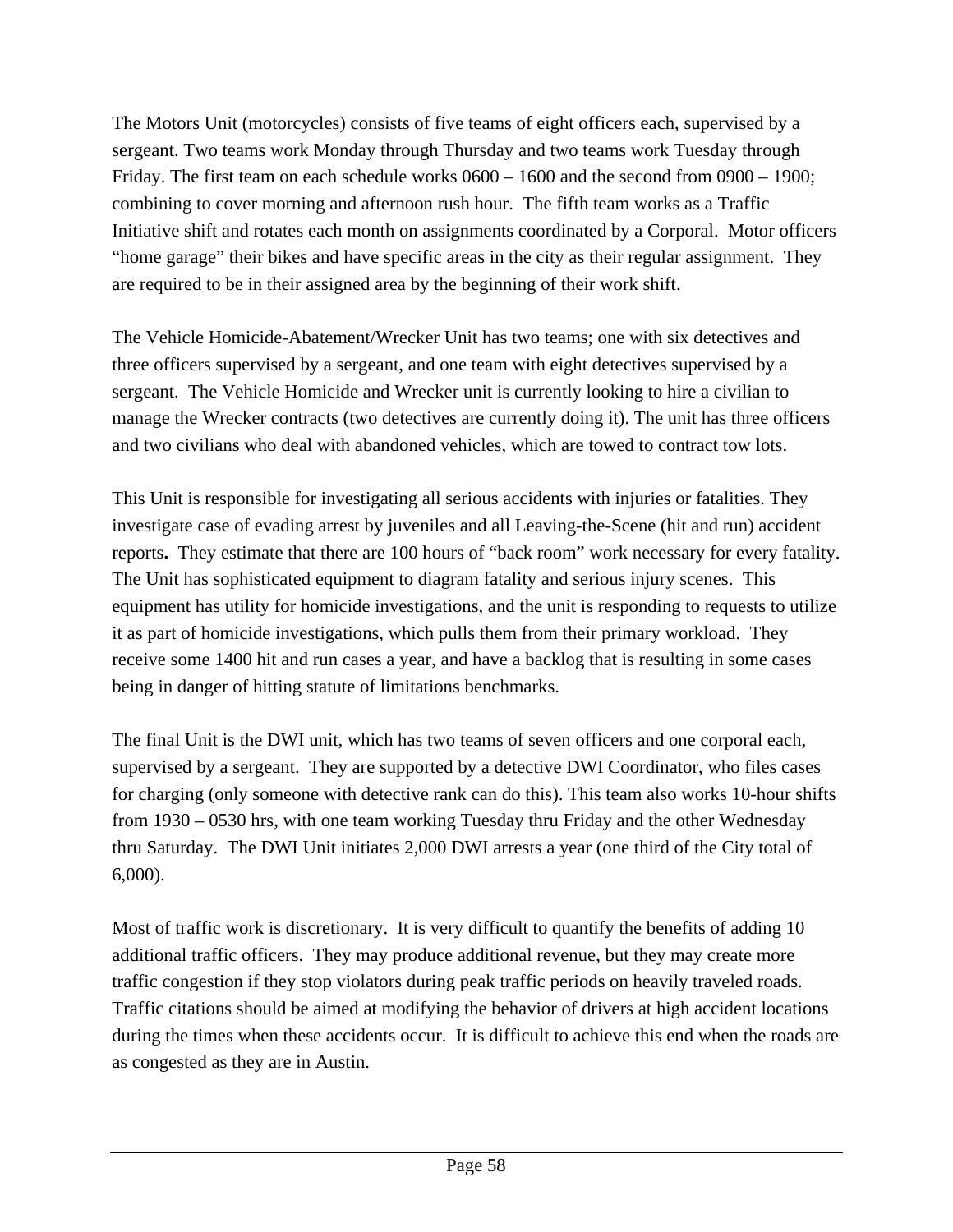**Add Five Detectives to the Vehicle Homicide Abatement unit.**

**Recommendation: The 2011 APD detective staffing study recommends adding five additional detectives to the Vehicle Homicide Abatement Unit. PERF concurs with this recommendation. When accident investigations are backlogged and hit-and-run drivers can avoid accountability, there is great justification to adding to an accident investigation unit.**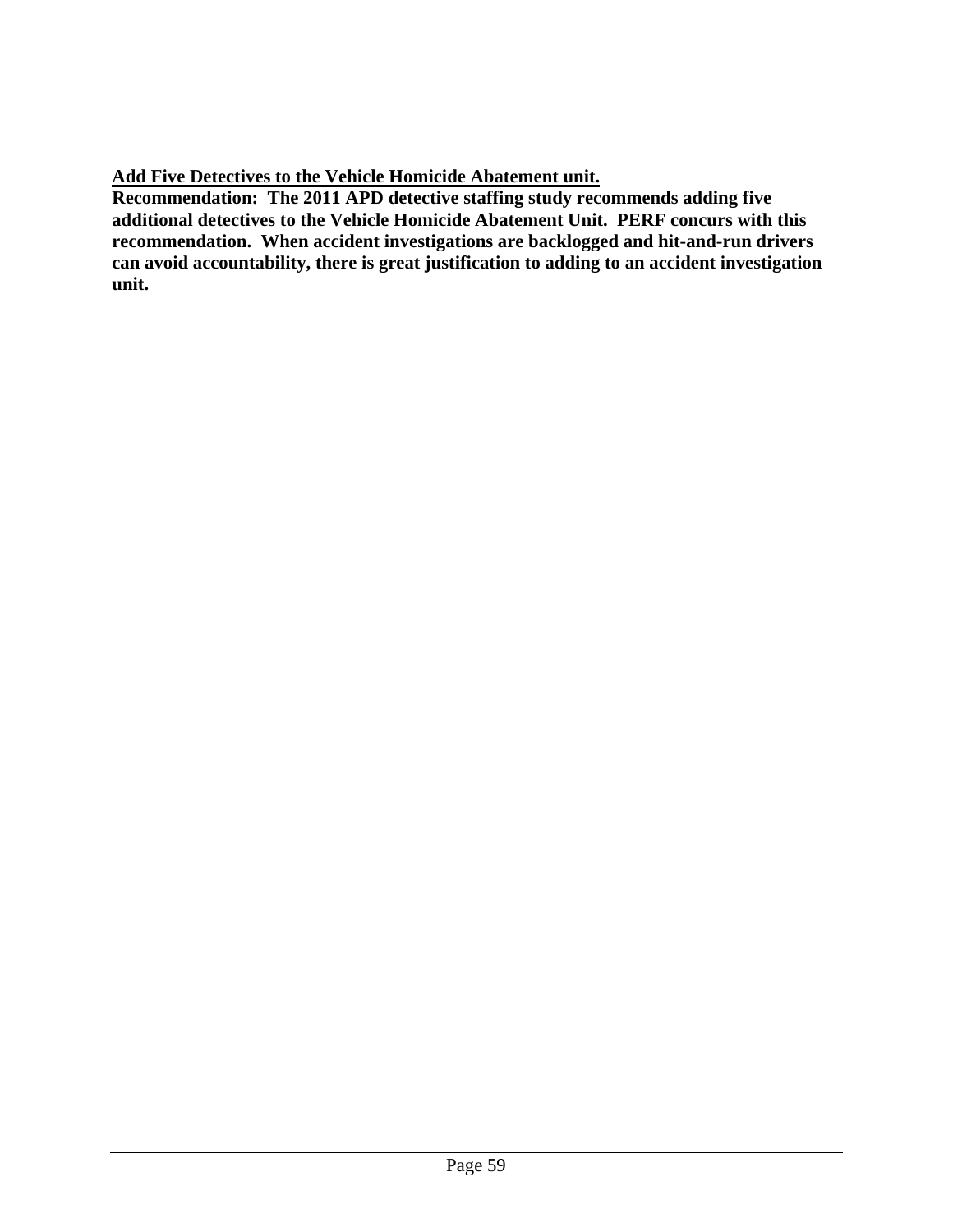# *Airport*

The Airport Unit is assigned to Region IV Patrol. It became part of the department approximately three years ago. It has 28 officers, one detective, and four sergeants. It is supervised by a Lieutenant. They also have four canine teams (for bomb sniffing) specifically assigned to the airport only. If needed, back-up would come from Regional Patrol.

All costs for the unit are negotiated and paid by the Transportation Security Administration (TSA) and the Airport Authority. Airport Unit members work six 10-hour shifts, with five officers on duty. They are required to be at the screening stations per TSA regulations. Schedules are designed to provide overlap coverage on the Monday day shift (the busiest time) and Thursday for night shifts. All assigned officers must have mandated specific federal training required for airport work and TSA clearance. They have no corporals, so there are sergeants assigned on overtime to cover when sergeants are not available.

The Airport is staffed to meet TSA regulation and therefore the current staffing level is appropriate under current circumstances.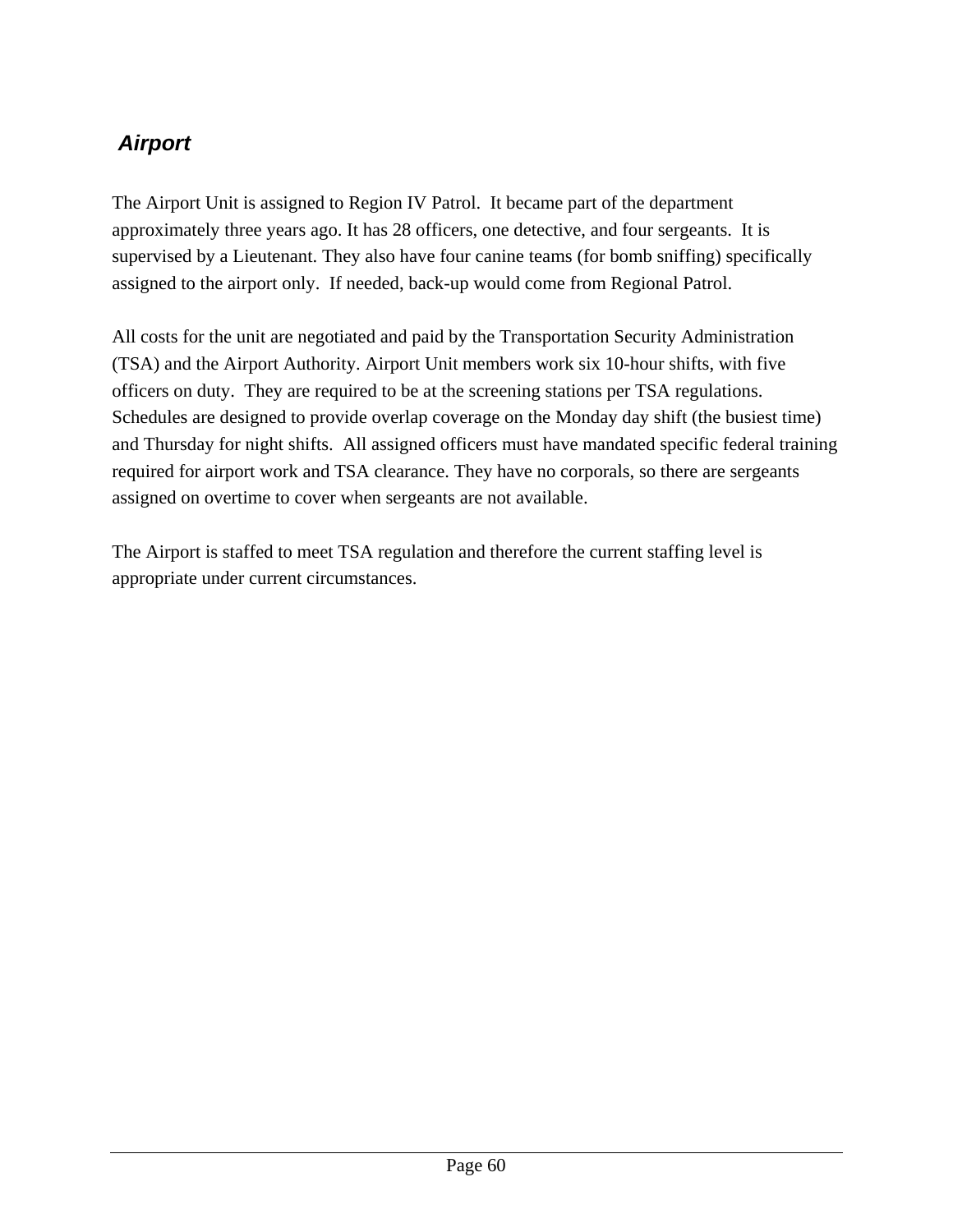# *Recruiting and Training*

Recruiting and Training falls under the authority of the Region II Bureau Assistant Chief and is overseen by a Commander. Recruiting and Training is organized into four areas, each under the command of a lieutenant with the assistance of a civilian Administrative Specialist: Recruiting; Continuing Education; Cadet Training; and Learned Skills. The Academy Commander also oversees the departmental Force Review Board.

## **Recruiting**

Members of the Recruiting Unit work from an off-site facility leased by the City. The unit is staffed with one lieutenant, one sergeant and 10 Senior Police Officers. Recruiters are responsible for recruiting, testing and conducting the background investigations of all officer candidates. In addition, they recently have become responsible for recruiting all civilian employees seeking an appointment to the Austin Police Department, including Forensics/Evidence candidates. Normal work hours are Monday through Friday either 8:00 a.m. to 4:00 p.m. or 9:00 a.m. to 5:00 p.m., although days and hours may be flexed to meet the needs of the department. The Recruiting Unit has also been given the task of initiating and overseeing the new Paid Intern Program initiated by the City.

The department's recruiting efforts include visiting military bases, attending universities in the South and as far away as California, participating in job fairs, and advertising in national and regional law enforcement publications. Potential candidates may call the recruiting Unit, visit the office, or fill out an interest card online to initiate their application process.

Over 8,000 persons completed interest cards to the Recruitment Unit in 2011. Approximately 13% of those individuals completed an application to initiate the process of testing for an officer's position with the Austin Police Department. PERF was advised that the large drop-off is due to a change of interest by potential candidates and a failure to meet the standards.

### **Increase staffing of the Recruiting Unit**

**Recommendation: Staffing of the Recruiting Unit should be increased by one and thye Unit assigned full-time responsibility for the implement and oversight of the Paid Intern Program.**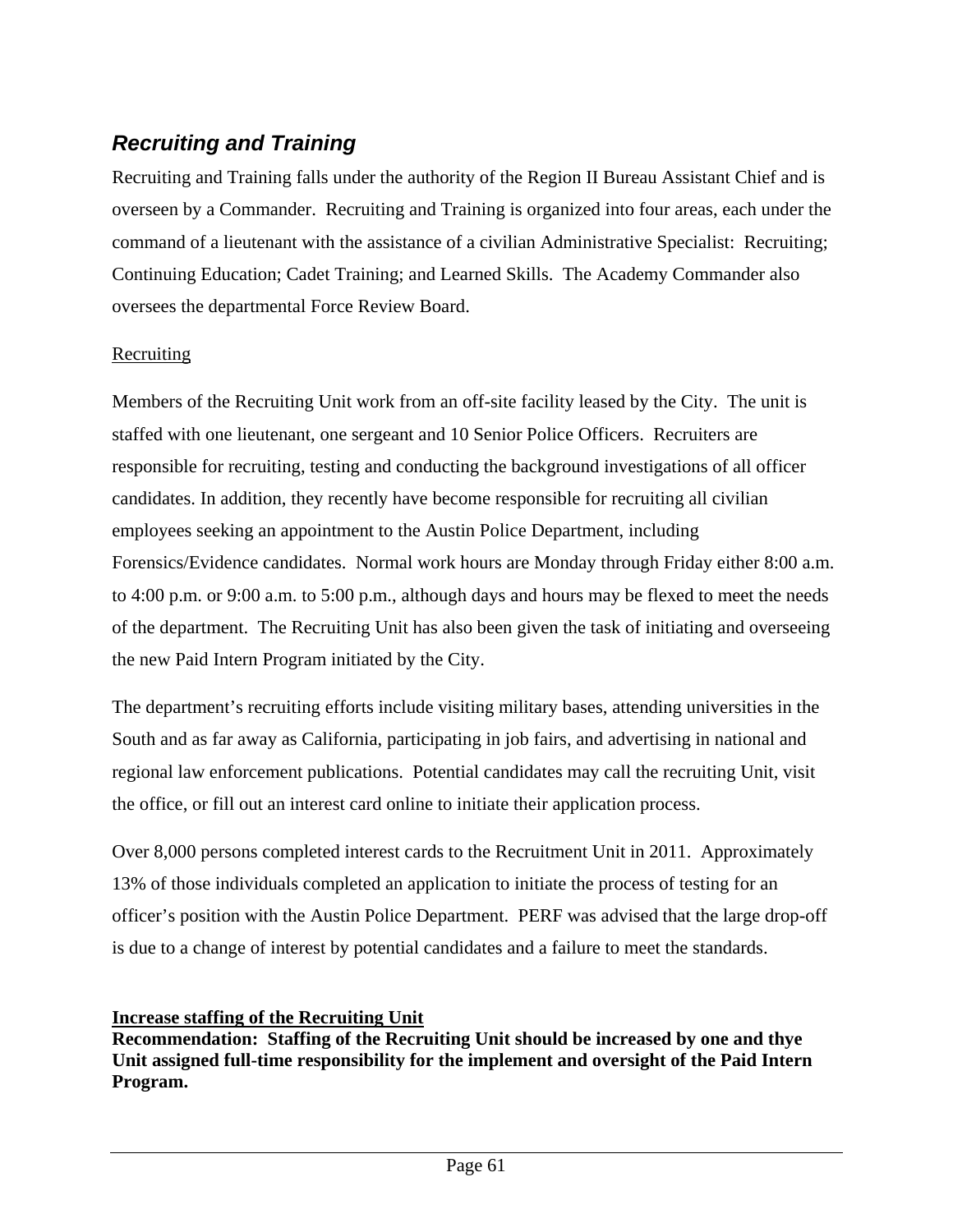### **Determine if the Recruiting Unit needs to be expanded if they conduct civilian background investigations**

**Recommendation: Should the department expand the policy of having the Recruiting Unit conduct the background investigation on all civilian employees, which PERF recognizes as a best practice, the staffing level should be monitored to determine if the increased workload requires additional personnel.** 

### Continuing Education

Continuing Education staff consists of one lieutenant, one sergeant, one corporal, nine Senior Police Officers and a civilian Chaplin. This unit is charged with developing and implementing all in-service training for the agency. Training includes both mandatory legislative training and elective courses, with the exception of learned skills or those utilizing muscle memory. The unit also provides leadership education for the department, including a Leadership Academy based upon the West Point Leadership Model, Supervisory school and Leadership Command College for lieutenants and above. One course PERF has recognized as a **best policing practice** is the Veterans Tactical Response School designed for members of the department serving in the military returning from a deployment.

### **Add a videographer to Continuing Education**

**Recommendation: Continuing Education should add a videographer position to its staff. This position should be a civilian who is responsible for developing and producing training videos. With the addition of this position, the department may take advantage of technology to provide off-site training to achieve more efficient use of training personnel and facilities.** 

## Cadet Training

The Cadet Training staff is made up of one lieutenant, two sergeants and 15 Senior Police Officers. The SPOs are organized into two teams supervised by a sergeant; one team has eight officers and the other seven. These teams are responsible for all training of Academy Recruit Classes and oversight of the Field Training Officer Program. The two sergeants and their teams rotate primary responsibility for each academy class. This enables a smooth operation of overlapping classes.

The Cadet Training staff is responsible for both Cadet classes, which are designed for individuals who have not been certified as police officers by Texas Commission on Law Enforcement Officer Standards and Education (TCLEOSE). This academy training is 32 weeks, nearly doubles the minimum requirements of TCLEOSE. The Cadet Training is also responsible for the 17-week Modified Academy, designed for newly hired Austin Police Officers with police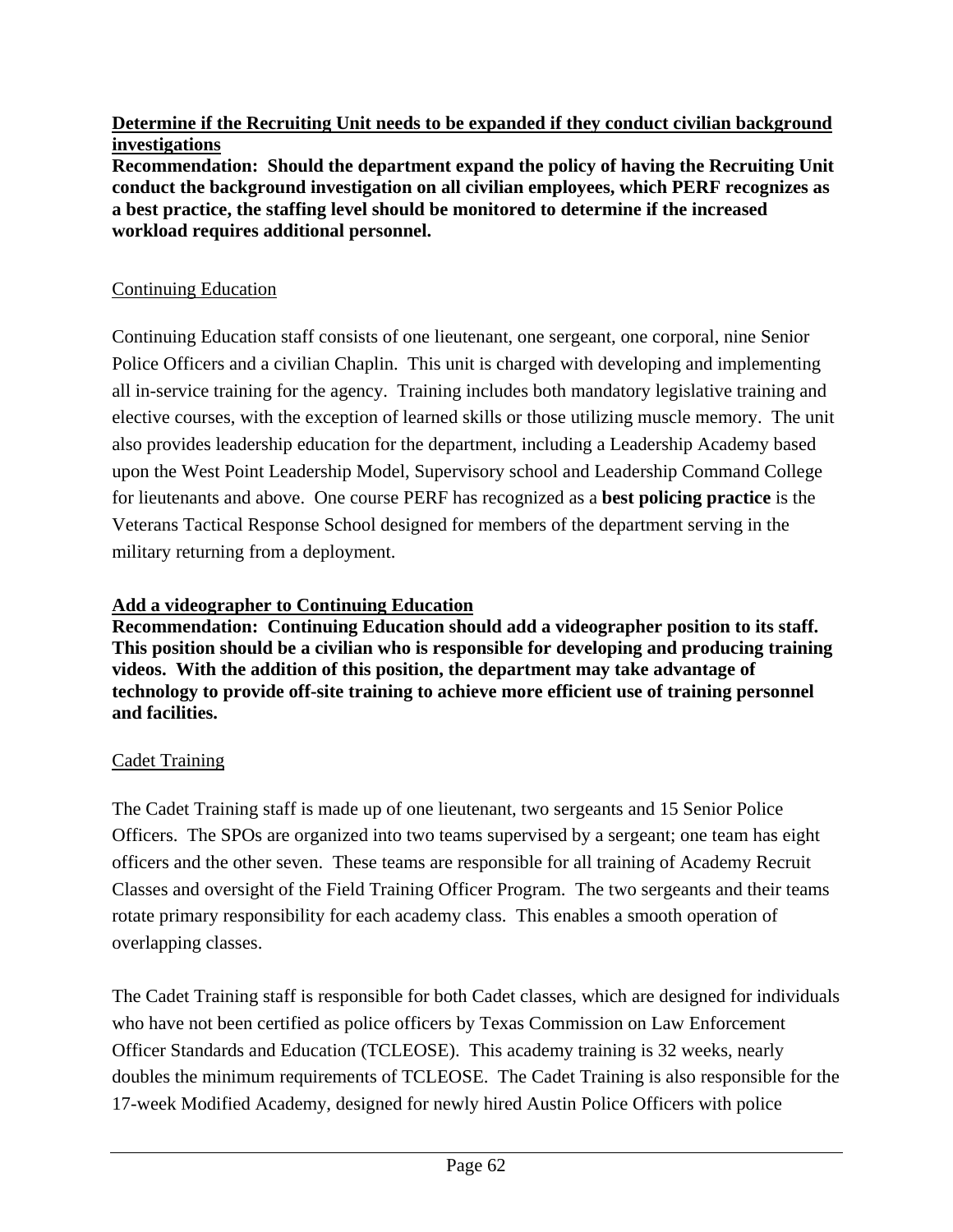experience who have been certified. As with the Cadet Academy, the Modified Academy is very structured. The department reports that typically close to 90% of each academy class graduates. This is a typical rate for police academies in cities similar to Austin.

All instructors must have completed the 40 hour Basic Instructor Course in order to teach at the academy. Although all Cadet Training staff has completed this course, not all classes are taught by academy personnel. Some members of the department with subject matter expertise who have completed the Basic Instructor Course provide instruction to academy trainees.

The size of the academy classes in the past has varied from as low as 20 over 100. The current Academy Class 122 began with 70 recruits in training. The size and frequency of the class is based upon such criteria as the number of recruits ready for hire and the budgetary impact of hiring a group of recruits and initiating academy training. The inconsistency in the frequency and size of classes may adversely impact the department in a number of ways: good candidates, especially members of minority groups, who are unable to wait for a hire date may accept a position with another agency; postponing classes negatively affects recruiting efforts; inconsistent class sizes make deploying academy staff and instructors difficult for the proper oversight of recruits; exceptionally large classes can place a burden on the FTO program to properly train new officers; and large classes create facility shortages for other training conducted at the academy.

### **Add a corporal to each Cadet Training Team.**

**Recommendation: Each of the two Cadet Training Teams should have a corporal position to assist the sergeant in the supervision of officers and class recruits. One of the SRO positions in each team should be converted to a corporal position, thereby providing additional supervision while maintaining the same staffing levels.** 

## **Limit Cadet class size, schedule classes at set intervals.**

**Recommendation: The Department should strive to conduct three academy classes per year, one beginning every four months, with a class size of 40. If it becomes necessary to deviate from this practice, ample notice should be given to Recruiting and Academy staff, so appropriate adjustments may be made.**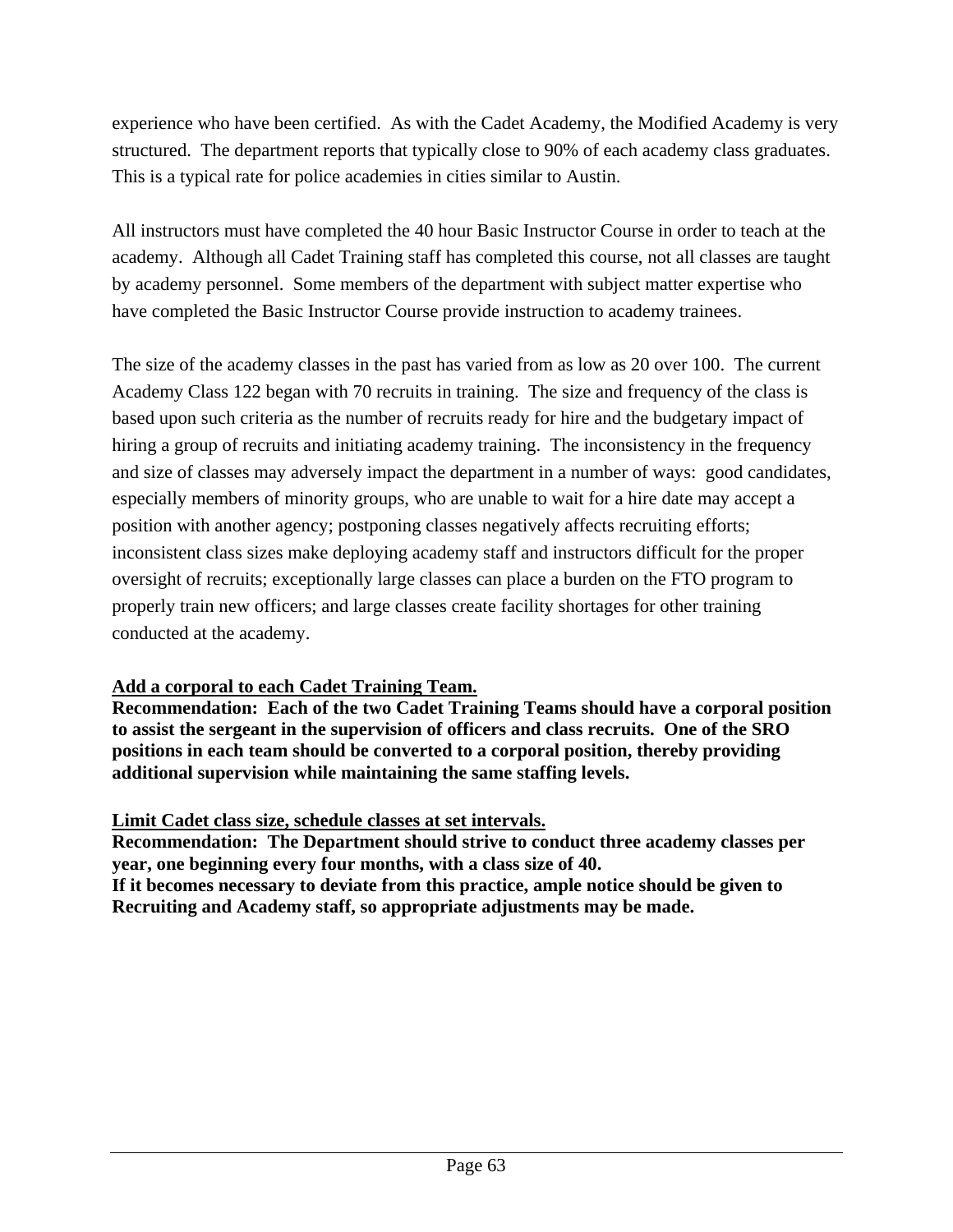# Learned Skills

The Learned Skills staff consists of one lieutenant, one sergeant, one corporal, nine Senior Police Officers and a civilian position that provides maintenance duties at the range. This unit is charged with developing and implementing training skills that require muscle memory such as driving skills, defense tactics and firearms training. Some of the Learned Skills staff is crosstrained in disciplines. The academy has four full-time firearms instructors who are supplemented by five adjunct instructors from Patrol, each assigned to the academy for a one-month period.

## **Add civilian firearms instructors Recommendation: The Department should add two full-time civilian firearms instructors to the Learned Skills staff in 2013.**

The department is in the process of changing its range qualification requirements from once a year to once a month. PERF concurs with the modification of policy; however, it will certainly stretch existing resources. The addition of two firearms instructors will provide for safe monthly range qualification for all sworn members of the department, remedial training as necessary, and the development of effective courses of fire. As recommended, the instructors need not be sworn personnel. Many agencies have successfully used well qualified civilian employees, such as those with military firearms instruction experience.

## **Civilianize other positions in Learned Skills**

# **Recommendation: The Department should look for opportunities to civilianize other instructor positions within Learned Skills.**

A sworn officer is not necessary to instruct on all the positions within the Learned Skills section of the Academy. Carefully selected and trained personnel may successfully fulfill the requirements of such positions and provide the opportunity for cost savings to the department and the allocation of sworn resources where their expertise and certified status are required.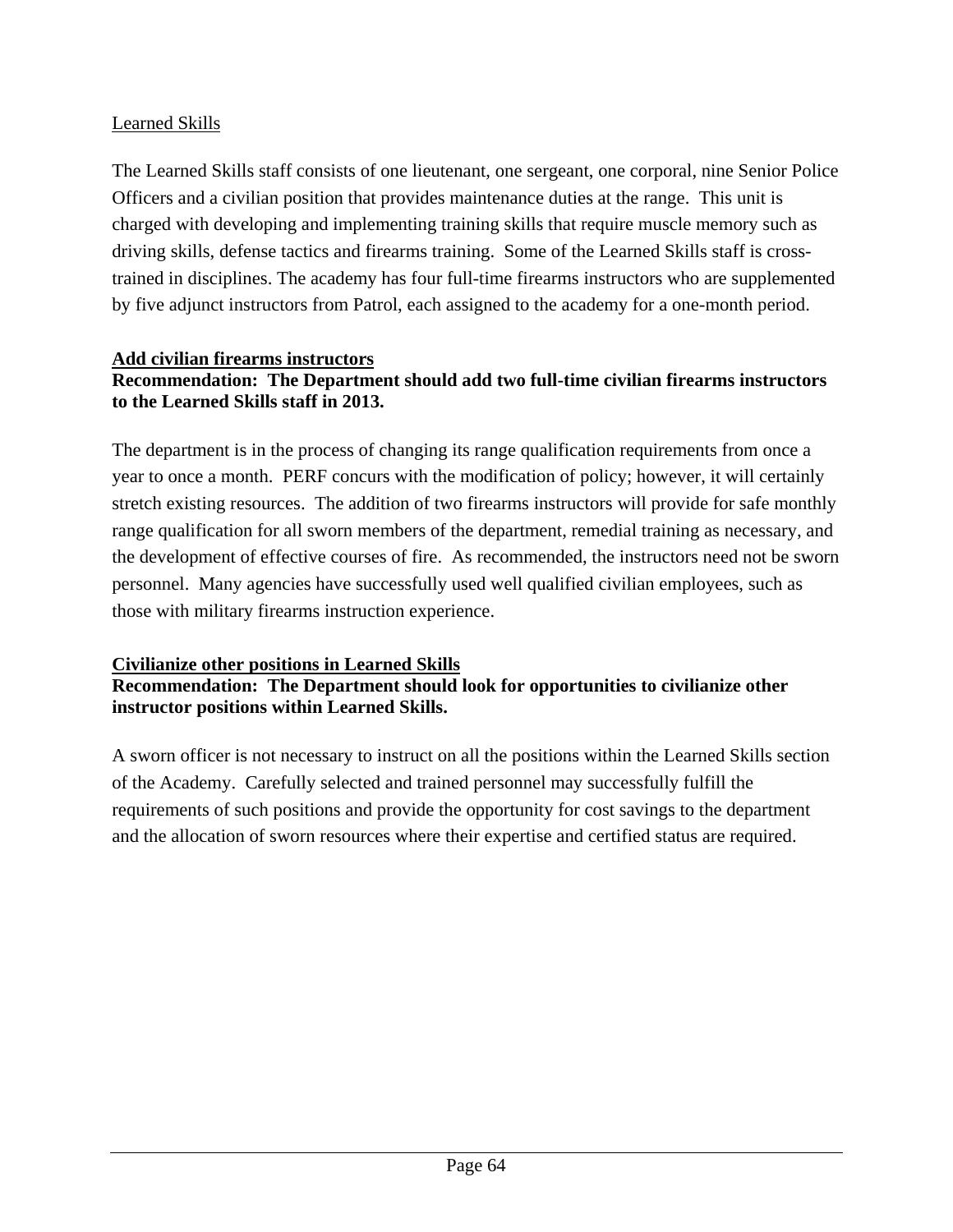# *HQ Bureau*

The Headquarters Bureau is headed by an Assistant Chief. It is composed of the following units: Professional Standards, Staff and Resources, Violent Crimes, Property Crimes, Organized Crime, Strategic Intelligence and Technology and Field Services.

# **Professional Standards**

A Commander heads the Professional Standards Division, which has the two parts: the Internal Affairs Division (IAD) and Rick Management. IAD has a Lieutenant and 11 sergeants to investigate internal complaints against officers. External complaints are first referred to the Austin Police Monitor (OPM) an independent City of Austin administrative office. OPM receives all external complaints against officers and forwards them to the police department for assignment and classification. The monitor's officer has access to all documents and OPM can sit in on interviews. OPM is not an advocate for the complainant, but advocates for the *process* to ensure that it is transparent and fair.

If citizens are not satisfied with the outcome of an investigation , they can meet with the Monitor to express their issues. If the Monitor's response is not satisfactory to them, they can appeal to a Citizen Review Panel (CPA) (appointed by the City Manager) and the case can again be reviewed. The CPA can determine that no change is warranted, make a recommendation for a re-investigation or recommend a policy change on discipline.

Internal complaints are handled by IAD directly. Civilian investigations are handled in Financial Services. The IAD handles all cases of officers involved in criminal conduct as well. Depending on the allegation, IAD will complete the investigation or refer it to the officer's chain-ofcommand (allegations class B violations and below). Investigations of all allegations of class A violations are done by IAD. Also, IAD investigates all off-duty domestic incidents; to be sure such investigations comply with state law. Civilians accused of criminal conduct are investigated by IAD.

Sergeants have geographic areas of responsibility, so that field personnel have a specific person they can contact for advice and questions on any issues.

The number of OPM contacts has varied from about 1,000 to 1,500 over the last several years. The number of formal complaints has varied just under 300 to almost 400 and the number of supervisory inquires has varied from about 230 to just under 570. IAD investigators play a role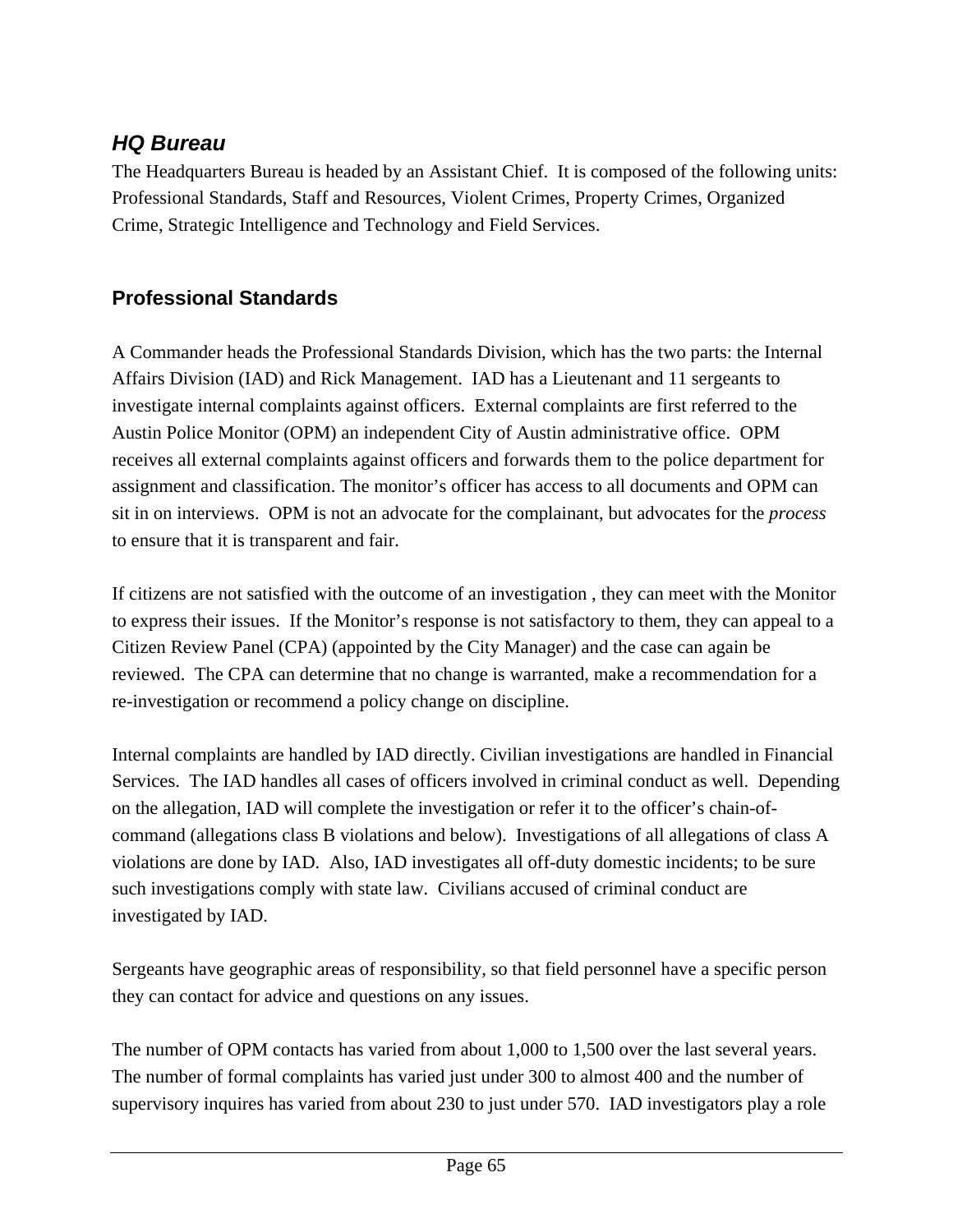in all of these investigations. This translates to a case load annually per detective of between 44 and 81.

Internal affairs investigations are often lengthy and need to be very thorough. Detectives assigned to the IA function need to be appropriately training and acquire the expertise for these sometimes delicate cases to ensure fairness for both complainants and officers. Especially with a fluctuating workload an IA unit should maintain a consistent number of trained investigators. The current assignment of 12 sergeants to investigate IA cases in an appropriate number given the work they perform.

The other part of Professional Standards is Risk Management also headed by a Lieutenant. One of its units, Peer Support has a sergeant assigned and is responsible for critical incident debriefing. The unit has 47 volunteer counselors who made 960 contacts in 2011. At the current rate of contacts in 2012, that number will be exceeded. Some of the activity may be influenced by the recent loss of an officer.

Risk Management is responsible for drug and alcohol testing through a contract with a clinic. There are 25 random surprise tests a month off of two lists: one for the Organized Crime Unit and one for the rest of the Department, including the chiefs.

Under Risk Management is the Chaplaincy Program with 22 Chaplain volunteers. They attend training, are assigned regions, and do quarterly ride-a-longs with officers. They also assist with respond to death notifications and sensitive events where their expertise can be utilized.

Workers Compensation/Limited Duty Program tracks all officer injuries and is tied to a State system for reporting of workers compensatory injuries. Officers injured off-duty are directly supervised during rehabilitation. They are generally limited to 1040 hours of leave. After that those injured on-duty are subject to a disability retirement, those injured off-duty are subject to separation because of their lack of fitness. A detective and two non-sworn employees are assigned to this unit.

The Guidance Advisory Program (GAP) is an early intervention program that flags officers with certain levels of behaviors that indicate that he/she may be headed for increased problem behavior. Monitored behaviors include use of force incidents, excessive sick leave utilization, IAD complaints, and negligent accidents. One detective is assigned to this function.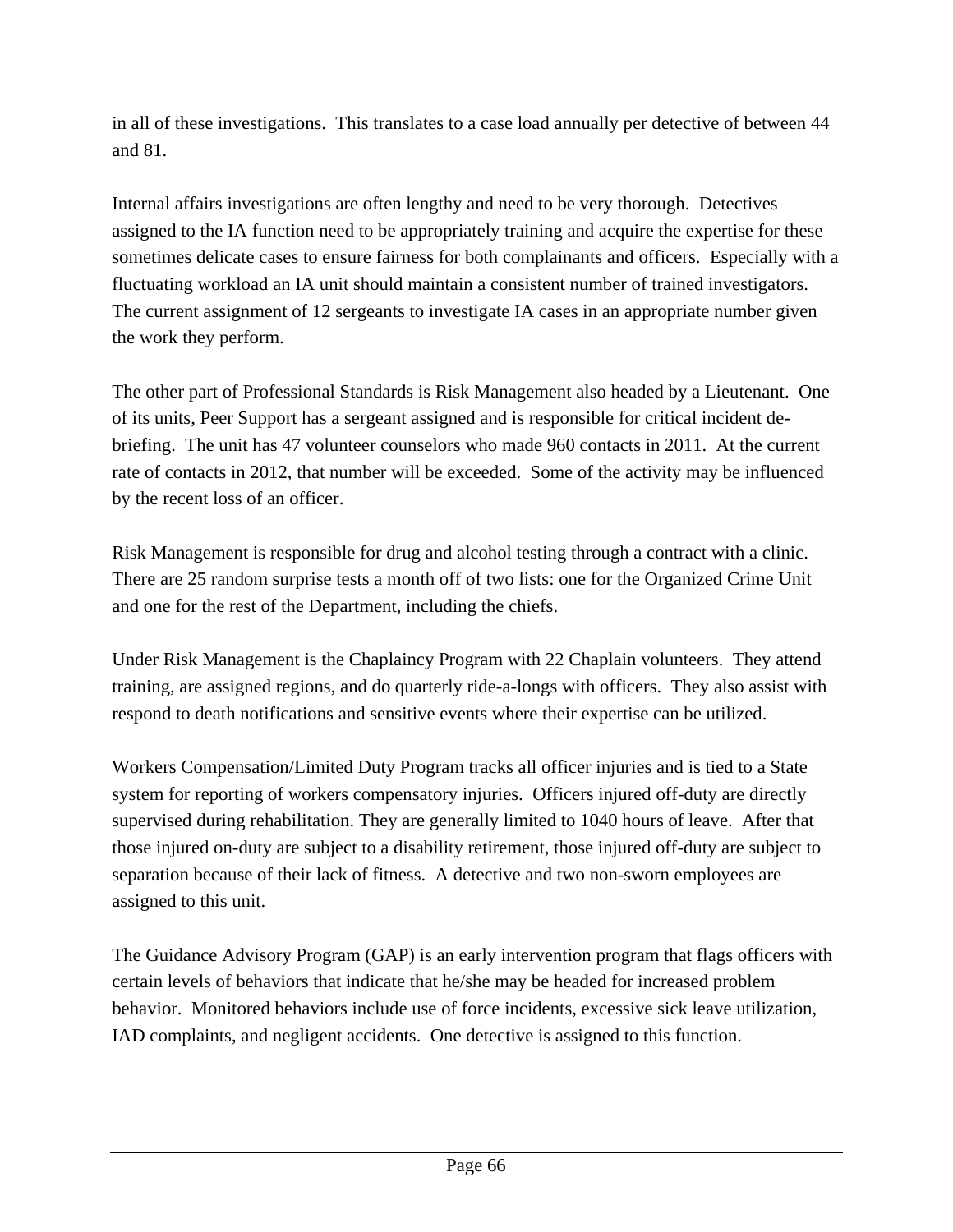The Workers Compensation and GAP functions are supervised by a sergeant. A sergeant also supervises the other units that are part of Risk Management.

- Safety and Inspections has two detectives that do staff compliance checks and deal with special issues, such as the use of Electronic Control Weapons (ECWs).
- Legal Liaison/Inspections assists the Law Department in the approval of forms and updates to SOP's. One detective is assigned to this function.
- The "Approved Forms Inspections/SOPs" function is staffed by two detectives. This unit seeks to ensure that forms and SOPs are update and current.
- The Policy unit has one officer assigned and performs policy review requests. The officer then vets them and submits them to the executive staff for reviews and eventual sign off by the Chief.

Risk Management is an important organizational function that few police agencies staff at a sufficient level to perform the necessary functions. The total sworn staffing in the APD is one lieutenant, three sergeants, seven detectives and one officer. Each of the positions is needed but whether sworn personnel need to staff each is less apparent.

# **Over time civilianize Risk Management**

**Recommendation: The APD should overtime civilianize the parts of risk management that do not require the qualification of a sworn officer. Consideration should be given to Safety/Inspections, Approved Forms Inspections/SOP and Legal Liaison/Inspection as targets for using civilian employees, Risk management is a large component in the private sector and persons with a business risk management background may bring new perspectives to these functions in the department.** 

# **Staff and Resources**

The Staff and Resources Unit performs a number of diverse functions using both sworn and civilian personnel. Special Projects, Constituent Liaison, Public Information, Headquarters Security, Police Supplies, Fleet, Police Equipment and Mail Services are all function of this division.

The public information officer is headed by a civilian who supervises three Civilians. The PIO is assisted by one sergeant, one corporal and one police officer. The officer communicates on APD Net, screens inquiries and responds to phone calls about everything the department does. They maintain a web page and the department's web page as well as an intra-net. The office facilitates three annual six Citizen's Police Academies of 6 weeks. They work with other departmental units to answer freedom of information requests.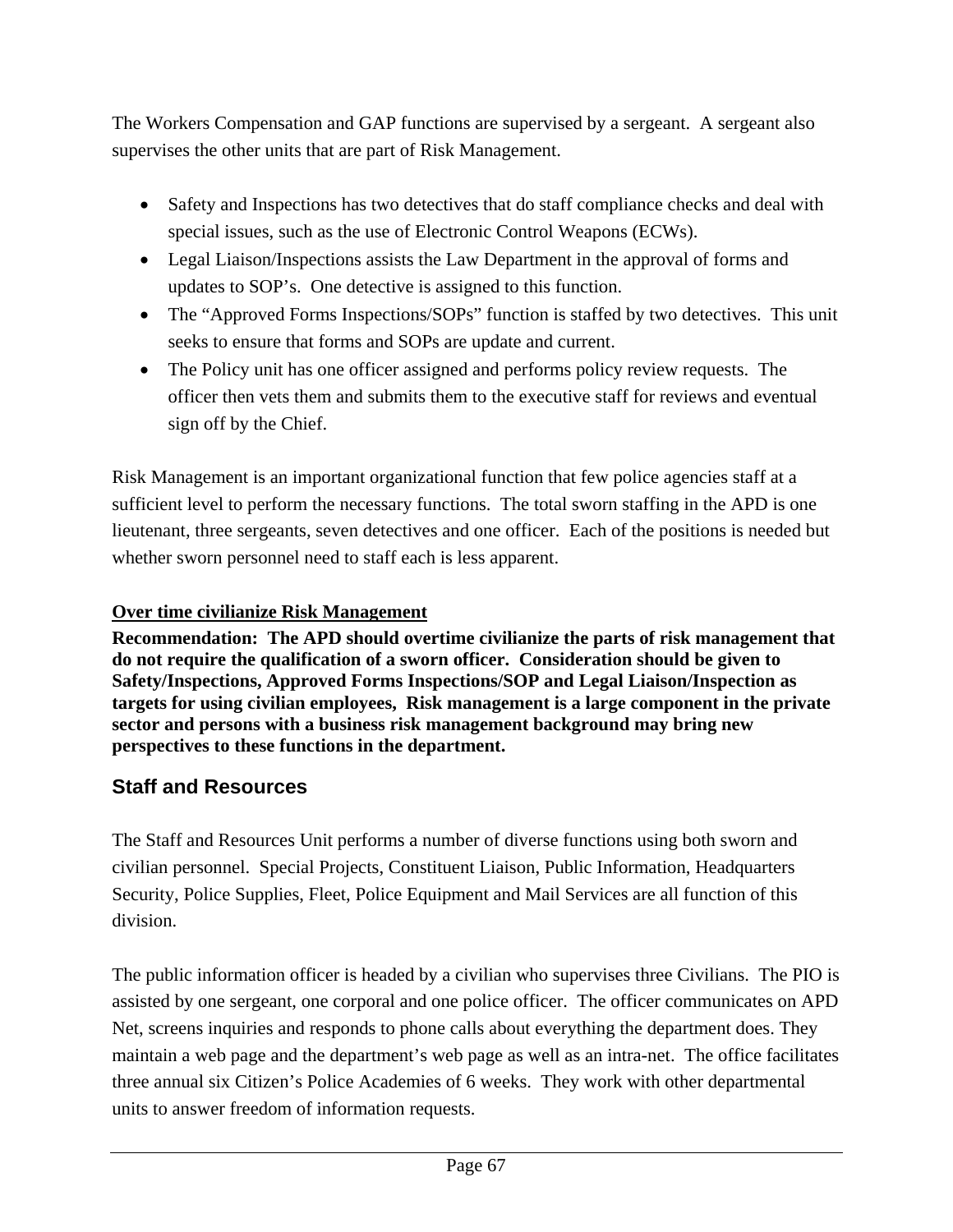The Resources portion of the division is responsible for keeping track of all property, equipment, fleet and staffing in the APD. All vacancies are tracked and a determination is made as where the vaccines should be carried.

Six civilians staff the Property and Equipment function. Four others are detailed to each of the four regions. At the Regions they sign out equipment to officers.

The unit prepares a wide range of reports including staffing reports for CompStat, 28 day profiles of response times for calls by Region, reported crime by Region, a listing of all personnel and where they are currently assigned and their status, hot spot maps by Region, patrol staffing by Region, all traffic statistics, DWI arrests by Region, Collisions by Region, top locations for accidents, police officer accidents by Region, employee injuries, internal complaints, offices failing to appear in court by Region, Response to Resistance (Use of force) statistics, arrests by Region, Tickets by Region and Region crime statistics.

The staffing of the Staff and Resources division is discretionary. The current allocation serves the department well as evidenced by the volume of work performed by its personnel.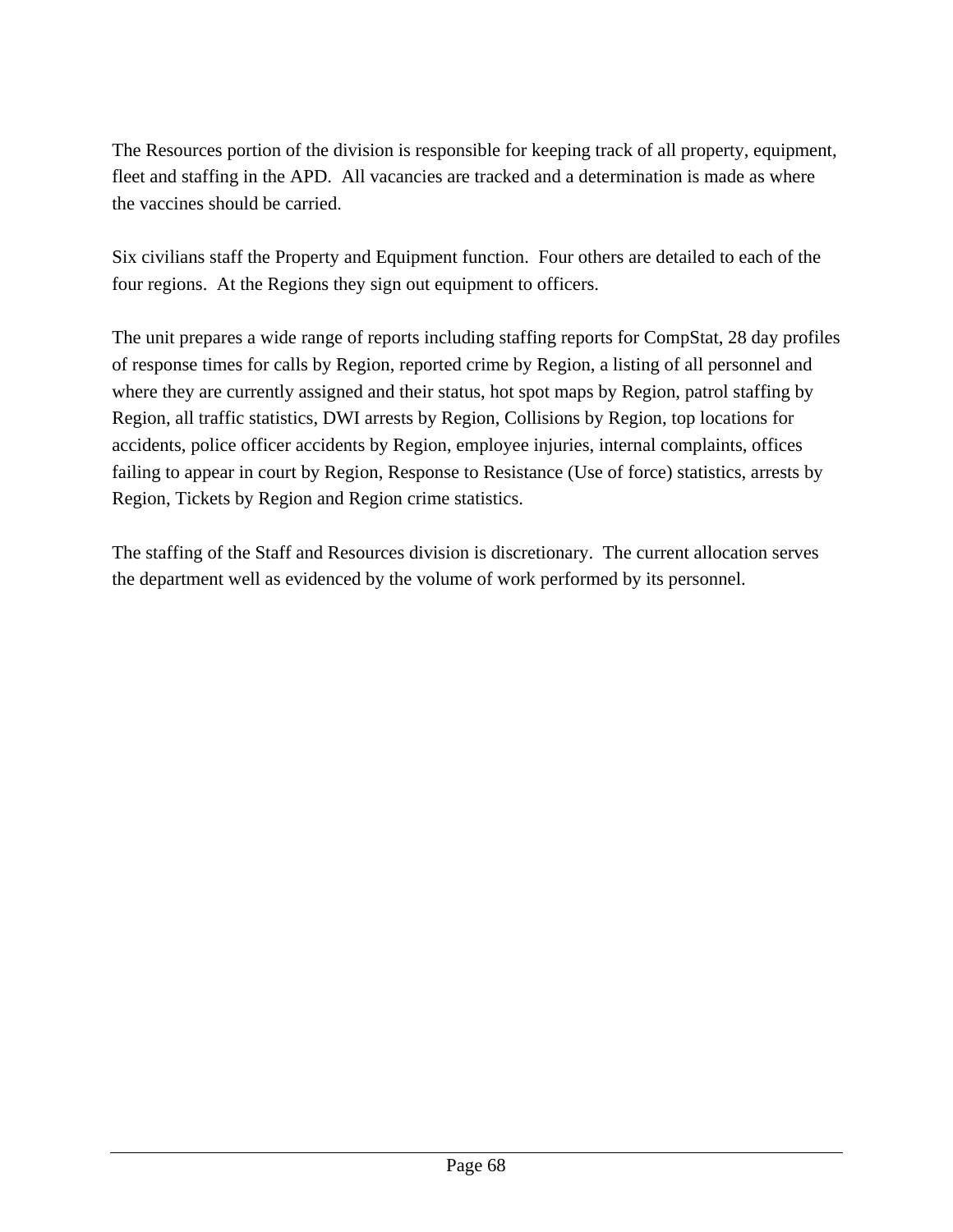# **Strategic Intelligence and Technology**

This division used to be "Strategic Planning", but is now a Fusion Center housed with the Texas Department of Public Safety Fusion Center, which is staffed from personnel from three counties. There are 40 different agencies in these counties and 10 of the largest ones are current partners in the center. Eventually other smaller, departments will be added. The center began operation in its current configuration in December of 2010. It is staffed with a lieutenant, one sergeant, four detectives, four police officers, four civilian analysts, one administrative specialist and one fire captain. Two detectives are members of the Joint Terrorism Task Force and two other detectives investigate Suspicious Activity Reports (SARs) of interest. The four officers each have a Region and vet all SAR's as they come in.

**In 2013 review each function in the Fusion Center to see if it can be civilianized. Recommendation: Many agencies make good use of civilian analysts freeing up sworn personnel for positions that require their qualifications. After the operations of the Center have settled, after two years of operation, the department should review each position to see if sworn status is required.** 

The division has one Technology Project Manager, who works with City Purchasing and City Communications and Technology Management (CTM). The Wireless Office (a different City Department) works with the CTM to install all equipment into the cars, including sirens. The Technology Unit has a lieutenant, one sergeant, seven police officers (mini-project managers), and two Business System Analyst (civilians). They are responsible for all APD technology and also monitor social media. The Technology Unit is responsible for maintaining needed technology licenses and vetting requests for equipment.

With some 40 projects in process, and ten of them needing constant attention, the staff size of the unit is appropriate. However, the department should seek over time to replace sworn personnel with qualified civilians.

# **Replace Technology unit sworn personnel with civilians.**

**Recommendation: The department should over time replace the sworn officers in the technology unit with appropriately trained civilians. Sworn positions can better be utilized when the job requires their training and qualifications, their arrest powers and firearms certification. To continue to include the sworn perspective in technology projects a civilianized unit should include two rotating sworn Subject Matter Expert positions** 

Austin's Real Time Crime Center (HALO) was developed at headquarters to monitor crime as it happens across the city, make resource deployment decisions in response and support officers in the field. It has been staffed by moving the Watch Commander position from the Emergency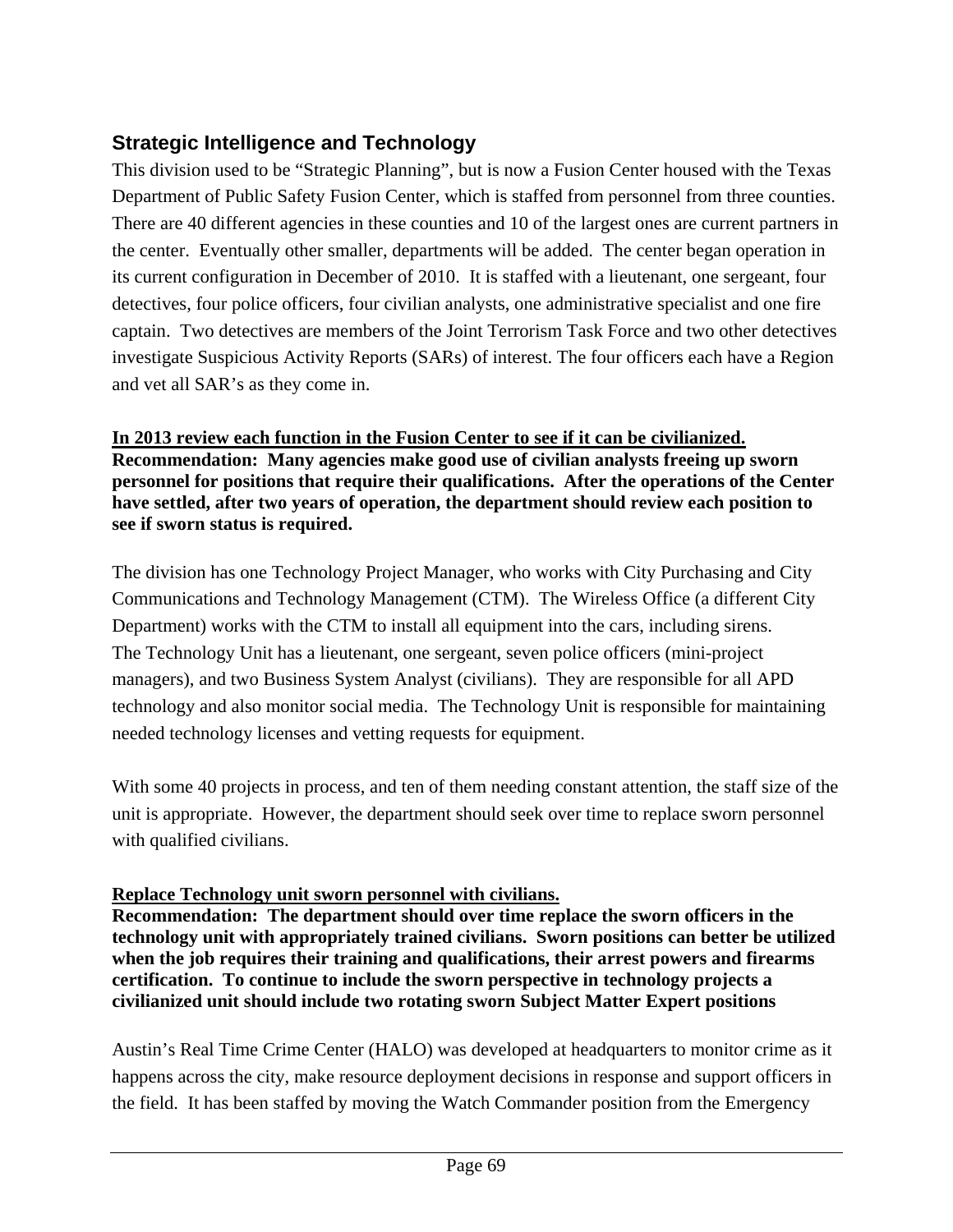Communications Center to the Real Time Crime Center. Five lieutenants are now permanently assigned as watch commanders. Additionally nine officers are assigned to the Center, some of whom are on light-duty.

Besides monitoring the cameras with live feeds into the center, nine databases are monitored which are constantly being updated. Other sources of information are being monitored including information supplied anonymously by citizens on the "Citizen Observer" web-site and information from other area law enforcement agencies. Four analysts are assigned to mine data and respond to requests for other agencies. For the officer positions, they look for "Proactive officers" who will mine information constantly in support of field investigations. All have to be trained and vetted before being assigned. Each lieutenant on duty is the "Watch Commander" with the power to direct all resources of the department.

## **After one year of operation, sworn officer staffing should be reviewed to determine if their expertise is needed.**

**Recommendation: This new operation will take time to grow and mature. The nine officer positions monitoring the system might be replaced by retired officers, officers on long term disabilities or civilians.**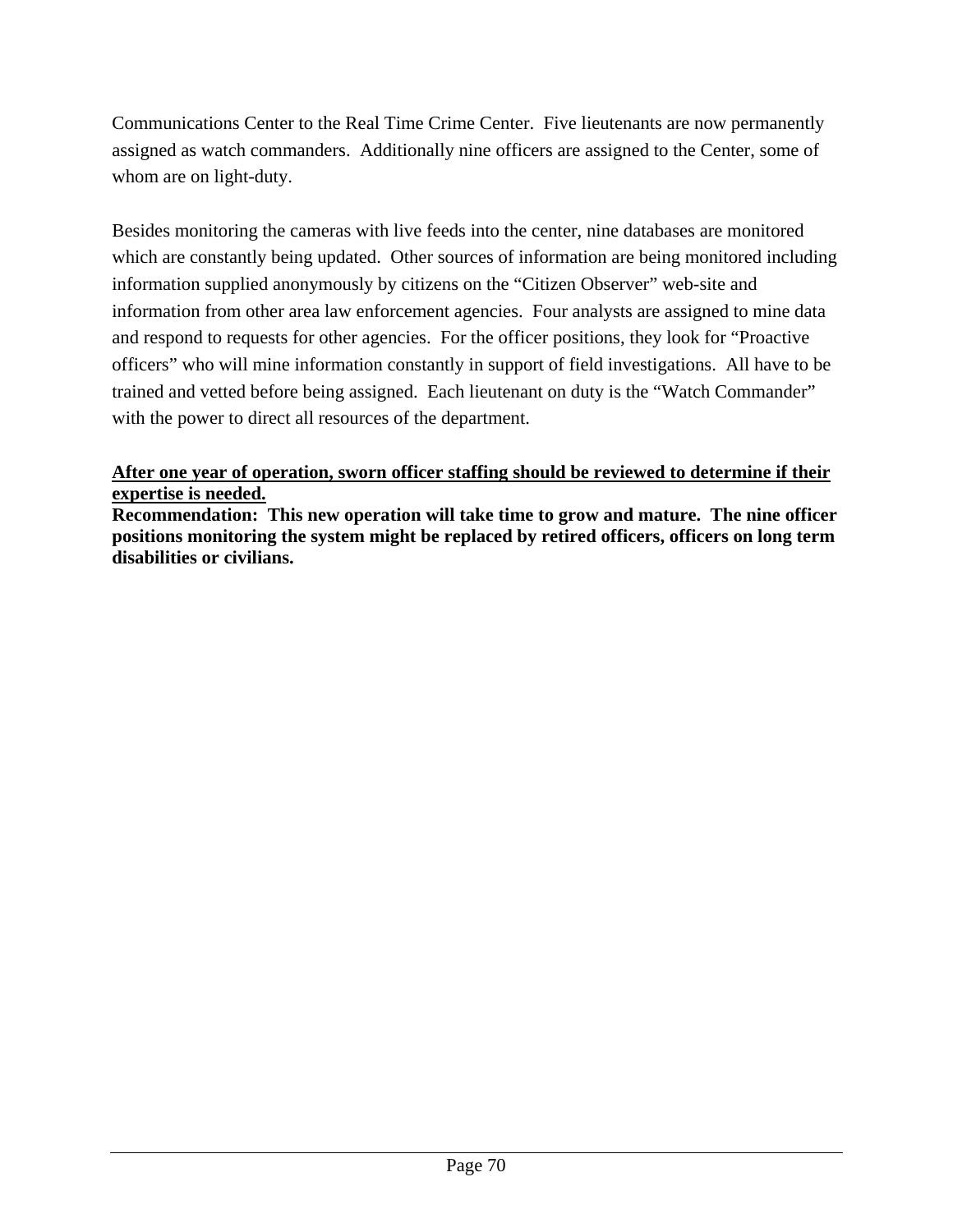# **Specialized Patrol and Events Planning**

Specialized Patrol and Events Planning falls under the authority of the Region I Bureau Assistant Chief and is overseen by a Commander. Specialized Patrol and Events Planning is organized into two areas, each under the command of a lieutenant: Specialized Patrol and Events Planning.

# Specialized Patrol

Specialized Patrol is under the command of a lieutenant and is comprised of the following three units: Parks, Mounted and Lake Patrol.

Park Patrol Unit – Staffing: three sergeants, one corporal, 23 officers and one civilian. Members of the unit are trained in executive protection for deployment as necessary and assist the traffic section when needed. The Park Patrol Unit is responsible for patrolling more than 16,000 acres of land containing 251 parks, 15 preserves, 40 greenbelts, 47 pools, and over 74 miles of trails in the City of Austin and the counties of Hays, Travis and Williamson. Park officers work in both uniform and plain clothes to maintain the park safety. They use various modes to fulfill their duties including patrol in vehicles, on foot, and on bicycles. These alternate methods are necessary as not all areas patrolled by the Park Patrol Unit are accessible by car. In addition to the daily duties of patrolling the parks, the unit is responsible for maintaining law and order at the special events that take place on park lands including the Zilker Kite Festival, the Zilker Tree Holiday Festival, the Urban Music Festival, the Austin Symphony's 4th of July concert, Juneteenth Celebration and the South By Southwest (SXSW) Music Festival. The Parks Patrol Unit is deployed into three teams: Team 100 consists of a sergeant and eight officers that work from 6:00 a.m. to 2:00 p.m.; Team 200 is staffed with one sergeant, one corporal and seven officers that also work from 6:00 a.m. to 2:00 p.m.; Team 300 is staffed with one sergeant and eight officers and works from 2:00 p.m. to midnight. The teams rotate days off every other week between Saturday/Sunday/Monday and Tuesday/Wednesday/Thursday. As the schedule indicates there is only coverage at the parks on the evening shift half the time.

# **Add a fourth team to the Parks Unit.**

**Recommendation: In order to provide seven-day coverage during afternoon and evening hours, the Park Patrol Unit should have a fourth team (Parks 400) consisting of one sergeant, one corporal and seven officers assigned to work from 2:00 p.m. to midnight and rotating days off with Team 300.** 

# **Add three corporal positions to the Parks Unit.**

**Recommendation: The Park Patrol Unit should add three corporal positions and assign one to the 100, 300 and the above recommended 400 teams to assist in the supervision of the**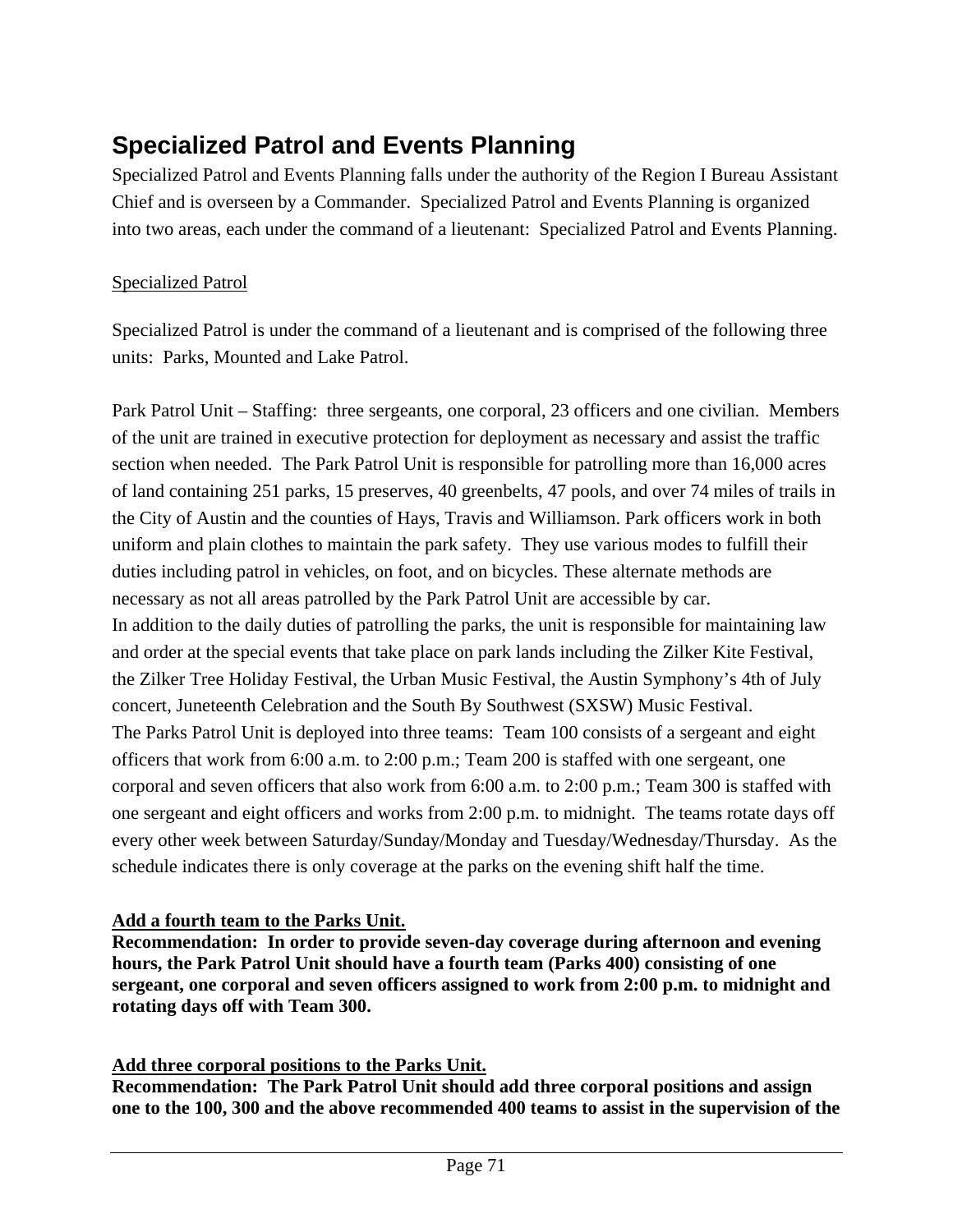**team and provide oversight when the team sergeant is off. This recommendation may be accomplished in conjunction with the above proposal by moving one officer position from Parks 100 and 300 to the newly staffed 400 team, and backfilling those positions with a corporal.**

Mounted Unit – Staffing: one sergeant, one corporal, eight officers and two civilian stablehands. The Mounted Unit is deployed into two teams consisting of the sergeant and four officers on one team and the corporal and four officers on the other. Both teams may be deployed together for large events. The unit provides crowd control for the Downtown especially on Thursday, Friday and Saturday nights as the bars close and patrons leave the area. It may be assigned to special events as needed, patrol trails at the request of the patrol Regions and perform public relations services for the public at the request of the community. Auxiliary riders may be used as required as the unit currently has fourteen horses.

Lake Patrol Unit – Staffing: two sergeants, one corporal and twelve officers. The unit operates seven days per week and is responsible for patrolling the three public lakes in the City of Austin: Walter E. Long, Lady Bird and Lake Austin. Police presence on these waterways is designed to ensure the safety of all on the water and identify opportunities to educate boaters. The unit uses its seven crafts for the enforcement of all Texas waterways laws and City of Austin ordinances including: illegal bridge jumping, personal watercraft bans on certain holidays, and music levels from boats.

The Lake Patrol Unit is deployed into two teams: Team 100 consists of a sergeant and six officers and the 200 Team is made up of a sergeant, a corporal and six officers. The teams work during daytime and evening hours. In addition to its staffing, auxiliary crew members may work with the unit on compensation time providing they are certified for water enforcement by the State of Texas.

# **Replace one officer position with a corporal position.**

**Recommendation: The Lake Patrol Unit should add one corporal position to the 200 team to assist in the supervision of the unit and provide oversight when the team sergeant is off. This recommendation may be accomplished by converting one officer position to a corporal, thereby not increasing the overall staffing level of the unit.**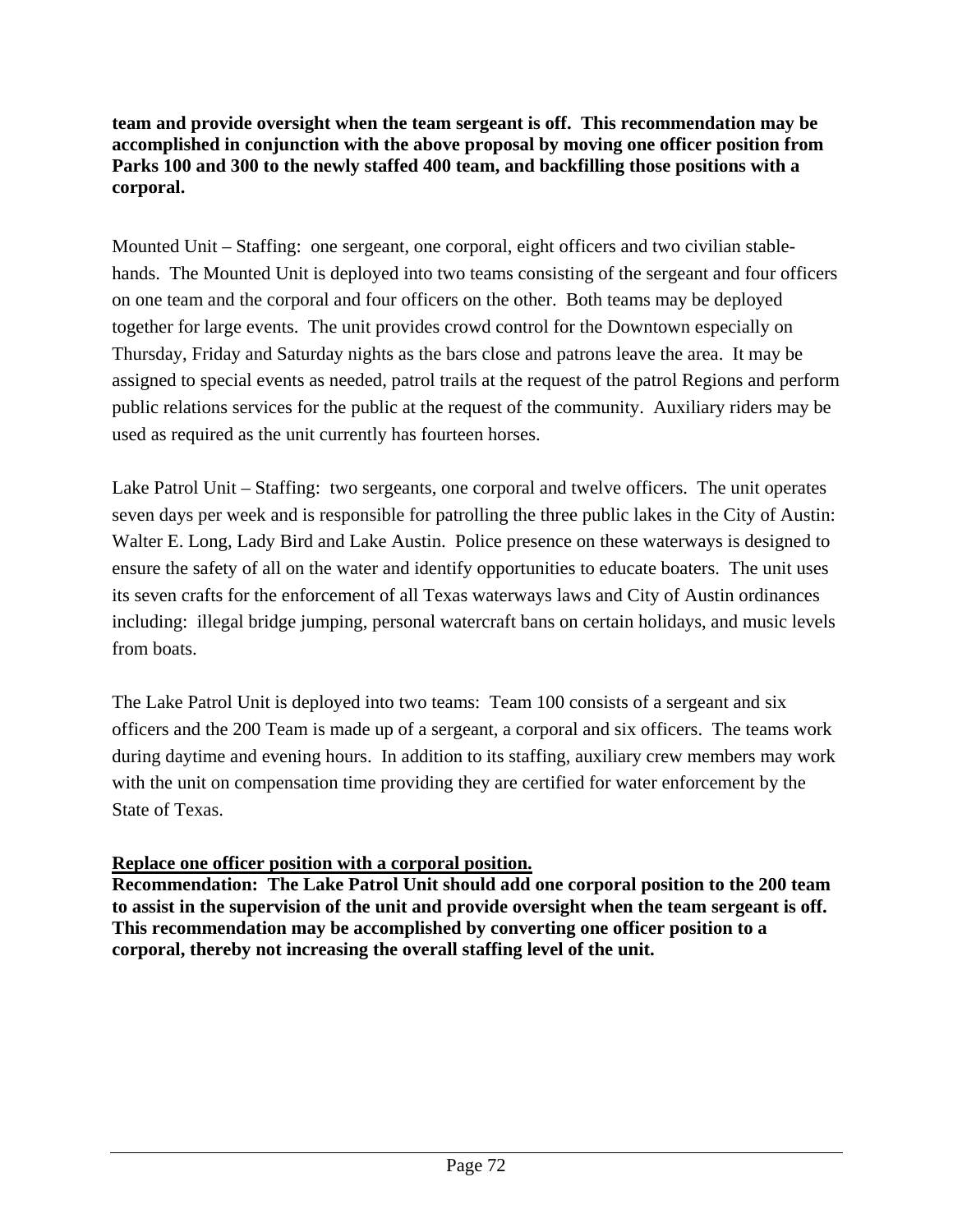# Events Planning

Events Planning is under the command of a lieutenant and is comprised of the following two units: Special Events and Executive Protection and Emergency Planning and Response.

Special Events and Executive Protection Unit – Staffing: one sergeant, one corporal, five officers and one civilian assistant. The Special Events and Executive Protection Unit is responsible for executive protection and works with various state and federal agencies to fulfill this mission. The unit is responsible for processing and coordinating over 450 events in the City of Austin per year. Any event requiring a Closure Permit or Conditional Use Permit is handled by the unit. Events may be large scale such as "Carnival" and the South by South West Music Festival or small like a neighborhood street party which involve closures for moving and stationary events as defined by the City of Austin Right-of-Way Rules. Members of the unit also assist enforcement of the sound ordinance.

The City of Austin takes a holistic approach to planning events through the adoption of a City Events Team. Representatives of numerous departments come together at the City Planning Development Review to plan events, identify issues and address concerns to ensure the enjoyment and safety of the public attending such gatherings. The City intends to centralize this planning organization at a Special Events Office in the future. One function key to the successful planning of events is the department's proactive notification of the communities impacted by events.

The Special Events Unit establishes and is responsible for the police staffing at these public events. Overtime is solicited by the unit through e-mail for officers to sign up to work events. The current system is time consuming as members of the unit have to answer calls and respond to e-mails of officers to staff events. A system is planned in the future to use software for such sign-ups which will more efficiently assign staffing for events based upon the criteria established by the department.

# **Add one officer positions to Special Events**

**Recommendation: The Special Events and Executive Protection Unity should increase staffing by one officer position. Adding one position for Special Events will assist the department in providing regular weekend coverage and assist in the enforcement of the city's noise ordinance.**

Emergency Planning and Response Unit – Staffing: two officers with the assistance of the section lieutenant. The Emergency Planning and Response Unit is responsible for establishing operational plans for the Austin Police Department's response to manmade or natural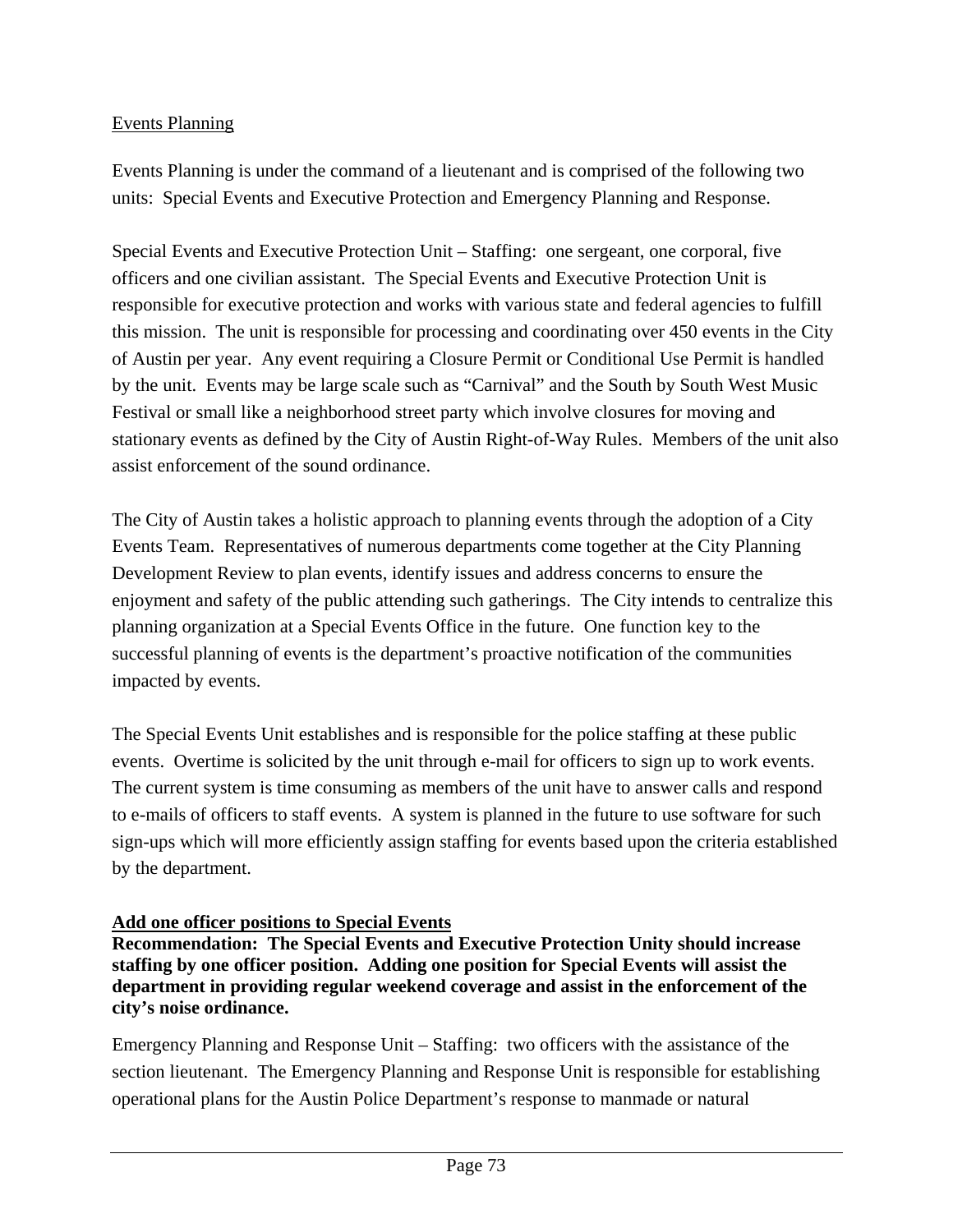emergencies and disasters. The unit works in partnership with various federal, state and local organizations and universities to provide for the safety of the public in such events.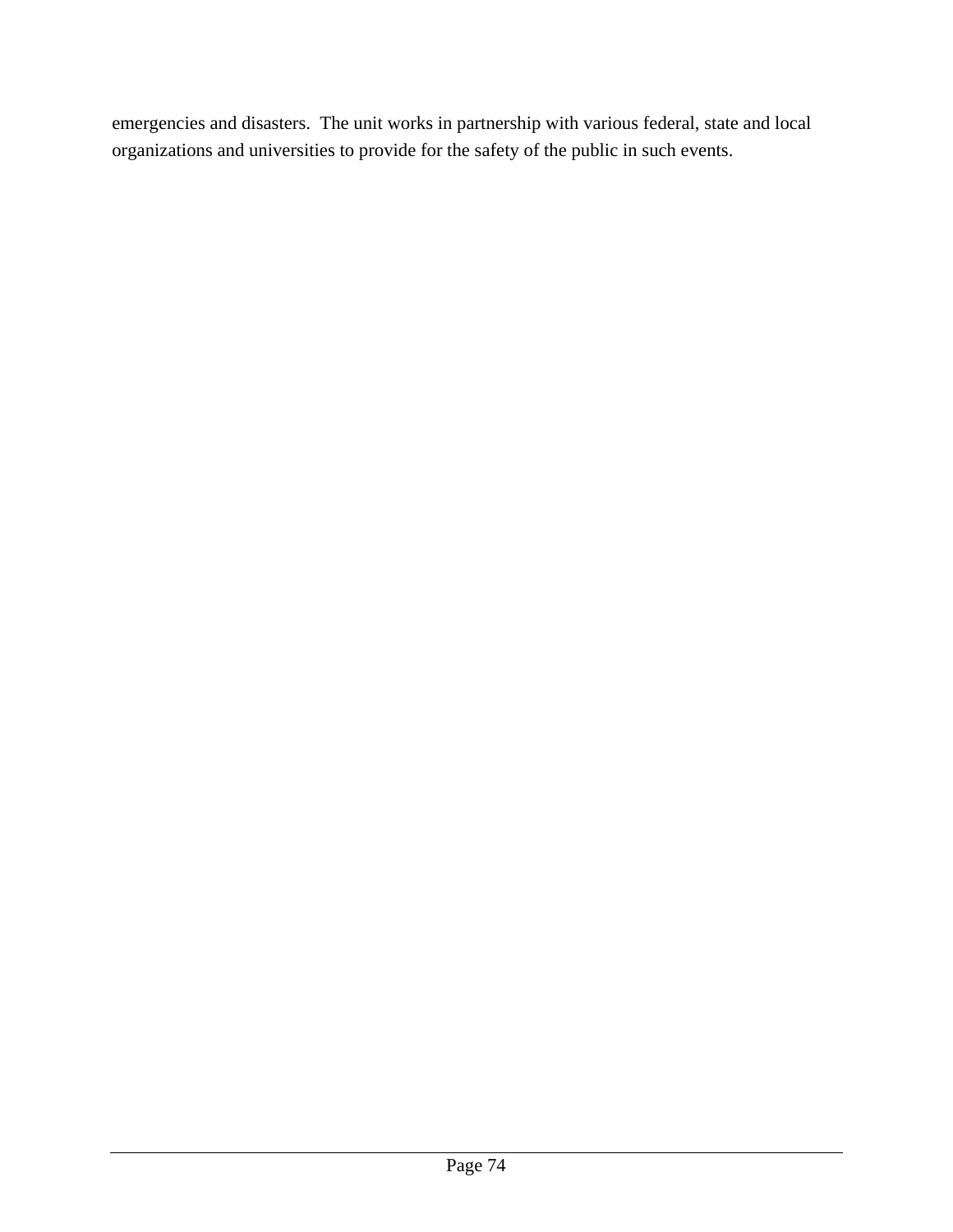# **Summary: Sworn Staffing Recommendations**

The next table summarizes the recommendations for additional sworn staffing for the Austin Police Department.

| Unit                            | <b>Officers</b> | Detectives | Sergeants      | Total          |
|---------------------------------|-----------------|------------|----------------|----------------|
| <b>Sector Patrol</b>            | 90              |            | 10             | 100            |
| <b>Investigations: Violent</b>  |                 | 41         | 7              | 48             |
| Crime and Property              |                 |            |                |                |
| Crimes                          |                 |            |                |                |
| <b>Regional Detectives</b>      |                 | 32         | 4              | 36             |
| <b>District Representatives</b> | 10              |            |                | 10             |
| Regional Metro TAC              | 25              |            |                | 25             |
| Units                           |                 |            |                |                |
| <b>Additional TAC Units</b>     | 16              |            | $\mathfrak{D}$ | 18             |
| <b>Special Events</b>           | 1               |            |                | 1              |
| Canine Unit                     | $\overline{c}$  |            |                | $\mathfrak{D}$ |
| Air                             | $\overline{2}$  |            |                | $\overline{2}$ |
| Vehicular Homicide              |                 | 5          |                | 5              |
| Recruiting                      | 1               |            |                | 1              |
| Parks                           | 8               |            | 1              | 9              |
| Total                           | 155             | 78         | 24             | 257            |

Additional Sworn Staffing Recommended

The next table shows units where there is a potential to replace sworn officers with civilians.

| Unit                 | <b>Positions for Potential</b> |  |  |
|----------------------|--------------------------------|--|--|
|                      | Sworn to Civilian              |  |  |
|                      | Conversion                     |  |  |
| Training             | 2                              |  |  |
| Risk                 | 5                              |  |  |
| Management           |                                |  |  |
| <b>Fusion Center</b> |                                |  |  |
| (ARIC)               |                                |  |  |
| Technology           | 8                              |  |  |
| Real Time            |                                |  |  |
| Crime Center         |                                |  |  |
|                      |                                |  |  |

## Potential Sworn to Civilian Replacements

Converting all of the potential sworn to civilian positions would reduce the need for the sworn staffing increase to 228.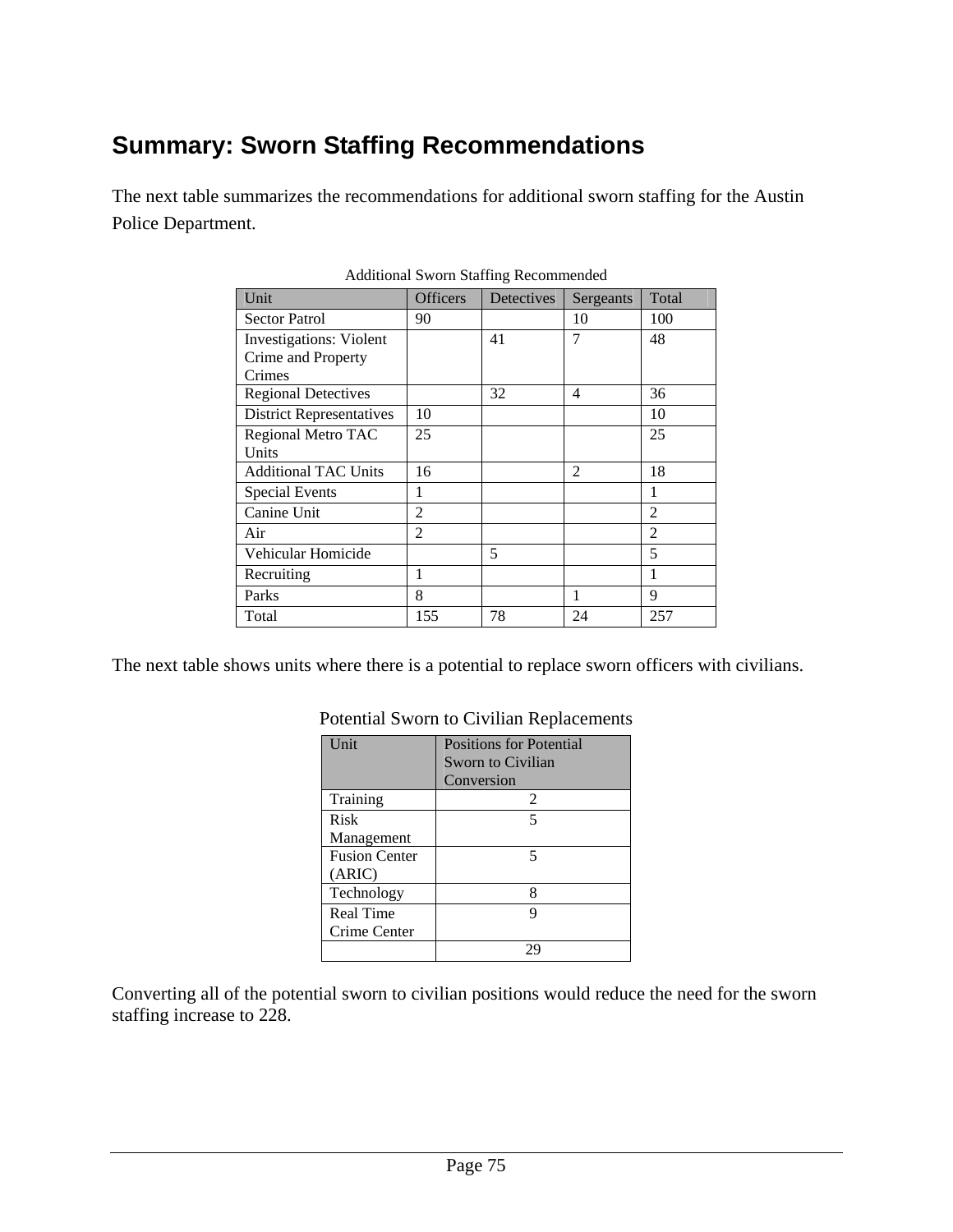# **Sworn Staffing Benchmarking**

One of the requirements of the RFP for this project was to identify at least five police agencies with community dynamics and department organizational structures similar to APD's; to list benchmarks for patrol, investigations, special events, traffic, and support staffing from similar police agencies; and to describe methods currently in use for projecting sworn staffing needs in similar cities.

In order to fulfill this requirement, PERF staff identified six jurisdictions that met the criteria above in order to serve as benchmarking agencies. These jurisdictions are:

- Fort Worth, TX
- Memphis, TN
- Portland, OR
- San Francisco, CA
- San Jose, CA
- Seattle, WA

Each of these agencies was contacted in order to obtain sworn staffing levels for patrol, investigations, special events, traffic, and support. The data collected was then benchmarked against the staffing levels of the Austin Police Department.

A word of caution should be given with regard to benchmarking: while benchmarking is useful for "at a glance" comparisons across agencies, it should not be used as the sole basis of making fundamental or structural changes to a police department. Police departments across the United States are staffed according to a variety of unique factors in their jurisdictions such as location, demographics, daytime and nighttime populations, etc. Each jurisdiction has its own combination of factors that affect staffing needs.

Similarly, how departments want their patrol officers' time to be spent across a variety of tasks (e.g., responding to calls, community policing, random patrol, unobligated time, etc.) will have a direct effect on staffing.

The benchmarks are presented in the following table.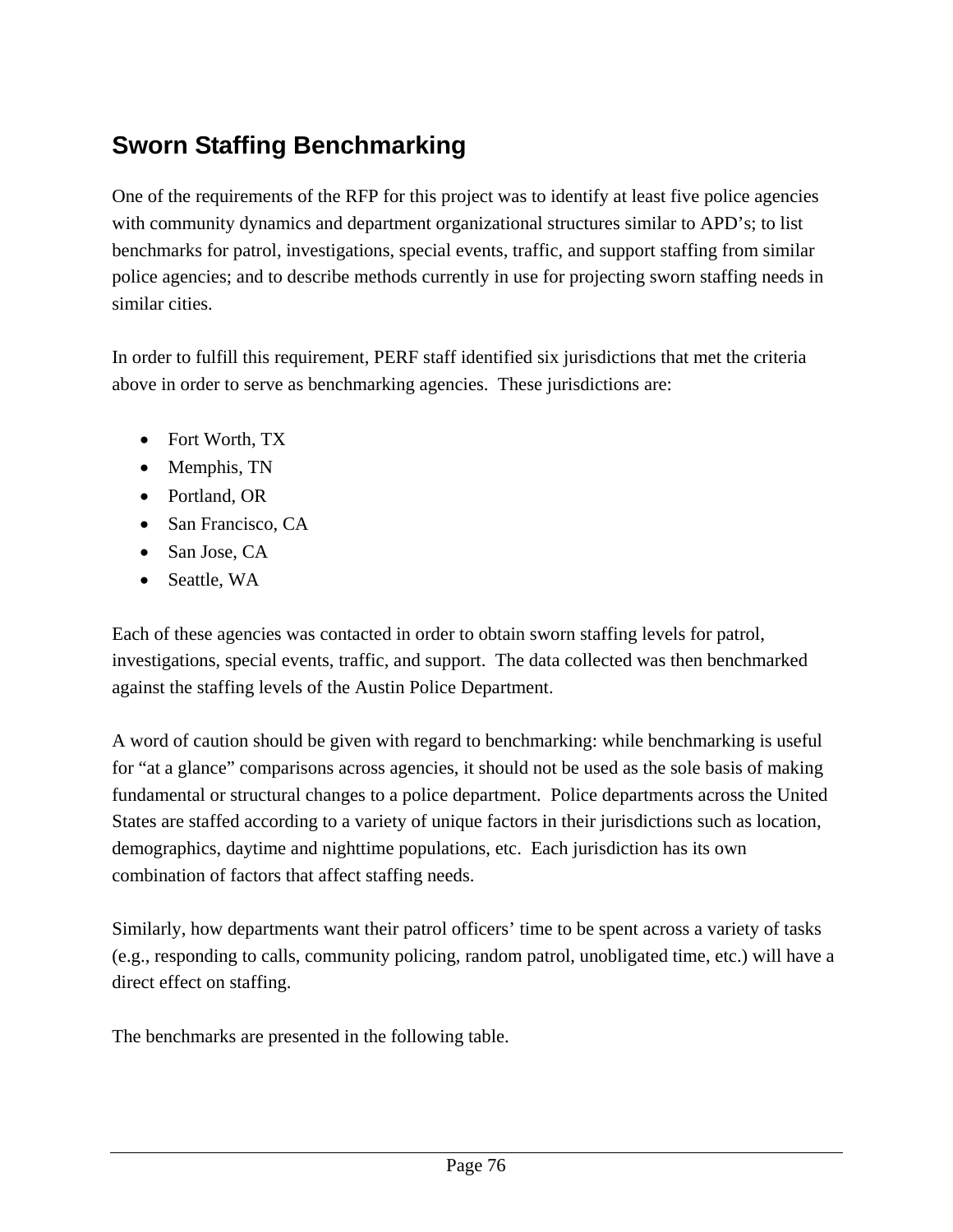|                          |               |           |                | <b>Portland</b> | San              |          |                |
|--------------------------|---------------|-----------|----------------|-----------------|------------------|----------|----------------|
| <b>Jurisdiction</b>      | <b>Austin</b> | Ft. Worth | <b>Memphis</b> | (OR)            | <b>Francisco</b> | San Jose | <b>Seattle</b> |
| Population               | 824,205       | 650,000   | 682,000        | 556,370         | 753,930          | 909,100  | 617,300        |
| <b>Total sworn</b>       | 1,718         | 1,500     | 2,248          | 996             | 2,328            | 1,400    | 1,329          |
| Officers per 1,000       | 2.08          | 2.31      | 3.30           | 1.79            | 3.09             | 1.54     | 2.15           |
| Patrol                   | 779           | 893       | 1,246          | 665             | 1,105            | 657      | 786            |
| % of Total Sworn         | 45.3%         | 59.5%     | 55.4%          | 66.8%           | 47.5%            | 46.9%    | 59.1%          |
|                          |               |           |                |                 |                  |          |                |
| Patrol staff per 1,000   | 0.95          | 1.37      | 1.83           | 1.20            | 1.47             | 0.72     | 1.27           |
| Investigations           | 300           | 180       | 208            | 186             | 290              | 189      | 155            |
| % of Total Sworn         | 17.5%         | 12.0%     | 9.3%           | 18.7%           | 12.5%            | 13.5%    | 11.7%          |
| Investigators per 1,000  | 0.36          | 0.28      | 0.30           | 0.33            | 0.38             | 0.21     | 0.25           |
| <b>Special Events</b>    | 65            | 1         | N/A            | 0               | 30               | $\Omega$ | $\Omega$       |
| % of Total Sworn         | 0.2%          | 0.1%      | N/A            | 0.00%           | 1.3%             | 0.0%     | 0.0%           |
| Special Events staff per |               |           |                |                 |                  |          |                |
| 1,000                    | 0.00          | 0.00      | N/A            | 0.00            | 0.04             | 0.00     | 0.00           |
| Traffic                  | 122           | 93        | 66             | 57              | 95               | 48       | 50             |
| % of Total Sworn         | 7.1%          | 6.2%      | 2.9%           | 5.7%            | 4.1%             | 3.4%     | 3.8%           |
|                          |               |           |                |                 |                  |          |                |
| Traffic staff per 1,000  | 0.15          | 0.14      | 0.10           | 0.10            | 0.13             | 0.05     | 0.08           |
| Support                  | 218           | 61        | 133            | 57              | 62               | 37       | 48             |
| % of Total Sworn         | 12.7%         | 4.0%      | 5.9%           | 5.7%            | 2.7%             | 2.6%     | 3.6%           |
|                          |               |           |                |                 |                  |          |                |
| Support staff per 1,000  | 0.26          | 0.09      | 0.20           | 0.10            | 0.08             | 0.04     | 0.08           |

# *Overall Staffing*

In terms of overall sworn staffing, the Austin Police Department has the third highest staffing level among benchmark agencies, with 1,718 officers (based on authorized staffing levels as of October 1, 2011). Only San Francisco and Memphis have more police officers (2,328 and 2,248 officers respectively). However, with regard to officers per thousand population, Austin ranks third lowest (2.08 officers per thousand residents), with only two other agencies—Portland, OR and San Jose—having a lower ratio of officers per thousand (1.79 and 1.54 officers per thousand respectively).

# *Patrol Staffing*

Staffing for APD's patrol function is lower than most of the benchmarking agencies, with 779 sworn members committed to the patrol function. Only two of the surveyed agencies (Portland, OR and San Jose) have their patrol functions staffed at a lower level than Austin (665 and 657 officers respectively). Austin's patrol officers as a percentage of total sworn officers is the *lowest* among all benchmarking agencies, at 45.3%. Austin's number of patrol officers per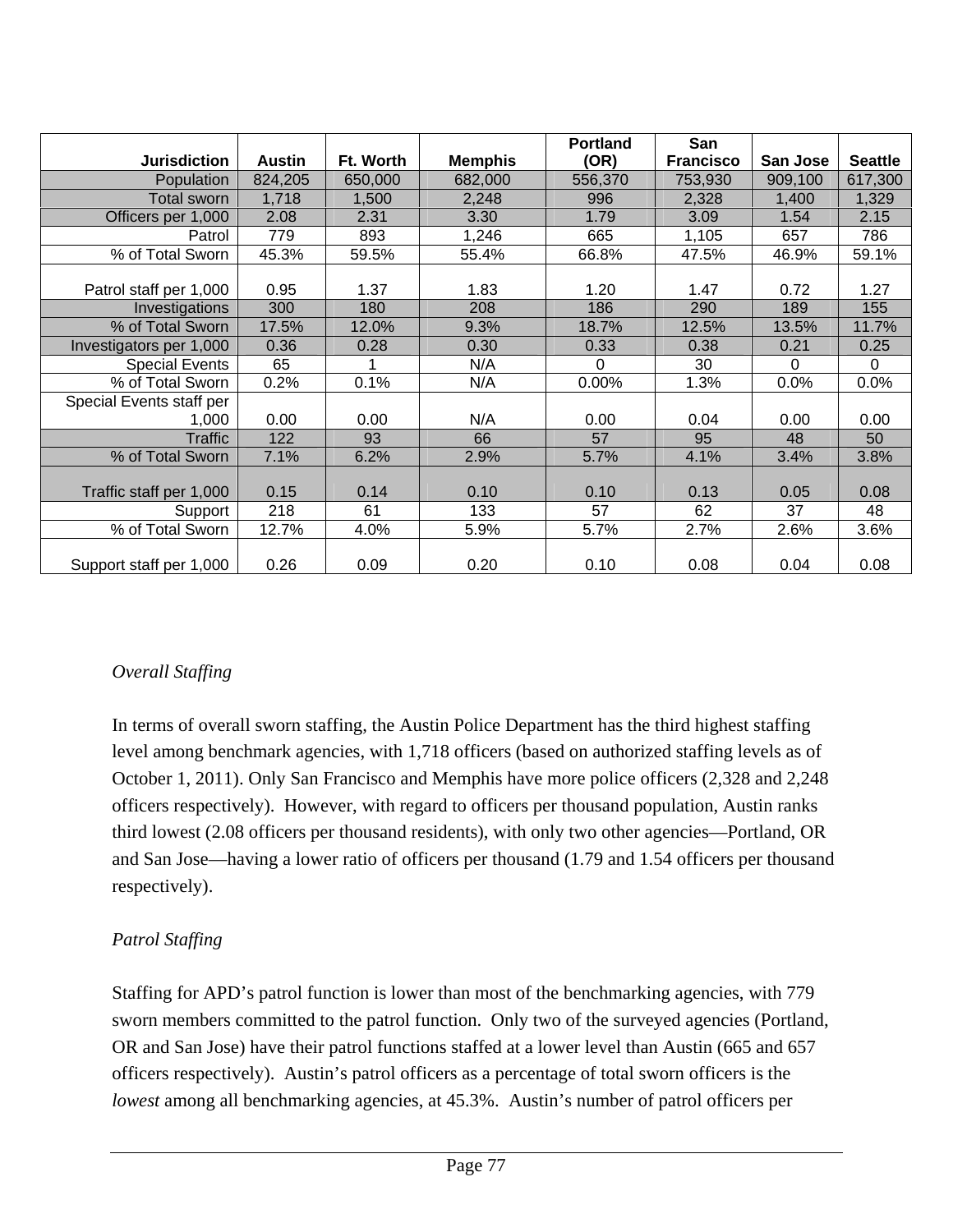thousand population is second lowest among all agencies, with less than one officer (0.95) per thousand. Only San Jose has a smaller ratio of patrol officers per thousand (0.72).

# *Investigations Staffing*

With a sworn Investigations staff of 300, the Austin Police Department has more investigators than any of the benchmarking agencies, and has the second highest percentage of Investigators as a percentage of its total sworn personnel, at 17.5%. Only Portland, OR reported having a higher percentage of investigators (18.7%) as a percentage of all sworn personnel. Austin has the third highest ratio of investigators to overall population at 0.36 per thousand. However, the ratios of nvestigators per thousand in Fort Worth (0.40) and San Francisco (0.38) are not considerably higher than that of Austin.

# *Special Events Staffing*

Special Events staffing does not lend itself to easy benchmarking in this instance, as several agencies reported either having zero or minimal staff devoted to this function (data from Memphis was not available). The Austin Police Department has 4 officers committed to the Special Events function. San Francisco has 30 full time equivalent (FTE) officers.

Austin has a high number of special events because not only is it the state capitol with a major university but also it sees a larger number of protests, citywide festivals, and other major events. As other departments do, these events are policed with combinations of on duty officers with adjusted schedules and off-duty officers on overtime.

# *Traffic*

Austin has more sworn personnel assigned to Traffic (122 officers) than any other benchmark agency. As with Special Events, this is not surprising, as Austin is the state capitol, and has different needs with regard to dignitary escort, protests, and other specialized matters. Additionally, the Texas Department of Public Safety does not patrol highways in major Texas cities, so the high number of traffic officers in Austin and Ft. Worth may be attributed to this phenomenon. A primary emphasis in the APD is to deal with traffic congestion. Austin is usually rated in the top ten large cities with the most traffic congestion. As a percentage of the overall police force, Austin has more officers on Traffic (7.1%) than any of the benchmark agencies, and has more traffic officers per thousand population (0.15).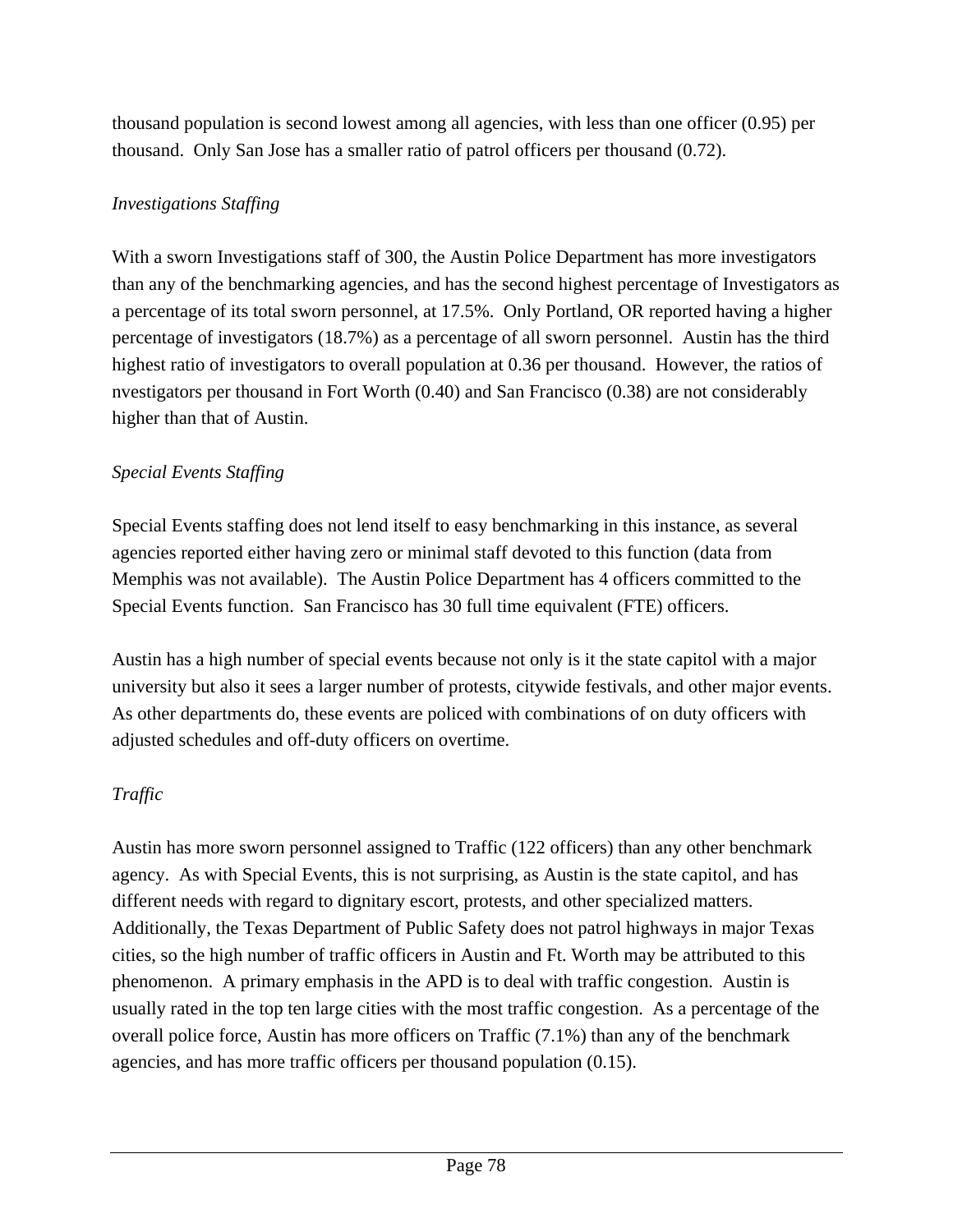# *Support*

The Austin Police Department has more sworn personnel assigned to Support than any of the benchmarking agencies, with 218 officers assigned to this function. Support staffing as a percentage of overall sworn personnel is also higher in Austin (with Support staff making up 12.7% of APD's overall staffing) than in any of the benchmark agencies. Support staff per thousand was highest in Austin (0.26).

# *Summary*

While APD's Patrol staffing is lower than that of most other benchmarking agencies, it has one of the higher overall staffing levels, as well as the highest staffing levels among benchmark agencies with regard to Investigations, Traffic and Support.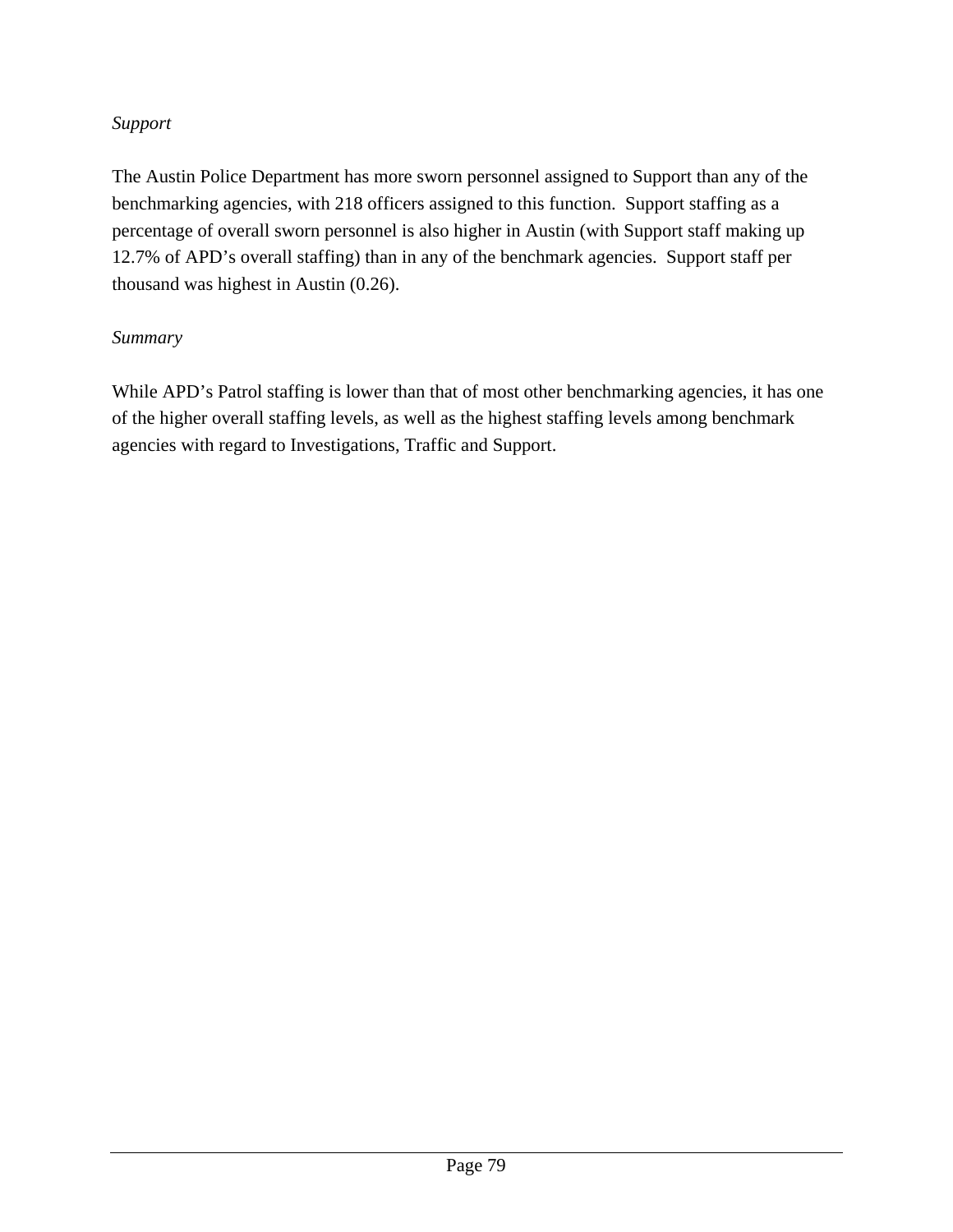**Appendix 1: Community Survey**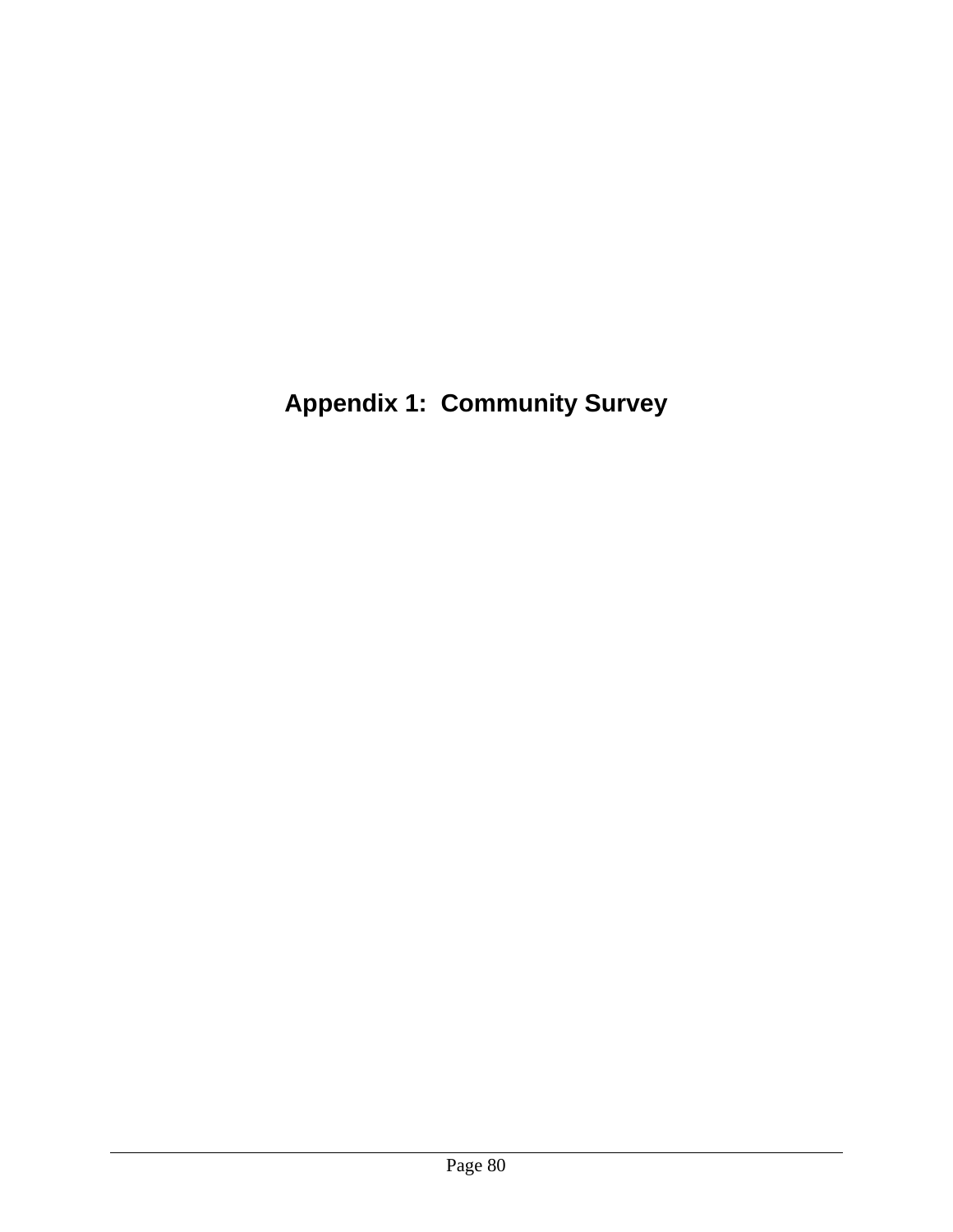#### **Question** Hello

Hello, my name is [First Name]. I'm calling on behalf of the City of Austin and the Police Executive Research Forum. A Critical part of their study of the Austin Police Department is a random survey of residents of Austin, and of those who work in the city but live elsewhere.

Your opinions are an extremely important component of this research.

Would you mind participating in a quick survey so that your views on the Austin Police Department are incorporated into this study?

1. (Yes)

2. (No)

If needed: The Police Executive Research Forum, a nonprofit organization dedicated to improving the delivery of policing services nationwide. They are conducting a patrol utilization study of the Austin Police Department.

#### **Question** Hello2

I won't ask for your name, address or other personal information that may identify you. Your participation in this survey is voluntary. You don't have to answer any questions you don't want to and you may end the interview at any time. If you have questions about your rights as a research subject you can call the University IRB. I can provide you with that number.

The interview takes about 10 minutes. The information you provide will be confidential. If you have questions about the survey, I can provide you with a telephone number to get more information.

May I continue with the survey?

If needed: Brian Harnisch (307) 766-6103 for more SURVEY information. UW Institutional Review Board (IRB) Administrator (307) 766-5320.

 1. (Yes) 2. (No)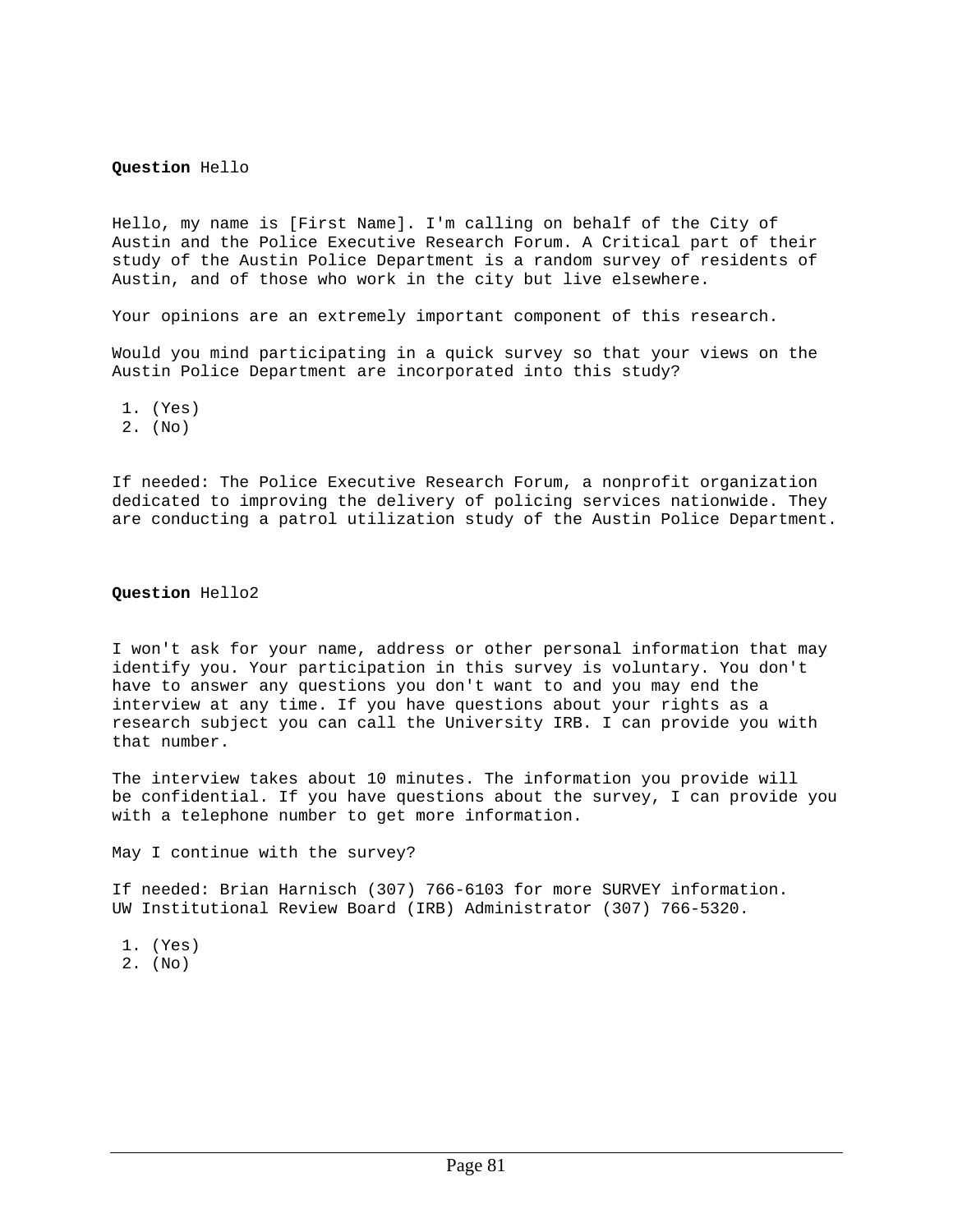Thanks! I need to ask. Have I reached you on a cell phone

```
 1. (Yes) 
 2. (No)
```
**Question** YCell

I am not allowed to interview you if you are driving or doing something else that might put you in danger. May I continue, or should I call at another time?

If not now: What would be a good time to call back?

- 1. (OK to keep going) 2. (Not now, call at another time)
- 3. (Refusal/Hang up/Termination)

#### **Question** TexRes

First I need to confirm. Do you live in Texas?

- 1. (Yes)
- 2. (No)
- 8. (Don't know/Not sure)
- 9. (No Answer/Refused)

#### **Question** Yes

And am I speaking with someone 18 or older.

- 1. (Yes)
- 2. (No)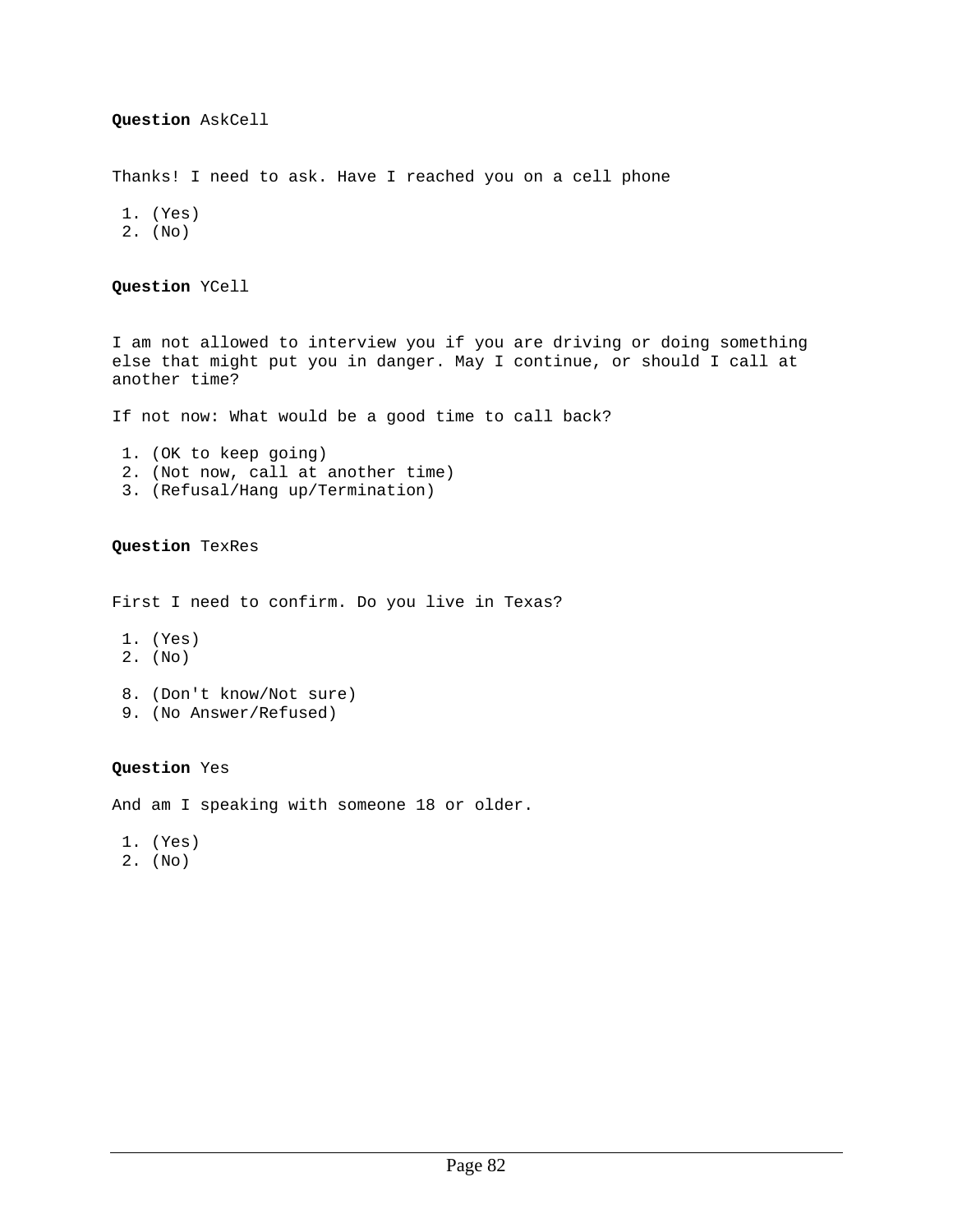Are you a resident of the City of Austin?

- 1. Yes
- 2. No
- 7. (Don't know/Not sure)
- 9. (Refused)

Logic Instructions: if (ans<2) skp q1b

#### **Question** Q1a

Do you regularly commute to the city of Austin for work, for other reasons like school, doctors, shopping, or do you own a business in Austin?

- 1. Yes
- 2. No
- 7. (Don't know/Not sure)
- 9. (Refused)

```
Logic Instructions: 
if (ans=2) skp Thanks3 
if (ans=1) skp q3 
skp q3
```
## **Question** Q1b

Approximately how many years have you lived in the City of Austin?

 Enter 888 for "Don't Know/Not sure", 999 for "No Answer/Refused" 0 for less than 1 year

Years: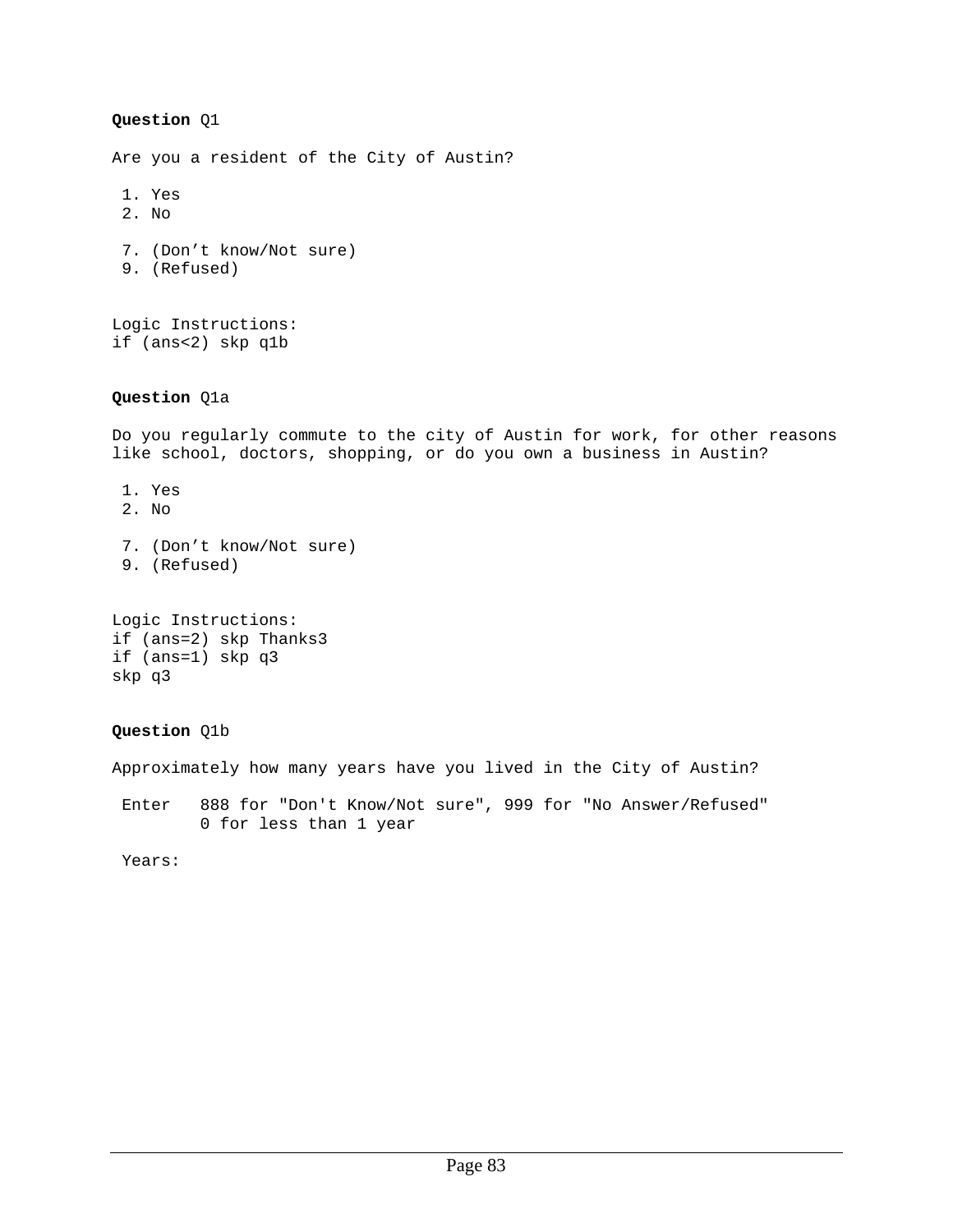```
Question Q2 
Relative to downtown, where do you live? 
Would you say... 
Read all answer choices. 
  1. Northwest 
  2. Northeast 
  3. Central West 
  4. Downtown 
  5. Central East 
  6. Southwest 
  7. Southeast 
  8. (Don't know/Not sure) 
  9. (Refused) 
Logic Instructions: 
if (ans<8) skp q4 
Question Q3 
Do you commute to the city of Austin for work? 
  1. Yes 
  2. No 
  7. (Don't know/Not sure) 
  9. (Refused) 
Logic Instructions: 
if (ans=2) skp q3c
```
How many days per week do you commute to the city of Austin for work? Enter 8 for "Don't Know/Not sure", 9 for "No Answer/Refused"

Days: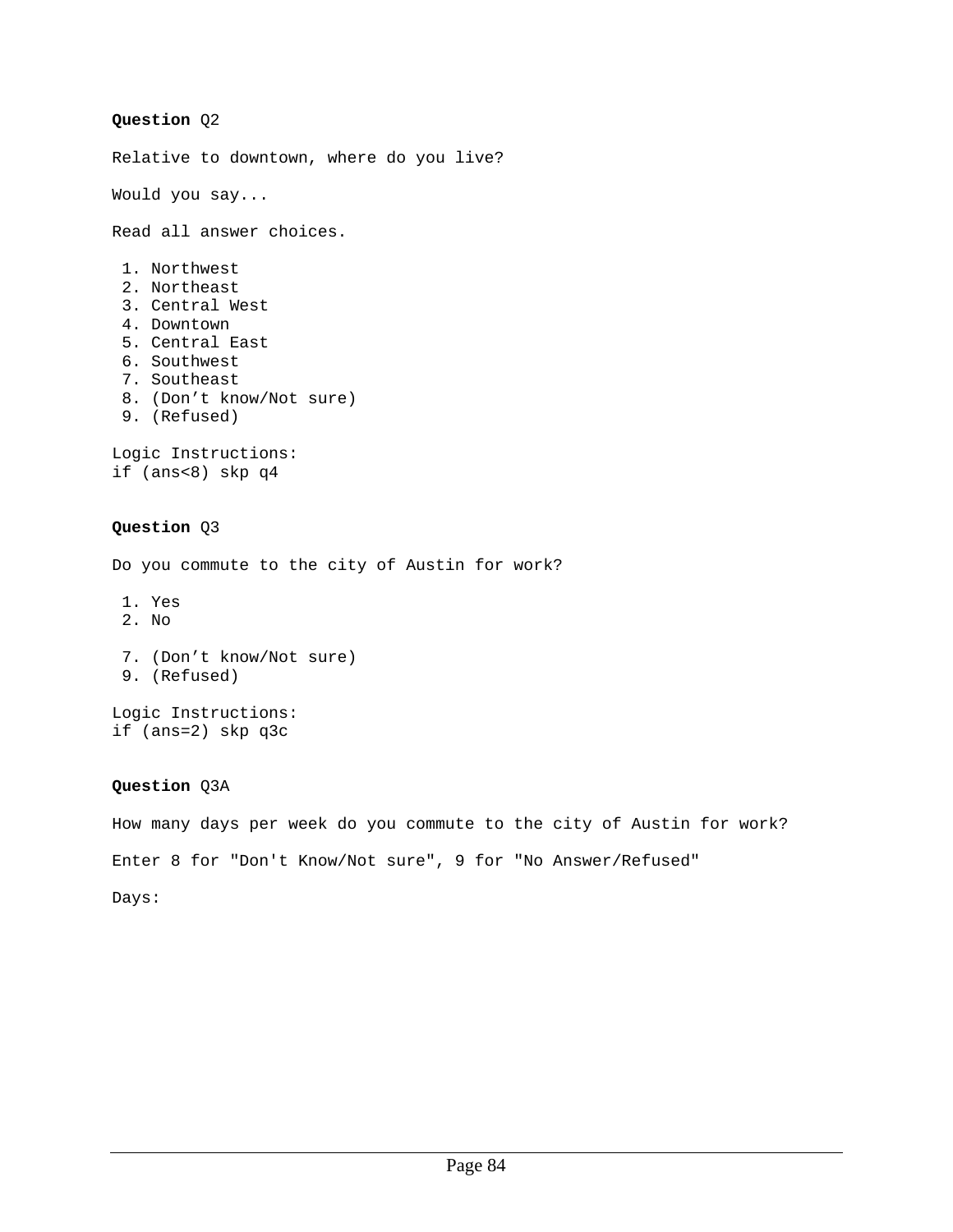When working in Austin, do you typically work on weekdays, weekends, or some combination of the two?

- 1. Weekdays
- 2. Weekends
- 3. Some combination of the two

```
 7. (Don't know/Not sure)
```
9. (Refused)

## **Question** Q3B2a

When working in Austin, do you typically work a daytime shift?

```
If needed: For example, 9am-5pm or similar.
```
- 1. Yes
- 2. No
- 7. (Don't know/Not sure)
- 9. (Refused)

## **Question** Q3B2b

Do you typically work an evening shift?

If needed: For example, 4pm to 11pm or similar.

- 1. Yes
- 2. No
- 7. (Don't know/Not sure) 9. (Refused)

## **Question** Q3B2c

Do you typically work a midnight/late-night shift?

- 1. Yes
- 2. No
- 7. (Don't know/Not sure) 9. (Refused)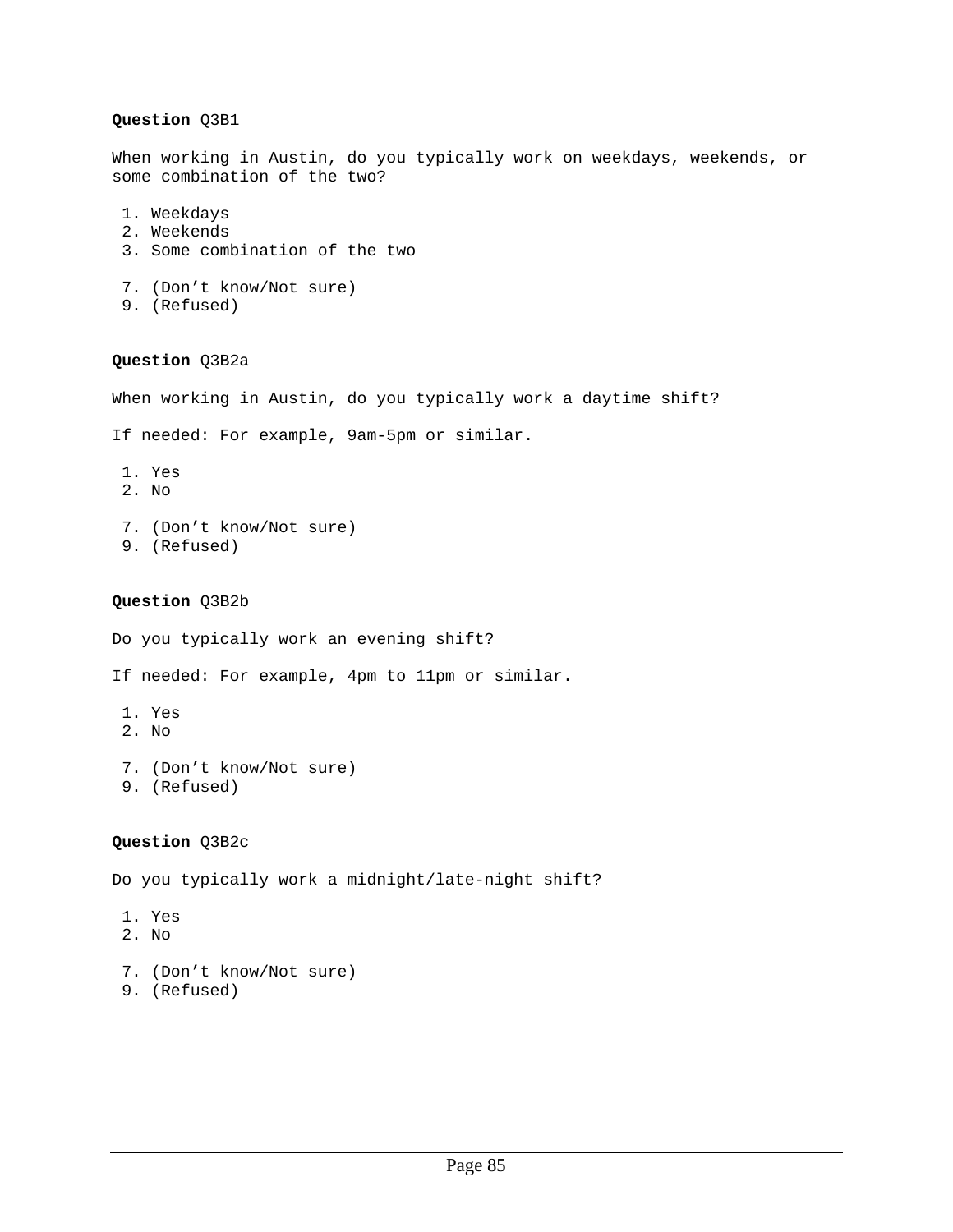## **Question** Q3B2d

Do you typically work other types of shifts?

Text:

## **Question** Q3C

Do you commute to the City of Austin four or more times a week for other reasons like school, doctors, or shopping?

- 1. Yes
- 2. No
- 7. (Don't know/Not sure)
- 9. (Refused)

## **Question** Q4

Do you own a business in Austin?

- 1. Yes
- 2. No
- 7. (Don't know/Not sure)
- 9. (Refused)

Logic Instructions: if (ans>1) skp q5

## **Question** Q4A

How many years have you owned a business in Austin:

Enter 888 for "Don't Know/Not sure", 999 for "No Answer/Refused"

Years: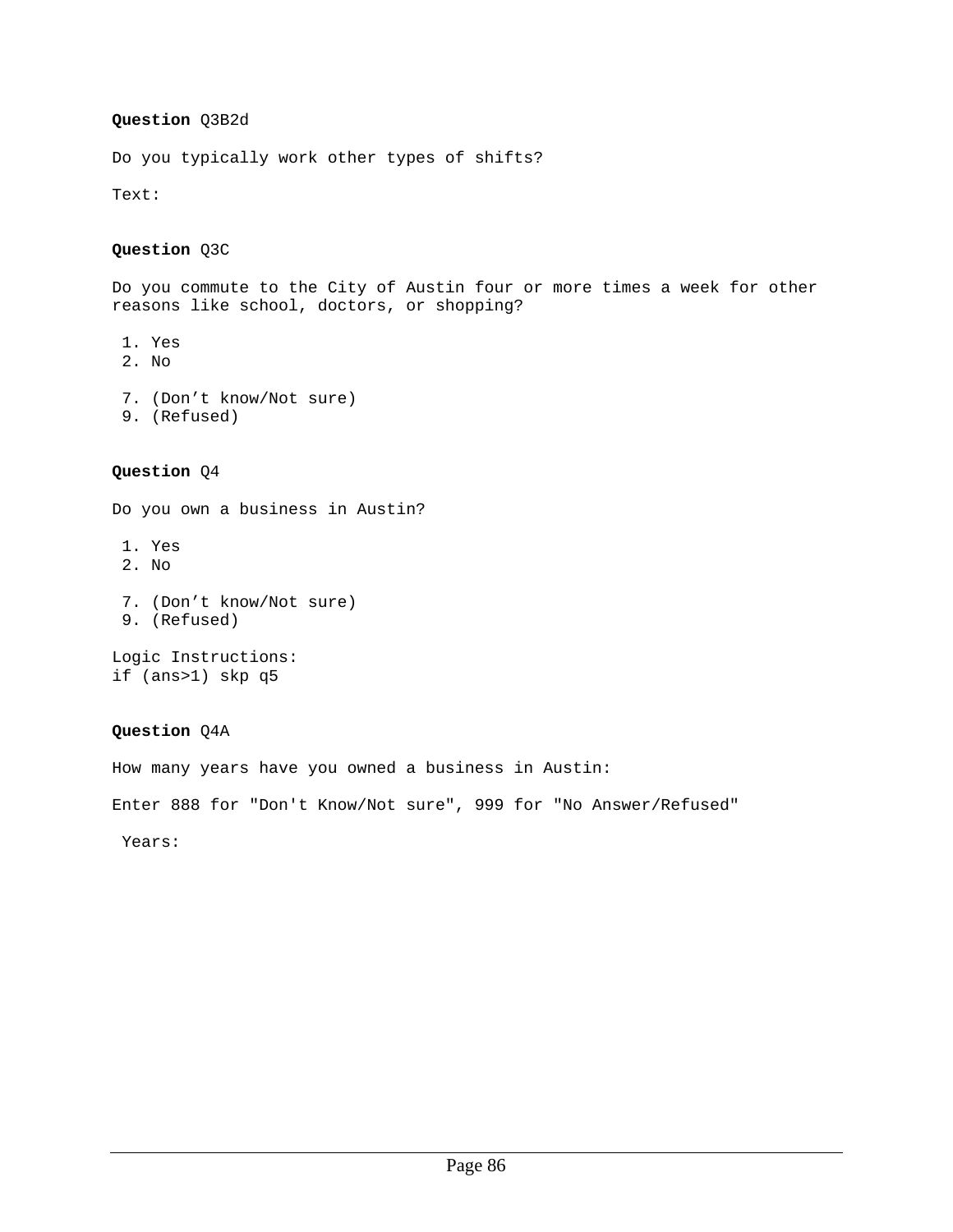Relative to downtown, where is your business?

- 1. Northwest
- 2. Northeast
- 3. Central West
- 4. Downtown
- 5. Central East
- 6. Southwest
- 7. Southeast
- 8. (Don't know/Not sure)
- 9. (Refused)

### **Question** Q5

Have you had any contact with the Austin Police Department, also known as APD, during the past 12 months?

- 1. Yes
- 2. No
- 7. (Don't know/Not sure) 9. (Refused) Logic Instructions:

if ((q1>1) & (q3>1) & (q3c>1) & (q4>1)) skp thanks3 if (ans>1) skp q9

#### **Question** Q6

How many times during the last 12 months have you had contact with the Austin Police Department?

Enter 888 for "Don't Know/Not sure", 999 for "No Answer/Refused"

Times:

**Question** Q7a

And what was nature of the contacts?

Did you: Report a crime?

- 1. Yes
- 2. No
- 7. (Don't know/Not sure)
- 9. (Refused)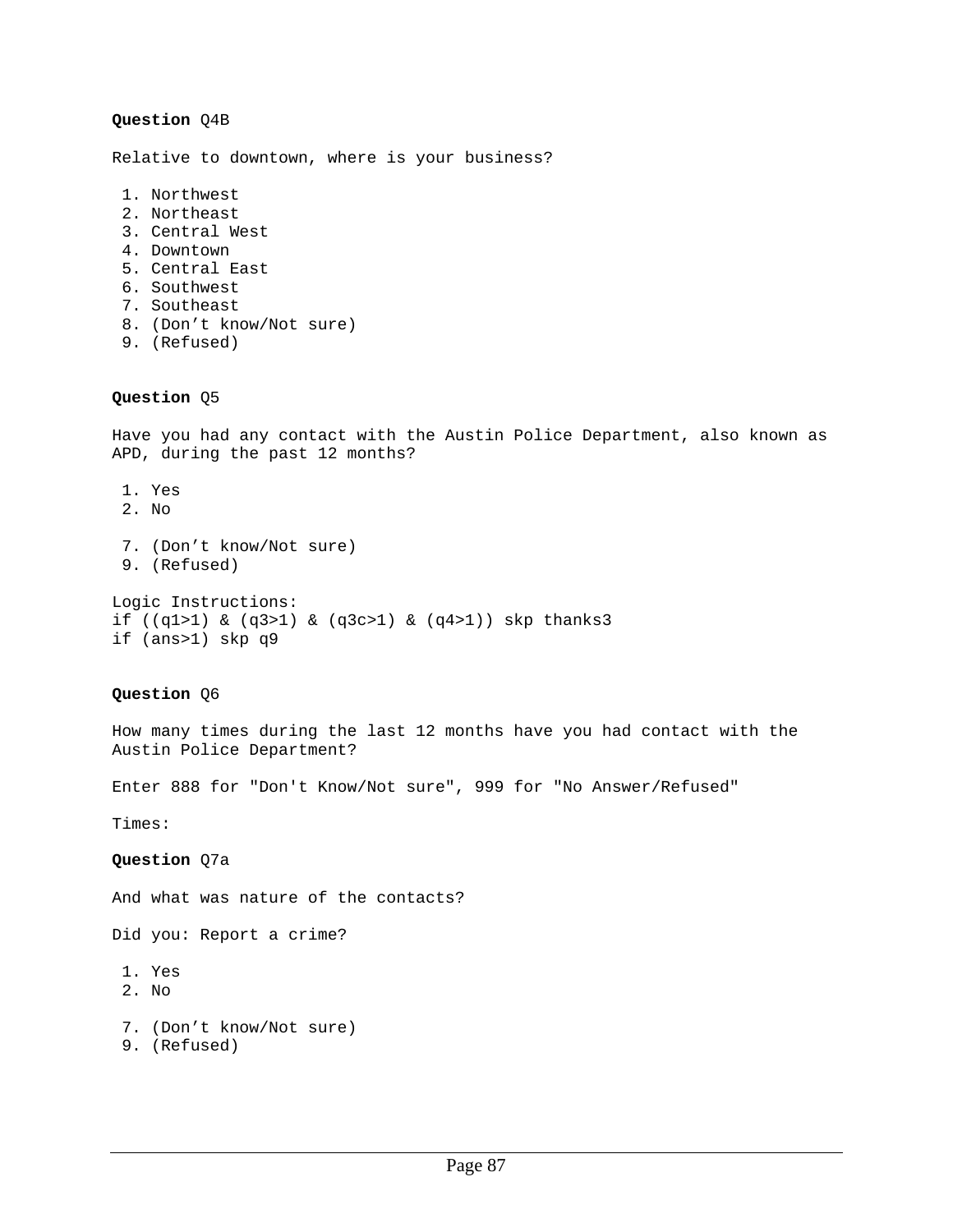Did you: Request a service OTHER than reporting crime?

If needed: What was the nature of your contact with APD?

- 1. Yes
- 2. No
- 7. (Don't know/Not sure)
- 9. (Refused)

#### **Question** Q7c

Did you: Attended a community meeting where the police were present?

If needed: What was the nature of your contact with APD?

- 1. Yes
- 2. No
- 7. (Don't know/Not sure)
- 9. (Refused)

### **Question** Q7d

Attended some other function where the police were present?

If needed: What was the nature of your contact with APD?

- 1. Yes
- 2. No
- 7. (Don't know/Not sure) 9. (Refused)

#### **Question** Q7e

Witnessed an incident where the police were involved?

If needed: What was the nature of your contact with APD?

- 1. Yes
- 2. No
- 7. (Don't know/Not sure)
- 9. (Refused)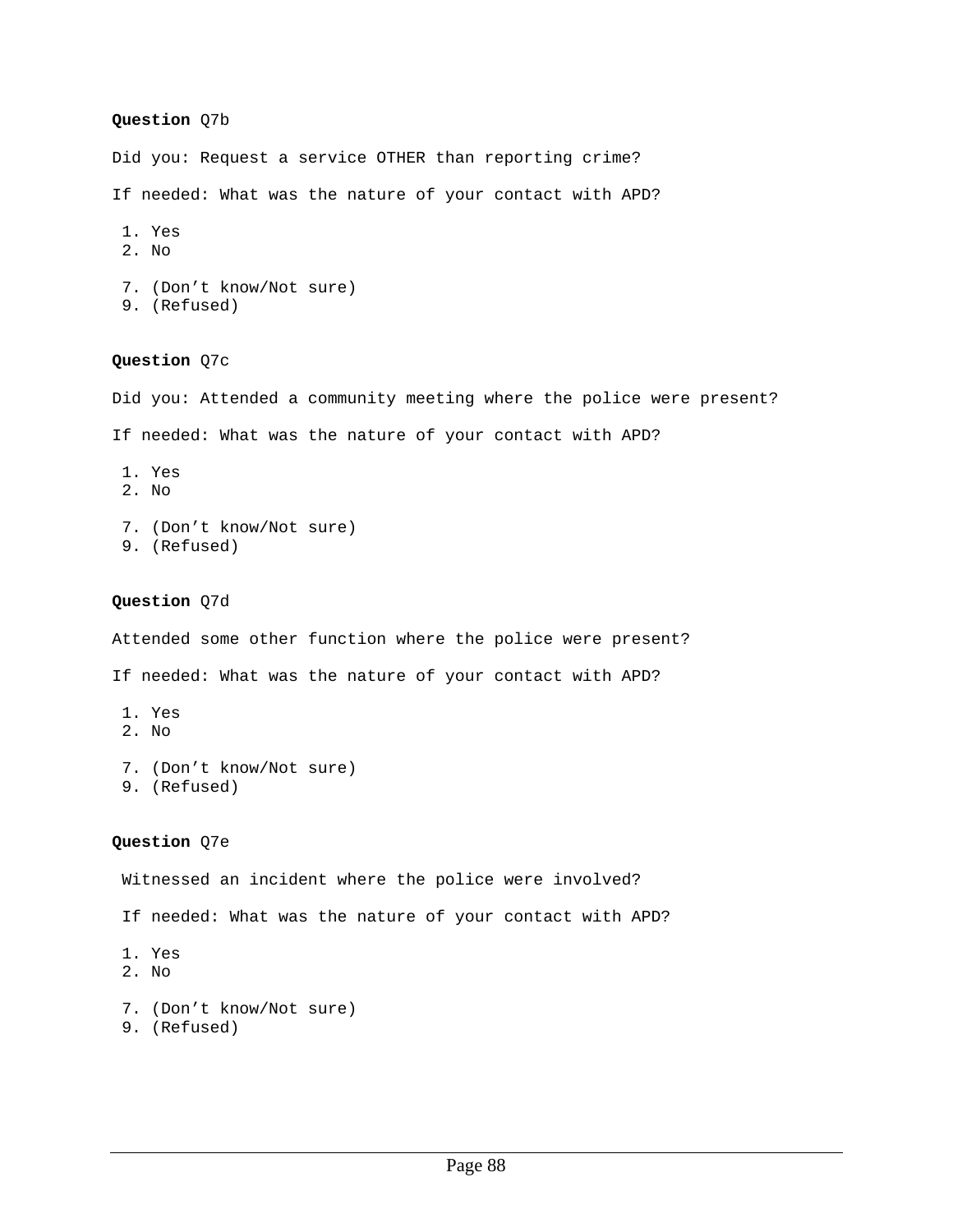Received a traffic citation or warning from an APD officer?

If needed: What was the nature of your contact with APD?

- 1. Yes
- 2. No
- 7. (Don't know/Not sure)
- 9. (Refused)

### **Question** Q7g

Did you: Talk to an APD officer on the street?

If needed: What was the nature of your contact with APD?

- 1. Yes
- 2. No
- 7. (Don't know/Not sure) 9. (Refused)
- **Question** Q7h

Did you have contact with APD in the last 12 months for any other reason? Leave blank if 'no'

Text:

## **Question** Q8

If you were reporting a crime, did you use the Internet or telephone to file the report?

- 1. Internet
- 2. Phone
- 7. (Don't know/Not sure) 9. (Refused)

Logic Instructions: if (q7a>1) skp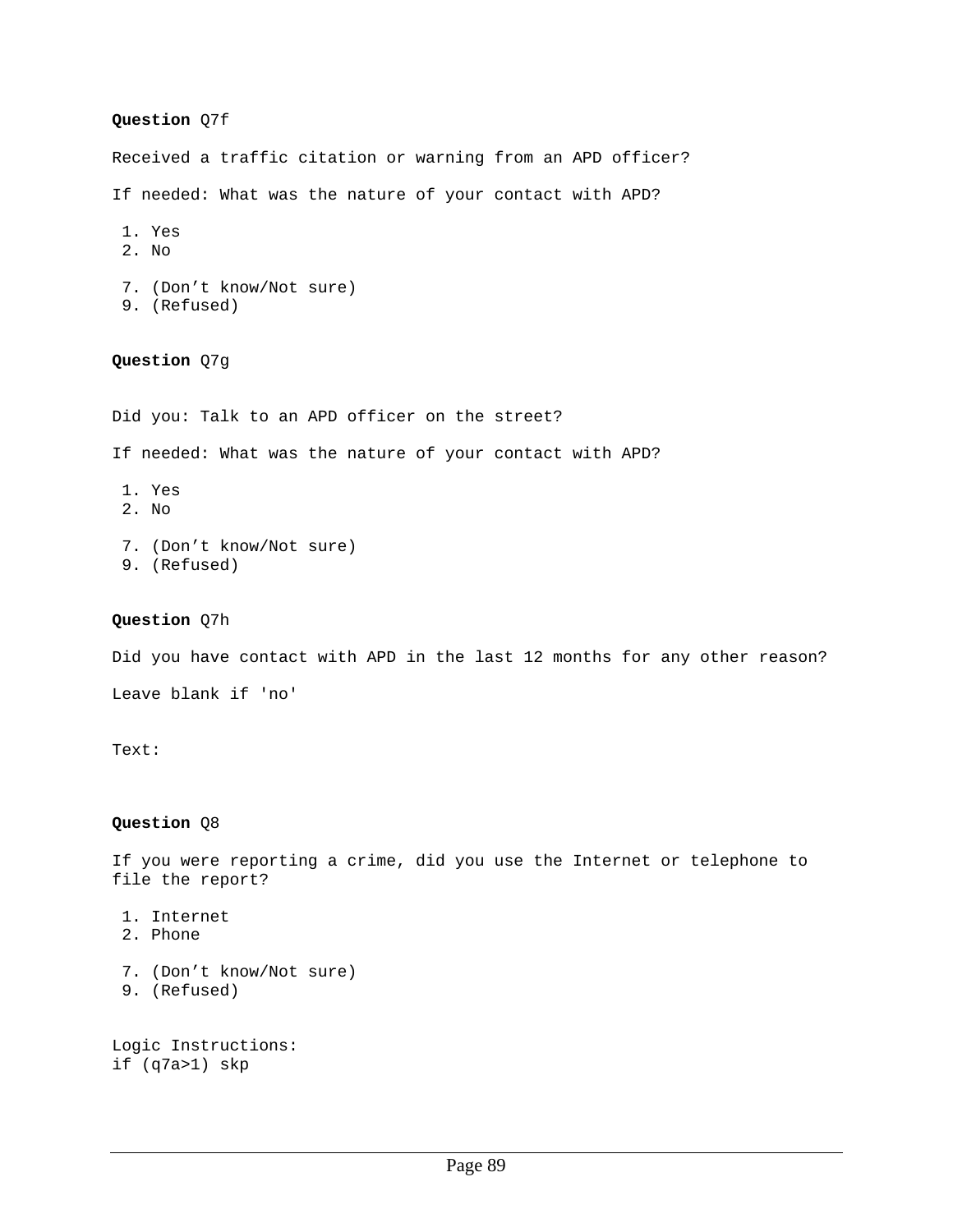How satisfied are you with the overall quality of police services in Austin?

Would you say you are...

- 1. Very satisfied
- 2. Satisfied
- 3. Neutral
- 4. Dissatisfied
- 5. Very dissatisfied
- 7. (Don't know/Not sure)
- 9. (Refused)

## **Question** Q10

In Austin, how satisfied are you with the speed of emergency police response, in other words how quickly police respond to emergencies?

Probe to clarify if necessary.

- 1. Very satisfied
- 2. Satisfied
- 3. Neutral
- 4. Dissatisfied
- 5. Very dissatisfied
- 7. (Don't know/Not sure)
- 9. (Refused)

**Question** Q11

In Austin, how satisfied are you with the enforcement of local traffic laws?

Probe to clarify if necessary.

- 1. Very satisfied
- 2. Satisfied
- 3. Neutral
- 4. Dissatisfied
- 5. Very dissatisfied
- 7. (Don't know/Not sure)
- 9. (Refused)

Logic Instructions: if (vq1>1) skp q13a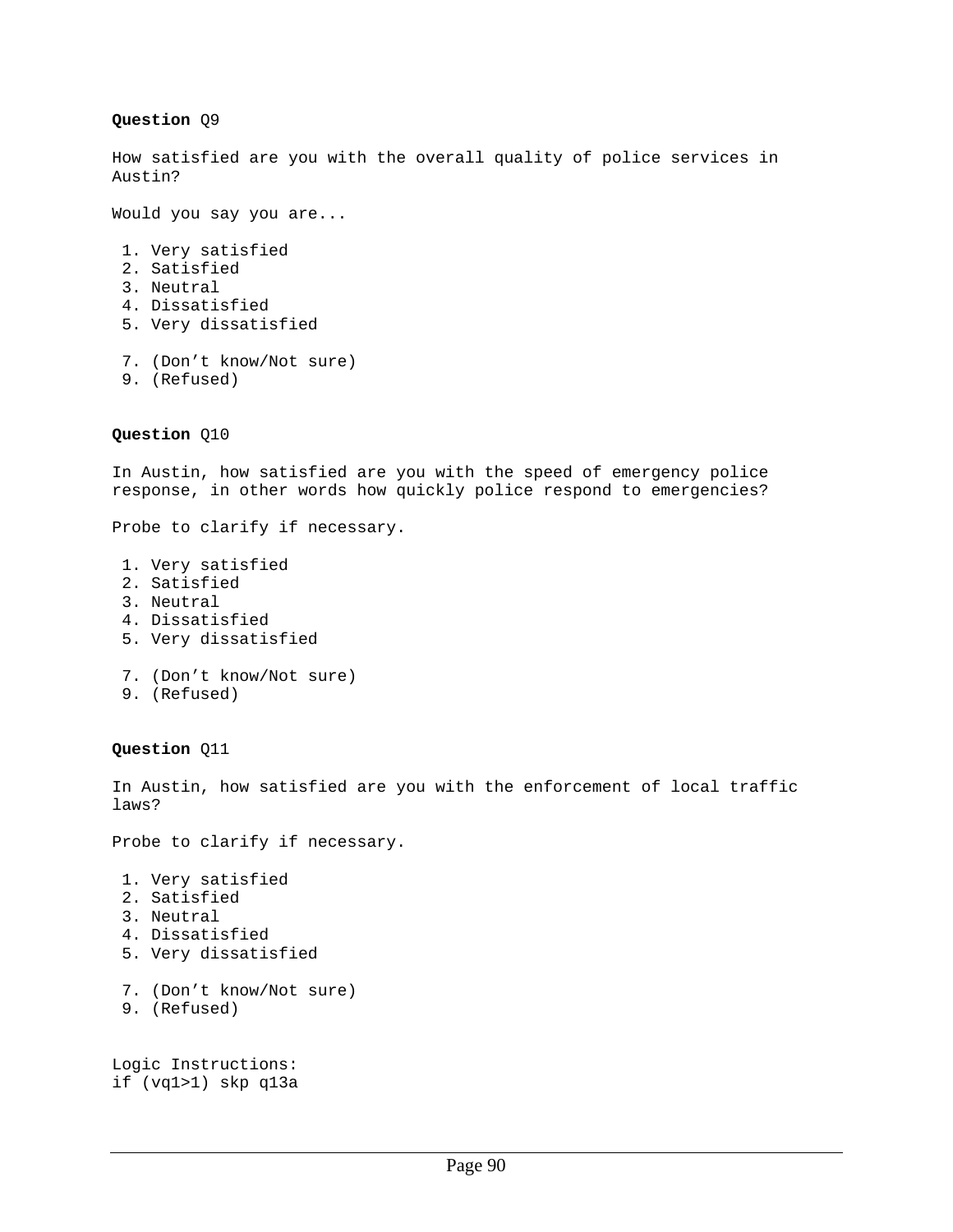## **Question** Q12A

For the following questions I'd like you to consider only YOUR NEIGHBORHOOD.

In the past 6 months, have you personally seen the following members of the APD in your neighborhood...

Uniform Officer in a vehicle? 1. Yes 2. No 7. (Don't know/Not sure)

- 9. (Refused)
- 

Logic Instructions: if (q1>1) skp

## **Question** Q12B

Uniform Officer on a motorcycle?

If needed: In the past 6 months, have you personally seen the following members of the APD in your neighborhood?

- 1. Yes
- 2. No
- 7. (Don't know/Not sure)
- 9. (Refused)

Logic Instructions: if (q1>1) skp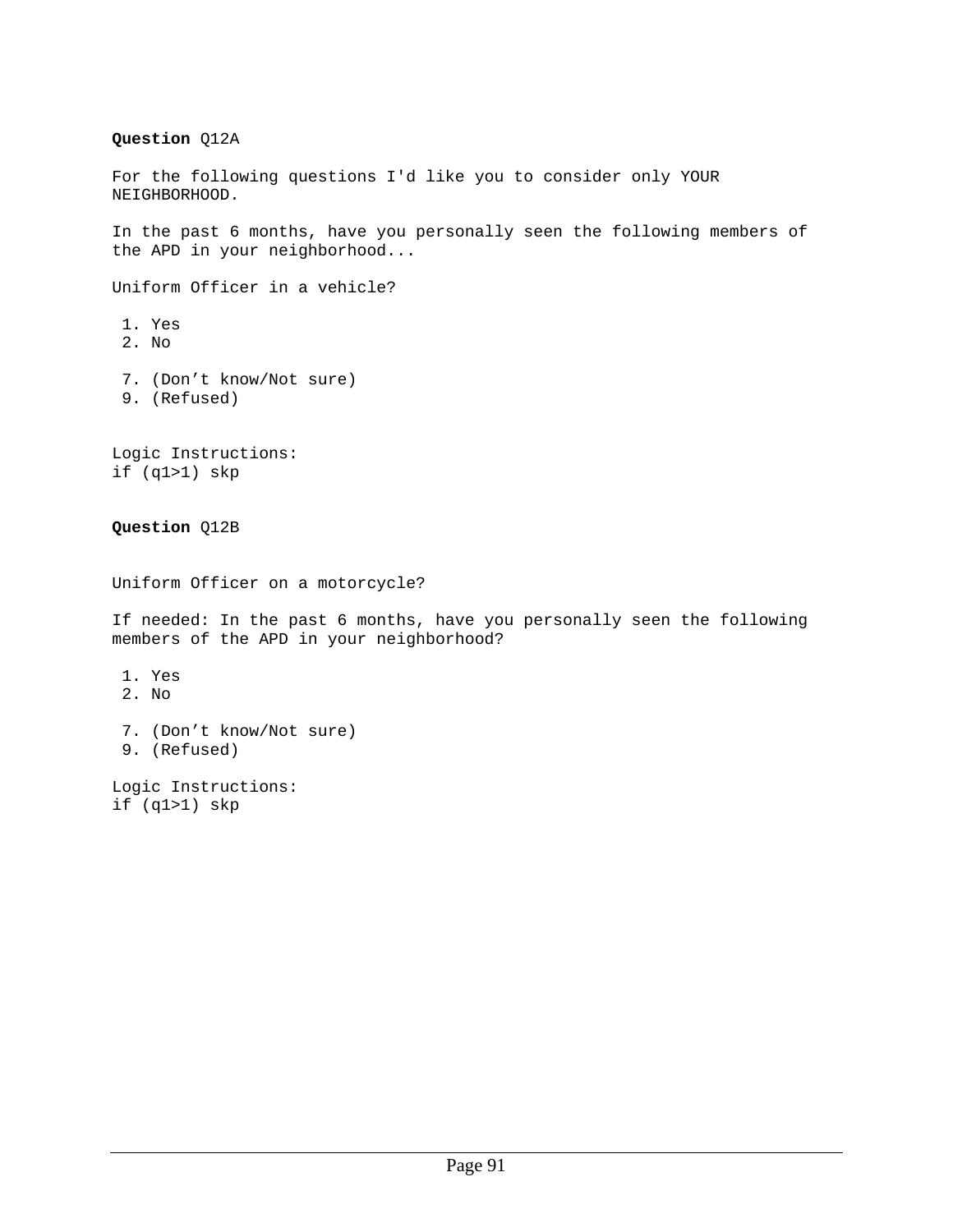**Question** Q12C Uniform Officer on bicycle? If needed: In the past 6 months, have you personally seen the following members of the APD in your neighborhood? 1. Yes 2. No 7. (Don't know/Not sure) 9. (Refused) Logic Instructions: if (q1>1) skp **Question** Q12D Uniform Officer walking a foot beat? If needed: In the past 6 months, have you personally seen the following members of the APD in your neighborhood? 1. Yes 2. No 7. (Don't know/Not sure) 9. (Refused) Logic Instructions: if (q1>1) skp **Question** Q12E A mounted officer? If needed: An officer on Horseback. In the past 6 months, have you personally seen the following members of the APD in your neighborhood? 1. Yes 2. No 7. (Don't know/Not sure) 9. (Refused) Logic Instructions:

if (q1>1) skp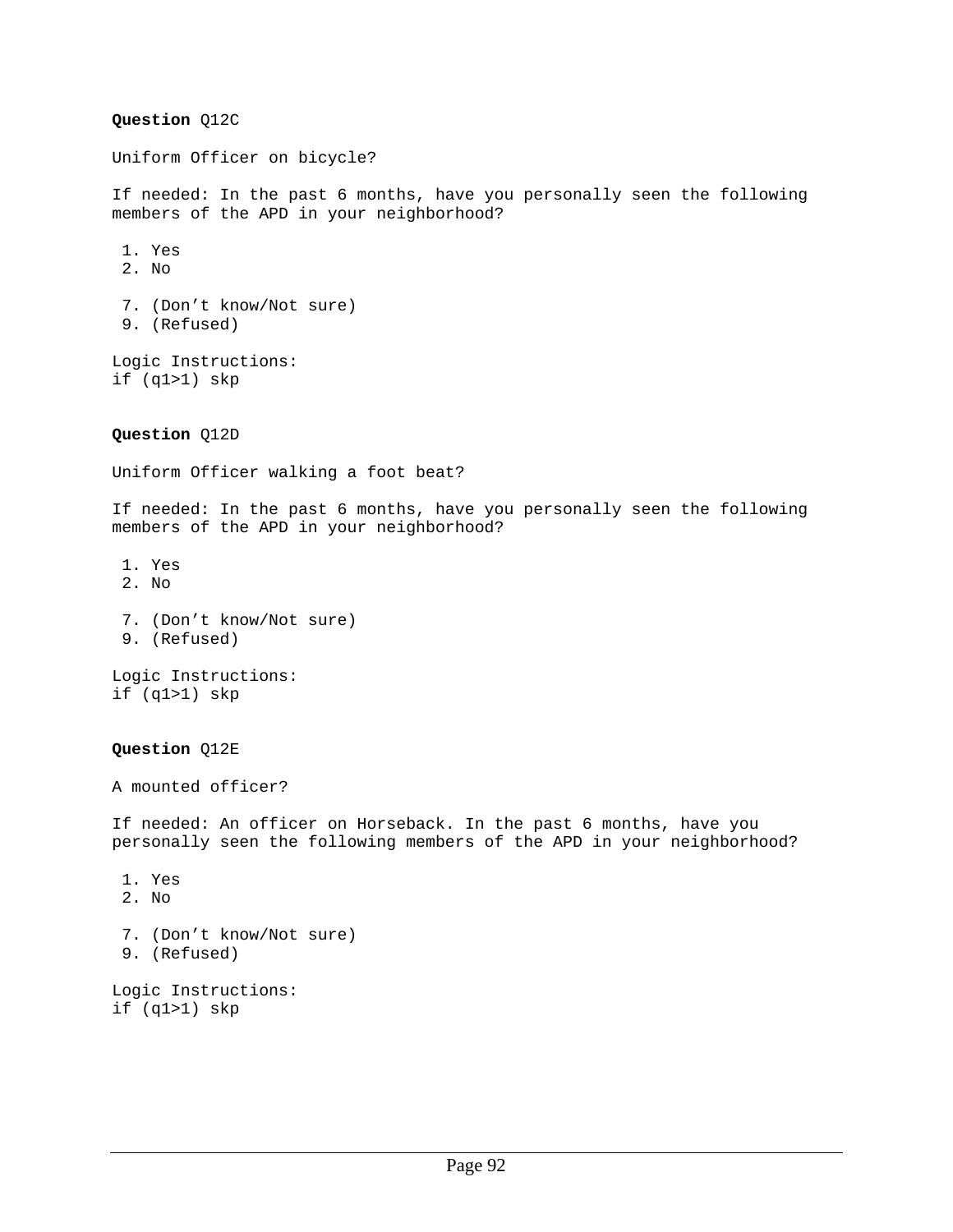**Question** Q12F Canine Officer? If needed: In the past 6 months, have you personally seen the following members of the APD in your neighborhood? 1. Yes 2. No 7. (Don't know/Not sure) 9. (Refused) Logic Instructions: if (q1>1) skp **Question** Q12G Detective? If needed: In the past 6 months, have you personally seen the following members of the APD in your neighborhood? 1. Yes 2. No 7. (Don't know/Not sure) 9. (Refused) Logic Instructions: if (q1>1) skp **Question** Q12H Uniform Civilian Personnel? If needed: In the past 6 months, have you personally seen the following members of the APD in your neighborhood? 1. Yes 2. No 7. (Don't know/Not sure) 9. (Refused) Logic Instructions: if (q1>1) skp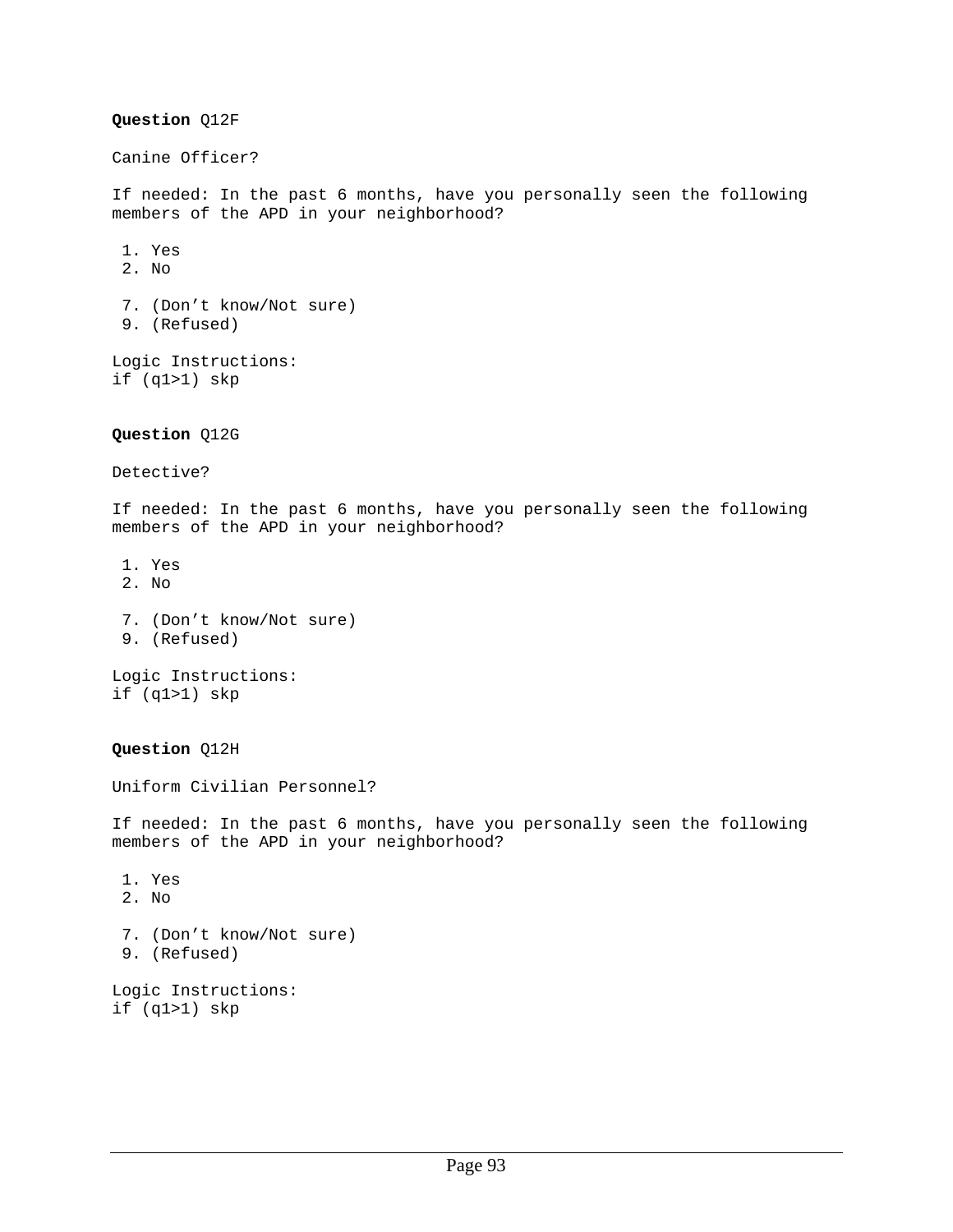## **Question** Q13A

For the following questions I'd like you to consider only DOWNTOWN or AT A PUBLIC EVENT IN AUSTIN.

In the past 6 months, have you personally seen the following members of the APD downtown or at a public event...

Uniform Officer in a vehicle?

- 1. Yes
- 2. No
- 7. (Don't know/Not sure)
- 9. (Refused)

**Question** Q13B

Uniform Officer on a motorcycle?

If needed: In the past 6 months, have you personally seen the following members of the APD downtown or at a public event?

- 1. Yes
- 2. No
- 7. (Don't know/Not sure)
- 9. (Refused)

## **Question** Q13C

Uniform Officer on bicycle?

If needed: In the past 6 months, have you personally seen the following members of the APD downtown or at a public event?

- 1. Yes
- 2. No
- 7. (Don't know/Not sure)
- 9. (Refused)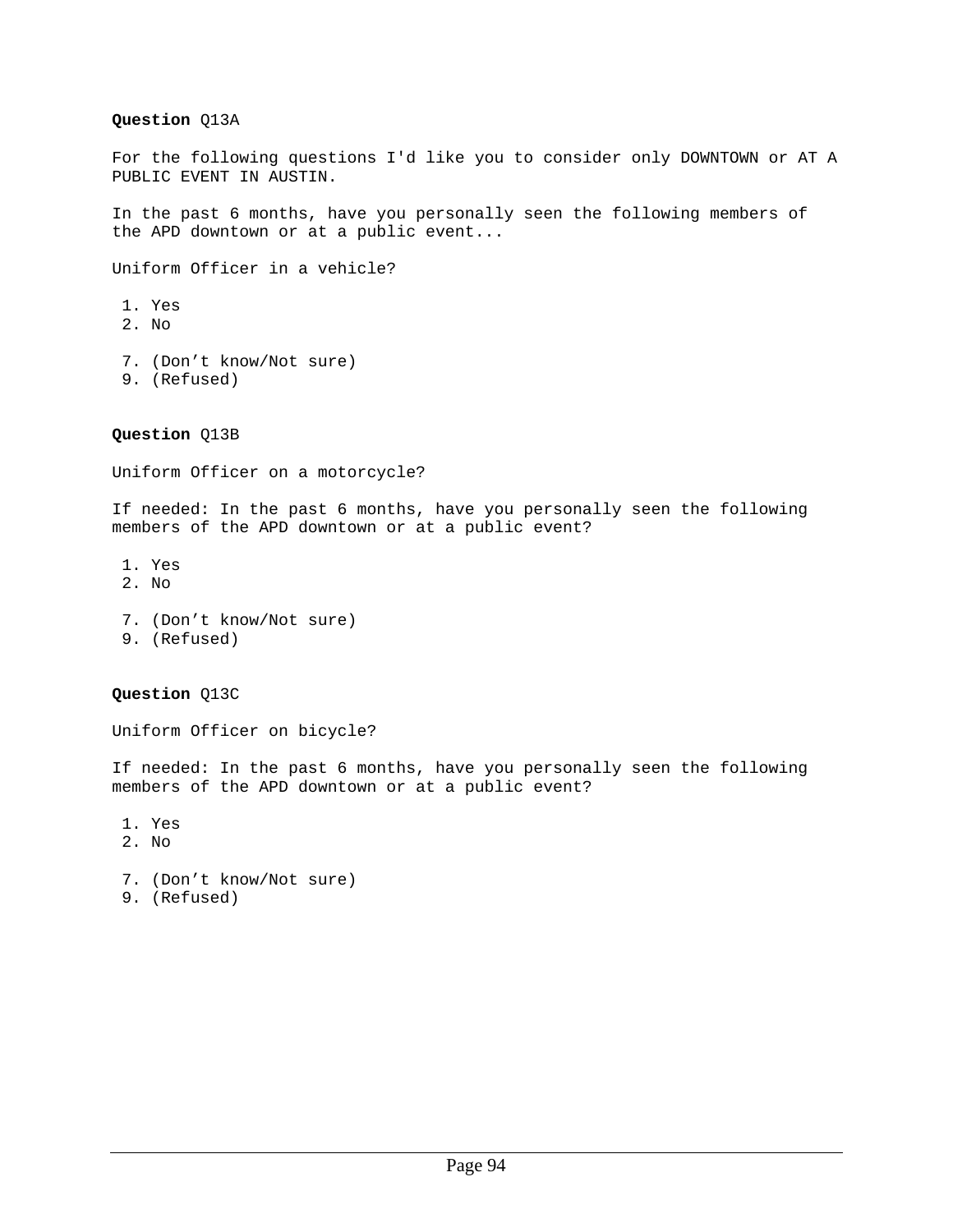### **Question** Q13D

Uniform Officer walking a foot beat?

If needed: In the past 6 months, have you personally seen the following members of the APD downtown or at a public event?

- 1. Yes
- 2. No
- 7. (Don't know/Not sure)
- 9. (Refused)

**Question** Q13E

Mounted officer on horseback?

If needed: In the past 6 months, have you personally seen the following members of the APD downtown or at a public event?

- 1. Yes
- 2. No
- 7. (Don't know/Not sure) 9. (Refused)
- 

#### **Question** Q13F

Canine Officer?

If needed: In the past 6 months, have you personally seen the following members of the APD downtown or at a public event?

- 1. Yes
- 2. No
- 7. (Don't know/Not sure)
- 9. (Refused)

#### **Question** Q13G

Detective?

If needed: In the past 6 months, have you personally seen the following members of the APD downtown or at a public event?

- 1. Yes
- 2. No
- 7. (Don't know/Not sure)
- 9. (Refused)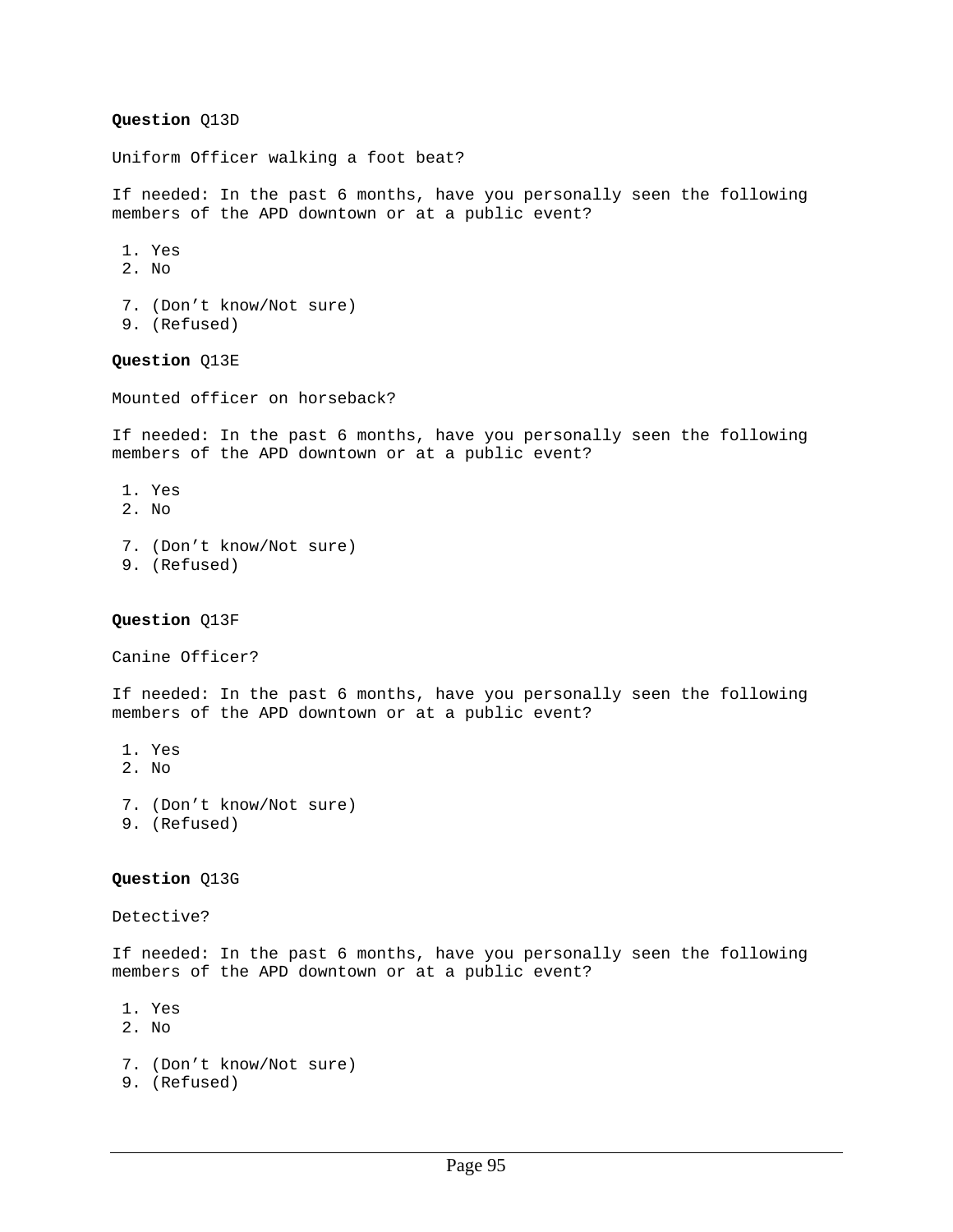## **Question** Q13H

Uniform Civilian Personnel?

If needed: In the past 6 months, have you personally seen the following members of the APD downtown or at a public event?

- 1. Yes
- 2. No
- 7. (Don't know/Not sure) 9. (Refused)

Logic Instructions: if (vq1>1) skp q16

## **Question** Q14

The following are a few statements about how safe you might feel. Please tell me how much you agree or disagree with each one of them.

I feel safe in my neighborhood during the day.

Would you say you...

Read all answer choices.

- 1. Strongly agree
- 2. Agree
- 3. Neutral
- 4. Disagree
- 5. Strongly disagree
- 7. (Don't know/Not sure)
- 9. (Refused)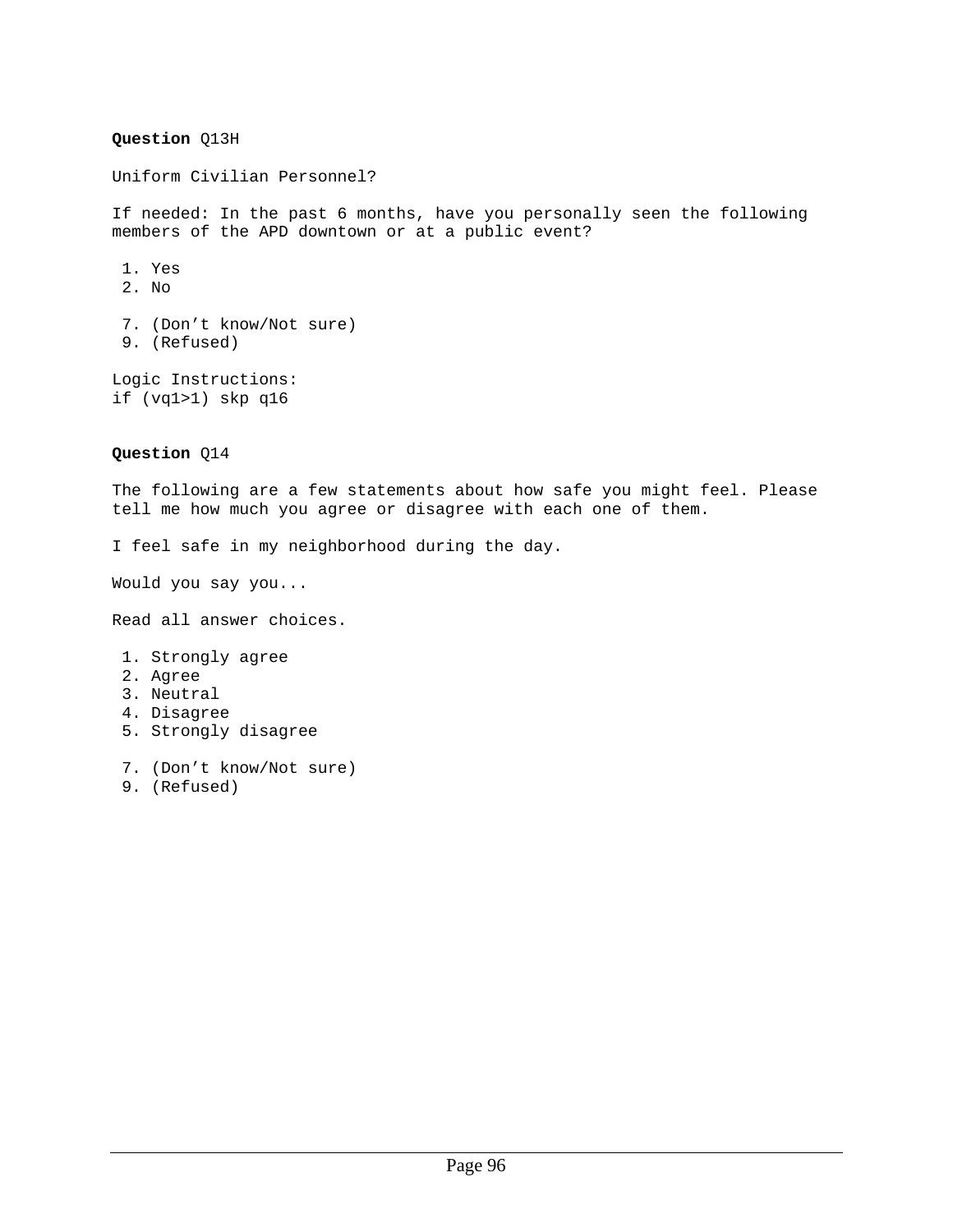I feel safe in my neighborhood at night.

Would you say you...

If needed: Following are a few statements about how safe you might feel. Please tell me how much you agree or disagree with each one of them.

- 1. Strongly agree 2. Agree
- 3. Neutral
- 4. Disagree
- 5. Strongly disagree
- 7. (Don't know/Not sure)
- 9. (Refused)

**Question** Q16

If not yet read: The following are a few statements about how safe you might feel. Please tell me how much you agree or disagree with each one of them.

I feel safe walking alone downtown during the day.

Would you say you...

- 1. Strongly agree
- 2. Agree
- 3. Neutral
- 4. Disagree
- 5. Strongly disagree
- 7. (Don't know/Not sure)
- 9. (Refused)

#### **Question** Q17

I feel safe walking alone downtown at night.

If needed: Following are a few statements about how safe you might feel. Please tell me how much you agree or disagree with each one of them.

- 1. Strongly agree
- 2. Agree
- 3. Neutral
- 4. Disagree
- 5. Strongly disagree

```
 7. (Don't know/Not sure)
```
9. (Refused)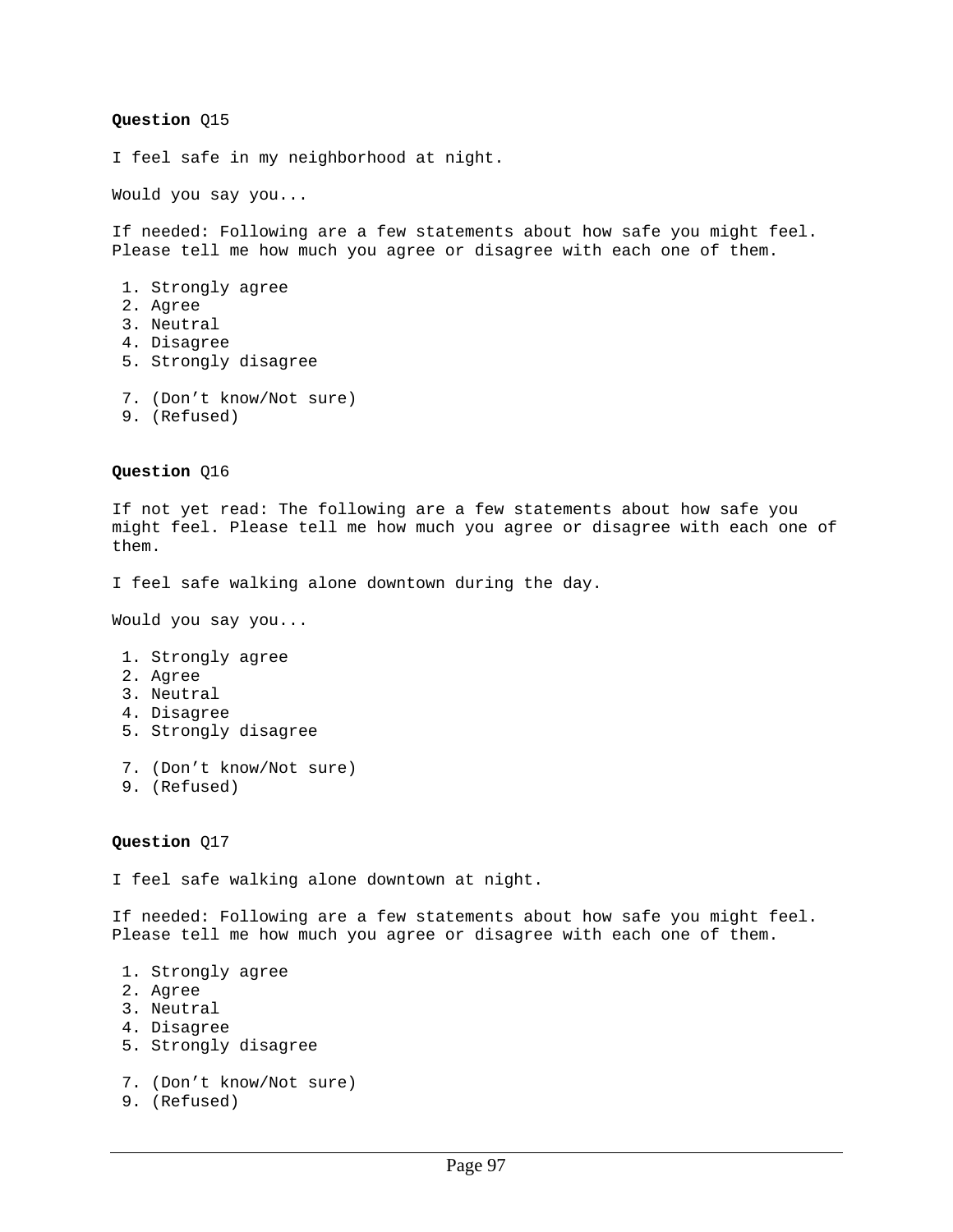I feel safe in city parks.

If needed: Following are a few statements about how safe you might feel. Please tell me how much you agree or disagree with each one of them.

- 1. Strongly agree
- 2. Agree
- 3. Neutral
- 4. Disagree
- 5. Strongly disagree
- 7. (Don't know/Not sure)
- 9. (Refused)

**Question** Q19

Following are some statements about where police should spend their time. Please tell me how much you agree or disagree with each one.

The Austin Police Department should devote more time to ticketing drivers who violate traffic laws.

Would you say you....

Read all answer choices.

- 1. Strongly agree
- 2. Agree
- 3. Neutral
- 4. Disagree
- 5. Strongly disagree
- 7. (Don't know/Not sure)
- 9. (Refused)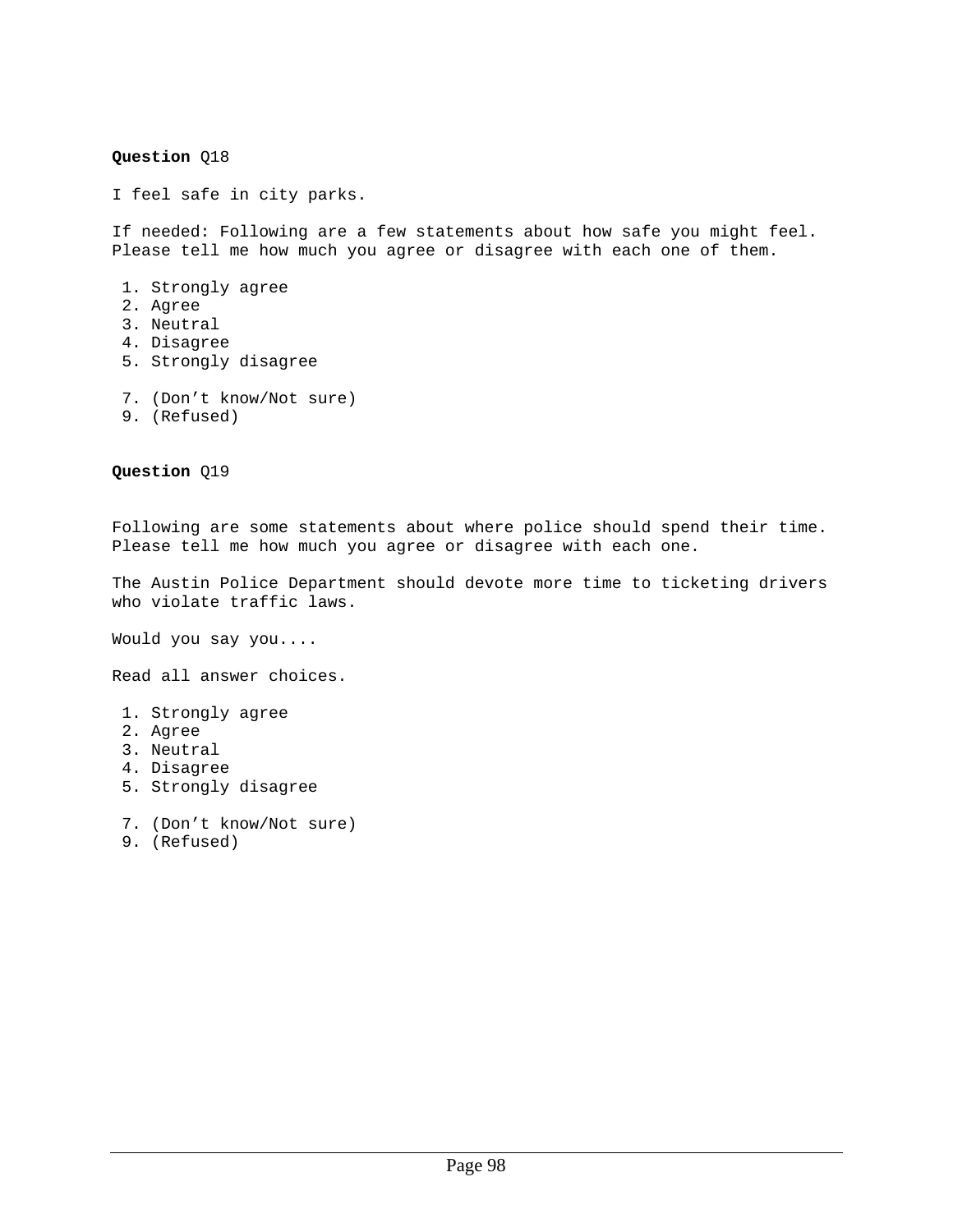The Austin Police Department should devote more time to reducing illegal drug activity.

Would you say you...

If needed: Following are some statements about where police should spend their time. Please tell me how much you agree or disagree with each one.

- 1. Strongly agree
- 2. Agree
- 3. Neutral
- 4. Disagree
- 5. Strongly disagree
- 7. (Don't know/Not sure)
- 9. (Refused)

#### **Question** Q21

The Austin Police Department should devote more time to preventing criminal street gangs.

If needed: Following are some statements about where police should spend their time. Please tell me how much you agree or disagree with each one.

- 1. Strongly agree
- 2. Agree
- 3. Neutral
- 4. Disagree
- 5. Strongly disagree
- 7. (Don't know/Not sure)
- 9. (Refused)

#### **Question** Q22

The Austin Police Department should devote more time to reducing illegal activities committed by youth.

If needed: Following are some statements about where police should spend their time. Please tell me how much you agree or disagree with each one.

- 1. Strongly agree
- 2. Agree
- 3. Neutral
- 4. Disagree
- 5. Strongly disagree

```
 7. (Don't know/Not sure)
```
9. (Refused)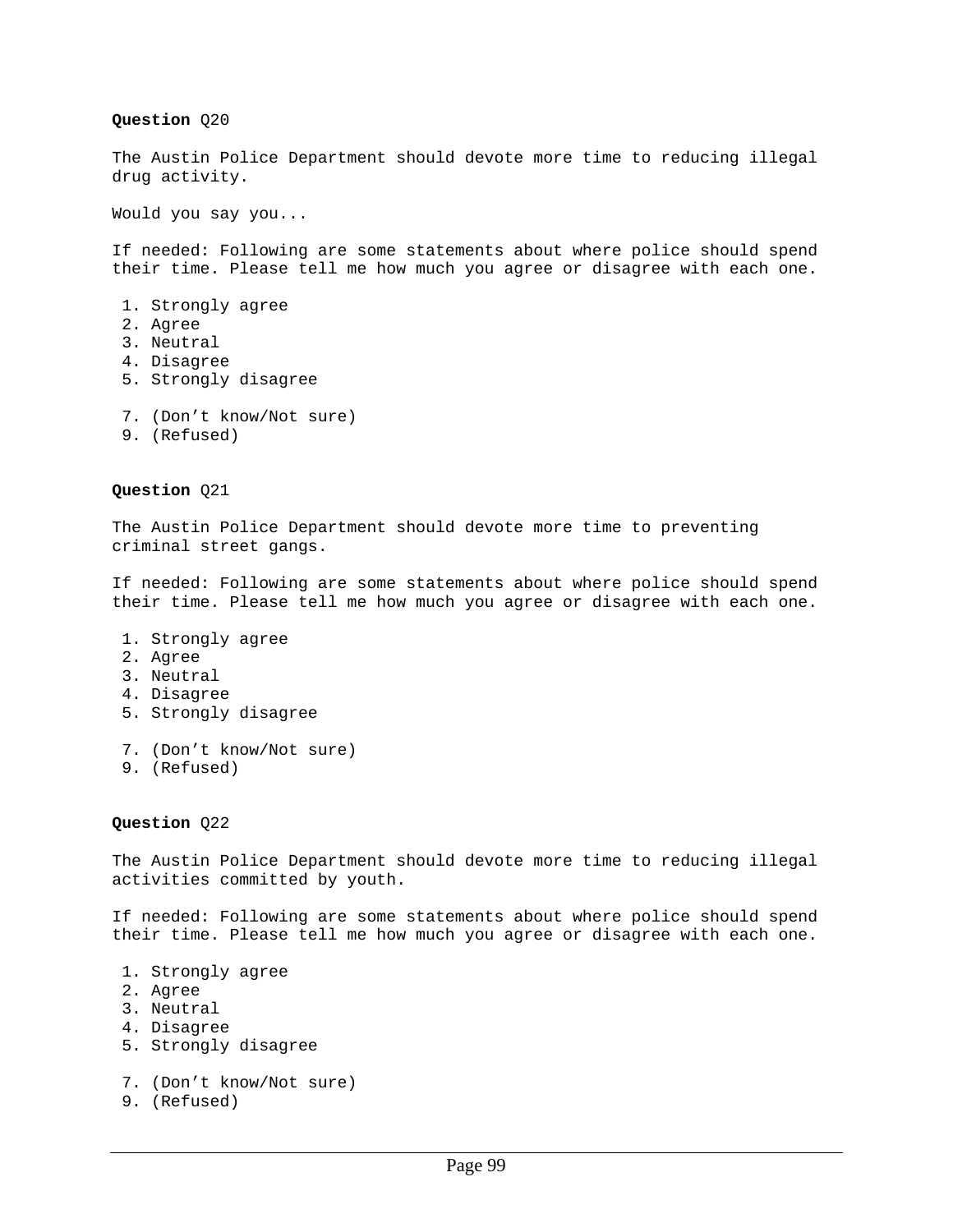# **Question** Q23

The Austin Police Department should devote more time to solving violent crimes.

If needed: Following are some statements about where police should spend their time. Please tell me how much you agree or disagree with each one.

- 1. Strongly agree
- 2. Agree
- 3. Neutral
- 4. Disagree
- 5. Strongly disagree
- 7. (Don't know/Not sure)
- 9. (Refused)

## **Question** Q24

The Austin Police Department should devote more time to solving property crimes.

If needed: Following are some statements about where police should spend their time. Please tell me how much you agree or disagree with each one.

- 1. Strongly agree
- 2. Agree
- 3. Neutral
- 4. Disagree
- 5. Strongly disagree
- 7. (Don't know/Not sure)
- 9. (Refused)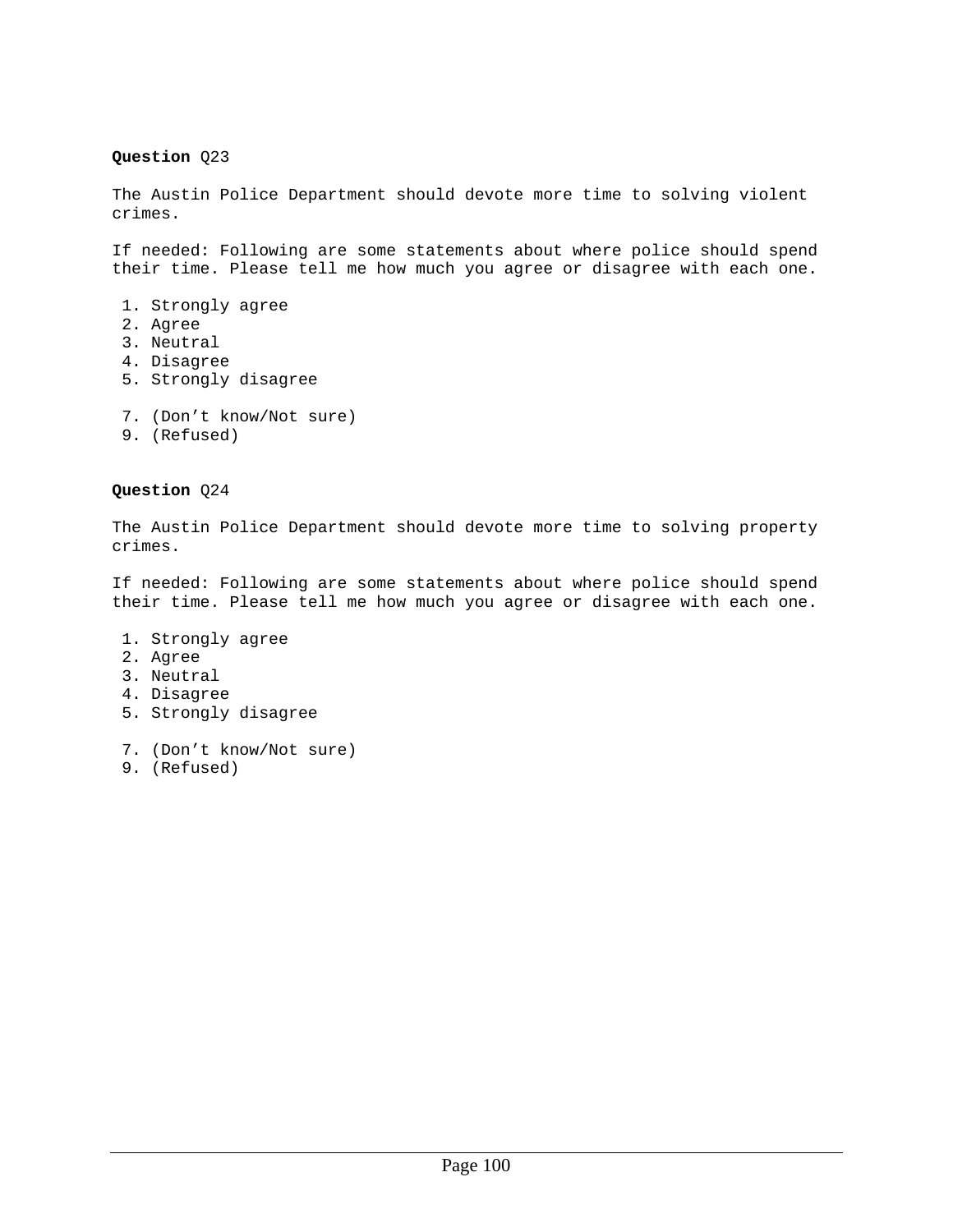**Question** Q25 The following is a series of questions about the size of APD's workforce. Please tell me how strongly you agree or disagree with each statement. Here is the first statement... "The Austin Police Department has enough officers on the street to maintain a low crime rate." Would you say you... Read all answer choices. 1. Strongly agree 2. Agree 3. Neutral 4. Disagree 5. Strongly disagree 7. (Don't know/Not sure) 9. (Refused) Logic Instructions: if (vq1>1) skp q27 **Question** Q26 "The Austin Police Department has enough officers on the street to keep my neighborhood safe." How strongly do you agree or disagree with this statement?

If needed: Please tell me how strongly you agree or disagree with each statement.

- 1. Strongly agree
- 2. Agree
- 3. Neutral
- 4. Disagree
- 5. Strongly disagree

7. (Don't know/Not sure)

9. (Refused)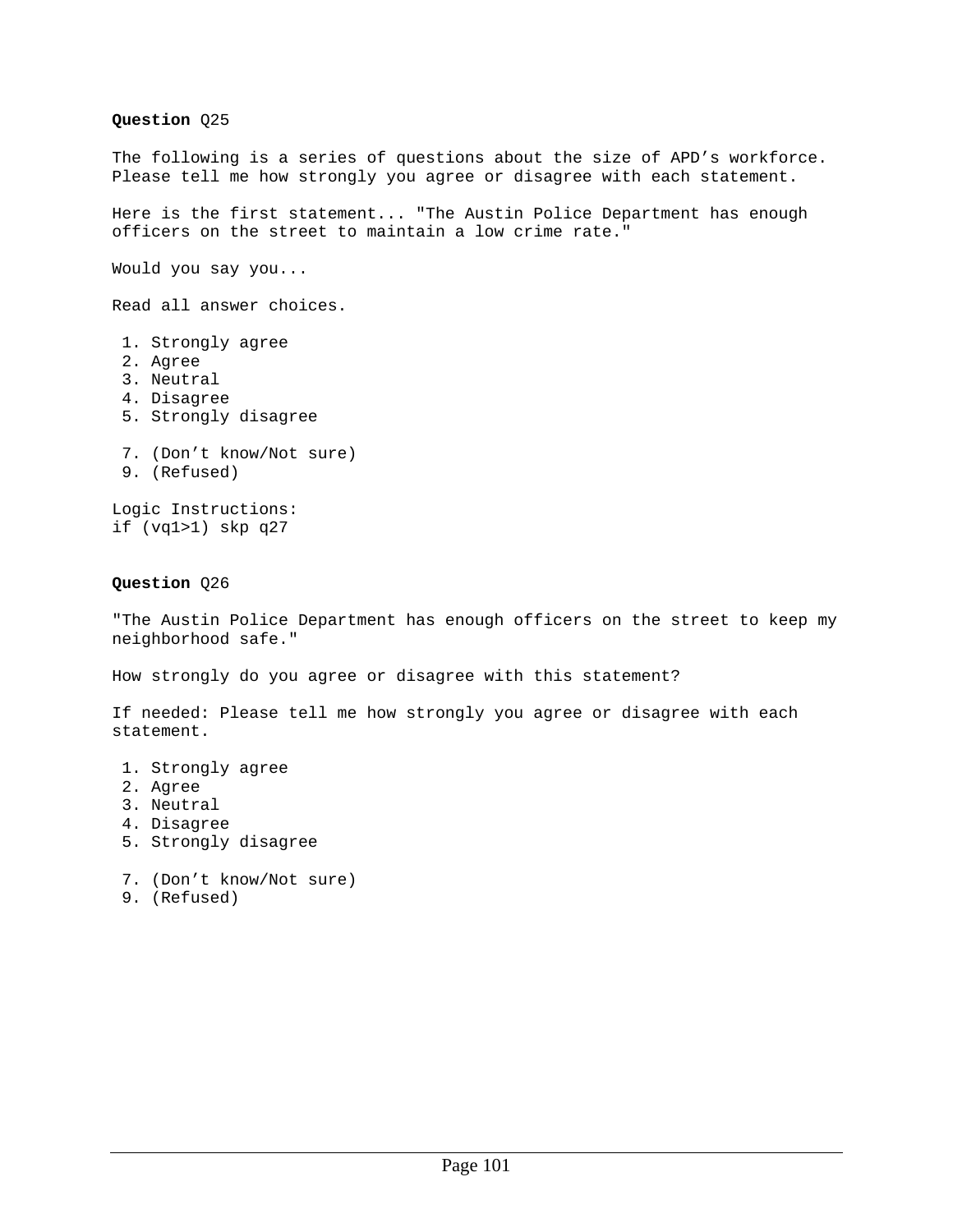## **Question** Q27

The Austin Police Department has enough officers to maintain safety in the business community.

If needed: Please tell me how strongly you agree or disagree with each statement.

- 1. Strongly agree
- 2. Agree
- 3. Neutral
- 4. Disagree
- 5. Strongly disagree
- 7. (Don't know/Not sure)
- 9. (Refused)

# **Question** Q28

The Austin Police Department has enough Detectives to effectively solve crimes.

If needed: Please tell me how strongly you agree or disagree with each statement.

- 1. Strongly agree
- 2. Agree
- 3. Neutral
- 4. Disagree
- 5. Strongly disagree
- 7. (Don't know/Not sure)
- 9. (Refused)

### **Question** Q29

I am familiar with the officers working in my neighborhood or near my business.

If needed: Please tell me how strongly you agree or disagree with each statement.

- 1. Strongly agree
- 2. Agree
- 3. Neutral
- 4. Disagree
- 5. Strongly disagree
- 7. (Don't know/Not sure)
- 9. (Refused)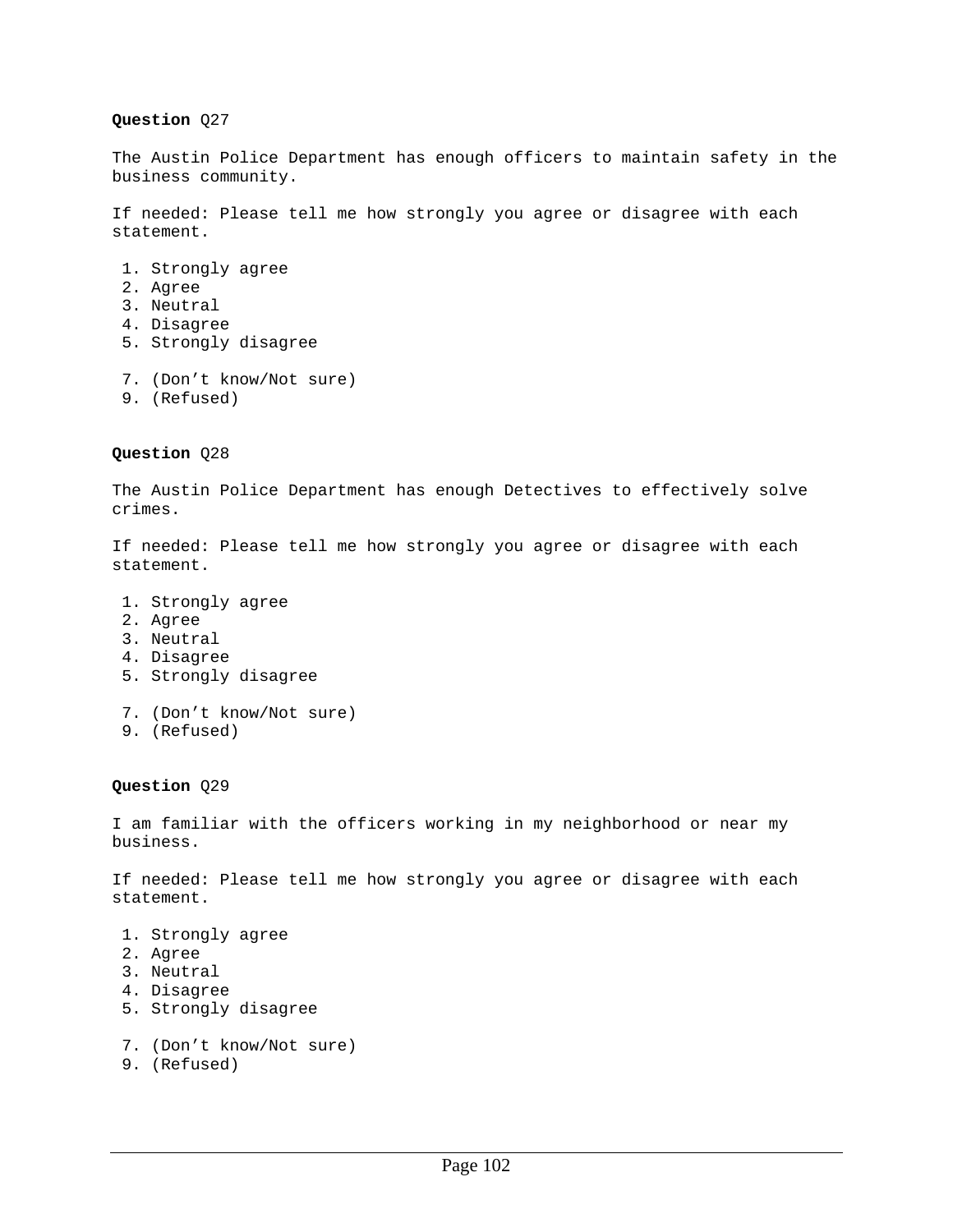### **Question** Q30

The APD is capable of handling a large-scale emergency disaster response.

If needed: Please tell me how strongly you agree or disagree with each statement.

- 1. Strongly agree
- 2. Agree
- 3. Neutral
- 4. Disagree
- 5. Strongly disagree
- 7. (Don't know/Not sure)
- 9. (Refused)

**Question** Q31

The APD does a good job of handling special events. For example, parades, marches, community events, etc.

If needed: Please tell me how strongly you agree or disagree with each statement.

- 1. Strongly agree
- 2. Agree
- 3. Neutral
- 4. Disagree
- 5. Strongly disagree
- 7. (Don't know/Not sure)
- 9. (Refused)

#### **Question** Q32

In a non-emergency situation, it is acceptable for the Austin Police Department to dispatch a civilian employee instead of an officer.

If needed: Please tell me how strongly you agree or disagree with each statement.

- 1. Strongly agree 2. Agree
- 3. Neutral
- 4. Disagree
- 5. Strongly disagree
- 7. (Don't know/Not sure)
- 9. (Refused)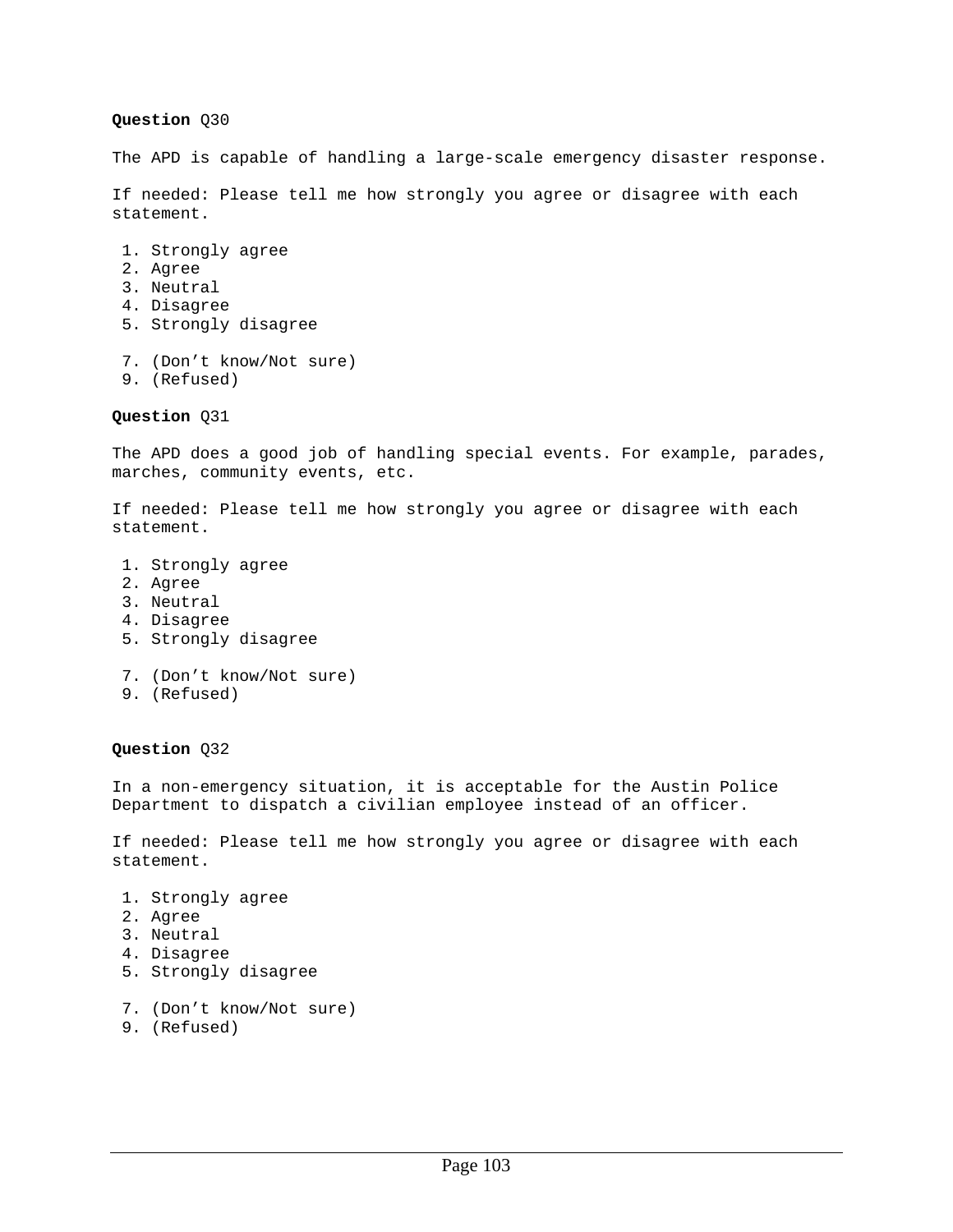#### **Question** Age

And now I have a few questions about you that will be used for statistical purposes only.

What is your age?

Enter 888 for "Don't Know/Not sure", 999 for "No Answer/Refused"

Age:

#### **Question** Peop

Including yourself, how many people live in your household? Enter 88 for "Don't Know/Not sure", 99 for "No Answer/Refused" People:

#### **Question** Hisp

Are you of Hispanic, Latino, or some other Spanish ancestry?

- 1. (Yes)
- 2. (No)
- 7. (Don't know/Not sure)
- 9. (Refused)

### **Question** Race

And which one of the following would you say BEST describes your race?

Read answer choices 1-6. Mark BEST response.

```
 1. White 
2. Black or African American 
3. Asian 
4. Native Hawaiian or Other Pacific Islander 
5. American Indian or Alaska Native 
6. Other (specify) 
7. (Don't know/Not sure) 
8. (Refused)
```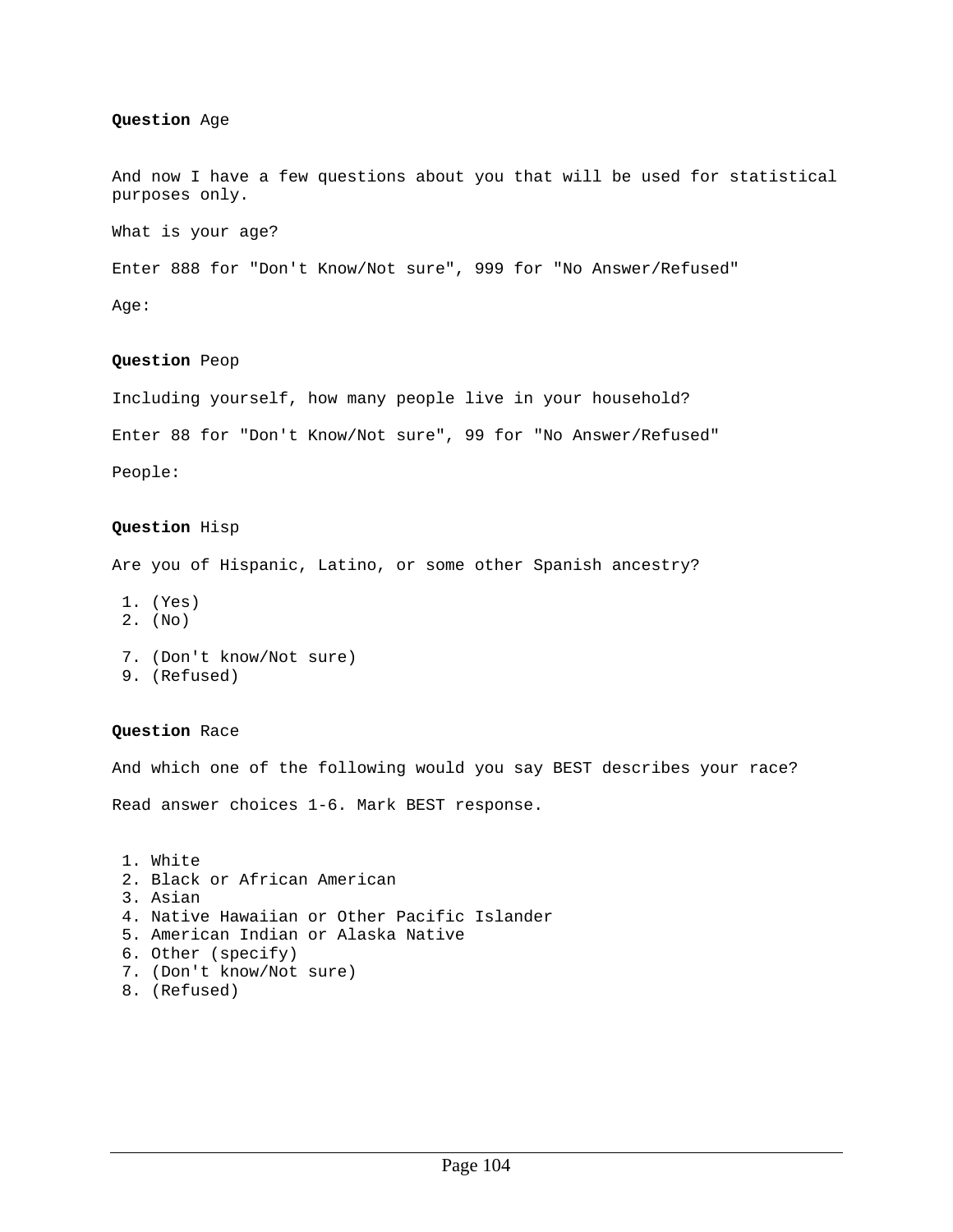#### **Question** Income

I'm going to read a list of income ranges. Please stop me when you hear the one that best describes your household's total income before taxes in 2011.

 1. Less than \$20,000 2. \$20,000 to \$39,999 3. \$40,000 to \$59,999 4. \$60,000 to \$79,999 5. \$80,000 to \$149,999 6. \$150,000 or more

 8. (Don't know/Not sure) 9. (No answer/Refused)

# **Question** Rent

And do you rent or own your home?

- 1. Rent
- 2. Own
- 9. (No answer/Refused)

#### **Question** Gender

Respondent's Sex. Code without asking.

If needed: "And I am required to ask, what it your gender?"

- 1. (Male)
- 2. (Female)

#### **Question** Comment

This is the end of the survey. Do you have any comments that you would like to make at this time?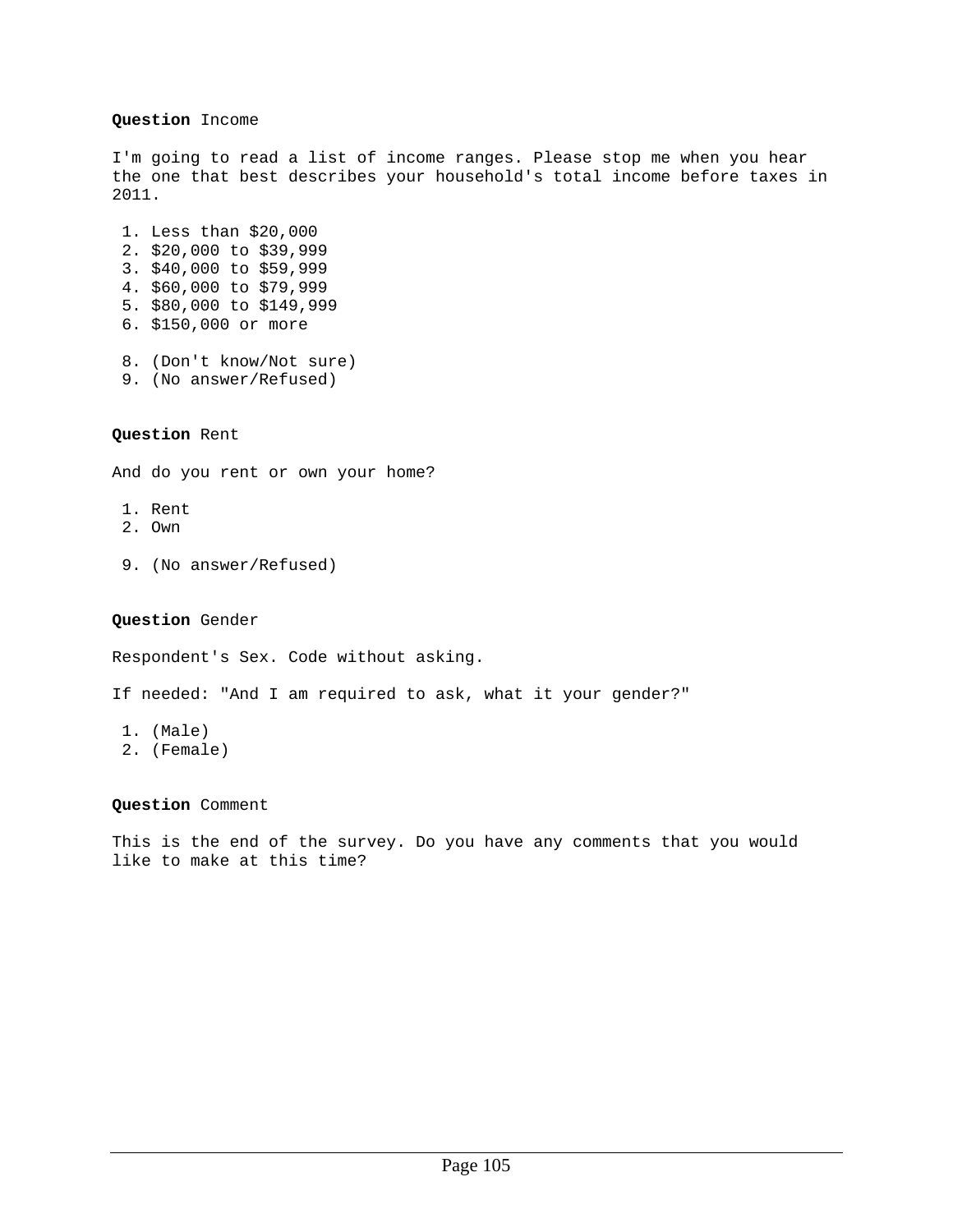**Appendix 2: Sector Calls for Service Data**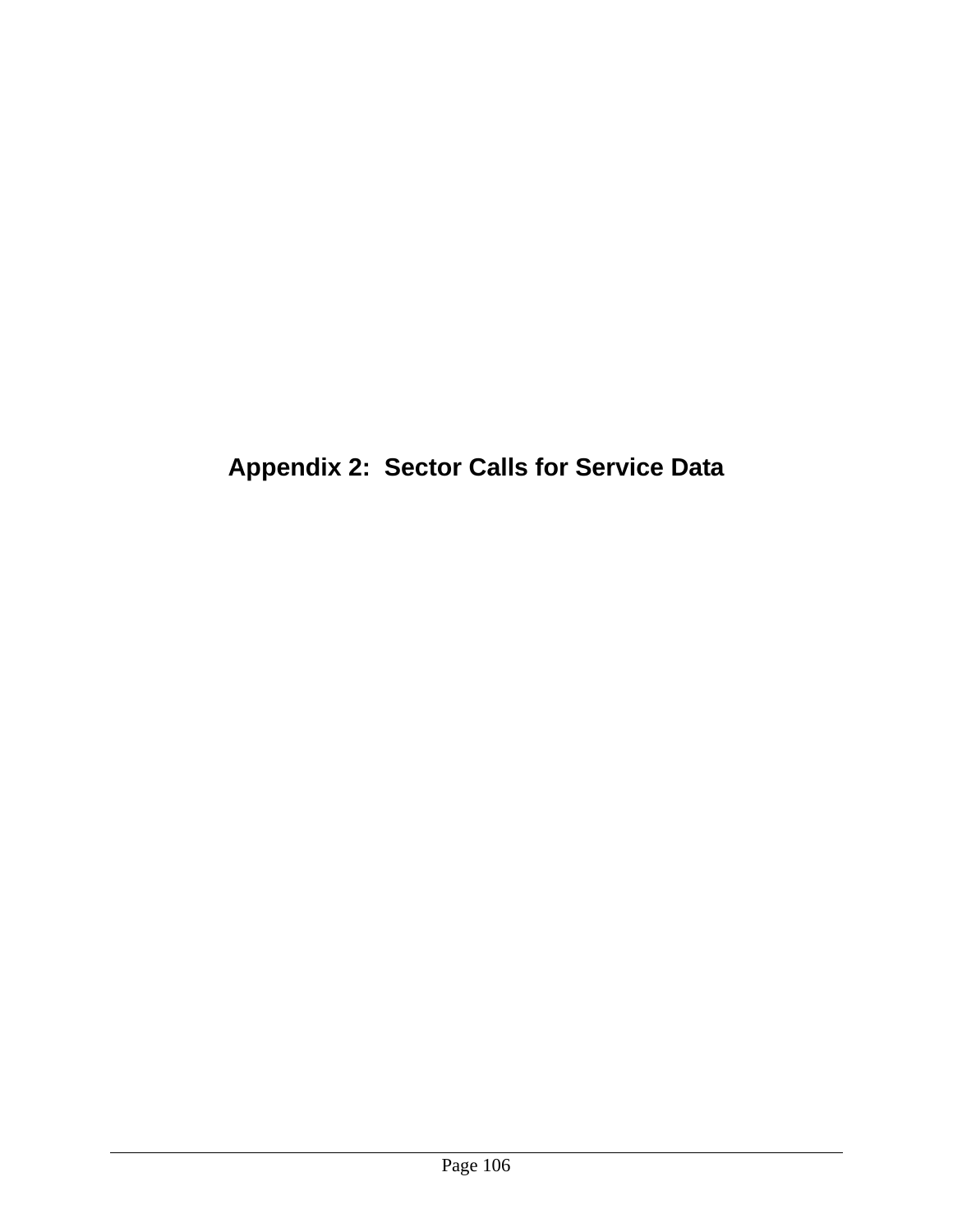| hr   | sun                     | mon            | tue  | wed  | thu  | fri            | sat            |
|------|-------------------------|----------------|------|------|------|----------------|----------------|
| 0000 | $\overline{7}$          | 7.9            | 7.2  | 7.3  | 7.1  | 8.1            | 11.1           |
| 0100 | 10.8                    | 5.8            | 5.3  | 6.1  | 5.9  | 6.1            | 9.6            |
| 0200 | 8                       | 4.7            | 4.6  | 5.2  | 4.9  | 4.6            | 8.5            |
| 0300 | 7.7                     | 4.3            | 4.3  | 5    | 4.5  | 5.4            | 7.4            |
| 0400 | 6.2                     | 4              | 3.8  | 3.6  | 3.7  | 4.8            | 6.1            |
| 0500 | 4.2                     | 2.8            | 2.7  | 2.9  | 2.4  | 3.3            | 4.1            |
| 0600 | 4.2                     | 2.8            | 3    | 2.6  | 3.2  | 3.4            | 3.6            |
| 0700 | $\overline{\mathbf{4}}$ | 3.9            | 4.4  | 4.2  | 4.2  | 4.3            | 3.9            |
| 0800 | 3.8                     | 5.5            | 5.6  | 5.4  | 5.7  | 5.8            | 4.4            |
| 0900 | 4                       | 6.4            | 5.8  | 5.8  | 6.3  | $\overline{7}$ | 4.6            |
| 1000 | 4.5                     | $\overline{7}$ | 5.8  | 5.9  | 6    | $\overline{7}$ | 5.2            |
| 1100 | 4.7                     | 6.7            | 6    | 5.9  | 6.6  | 7.2            | 6.1            |
| 1200 | 5.3                     | 6.9            | 6.1  | 6.3  | 6.8  | 8.6            | 6.2            |
| 1300 | 5.9                     | 6.7            | 6.9  | 6.9  | 6.8  | 9.1            | 6.3            |
| 1400 | 6.2                     | $\overline{7}$ | 7.1  | 7.8  | 7.2  | 9              | $\overline{7}$ |
| 1500 | 7.4                     | 7.8            | 7.7  | 9.3  | 7.7  | 8.2            | 7.9            |
| 1600 | 8.7                     | 8.9            | 9.6  | 8.6  | 9.1  | 9.6            | 7.4            |
| 1700 | 10.1                    | 11             | 11.3 | 8.7  | 11.1 | 11.7           | 9.2            |
| 1800 | 10                      | 11.4           | 11.1 | 9.3  | 11.2 | 9.8            | 10.7           |
| 1900 | 9.5                     | 10.7           | 10.3 | 8.4  | 9.8  | 11.9           | 10.9           |
| 2000 | 10                      | 10.1           | 9.6  | 9    | 9.4  | 11.8           | 11.4           |
| 2100 | 10.4                    | 10.8           | 9.9  | 10.5 | 10.5 | 12.6           | 12.5           |
| 2200 | 9.5                     | 9.8            | 10.9 | 9.3  | 10.3 | 12.1           | 12             |
| 2300 | 8.4                     | 8.5            | 9.3  | 8.1  | 9.5  | 11.4           | 11.7           |

Adam Sector: Average Hours Consumed by Calls for Service, 2011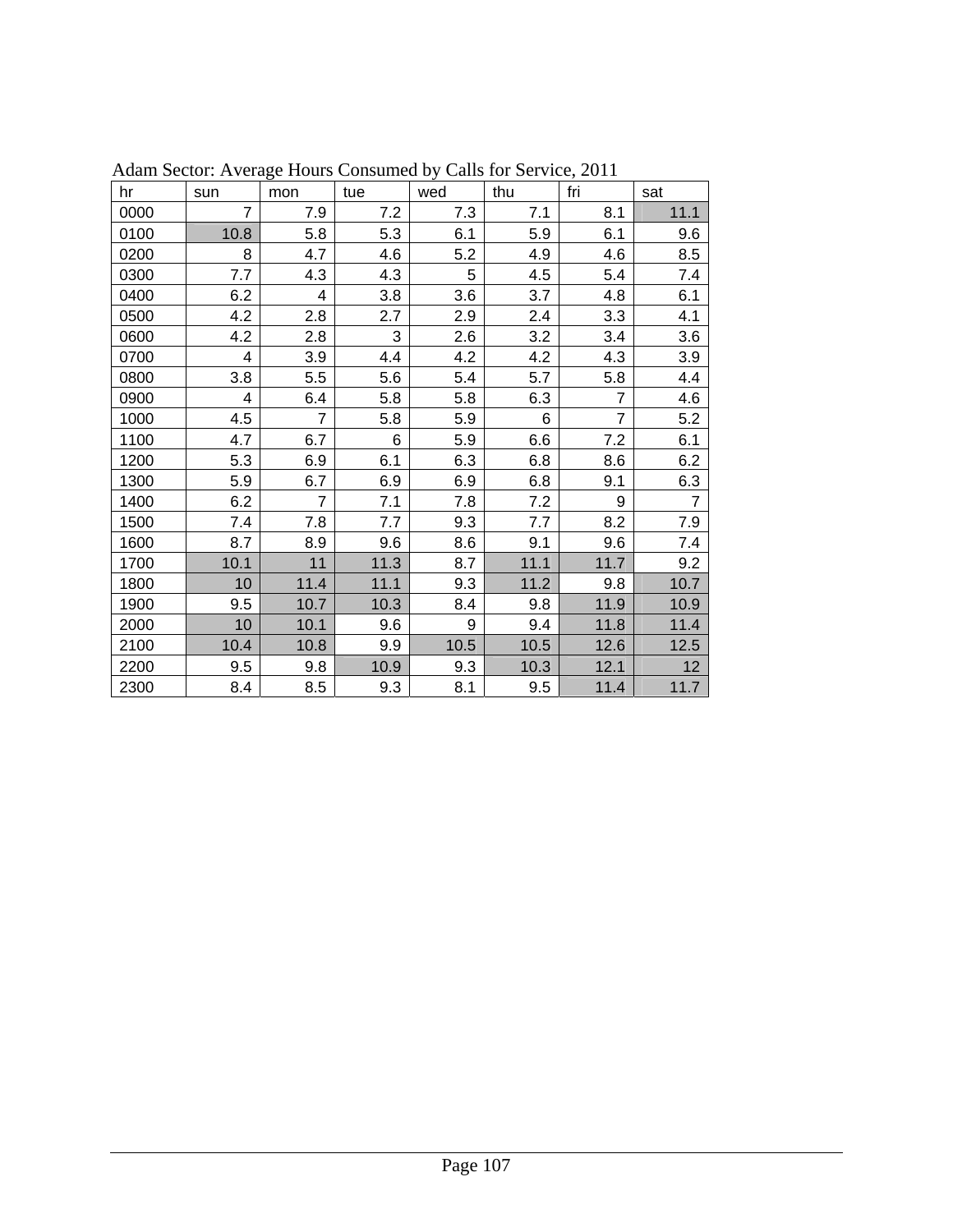|      |     |        |       |             |        |             |       | Adam Sector: Percent of Average Patrol Officer Time Consumed by Calls for Servi |  |
|------|-----|--------|-------|-------------|--------|-------------|-------|---------------------------------------------------------------------------------|--|
| hr   | sun |        | mon   |             |        | tue wed thu | fri   | sat                                                                             |  |
| 0000 |     | 41.5%  | 46.8% | 42.7%       | 45.3%  | 82.3%       | 50.2% | 51.0%                                                                           |  |
| 0100 |     | 72.0%  |       | 44.2% 40.4% |        | 49.3% 87.4% | 49.3% | 48.3%                                                                           |  |
| 0200 |     | 61.0%  | 62.7% | 61.3%       | 77.0%  | 72.6%       | 68.1% | 59.6%                                                                           |  |
| 0300 |     | 102.7% | 57.3% | 57.3%       | 74.1%  | 66.7%       | 80.0% | 51.9%                                                                           |  |
| 0400 |     | 82.7%  | 53.3% | 50.7%       | 53.3%  | 54.8%       | 71.1% | 65.1%                                                                           |  |
| 0500 |     | 37.3%  | 24.9% | 24.0%       | 27.6%  | 22.9%       | 31.4% | 36.4%                                                                           |  |
| 0600 |     | 56.0%  | 37.3% | 40.0%       | 34.7%  | 42.7%       | 45.3% | 48.0%                                                                           |  |
| 0700 |     | 53.3%  | 52.0% | 58.7%       | 56.0%  | 56.0%       | 57.3% | 52.0%                                                                           |  |
| 0800 |     | 50.7%  | 73.3% | 74.7%       | 72.0%  | 76.0%       | 61.9% | 58.7%                                                                           |  |
| 0900 |     | 53.3%  | 85.3% | 77.3%       | 77.3%  | 84.0%       | 46.7% | 61.3%                                                                           |  |
| 1000 |     | 60.0%  | 93.3% | 77.3%       | 78.7%  | 80.0%       | 46.7% | 69.3%                                                                           |  |
| 1100 |     | 62.7%  | 89.3% | 80.0%       | 78.7%  | 88.0%       | 48.0% | 81.3%                                                                           |  |
| 1200 |     | 70.7%  | 92.0% | 81.3%       | 84.0%  | 90.7%       | 57.3% | 82.7%                                                                           |  |
| 1300 |     | 78.7%  | 89.3% | 92.0%       | 92.0%  | 90.7%       | 60.7% | 84.0%                                                                           |  |
| 1400 |     | 47.2%  | 53.3% | 54.1%       | 59.4%  | 54.9%       | 60.0% | 53.3%                                                                           |  |
| 1500 |     | 56.4%  | 59.4% | 58.7%       | 82.7%  | 58.7%       | 62.5% | 70.2%                                                                           |  |
| 1600 |     | 58.0%  | 59.3% | 64.0%       | 114.7% | 60.7%       | 64.0% | 78.9%                                                                           |  |
| 1700 |     | 67.3%  | 73.3% | 75.3%       | 116.0% | 74.0%       | 78.0% | 61.3%                                                                           |  |
| 1800 |     | 66.7%  | 76.0% | 74.0%       | 124.0% | 74.7%       | 53.9% | 71.3%                                                                           |  |
| 1900 |     | 63.3%  | 71.3% | 68.7%       | 112.0% | 65.3%       | 83.5% | 72.7%                                                                           |  |
| 2000 |     | 44.4%  | 44.9% | 44.1%       | 63.2%  | 43.2%       | 54.3% | 50.7%                                                                           |  |
| 2100 |     | 46.2%  | 48.0% | 45.5%       | 73.7%  | 48.3%       | 57.9% | 55.6%                                                                           |  |
| 2200 |     | 42.2%  | 43.6% | 50.1%       | 65.3%  | 47.4%       | 55.6% | 53.3%                                                                           |  |
| 2300 |     | 37.3%  | 37.8% | 42.8%       | 56.8%  | 43.7%       | 52.4% | 52.0%                                                                           |  |

Adam Sector: Percent of Average Patrol Officer Time Consumed by Calls for Service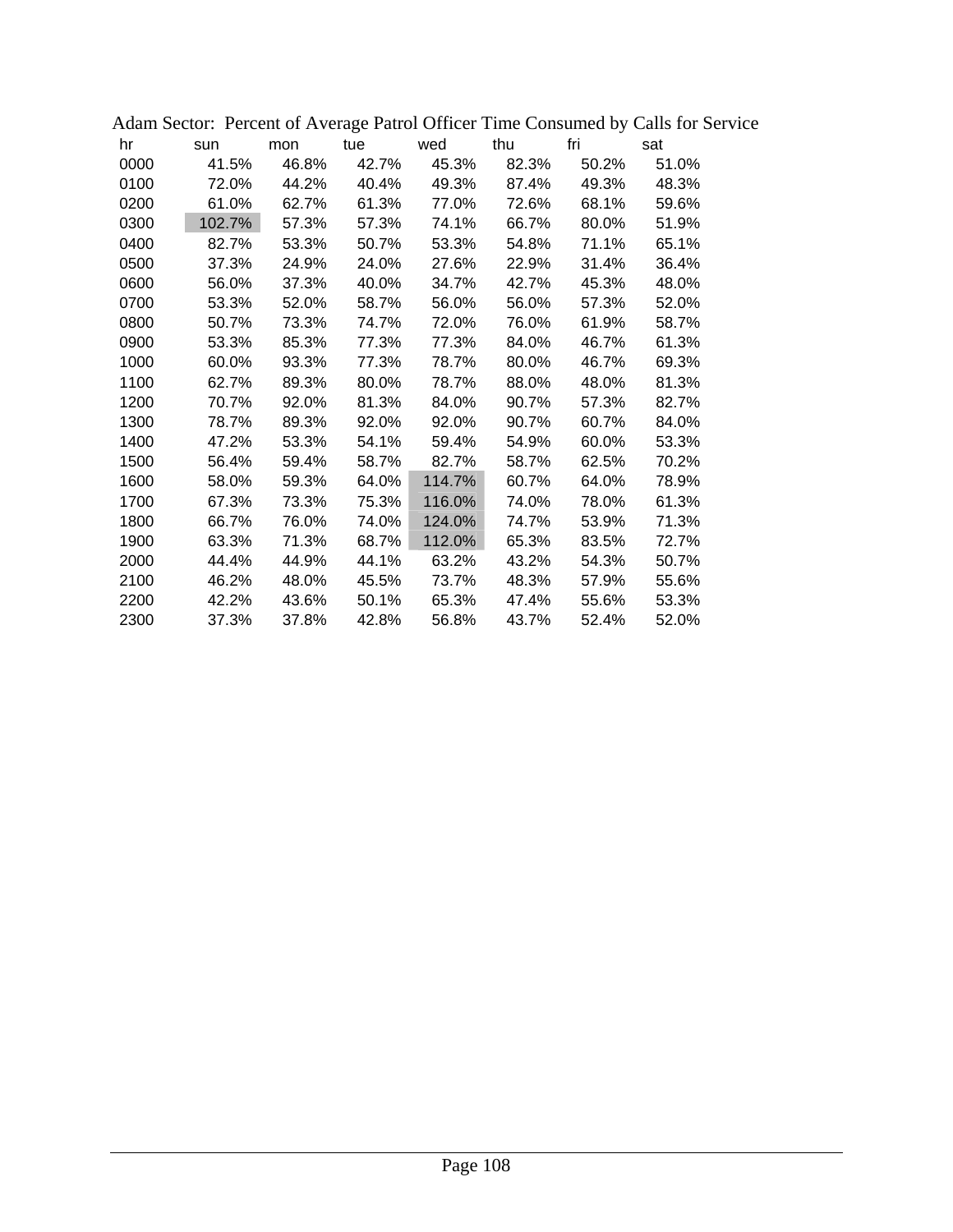| hr   | sun            | mon | tue | wed            | thu            | Fri            | sat            |
|------|----------------|-----|-----|----------------|----------------|----------------|----------------|
| 0000 | 4.2            | 4.6 | 5.2 | 5.2            | 4.7            | 4.9            | 6.7            |
| 0100 | $\overline{7}$ | 3.1 | 3.7 | 3.8            | 3.7            | 4.1            | 6.2            |
| 0200 | 4.9            | 2.6 | 3.2 | 3              | 3.1            | 3.5            | 6.3            |
| 0300 | 5.1            | 2.6 | 3.6 | 2.4            | 3.2            | 4.3            | $\overline{7}$ |
| 0400 | 4.6            | 2.4 | 3   | $\overline{c}$ | 2.5            | 4.2            | 5.7            |
| 0500 | 3.4            | 2.1 | 2.5 | $\overline{2}$ | 2.3            | 3.6            | 3.9            |
| 0600 | 2.6            | 1.6 | 1.8 | 1.6            | 2.1            | 2.6            | 2.9            |
| 0700 | 2.6            | 1.9 | 2.2 | 2.5            | 3              | 3              | 2.6            |
| 0800 | 2.9            | 3.2 | 3.4 | 3.7            | 3.6            | 3.3            | 2.8            |
| 0900 | 3.2            | 4.2 | 4.4 | 3.6            | 4.2            | 4.5            | 3.2            |
| 1000 | 4.3            | 4.3 | 4.4 | 4.2            | 4.5            | 5.2            | 4.1            |
| 1100 | 4.6            | 4.4 | 4.5 | 4.2            | 4.5            | 5.1            | 4.8            |
| 1200 | 4.8            | 4.6 | 4.3 | 4.9            | 4.7            | 5.4            | 4.7            |
| 1300 | 5.2            | 4.8 | 4.4 | 5.3            | 5.3            | 5.7            | 4.8            |
| 1400 | 5.8            | 4.9 | 5.4 | 5.5            | 5.6            | 6.3            | 5.2            |
| 1500 | 6.3            | 5.9 | 6.5 | 5.9            | 6.5            | 6.7            | 5.5            |
| 1600 | 5.4            | 6.2 | 6.8 | 6.4            | $\overline{7}$ | 7.1            | 5.8            |
| 1700 | 5.1            | 7.7 | 8.2 | 7.1            | 8.2            | 8.3            | 6.5            |
| 1800 | 5.3            | 7.7 | 8.2 | 7.6            | 7.5            | 6.6            | 6.6            |
| 1900 | 5.2            | 6.7 | 7.1 | $\overline{7}$ | 6.9            | 5.9            | 6.4            |
| 2000 | 5.3            | 6.4 | 6.3 | 7.1            | 6.3            | 6.5            | 6.8            |
| 2100 | 5.2            | 5.8 | 6.6 | 6.8            | 6.3            | 6.9            | 7.4            |
| 2200 | 5.2            | 6   | 6.2 | $\overline{7}$ | 6.4            | $\overline{7}$ | 7.7            |
| 2300 | 5              | 5.9 | 5.6 | 6.3            | 5.8            | 6.7            | 7.9            |

# Baker Sector: Average Hours Consumed by Calls for Service, 2011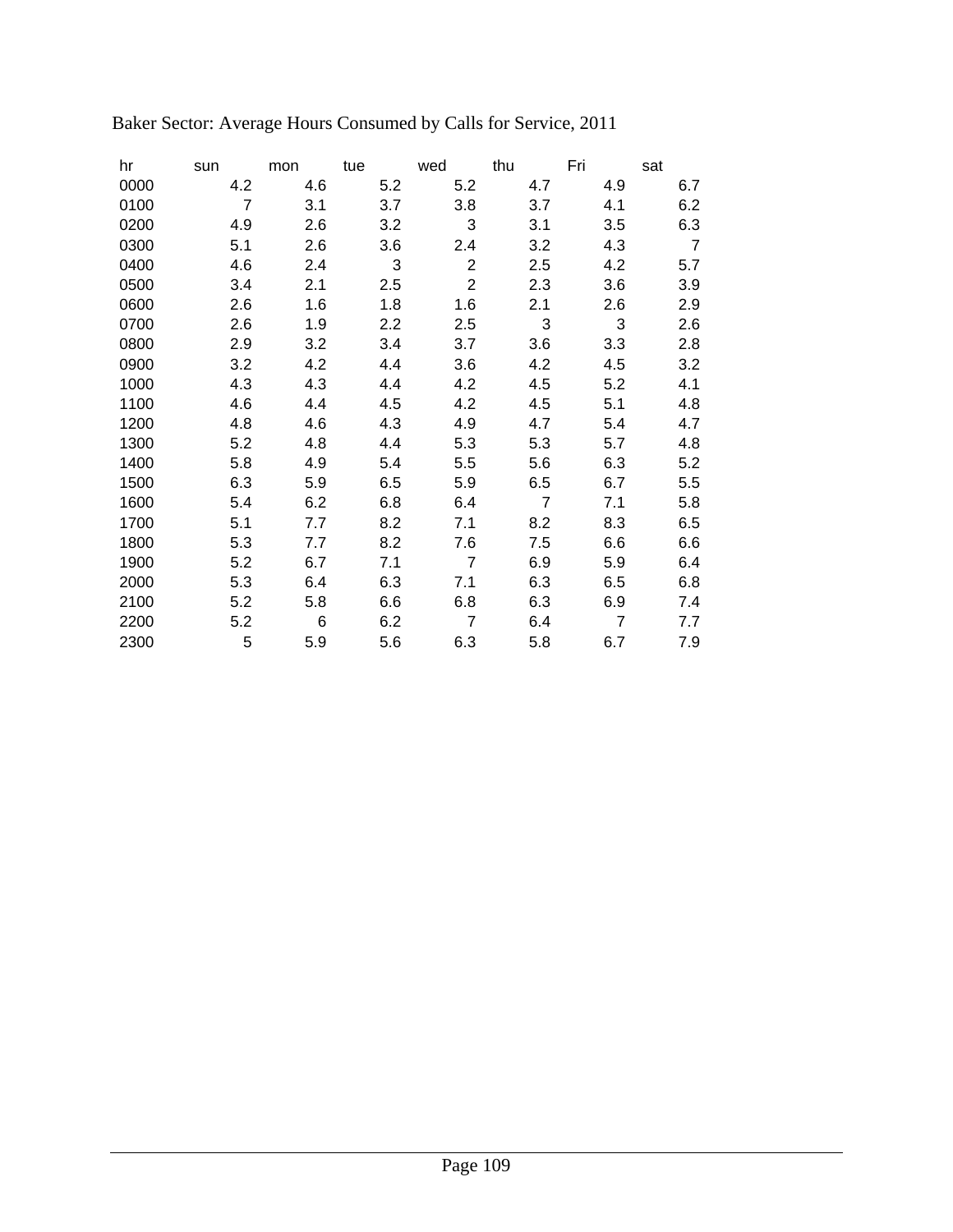| hr   | sun   | mon   | tue   | wed   | thu   | fri   | sat   |
|------|-------|-------|-------|-------|-------|-------|-------|
| 0000 | 26.7% | 51.1% | 34.7% | 34.7% | 29.8% | 31.1% | 35.7% |
| 0100 | 54.9% | 51.7% | 30.8% | 31.7% | 29.0% | 32.2% | 33.1% |
| 0200 | 38.4% | 43.3% | 53.3% | 50.0% | 51.7% | 58.3% | 52.5% |
| 0300 | 85.0% | 43.3% | 60.0% | 40.0% | 53.3% | 71.7% | 58.3% |
| 0400 | 76.7% | 40.0% | 50.0% | 33.3% | 41.7% | 70.0% | 47.5% |
| 0500 | 56.7% | 35.0% | 41.7% | 33.3% | 38.3% | 60.0% | 65.0% |
| 0600 | 21.7% | 13.3% | 15.0% | 13.3% | 17.5% | 21.7% | 24.2% |
| 0700 | 43.3% | 31.7% | 36.7% | 41.7% | 50.0% | 50.0% | 43.3% |
| 0800 | 48.3% | 53.3% | 56.7% | 61.7% | 60.0% | 55.0% | 46.7% |
| 0900 | 53.3% | 70.0% | 73.3% | 60.0% | 70.0% | 75.0% | 53.3% |
| 1000 | 71.7% | 71.7% | 73.3% | 70.0% | 75.0% | 57.8% | 68.3% |
| 1100 | 76.7% | 73.3% | 75.0% | 70.0% | 75.0% | 42.5% | 80.0% |
| 1200 | 80.0% | 76.7% | 71.7% | 81.7% | 78.3% | 45.0% | 78.3% |
| 1300 | 86.7% | 80.0% | 73.3% | 88.3% | 88.3% | 47.5% | 80.0% |
| 1400 | 64.4% | 54.4% | 60.0% | 61.1% | 62.2% | 52.5% | 57.8% |
| 1500 | 52.5% | 49.2% | 54.2% | 49.2% | 54.2% | 55.8% | 45.8% |
| 1600 | 90.0% | 51.7% | 56.7% | 50.2% | 54.9% | 55.7% | 45.5% |
| 1700 | 85.0% | 64.2% | 68.3% | 55.7% | 64.3% | 65.1% | 51.0% |
| 1800 | 88.3% | 64.2% | 68.3% | 59.6% | 58.8% | 51.8% | 51.8% |
| 1900 | 86.7% | 55.8% | 59.2% | 54.9% | 54.1% | 37.5% | 50.2% |
| 2000 | 88.3% | 53.3% | 52.5% | 55.7% | 49.4% | 51.0% | 53.3% |
| 2100 | 43.3% | 32.2% | 36.7% | 36.3% | 33.6% | 36.8% | 39.5% |
| 2200 | 43.3% | 33.3% | 34.4% | 37.3% | 34.1% | 37.3% | 41.1% |
| 2300 | 41.7% | 32.8% | 31.1% | 33.6% | 30.9% | 35.7% | 42.1% |

Baker Sector: Percent of Average Patrol Officer Time Consumed by Calls for Service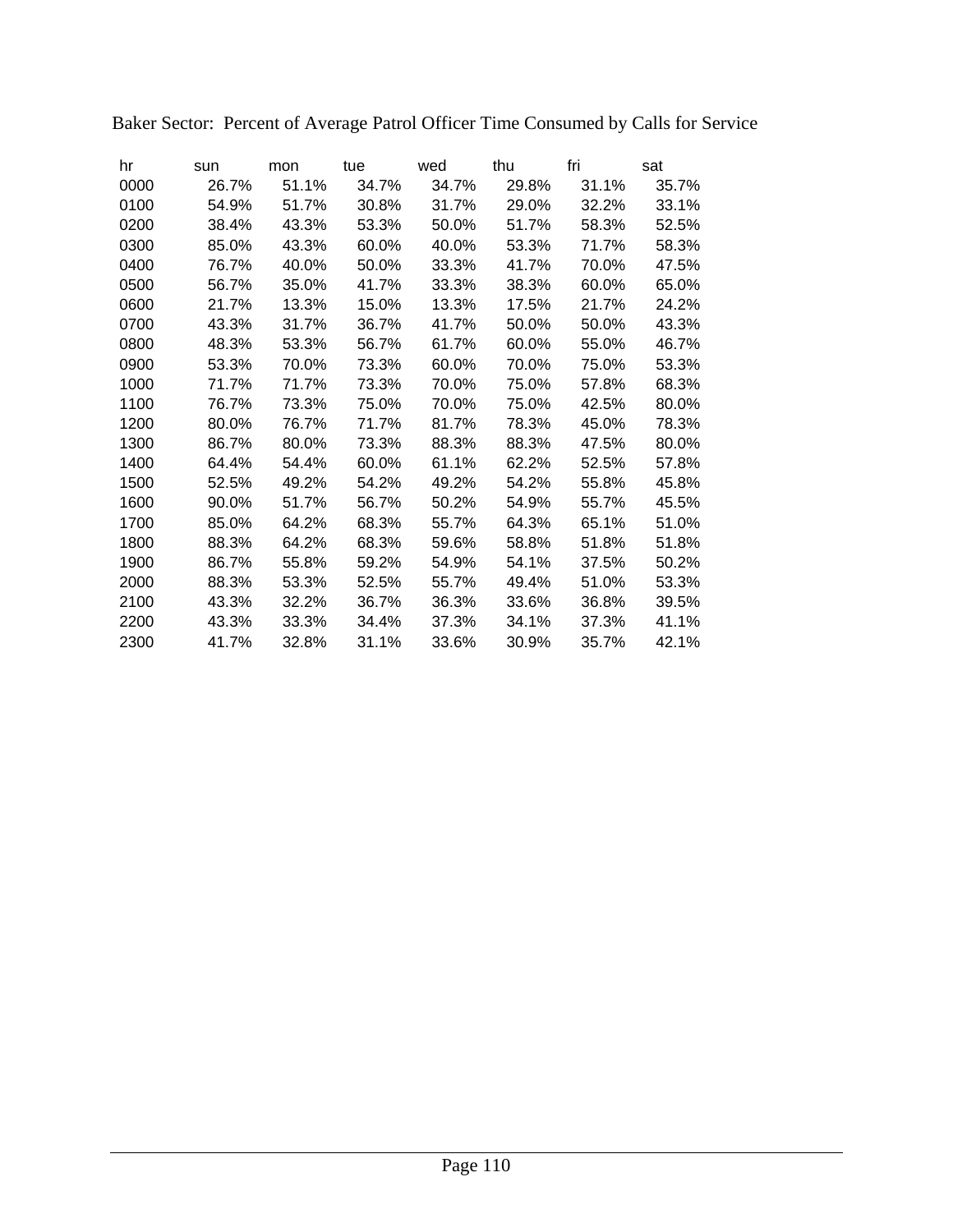| hr   | sun | mon            | tue            | wed            | thu | fri            | sat             |
|------|-----|----------------|----------------|----------------|-----|----------------|-----------------|
| 0000 | 5.5 | 6.3            | 6.2            | 5.1            | 5   | 6.7            | 9.2             |
| 0100 | 9.7 | 5.4            | 5              | 4.7            | 4.2 | 6.2            | 7.6             |
| 0200 | 8.8 | 5              | 3.9            | 3.9            | 3.8 | 5.6            | 7.4             |
| 0300 | 8.4 | 4.4            | 3.4            | 3.7            | 3.6 | 5.4            | 7.9             |
| 0400 | 6.2 | 3.1            | 3.4            | 3.5            | 3   | 3.8            | 6               |
| 0500 | 4.2 | 2.1            | 2.7            | 2.9            | 2.5 | 4              | 4.5             |
| 0600 | 3.1 | 1.9            | 1.9            | $\overline{2}$ | 1.6 | 3.6            | 3.3             |
| 0700 | 3.9 | 3.4            | 3.1            | 3.2            | 3.1 | 4.3            | 3.5             |
| 0800 | 4.1 | 4.6            | 3.9            | 4.1            | 3.9 | 4.6            | 4               |
| 0900 | 4.2 | 5.4            | 4.5            | 4.8            | 5.3 | 5.3            | 4.5             |
| 1000 | 4.4 | 5.4            | 5.5            | 4.3            | 5   | 5.9            | 4.8             |
| 1100 | 5.1 | 4.9            | 5.8            | 5              | 5.4 | 6.3            | 4.7             |
| 1200 | 5.3 | 5.1            | 5.8            | 5.5            | 6.2 | 6.8            | 5.4             |
| 1300 | 5.3 | 5.4            | 5.6            | 5.4            | 5.8 | 7.4            | 5.8             |
| 1400 | 5.9 | 6.4            | 5.7            | 6.6            | 6.1 | 7.8            | $6\phantom{1}6$ |
| 1500 | 6   | $\overline{7}$ | 5.8            | 7.2            | 6.8 | 7              | 6               |
| 1600 | 6   | 7.1            | 6.2            | 6.7            | 6.8 | $\overline{7}$ | 5.9             |
| 1700 | 7.1 | 8.3            | 8              | 6.8            | 9   | 9.5            | 6.1             |
| 1800 | 7.2 | 8.1            | 8.4            | 6.9            | 8.3 | 7.6            | 6.7             |
| 1900 | 7.1 | 8.1            | 8              | 6.9            | 7.8 | 7.8            | 7.8             |
| 2000 | 7.9 | 8              | 7.5            | 6.1            | 7.5 | 8.1            | 7.7             |
| 2100 | 8.5 | 7.9            | 8              | 6.8            | 8.1 | 8.4            | 9.2             |
| 2200 | 8   | 7.9            | 7.8            | $\overline{7}$ | 6.8 | 8.8            | 9.5             |
| 2300 | 6.8 | 7.5            | $\overline{7}$ | 6.4            | 6.5 | 9              | 9.8             |

# Charlie Sector: Average Hours Consumed by Calls for Service, 2011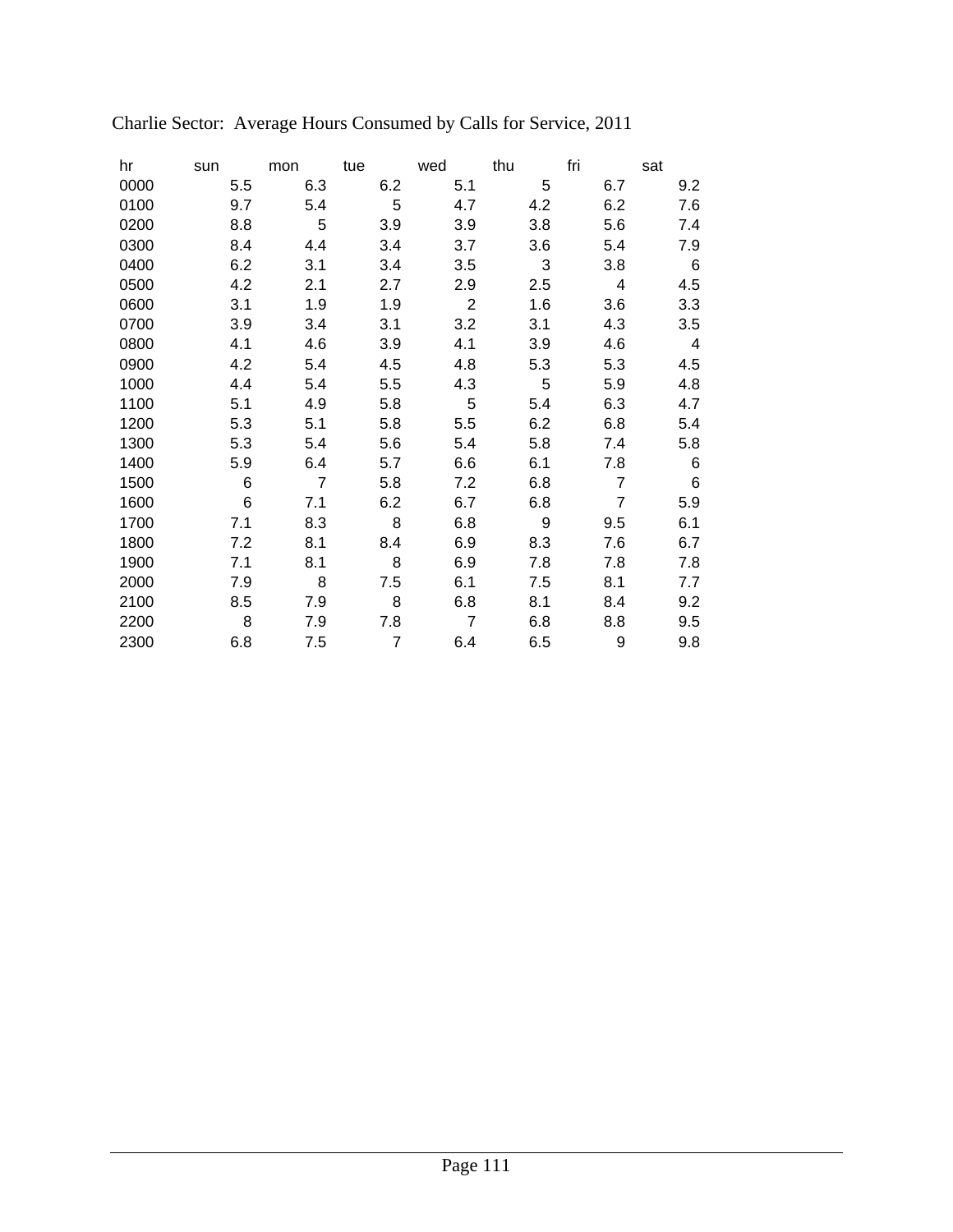| hr   | sun   | mon   | tue   | wed    | thu   | fri   | sat   |
|------|-------|-------|-------|--------|-------|-------|-------|
| 0000 | 43.1% | 46.7% | 48.6% | 40.0%  | 74.1% | 49.6% | 45.4% |
| 0100 | 76.1% | 40.0% | 39.2% | 36.9%  | 62.2% | 45.9% | 37.5% |
| 0200 | 69.0% | 74.1% | 57.8% | 57.8%  | 56.3% | 83.0% | 54.8% |
| 0300 | 65.9% | 65.2% | 50.4% | 54.8%  | 53.3% | 80.0% | 58.5% |
| 0400 | 91.9% | 45.9% | 50.4% | 51.9%  | 44.4% | 56.3% | 59.3% |
| 0500 | 50.9% | 25.5% | 32.0% | 34.4%  | 29.6% | 48.5% | 54.5% |
| 0600 | 33.1% | 17.2% | 18.8% | 19.8%  | 15.8% | 38.4% | 35.2% |
| 0700 | 65.0% | 56.7% | 45.9% | 47.4%  | 45.9% | 71.7% | 58.3% |
| 0800 | 68.3% | 76.7% | 57.8% | 60.7%  | 57.8% | 59.8% | 66.7% |
| 0900 | 70.0% | 90.0% | 66.7% | 71.1%  | 78.5% | 41.6% | 75.0% |
| 1000 | 73.3% | 90.0% | 81.5% | 63.7%  | 74.1% | 46.3% | 80.0% |
| 1100 | 85.0% | 81.7% | 85.9% | 74.1%  | 80.0% | 49.4% | 78.3% |
| 1200 | 88.3% | 85.0% | 85.9% | 81.5%  | 91.9% | 53.3% | 90.0% |
| 1300 | 88.3% | 90.0% | 83.0% | 80.0%  | 85.9% | 58.0% | 96.7% |
| 1400 | 49.2% | 53.3% | 44.7% | 51.8%  | 47.8% | 61.2% | 33.3% |
| 1500 | 57.1% | 66.7% | 52.4% | 65.1%  | 61.5% | 62.2% | 36.4% |
| 1600 | 47.1% | 59.2% | 51.7% | 111.7% | 53.3% | 51.9% | 49.2% |
| 1700 | 55.7% | 69.2% | 66.7% | 113.3% | 70.6% | 70.4% | 50.8% |
| 1800 | 56.5% | 67.5% | 70.0% | 115.0% | 65.1% | 50.0% | 37.2% |
| 1900 | 55.7% | 67.5% | 66.7% | 115.0% | 61.2% | 57.8% | 43.3% |
| 2000 | 54.7% | 52.0% | 48.8% | 65.1%  | 46.5% | 48.0% | 36.0% |
| 2100 | 43.6% | 42.1% | 42.7% | 53.3%  | 41.5% | 41.5% | 39.6% |
| 2200 | 41.0% | 42.1% | 41.6% | 54.9%  | 34.9% | 43.5% | 40.9% |
| 2300 | 34.9% | 40.0% | 37.3% | 50.2%  | 33.3% | 44.4% | 42.2% |

Charlie Sector: Percent of Average Patrol Officer Time Consumed by Calls for Service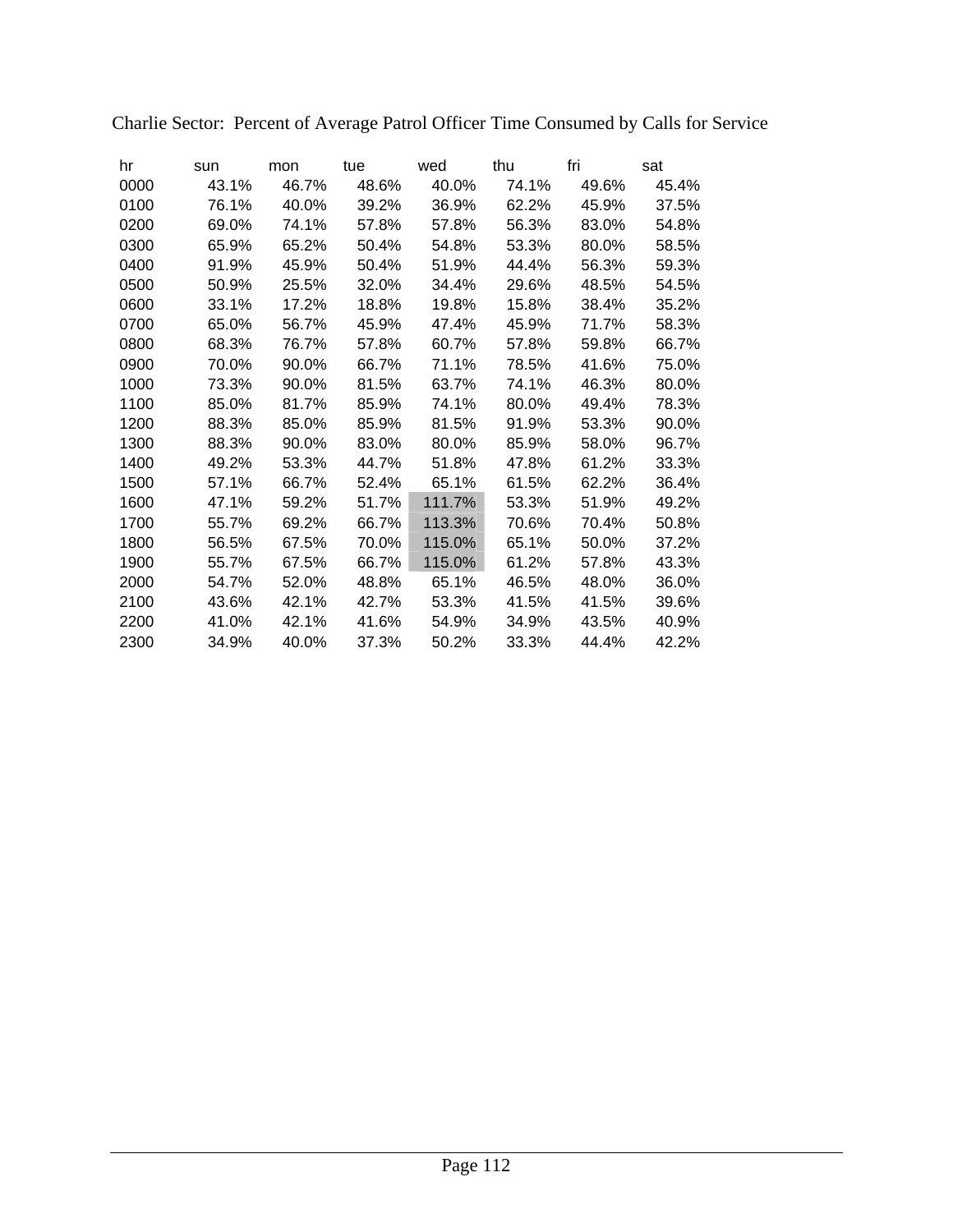| hr   | sun | mon            | tue     | wed | thu            | fri  | sat            |
|------|-----|----------------|---------|-----|----------------|------|----------------|
| 0000 | 5.9 | 6.4            | 6.5     | 6.1 | 6.6            | 7.7  | 9.4            |
| 0100 | 9.7 | 5.6            | 5.3     | 5.5 | 5.3            | 6.5  | 8.6            |
| 0200 | 8.2 | 5.7            | 4.4     | 5.1 | 4.9            | 5.8  | 8.5            |
| 0300 | 7.3 | 4.7            | 4.4     | 5.1 | 4.6            | 6    | 9.5            |
| 0400 | 5.7 | 4              | 3.3     | 4.4 | 4.3            | 5.1  | 6.9            |
| 0500 | 4.7 | 2.9            | $2.2\,$ | 3.3 | 3.2            | 3.6  | 5.3            |
| 0600 | 3.8 | $\overline{2}$ | $2.2\,$ | 2.3 | 2.6            | 2.7  | 3.8            |
| 0700 | 4   | 3.4            | 3.3     | 3.6 | 3.5            | 4.2  | 3.8            |
| 0800 | 3.8 | 4.8            | 4.8     | 4.7 | 5              | 4.5  | 4.2            |
| 0900 | 3.8 | 5.8            | 5.5     | 6.2 | 5.8            | 5.7  | 4.6            |
| 1000 | 4.5 | 5.6            | 5.9     | 6.9 | 6.3            | 6.9  | 5.2            |
| 1100 | 4.6 | 5.8            | 6.1     | 7.4 | 6.4            | 6.4  | 5.8            |
| 1200 | 5.2 | 6.3            | 6.4     | 7.6 | 6.6            | 7.6  | 6.4            |
| 1300 | 5.8 | 6.7            | 6.8     | 6.9 | 6.1            | 8.7  | $\overline{7}$ |
| 1400 | 7.2 | 7.7            | 7.5     | 7.5 | 6.8            | 8.6  | 8              |
| 1500 | 7.5 | 8.4            | 7.8     | 8.1 | $\overline{7}$ | 7.5  | 8              |
| 1600 | 6.9 | 8.5            | 7.8     | 8   | 7.7            | 8.4  | 6.9            |
| 1700 | 6.6 | 11             | 10      | 9.4 | 9.3            | 10.9 | 7.4            |
| 1800 | 6.9 | 11             | 10.1    | 10  | 9.4            | 8.9  | 8.9            |
| 1900 | 6.7 | 9.8            | 9.7     | 8.6 | 9.6            | 9.7  | 9              |
| 2000 | 6.4 | 9.2            | 8.8     | 7.4 | 8.4            | 10   | 8.7            |
| 2100 | 8   | 9.6            | 8.8     | 8.8 | 9.8            | 10.3 | 8.8            |
| 2200 | 8.3 | 8.7            | 9.3     | 8.1 | 9.9            | 9.8  | 9.5            |
| 2300 | 7.6 | 7.4            | 8.7     | 7.4 | 8              | 9.2  | 9.2            |
|      |     |                |         |     |                |      |                |

David Sector: Average Hours Consumed by Calls for Service, 2011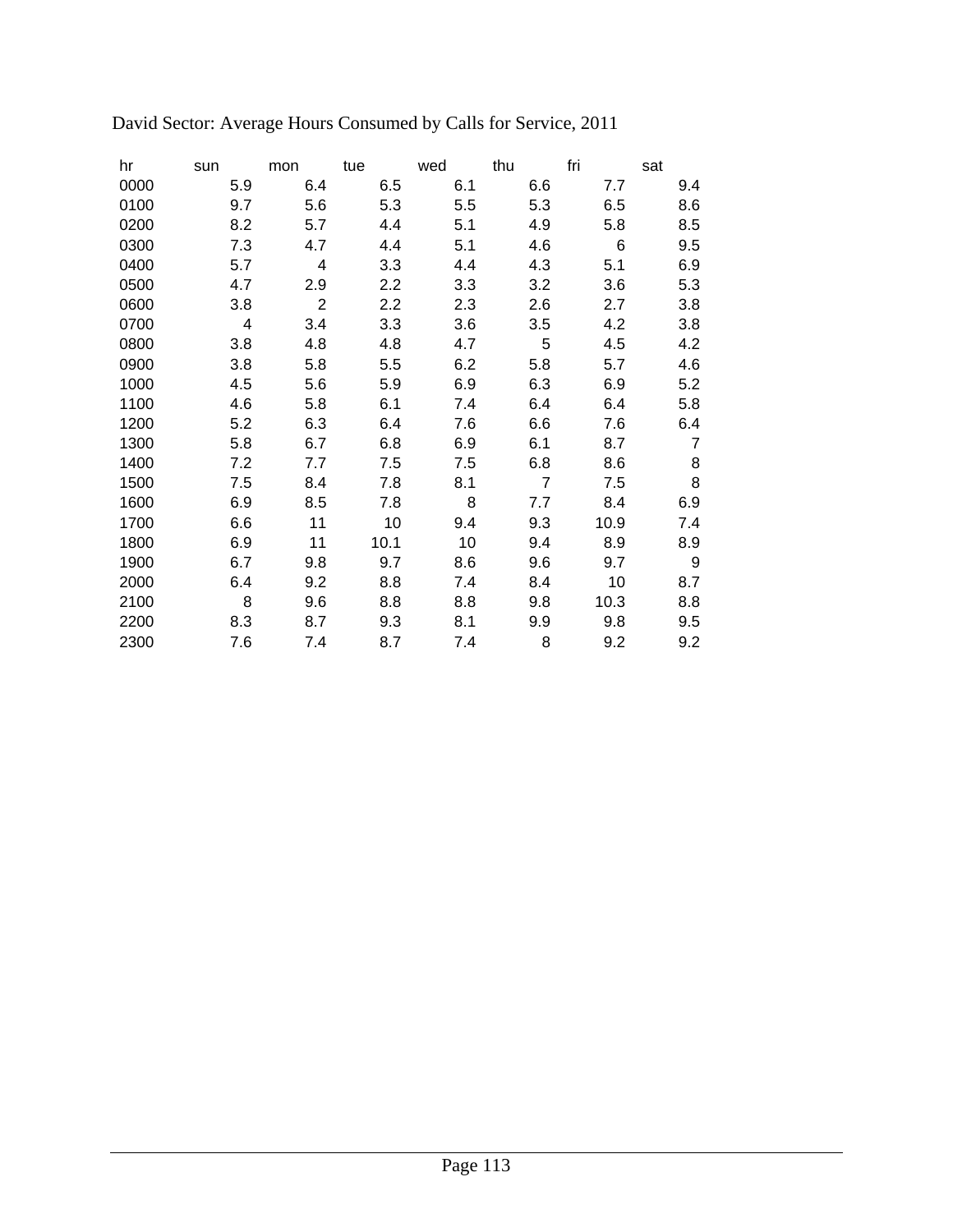| hr   | sun    | mon   | tue    | wed    | thu   | fri   | sat    |
|------|--------|-------|--------|--------|-------|-------|--------|
| 0000 | 39.3%  | 85.3% | 45.6%  | 42.8%  | 46.3% | 54.0% | 43.2%  |
| 0100 | 64.7%  | 74.7% | 37.2%  | 38.6%  | 37.2% | 45.6% | 39.5%  |
| 0200 | 54.7%  | 76.0% | 58.7%  | 68.0%  | 65.3% | 77.3% | 56.7%  |
| 0300 | 97.3%  | 62.7% | 58.7%  | 68.0%  | 61.3% | 80.0% | 63.3%  |
| 0400 | 76.0%  | 53.3% | 44.0%  | 58.7%  | 57.3% | 68.0% | 61.3%  |
| 0500 | 51.2%  | 31.6% | 23.9%  | 35.9%  | 34.8% | 39.2% | 57.7%  |
| 0600 | 36.2%  | 19.0% | 21.0%  | 21.9%  | 24.8% | 25.7% | 36.2%  |
| 0700 | 59.3%  | 50.4% | 48.9%  | 53.3%  | 51.9% | 62.2% | 56.3%  |
| 0800 | 56.3%  | 71.1% | 71.1%  | 69.6%  | 74.1% | 66.7% | 62.2%  |
| 0900 | 56.3%  | 85.9% | 81.5%  | 91.9%  | 85.9% | 42.2% | 68.1%  |
| 1000 | 66.7%  | 83.0% | 87.4%  | 102.2% | 93.3% | 51.1% | 77.0%  |
| 1100 | 68.1%  | 85.9% | 90.4%  | 109.6% | 94.8% | 47.4% | 85.9%  |
| 1200 | 77.0%  | 93.3% | 94.8%  | 112.6% | 97.8% | 56.3% | 94.8%  |
| 1300 | 85.9%  | 99.3% | 100.7% | 102.2% | 90.4% | 64.4% | 103.7% |
| 1400 | 53.3%  | 57.0% | 55.6%  | 55.6%  | 50.4% | 63.7% | 59.3%  |
| 1500 | 63.5%  | 71.1% | 66.0%  | 68.6%  | 59.3% | 63.5% | 67.7%  |
| 1600 | 102.2% | 63.0% | 57.8%  | 59.3%  | 57.0% | 62.2% | 102.2% |
| 1700 | 97.8%  | 81.5% | 74.1%  | 69.6%  | 68.9% | 80.7% | 51.9%  |
| 1800 | 102.2% | 81.5% | 74.8%  | 74.1%  | 69.6% | 51.6% | 62.5%  |
| 1900 | 99.3%  | 72.6% | 71.9%  | 63.7%  | 71.1% | 68.1% | 63.2%  |
| 2000 | 61.0%  | 53.3% | 51.0%  | 42.9%  | 48.7% | 55.6% | 48.3%  |
| 2100 | 56.1%  | 45.7% | 41.9%  | 41.9%  | 46.7% | 47.4% | 40.5%  |
| 2200 | 58.2%  | 41.4% | 44.3%  | 38.6%  | 47.1% | 45.1% | 43.7%  |
| 2300 | 53.3%  | 35.2% | 41.4%  | 35.2%  | 38.1% | 42.3% | 42.3%  |

David Sector: Percent of Average Patrol Officer Time Consumed by Calls for Service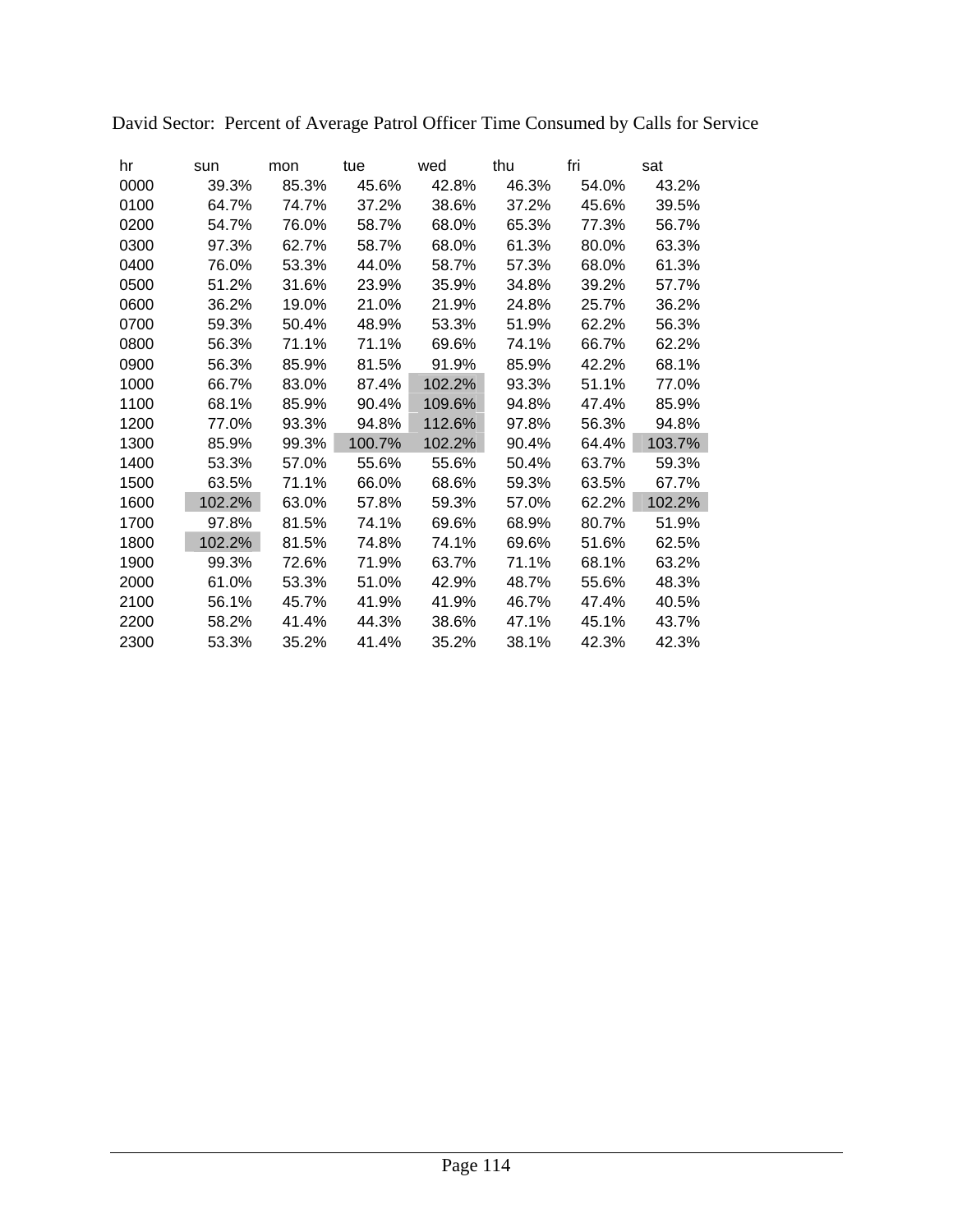|      | Laward Bector. Average Hours Consumed by Cans for Bervice, 2011 |      |                |                |                |      |                |
|------|-----------------------------------------------------------------|------|----------------|----------------|----------------|------|----------------|
| hr   | sun                                                             | mon  | tue            | wed            | thu            | fri  | sat            |
| 0000 | 7.5                                                             | 7.5  | 7.8            | 8.8            | 8.8            | 10.2 | 11.3           |
| 0100 | 12.6                                                            | 6.5  | $\overline{7}$ | 7.9            | 7.4            | 9.1  | 11.2           |
| 0200 | 10.7                                                            | 6.9  | 5.8            | 5.7            | 5.3            | 7.6  | 9.5            |
| 0300 | 9.3                                                             | 6.3  | 5.4            | 4.6            | 4.5            | 6.8  | 10             |
| 0400 | 7.6                                                             | 5.2  | 5.1            | 3.8            | 4.3            | 5.5  | 7.9            |
| 0500 | 6.6                                                             | 4.3  | 4.2            | 3.2            | 3.7            | 5    | 6.5            |
| 0600 | 4.4                                                             | 3    | 3.1            | $\overline{2}$ | 2.1            | 3.2  | 3.9            |
| 0700 | 4.3                                                             | 5.1  | 4.6            | 3.8            | 3.8            | 4.7  | 4.2            |
| 0800 | 3.8                                                             | 6.4  | 5.4            | 4.9            | 4.8            | 5.4  | 4.1            |
| 0900 | 4.1                                                             | 5.8  | 5.4            | 5.4            | 5.7            | 5.7  | 4.7            |
| 1000 | 4.7                                                             | 6.2  | 5.4            | 6              | 6.6            | 6.6  | 5.9            |
| 1100 | 5.2                                                             | 5.9  | 5.3            | 6              | 6.7            | 7.3  | 6.4            |
| 1200 | 5.6                                                             | 6.7  | 6.3            | 6.4            | 6.7            | 8.7  | 6.7            |
| 1300 | 5.9                                                             | 6.7  | 6              | 6.5            | $\overline{7}$ | 9.5  | 6.3            |
| 1400 | 6.3                                                             | 6.6  | 6.7            | $\overline{7}$ | 6.9            | 10.6 | 6.5            |
| 1500 | 7.6                                                             | 7.9  | 8.2            | 8.4            | 8.2            | 8.8  | 7.7            |
| 1600 | 7.1                                                             | 8.8  | 8.7            | 8.3            | 8.4            | 7.6  | $\overline{7}$ |
| 1700 | 7.2                                                             | 11.3 | 11.4           | 10.9           | 11.1           | 11.8 | 7.3            |
| 1800 | 7.6                                                             | 11.8 | 11.8           | 11.3           | 11.4           | 10.8 | 10.5           |
| 1900 | 8.3                                                             | 11.6 | 11.1           | 10.4           | 10.5           | 9.5  | 11.1           |
| 2000 | 8.8                                                             | 11.3 | 10.1           | 10.4           | 10             | 11.2 | 10.6           |
| 2100 | 11.2                                                            | 11.7 | 10.7           | 10.7           | 11.1           | 12.8 | 11.8           |
| 2200 | 10.2                                                            | 11.5 | 10.6           | 10.4           | 12             | 11.8 | 11.8           |
| 2300 | 9.2                                                             | 10.1 | 10.5           | 9.9            | 11.4           | 12.8 | 12.8           |

|  |  | Edward Sector: Average Hours Consumed by Calls for Service, 2011 |  |  |  |
|--|--|------------------------------------------------------------------|--|--|--|
|--|--|------------------------------------------------------------------|--|--|--|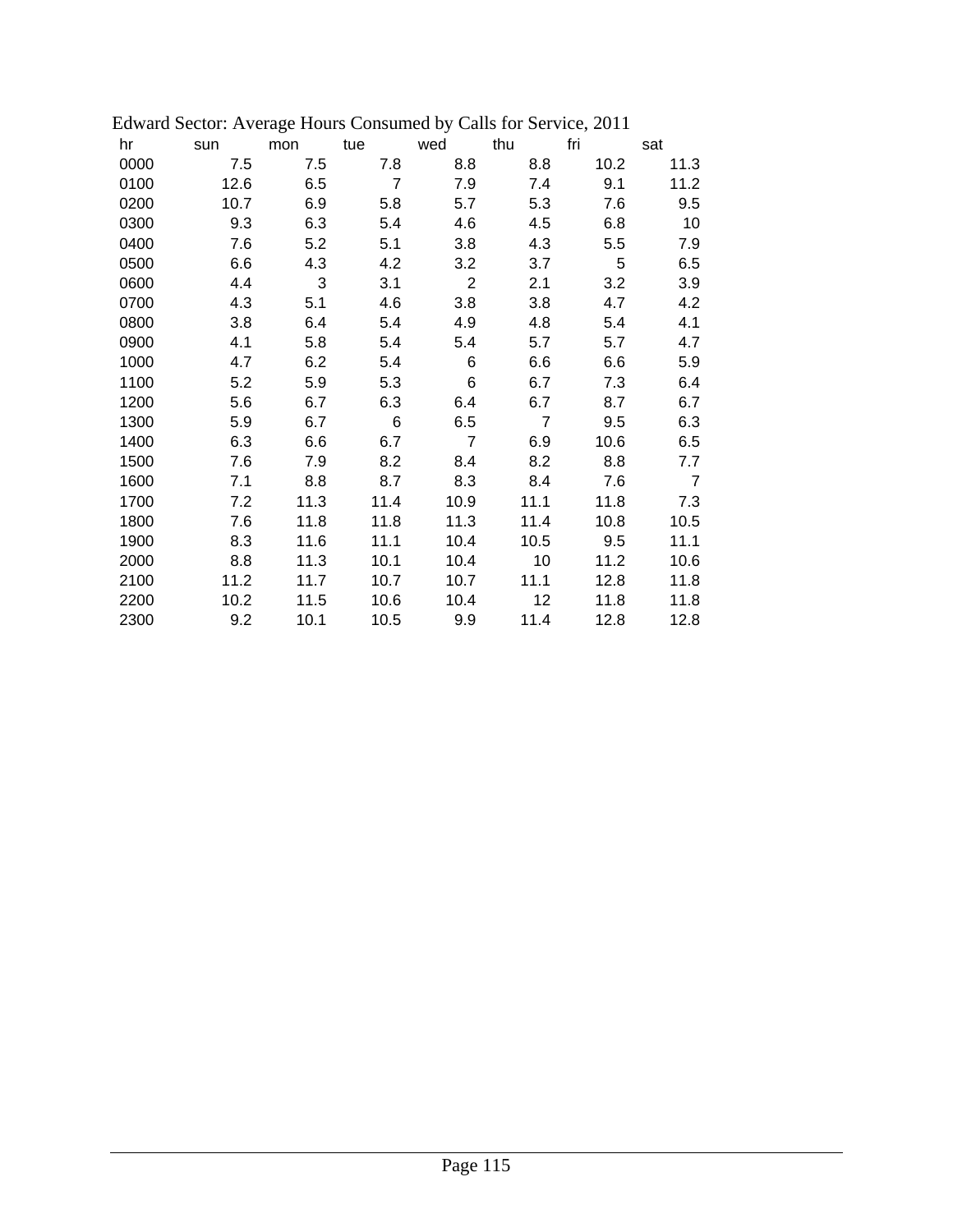| hr   | sun    | mon   | tue   | wed   | thu   | fri   | sat   |
|------|--------|-------|-------|-------|-------|-------|-------|
| 0000 | 40.0%  | 40.0% | 69.3% | 46.9% | 46.9% | 54.4% | 50.2% |
| 0100 | 168.0% | 43.3% | 93.3% | 52.7% | 49.3% | 60.7% | 49.8% |
| 0200 | 142.7% | 73.6% | 77.3% | 60.8% | 56.5% | 81.1% | 50.7% |
| 0300 | 99.2%  | 84.0% | 72.0% | 61.3% | 60.0% | 90.7% | 66.7% |
| 0400 | 101.3% | 69.3% | 68.0% | 50.7% | 57.3% | 73.3% | 60.2% |
| 0500 | 88.0%  | 57.3% | 56.0% | 42.7% | 49.3% | 66.7% | 86.7% |
| 0600 | 39.1%  | 26.7% | 27.6% | 17.8% | 18.7% | 28.4% | 34.7% |
| 0700 | 57.3%  | 68.0% | 61.3% | 50.7% | 50.7% | 62.7% | 56.0% |
| 0800 | 50.7%  | 85.3% | 72.0% | 65.3% | 64.0% | 72.0% | 54.7% |
| 0900 | 54.7%  | 77.3% | 72.0% | 72.0% | 76.0% | 43.4% | 62.7% |
| 1000 | 62.7%  | 82.7% | 72.0% | 80.0% | 88.0% | 44.0% | 78.7% |
| 1100 | 69.3%  | 78.7% | 70.7% | 80.0% | 89.3% | 48.7% | 85.3% |
| 1200 | 74.7%  | 89.3% | 84.0% | 85.3% | 89.3% | 58.0% | 89.3% |
| 1300 | 78.7%  | 89.3% | 80.0% | 86.7% | 93.3% | 63.3% | 84.0% |
| 1400 | 56.0%  | 58.7% | 59.6% | 62.2% | 61.3% | 70.7% | 43.3% |
| 1500 | 50.7%  | 52.7% | 54.7% | 56.0% | 54.7% | 58.7% | 34.2% |
| 1600 | 94.7%  | 67.0% | 66.3% | 63.2% | 64.0% | 57.9% | 46.7% |
| 1700 | 96.0%  | 75.3% | 76.0% | 72.7% | 74.0% | 78.7% | 35.4% |
| 1800 | 101.3% | 78.7% | 78.7% | 75.3% | 76.0% | 64.0% | 46.7% |
| 1900 | 110.7% | 77.3% | 74.0% | 69.3% | 70.0% | 56.3% | 49.3% |
| 2000 | 78.2%  | 60.3% | 53.9% | 55.5% | 53.3% | 59.7% | 40.4% |
| 2100 | 74.7%  | 52.0% | 47.6% | 47.6% | 49.3% | 56.9% | 39.3% |
| 2200 | 68.0%  | 51.1% | 47.1% | 46.2% | 53.3% | 52.4% | 39.3% |
| 2300 | 61.3%  | 44.9% | 46.7% | 44.0% | 50.7% | 56.9% | 42.7% |

Edward Sector: Percent of Average Patrol Officer Time Consumed by Calls for Service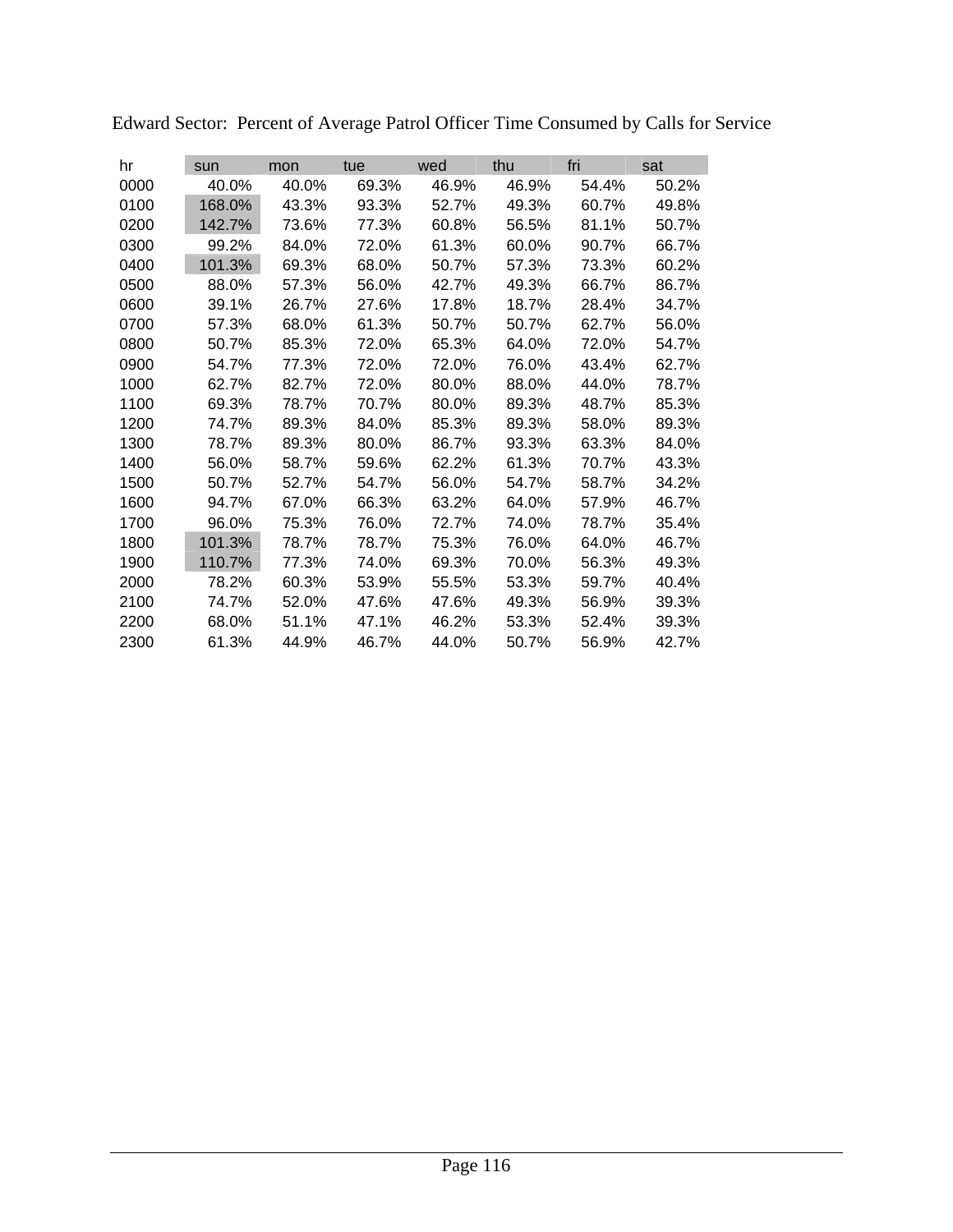| hr   | sun  | mon  | tue  | wed | thu  | fri            | sat            |
|------|------|------|------|-----|------|----------------|----------------|
| 0000 | 9.4  | 9.1  | 7.7  | 9.2 | 7.4  | 10             | 9.9            |
| 0100 | 13   | 7.8  | 5.2  | 7.2 | 5    | 7.7            | 9.4            |
| 0200 | 9.1  | 6.1  | 4.2  | 5   | 4.2  | 6              | 8.4            |
| 0300 | 7.6  | 4.9  | 3.7  | 4.1 | 4.2  | 6              | 9.7            |
| 0400 | 6.5  | 4.5  | 2.9  | 3.9 | 3.7  | 5.2            | 7.7            |
| 0500 | 5.2  | 4.1  | 2.8  | 3.6 | 3.2  | 4.1            | 6.1            |
| 0600 | 3.5  | 3.3  | 2.3  | 3   | 2.1  | 2.1            | 4.5            |
| 0700 | 3.3  | 4.9  | 3.7  | 4.5 | 3.5  | 3.9            | 5              |
| 0800 | 4.4  | 6.5  | 4.9  | 5.7 | 4.9  | 5.3            | 5.3            |
| 0900 | 4.3  | 6.5  | 4.8  | 5.6 | 5.1  | 5.3            | 4.6            |
| 1000 | 5.3  | 6.7  | 5.8  | 5.7 | 5.6  | 6.9            | 5.1            |
| 1100 | 5.7  | 6.1  | 6.2  | 5.2 | 5.6  | 6.6            | 5.8            |
| 1200 | 6    | 6.6  | 6.5  | 6.3 | 6.3  | 6.3            | 6.2            |
| 1300 | 6    | 6.8  | 6.8  | 6.8 | 6.6  | 7.2            | 6.2            |
| 1400 | 6.2  | 7.4  | 6.5  | 6.9 | 7.3  | 6.9            | 6.2            |
| 1500 | 7.4  | 8.5  | 6.9  | 7.6 | 7.9  | 8.6            | $\overline{7}$ |
| 1600 | 7.6  | 7.9  | 7.1  | 7.7 | 7.2  | $\overline{7}$ | 6.1            |
| 1700 | 9.8  | 10   | 9.9  | 7.8 | 9.7  | 10.2           | 6.7            |
| 1800 | 10.6 | 11.1 | 11   | 8.1 | 10.8 | 9.2            | 8.9            |
| 1900 | 11.2 | 10.9 | 11.6 | 8.3 | 9.8  | 9.1            | 9.1            |
| 2000 | 10.9 | 9.8  | 11   | 8.3 | 9.7  | 11.2           | 9.7            |
| 2100 | 11.4 | 10.3 | 10.7 | 9.1 | 10.1 | 11             | 10.5           |
| 2200 | 11.9 | 11.3 | 11.1 | 9.5 | 10.1 | 12             | 12.3           |
| 2300 | 12.1 | 9.8  | 10   | 8.4 | 10.1 | 11.8           | 11.8           |

# Frank Sector: Average Hours Consumed by Calls for Service, 2011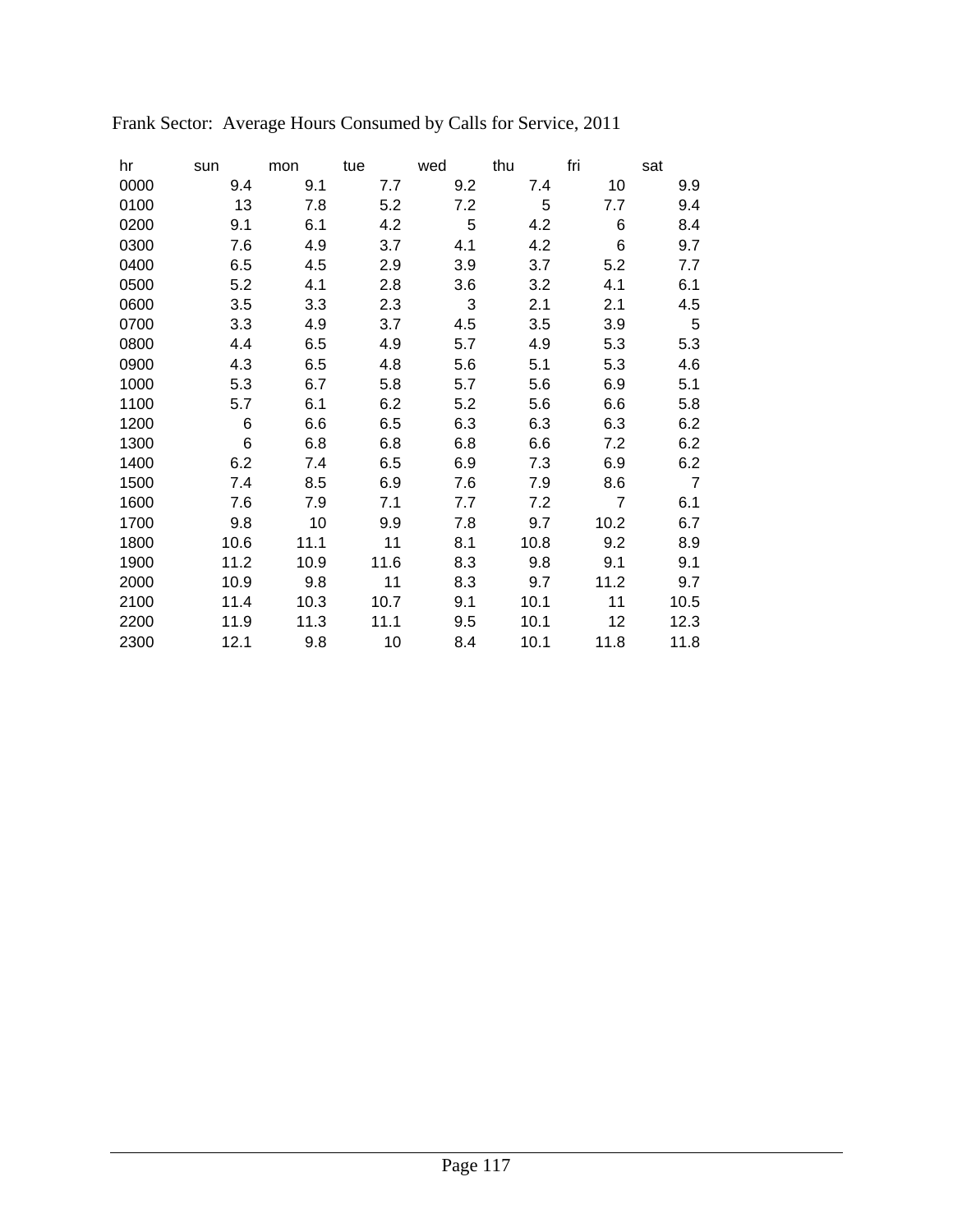| hr   | sun    | mon    | tue    | wed    | thu    | fri    | sat    |
|------|--------|--------|--------|--------|--------|--------|--------|
| 0000 | 69.6%  | 44.9%  | 38.0%  | 45.4%  | 54.8%  | 49.4%  | 48.9%  |
| 0100 | 192.6% | 57.8%  | 38.5%  | 53.3%  | 74.1%  | 57.0%  | 46.4%  |
| 0200 | 134.8% | 60.2%  | 41.5%  | 49.4%  | 62.2%  | 59.3%  | 49.8%  |
| 0300 | 112.6% | 72.6%  | 54.8%  | 60.7%  | 62.2%  | 88.9%  | 71.9%  |
| 0400 | 96.3%  | 66.7%  | 43.0%  | 57.8%  | 54.8%  | 77.0%  | 57.0%  |
| 0500 | 77.0%  | 60.7%  | 41.5%  | 53.3%  | 47.4%  | 60.7%  | 51.6%  |
| 0600 | 34.6%  | 32.6%  | 22.7%  | 29.6%  | 20.7%  | 20.7%  | 44.4%  |
| 0700 | 48.9%  | 72.6%  | 54.8%  | 66.7%  | 51.9%  | 57.8%  | 74.1%  |
| 0800 | 65.2%  | 96.3%  | 72.6%  | 84.4%  | 72.6%  | 78.5%  | 78.5%  |
| 0900 | 63.7%  | 96.3%  | 71.1%  | 83.0%  | 75.6%  | 39.3%  | 68.1%  |
| 1000 | 78.5%  | 99.3%  | 85.9%  | 84.4%  | 83.0%  | 51.1%  | 75.6%  |
| 1100 | 84.4%  | 90.4%  | 91.9%  | 77.0%  | 83.0%  | 48.9%  | 85.9%  |
| 1200 | 88.9%  | 97.8%  | 96.3%  | 93.3%  | 93.3%  | 46.7%  | 91.9%  |
| 1300 | 88.9%  | 100.7% | 100.7% | 100.7% | 97.8%  | 53.3%  | 91.9%  |
| 1400 | 91.9%  | 109.6% | 96.3%  | 102.2% | 108.1% | 51.1%  | 91.9%  |
| 1500 | 54.8%  | 63.0%  | 51.1%  | 56.3%  | 58.5%  | 63.7%  | 103.7% |
| 1600 | 56.3%  | 58.5%  | 52.6%  | 76.0%  | 53.3%  | 51.9%  | 45.2%  |
| 1700 | 72.6%  | 74.1%  | 73.3%  | 115.6% | 71.9%  | 75.6%  | 66.2%  |
| 1800 | 78.5%  | 82.2%  | 81.5%  | 120.0% | 80.0%  | 68.1%  | 65.9%  |
| 1900 | 83.0%  | 80.7%  | 85.9%  | 123.0% | 72.6%  | 107.9% | 67.4%  |
| 2000 | 80.7%  | 72.6%  | 81.5%  | 123.0% | 71.9%  | 83.0%  | 71.9%  |
| 2100 | 56.3%  | 50.9%  | 52.8%  | 67.4%  | 49.9%  | 54.3%  | 51.9%  |
| 2200 | 58.8%  | 55.8%  | 54.8%  | 70.4%  | 49.9%  | 59.3%  | 60.7%  |
| 2300 | 59.8%  | 48.4%  | 49.4%  | 62.2%  | 49.9%  | 58.3%  | 58.3%  |

Frank Sector: Percent of Average Patrol Officer Time Consumed by Calls for Service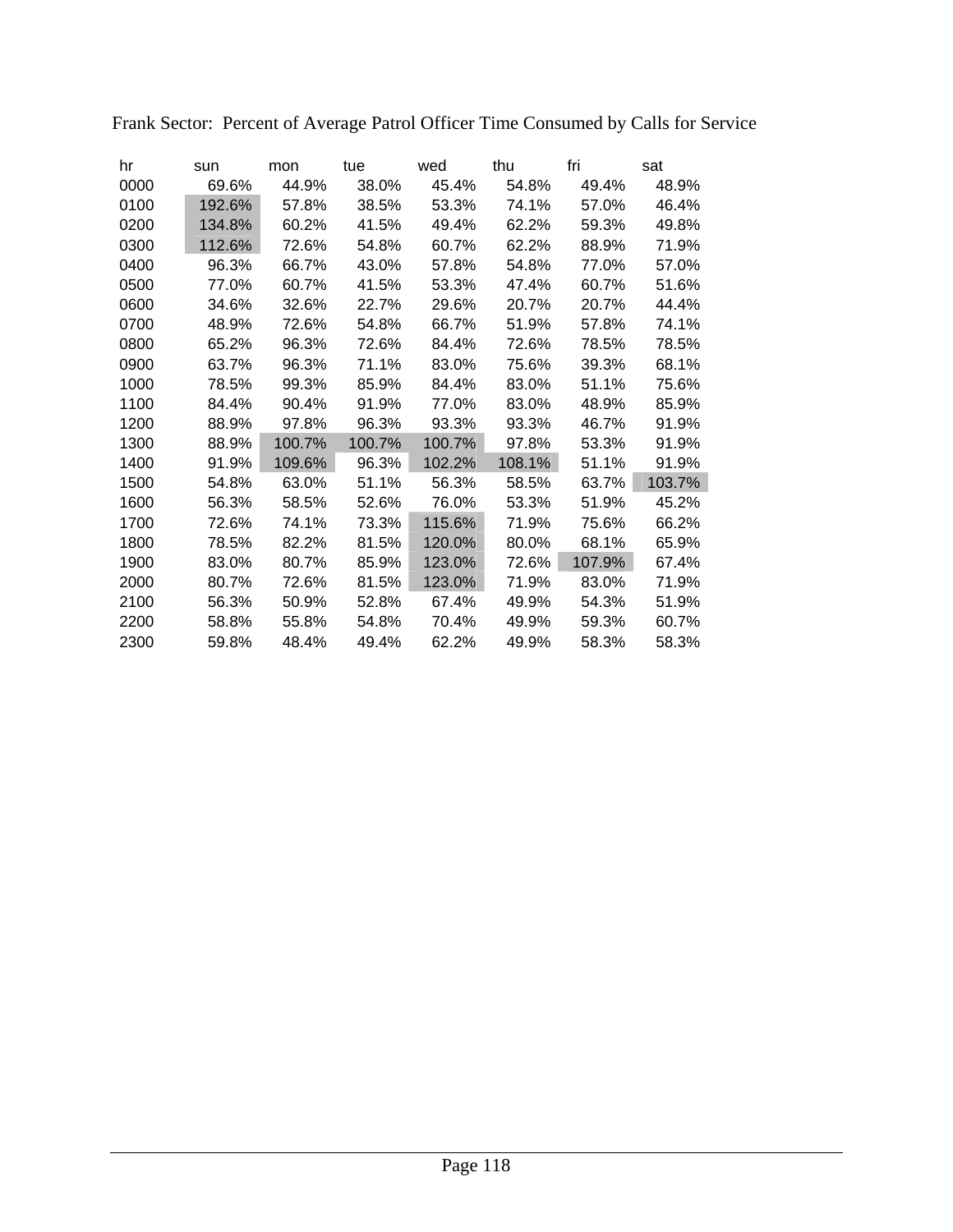| hr   | sun            | mon | tue            | wed            | thu | fri | sat            |
|------|----------------|-----|----------------|----------------|-----|-----|----------------|
| 0000 | 3.2            | 3.8 | 3.2            | 3.7            | 2.5 | 3   | 4.5            |
| 0100 | 6.1            | 2.8 | 2.8            | 3              | 2.6 | 2.8 | 4.1            |
| 0200 | 7.2            | 2.7 | $\overline{2}$ | 2.5            | 2.5 | 3.6 | 6              |
| 0300 | 8.3            | 3.3 | 1.9            | 2.7            | 3   | 4   | $\overline{7}$ |
| 0400 | 5.2            | 2.4 | 1.5            | 2.1            | 2.1 | 2.3 | 4.7            |
| 0500 | 2.9            | 1.7 | 0.8            | 1.6            | 1.2 | 1.3 | 2.8            |
| 0600 | 1.8            | 1.2 | 0.6            | 1.2            | 0.6 | 0.9 | 1.4            |
| 0700 | 2.1            | 1.8 | 1.1            | 1.3            | 0.8 | 1.6 | 1.4            |
| 0800 | $\overline{2}$ | 1.9 | 1.5            | 1.7            | 1.3 | 2   | 2.4            |
| 0900 | $\overline{2}$ | 2.4 | 1.8            | $\overline{2}$ | 2.2 | 2.2 | 2.4            |
| 1000 | 1.7            | 2.7 | 2.3            | 2.5            | 2.4 | 2.9 | 2.3            |
| 1100 | 1.8            | 2.9 | 2.2            | 2.3            | 2.6 | 2.9 | 2.4            |
| 1200 | 2.1            | 2.9 | 2.5            | 2.8            | 2.5 | 3   | 2.6            |
| 1300 | 2.2            | 2.4 | 2.3            | 2.5            | 2.7 | 3.1 | 2.7            |
| 1400 | 2.3            | 2.7 | 2.6            | 2.9            | 3   | 3.4 | 2.8            |
| 1500 | $\overline{2}$ | 2.3 | 2.4            | 2.8            | 2.7 | 3.3 | 2.8            |
| 1600 | 1.7            | 1.9 | $\overline{2}$ | $\overline{2}$ | 2.1 | 2.8 | 2.1            |
| 1700 | 2.8            | 3.6 | 3.3            | 3              | 3.6 | 3.4 | 2.2            |
| 1800 | 3.5            | 4.1 | 4.3            | 4.1            | 4.3 | 4   | 4.4            |
| 1900 | 4.6            | 4.3 | 4              | 3.8            | 4.5 | 4.5 | 4              |
| 2000 | 4              | 3.8 | 3.9            | 3.3            | 4.3 | 5   | 3.8            |
| 2100 | 3.8            | 3.8 | 3.1            | 3.4            | 3.9 | 5   | 4.7            |
| 2200 | 4.2            | 3.3 | 2.9            | 3.1            | 3.8 | 4.1 | 5              |
| 2300 | 3.9            | 3.3 | 3              | 3.4            | 3.6 | 3.6 | 4.6            |

George Sector: Average Hours Consumed by Calls for Service, 2011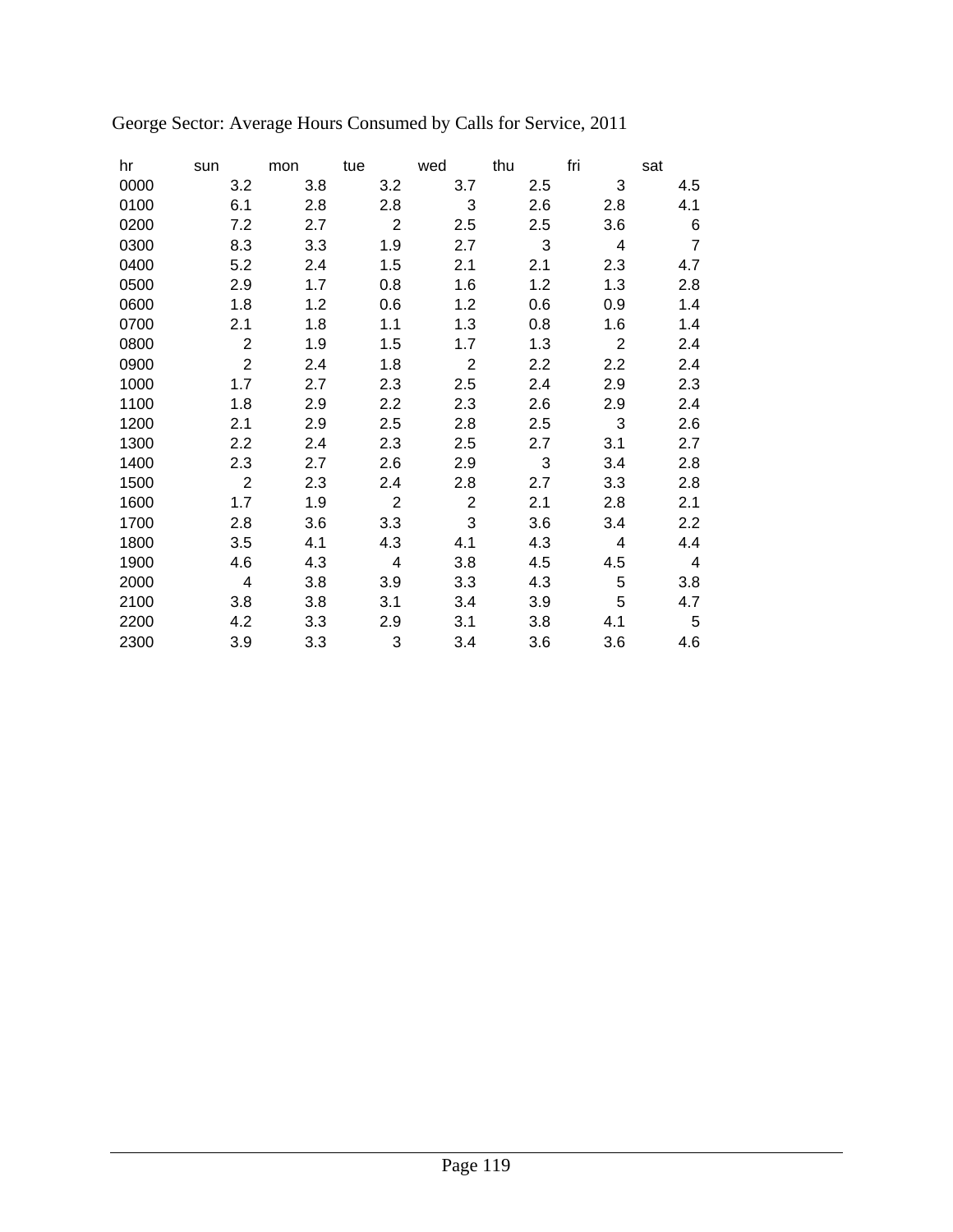| hr   | sun   | mon   | tue   | wed   | thu   | fri   | sat   |
|------|-------|-------|-------|-------|-------|-------|-------|
| 0000 | 19.4% | 23.0% | 19.4% | 32.9% | 22.2% | 18.2% | 27.3% |
| 0100 | 37.0% | 17.0% | 17.0% | 26.7% | 23.1% | 17.0% | 24.8% |
| 0200 | 43.6% | 16.4% | 17.8% | 22.2% | 22.2% | 21.8% | 36.4% |
| 0300 | 73.8% | 29.3% | 31.7% | 45.0% | 50.0% | 35.6% | 62.2% |
| 0400 | 86.7% | 40.0% | 25.0% | 35.0% | 35.0% | 38.3% | 78.3% |
| 0500 | 48.3% | 28.3% | 13.3% | 26.7% | 20.0% | 21.7% | 46.7% |
| 0600 | 30.0% | 7.3%  | 11.4% | 22.9% | 11.4% | 17.1% | 23.3% |
| 0700 | 40.0% | 17.1% | 21.0% | 24.8% | 15.2% | 30.5% | 26.7% |
| 0800 | 38.1% | 18.1% | 28.6% | 32.4% | 24.8% | 38.1% | 45.7% |
| 0900 | 38.1% | 22.9% | 34.3% | 38.1% | 41.9% | 41.9% | 45.7% |
| 1000 | 32.4% | 25.7% | 43.8% | 47.6% | 45.7% | 55.2% | 43.8% |
| 1100 | 34.3% | 27.6% | 41.9% | 43.8% | 49.5% | 55.2% | 45.7% |
| 1200 | 40.0% | 27.6% | 47.6% | 53.3% | 47.6% | 57.1% | 49.5% |
| 1300 | 41.9% | 22.9% | 43.8% | 47.6% | 51.4% | 59.0% | 51.4% |
| 1400 | 43.8% | 25.7% | 24.8% | 27.6% | 28.6% | 32.4% | 53.3% |
| 1500 | 38.1% | 21.9% | 22.9% | 26.7% | 25.7% | 31.4% | 53.3% |
| 1600 | 32.4% | 36.2% | 38.1% | 38.1% | 40.0% | 53.3% | 40.0% |
| 1700 | 53.3% | 34.3% | 31.4% | 28.6% | 34.3% | 32.4% | 41.9% |
| 1800 | 33.3% | 39.0% | 41.0% | 39.0% | 27.3% | 25.4% | 41.9% |
| 1900 | 43.8% | 41.0% | 38.1% | 36.2% | 28.6% | 28.6% | 38.1% |
| 2000 | 38.1% | 23.0% | 23.6% | 20.0% | 19.8% | 23.0% | 36.2% |
| 2100 | 23.0% | 23.0% | 18.8% | 20.6% | 17.9% | 23.0% | 28.5% |
| 2200 | 25.5% | 20.0% | 17.6% | 18.8% | 17.5% | 18.9% | 30.3% |
| 2300 | 23.6% | 20.0% | 18.2% | 20.6% | 16.6% | 16.6% | 27.9% |

George Sector: Percent of Average Patrol Officer Time Consumed by Calls for Service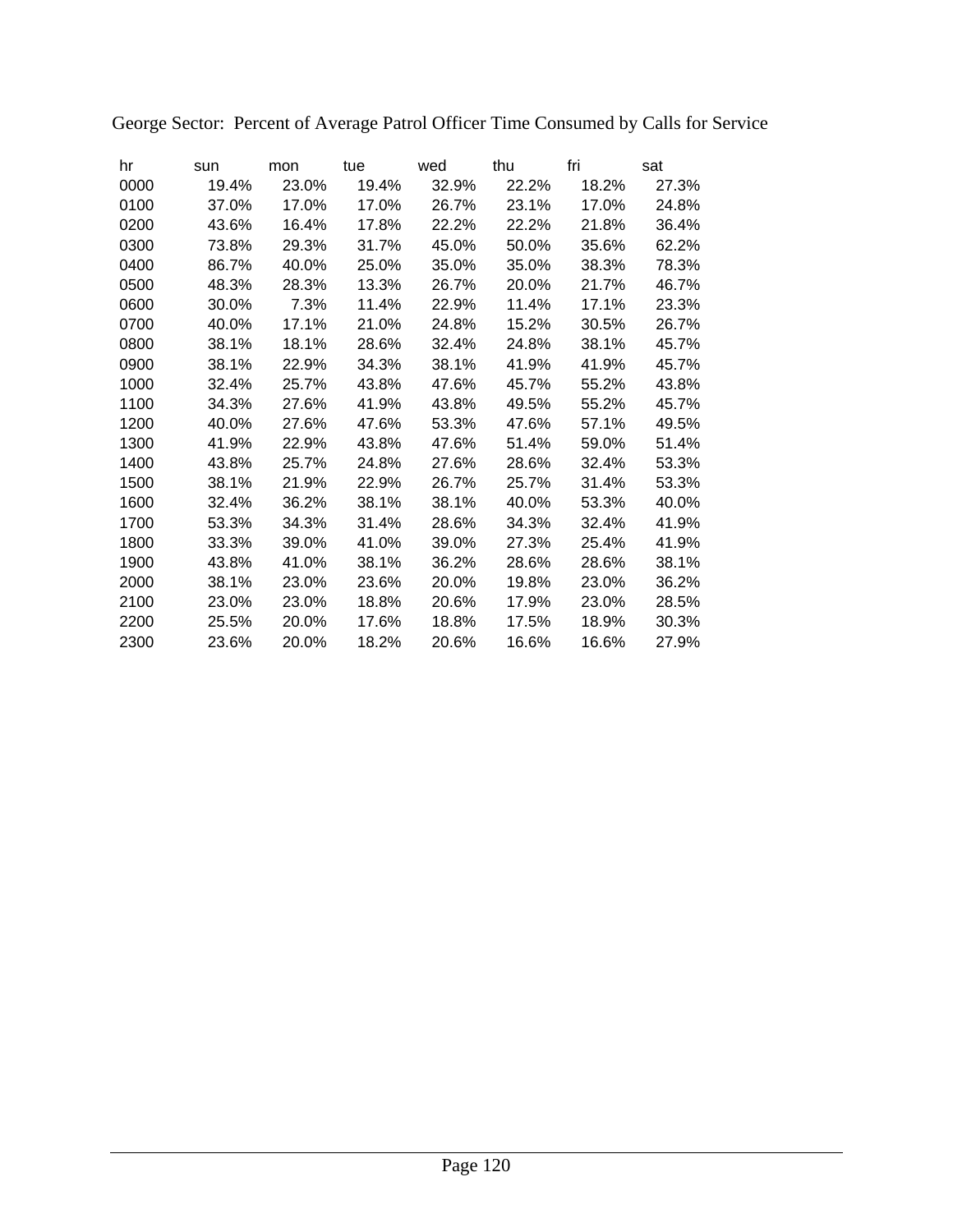| hr   | sun  | mon | tue | wed            | thu | fri | sat         |
|------|------|-----|-----|----------------|-----|-----|-------------|
| 0000 | 7.6  | 6.5 | 6.3 | 6.9            | 6.7 | 7.3 | 9.3         |
| 0100 | 10.8 | 5.6 | 5.2 | 5.5            | 5.1 | 5.6 | 8.5         |
| 0200 | 10.6 | 5.4 | 4   | 4.8            | 5.1 | 4.5 | 7.8         |
| 0300 | 9.3  | 5.9 | 4   | 3.7            | 4.9 | 4.9 | 8.5         |
| 0400 | 6.4  | 4.2 | 3.2 | 2.8            | 3.8 | 4.1 | 7.1         |
| 0500 | 5    | 3.8 | 2.8 | 2.3            | 3.4 | 3.6 | 4.8         |
| 0600 | 3.9  | 2.8 | 1.9 | $\overline{2}$ | 2.8 | 2.6 | 3.2         |
| 0700 | 3.8  | 3.1 | 2.4 | 2.2            | 3.2 | 2.4 | 3.6         |
| 0800 | 3.8  | 4.3 | 3.9 | 3              | 3.7 | 3.6 | 3.3         |
| 0900 | 3.5  | 4.8 | 3.8 | 3.5            | 3.7 | 4.1 | 3.2         |
| 1000 | 4.1  | 5.4 | 4.2 | 3.3            | 4   | 4.8 | 3.8         |
| 1100 | 4.2  | 5.3 | 4.7 | 3.7            | 4.4 | 5.2 | 4.7         |
| 1200 | 3.9  | 5.4 | 5.2 | 4.3            | 4.3 | 5.4 | $\,$ 5 $\,$ |
| 1300 | 4.4  | 5.2 | 5.4 | 4.3            | 4.6 | 6.1 | 5.2         |
| 1400 | 5.3  | 5.1 | 5.5 | 4.3            | 5.2 | 6.1 | 5.5         |
| 1500 | 5.5  | 5.4 | 6.4 | 4.7            | 5.4 | 6.4 | 5.6         |
| 1600 | 4.8  | 5.3 | 5.5 | 5              | 4.9 | 5.8 | $\sqrt{5}$  |
| 1700 | 5    | 7.1 | 7.4 | 6.8            | 6.8 | 7.1 | 5.4         |
| 1800 | 5.2  | 7.3 | 8.1 | 7.2            | 6.6 | 7.3 | 6.5         |
| 1900 | 5.9  | 7.6 | 7.7 | 6.8            | 7.3 | 6.3 | 7.8         |
| 2000 | 6.6  | 7.1 | 8.1 | 6.6            | 6.9 | 7.1 | 7.5         |
| 2100 | 7.9  | 6.8 | 8.4 | 6.7            | 7.1 | 7.1 | 8           |
| 2200 | 8.3  | 7.6 | 8.3 | 7.3            | 7.7 | 8.7 | 9.4         |
| 2300 | 8.4  | 7.1 | 7.8 | 7              | 7.7 | 8.3 | 9.4         |

Henry Sector: Average Hours Consumed by Calls for Service, 2011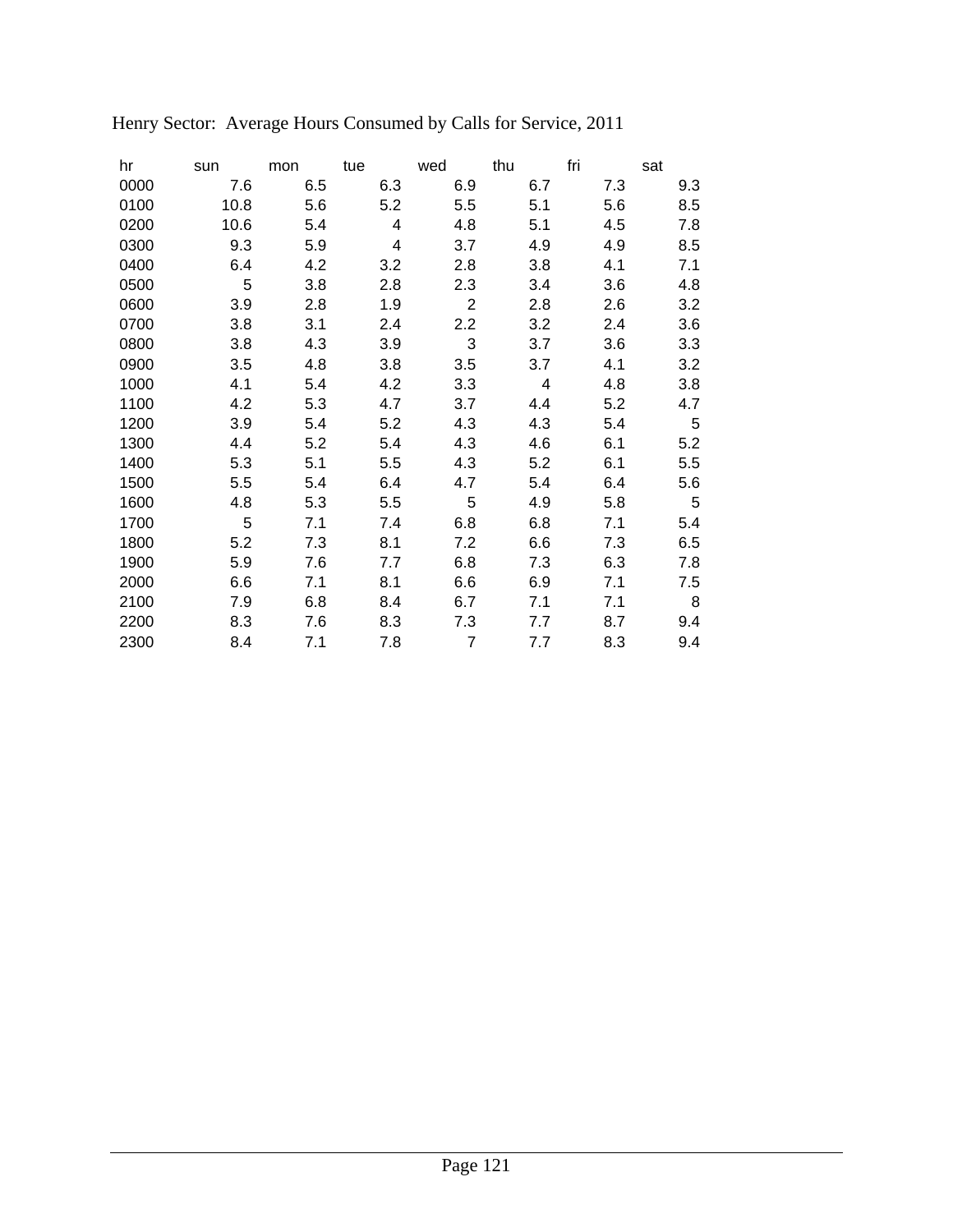| hr   | sun    | mon   | tue   | wed   | thu   | fri   | sat   |
|------|--------|-------|-------|-------|-------|-------|-------|
| 0000 | 39.0%  | 51.0% | 32.3% | 35.4% | 34.4% | 37.4% | 49.6% |
| 0100 | 84.7%  | 93.3% | 40.8% | 43.1% | 40.0% | 43.9% | 45.3% |
| 0200 | 83.1%  | 90.0% | 66.7% | 80.0% | 85.0% | 75.0% | 65.0% |
| 0300 | 72.9%  | 98.3% | 66.7% | 61.7% | 81.7% | 81.7% | 70.8% |
| 0400 | 106.7% | 70.0% | 53.3% | 46.7% | 63.3% | 68.3% | 59.2% |
| 0500 | 83.3%  | 63.3% | 46.7% | 38.3% | 56.7% | 60.0% | 80.0% |
| 0600 | 43.3%  | 31.1% | 21.1% | 22.2% | 31.1% | 28.9% | 35.6% |
| 0700 | 63.3%  | 51.7% | 40.0% | 36.7% | 53.3% | 40.0% | 60.0% |
| 0800 | 63.3%  | 71.7% | 65.0% | 50.0% | 61.7% | 60.0% | 55.0% |
| 0900 | 58.3%  | 80.0% | 63.3% | 58.3% | 61.7% | 54.7% | 53.3% |
| 1000 | 68.3%  | 90.0% | 70.0% | 55.0% | 66.7% | 40.0% | 63.3% |
| 1100 | 70.0%  | 88.3% | 78.3% | 61.7% | 73.3% | 43.3% | 78.3% |
| 1200 | 65.0%  | 90.0% | 86.7% | 71.7% | 71.7% | 45.0% | 83.3% |
| 1300 | 73.3%  | 86.7% | 90.0% | 71.7% | 76.7% | 50.8% | 86.7% |
| 1400 | 88.3%  | 85.0% | 91.7% | 71.7% | 86.7% | 50.8% | 91.7% |
| 1500 | 43.1%  | 42.4% | 50.2% | 36.9% | 42.4% | 53.3% | 43.9% |
| 1600 | 49.2%  | 32.1% | 33.3% | 30.3% | 29.7% | 36.8% | 51.3% |
| 1700 | 74.1%  | 52.6% | 54.8% | 50.4% | 50.4% | 55.7% | 80.0% |
| 1800 | 77.0%  | 54.1% | 60.0% | 53.3% | 48.9% | 57.3% | 48.1% |
| 1900 | 87.4%  | 56.3% | 57.0% | 50.4% | 54.1% | 36.5% | 57.8% |
| 2000 | 97.8%  | 52.6% | 60.0% | 48.9% | 51.1% | 55.7% | 55.6% |
| 2100 | 62.0%  | 34.9% | 43.1% | 34.4% | 36.4% | 37.9% | 41.0% |
| 2200 | 65.1%  | 39.0% | 42.6% | 37.4% | 39.5% | 46.4% | 48.2% |
| 2300 | 65.9%  | 36.4% | 40.0% | 35.9% | 39.5% | 44.3% | 48.2% |

Henry Sector: Percent of Average Patrol Officer Time Consumed by Calls for Service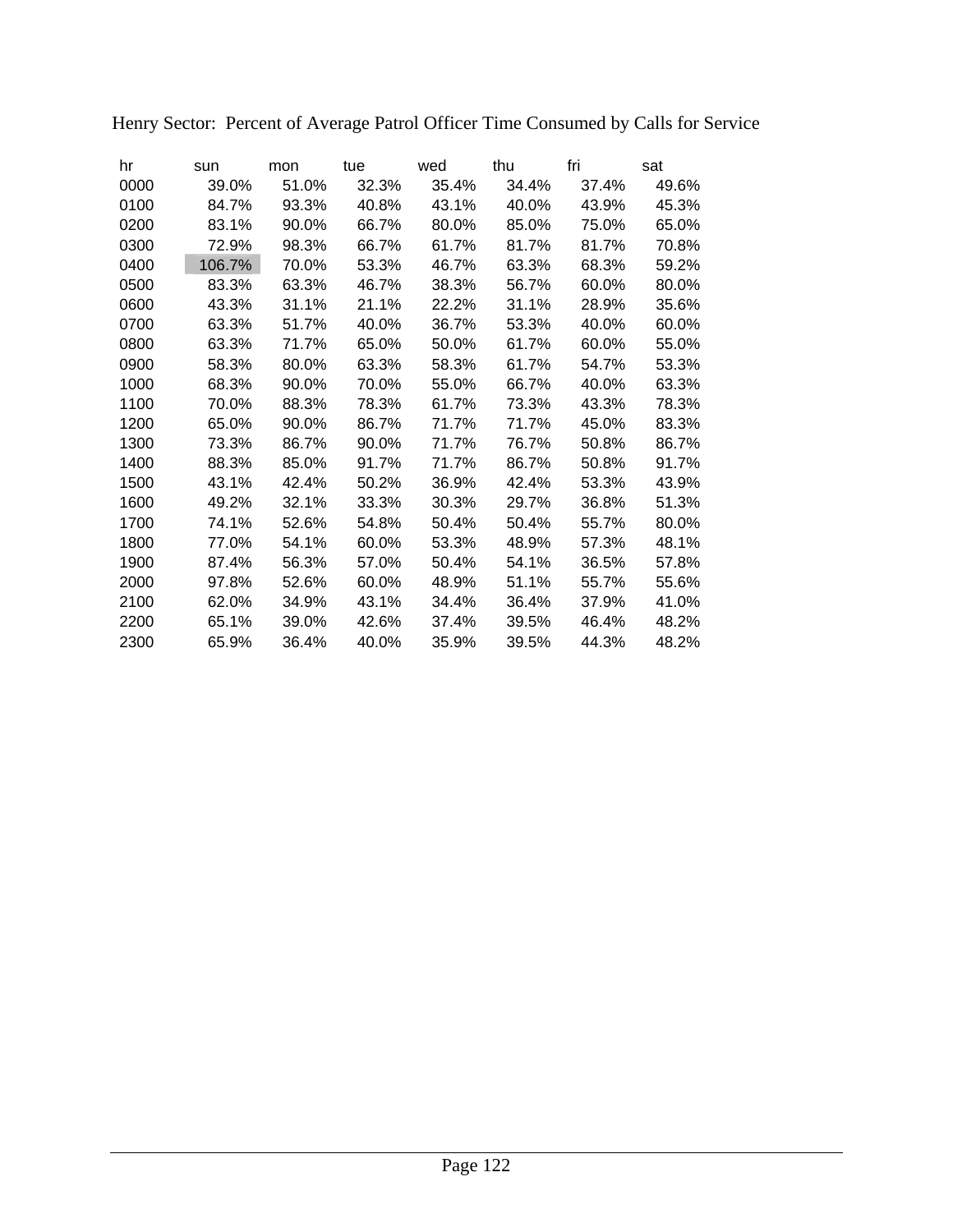| Ηr   | sun | mon | tue | wed | thu | fri | sat            |
|------|-----|-----|-----|-----|-----|-----|----------------|
| 0000 | 6.2 | 7.8 | 6.5 | 6.4 | 6   | 7.4 | 10.4           |
| 0100 | 9.6 | 6.1 | 5.2 | 6.1 | 6.2 | 6.3 | 9.7            |
| 0200 | 8.9 | 4.7 | 4.6 | 4.5 | 5.2 | 5   | 8.7            |
| 0300 | 7.4 | 3.8 | 4   | 3.8 | 4.5 | 4.1 | 8.3            |
| 0400 | 5.7 | 3.7 | 3.6 | 3.3 | 4   | 3.8 | 6.7            |
| 0500 | 4.7 | 2.8 | 2.9 | 2.4 | 2.9 | 3   | 4.2            |
| 0600 | 3.4 | 2.4 | 2   | 2.2 | 1.8 | 2.3 | 3.1            |
| 0700 | 3.5 | 3.1 | 2.9 | 2.8 | 2.6 | 3.2 | 3.8            |
| 0800 | 3.7 | 4.2 | 4.5 | 4   | 3.9 | 4.5 | 3.8            |
| 0900 | 4.2 | 4.8 | 4.9 | 4.5 | 4.3 | 4.5 | 4.4            |
| 1000 | 5.1 | 4.9 | 4.9 | 4.8 | 4.9 | 5.6 | 5              |
| 1100 | 5.3 | 5.5 | 5.4 | 5.2 | 5.5 | 6.7 | 5.2            |
| 1200 | 5.2 | 5.5 | 6.2 | 5.7 | 6   | 7.4 | 5.5            |
| 1300 | 5.4 | 5.7 | 6.8 | 5.7 | 6   | 7.2 | 6.1            |
| 1400 | 5.2 | 5.7 | 6.7 | 5.9 | 6.1 | 6.7 | 6.4            |
| 1500 | 5.3 | 6   | 7.5 | 6.5 | 6.3 | 7.6 | $\overline{7}$ |
| 1600 | 5.7 | 6.7 | 7.1 | 7.3 | 6.7 | 6.3 | 7.8            |
| 1700 | 6.3 | 7.9 | 8.1 | 7.7 | 7.5 | 7.8 | 7.3            |
| 1800 | 7.3 | 9   | 9.4 | 7.7 | 8.3 | 9.1 | 7.5            |
| 1900 | 7.4 | 8.3 | 9.4 | 6.8 | 7.9 | 7.3 | 8.3            |
| 2000 | 7.4 | 7.3 | 7.7 | 7.1 | 8.2 | 9.4 | 8.6            |
| 2100 | 7.8 | 6.8 | 8   | 7.3 | 7.5 | 8.7 | 8              |
| 2200 | 9.2 | 8.5 | 8.4 | 8.2 | 8.3 | 9.9 | 9              |
| 2300 | 9.6 | 7.6 | 7.6 | 7.4 | 6.6 | 9.6 | 9.5            |

# Ida Sector: Average Hours Consumed by Calls for Service, 2011